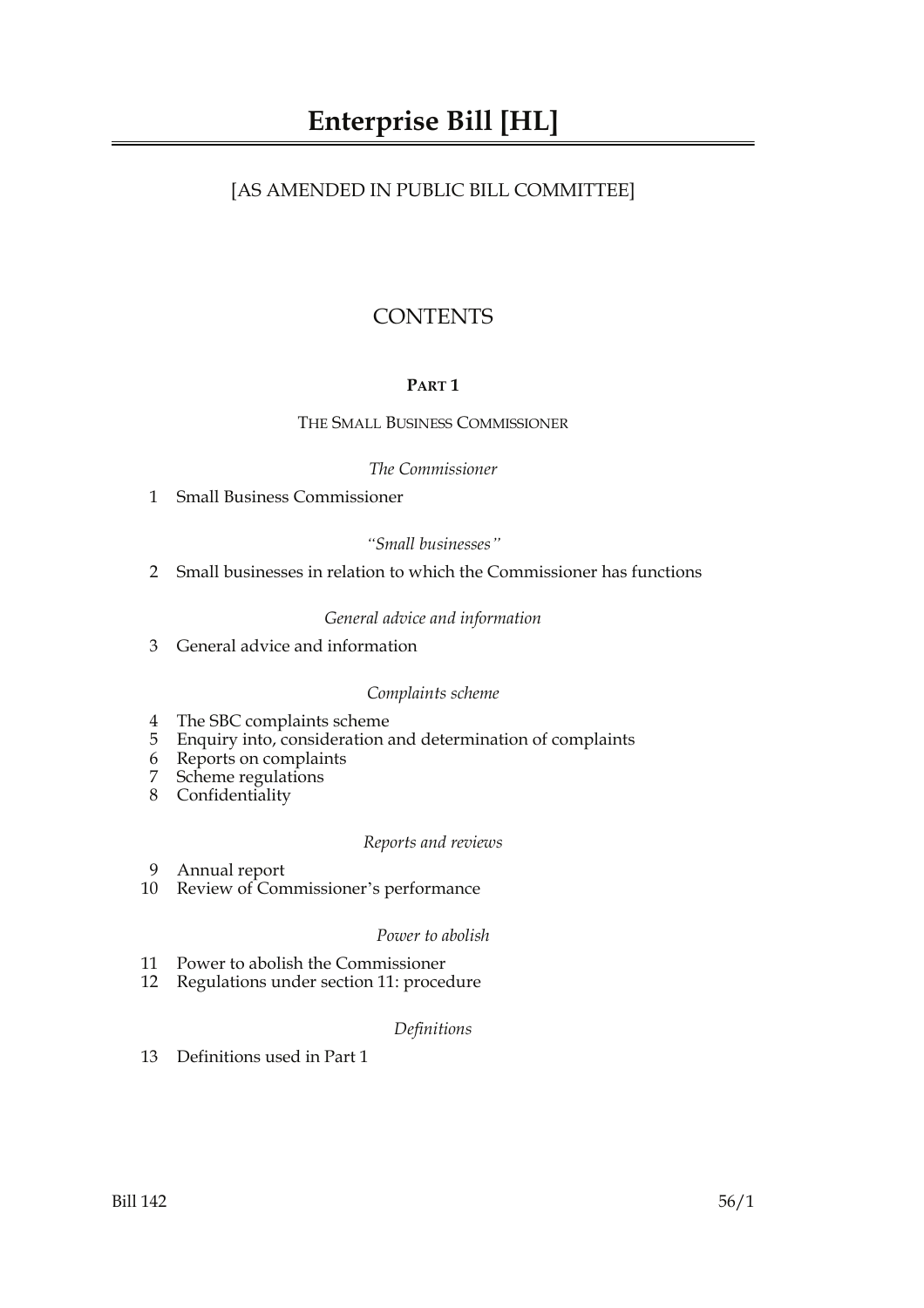## **PART 2**

## **REGULATORS**

## *Business impact target*

14 Extension of target to provisions made by regulators

## *Reporting requirements*

- 15 Duty to report on effect of regulators' code
- 16 Duty to report on effect of economic growth duty

#### *Application of regulators' principles and code of practice*

- 17 Power of Welsh Ministers to apply regulators' principles and code of practice
- 18 Removal of restrictions

#### *Secondary legislation: duty to review*

19 Secondary legislation: duty to review

## **PART 3**

#### REGULATORY ENFORCEMENT AND SANCTIONS ACT 2008

- 20 Extending the primary authority scheme
- 21 Devolved Welsh matters

#### **PART 4**

#### **APPRENTICESHIPS**

- 
- 22 The Institute for Apprenticeships<br>23 The Institute for Apprenticeships The Institute for Apprenticeships: transitional provision
- 24 Public sector apprenticeship targets
- 25 Only statutory apprenticeships to be described as apprenticeships
- 26 Apprenticeships: information sharing
- 27 Apprenticeship funding

## **PART 5**

## LATE PAYMENT OF INSURANCE CLAIMS

- 28 Insurance contracts: implied term about payment of claims
- 29 Contracting out of the implied term about payment of claims
- 30 Additional time limit for actions for damages for late payment of insurance claims

#### **PART 6**

#### NON-DOMESTIC RATING

31 Disclosure of HMRC information in connection with non-domestic rating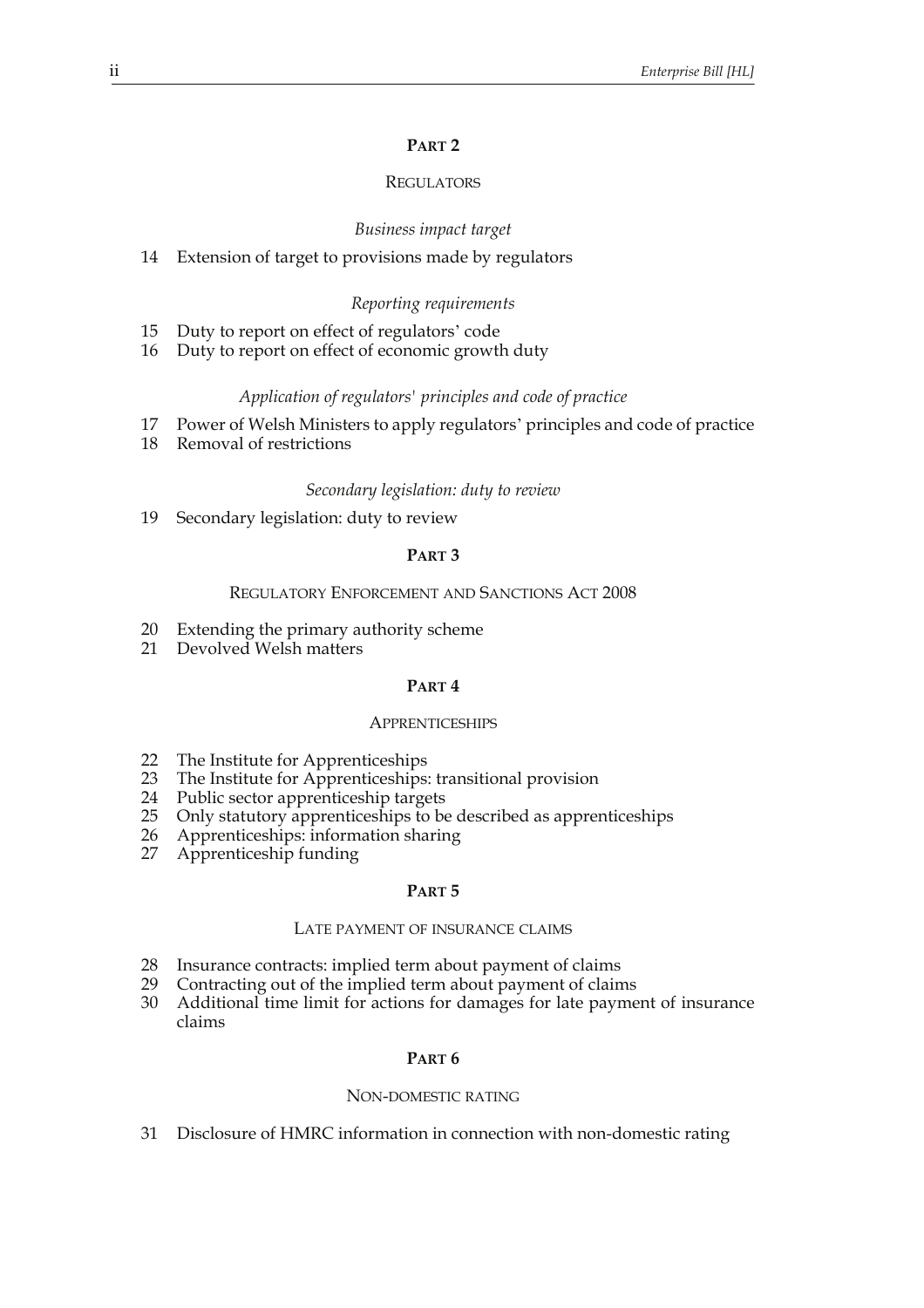## 32 Alteration of non-domestic rating lists

## **PART 7**

## SUNDAY TRADING AND WORKING

33 Extended Sunday opening hours and Sunday working

#### **PART 8**

## OTHER ENTERPRISE-RELATED PROVISIONS

#### *Industrial development*

- 34 Allowable assistance under Industrial Development Act 1982
- 35 Grants etc towards electronic communications services and networks

## *UK Government Investments Limited*

36 UK Government Investments Limited

#### *UK Green Investment Bank*

- 37 Disposal of Crown's shares in UK Green Investment Bank company
- 38 UK Green Investment Bank: transitional provision

#### *The Pubs Code Adjudicator and the Pubs Code*

- 39 Market rent only option: rent assessments etc
- 40 Reports on avoidance

## **PART 9**

## PUBLIC SECTOR EMPLOYMENT: RESTRICTIONS ON EXIT PAYMENTS

41 Restriction on public sector exit payments

#### **PART 10**

#### GENERAL PROVISIONS

- 42 Consequential amendments, repeals and revocations
- 43 Transitional, transitory or saving provision
- 44 Commencement
- 45 Extent
- 46 Short title
	- Schedule 1 The Small Business Commissioner
	- Schedule 2 Business impact target: consequential and related amendments
	- Schedule 3 Primary authority scheme: new Schedule 4A to RESA 2008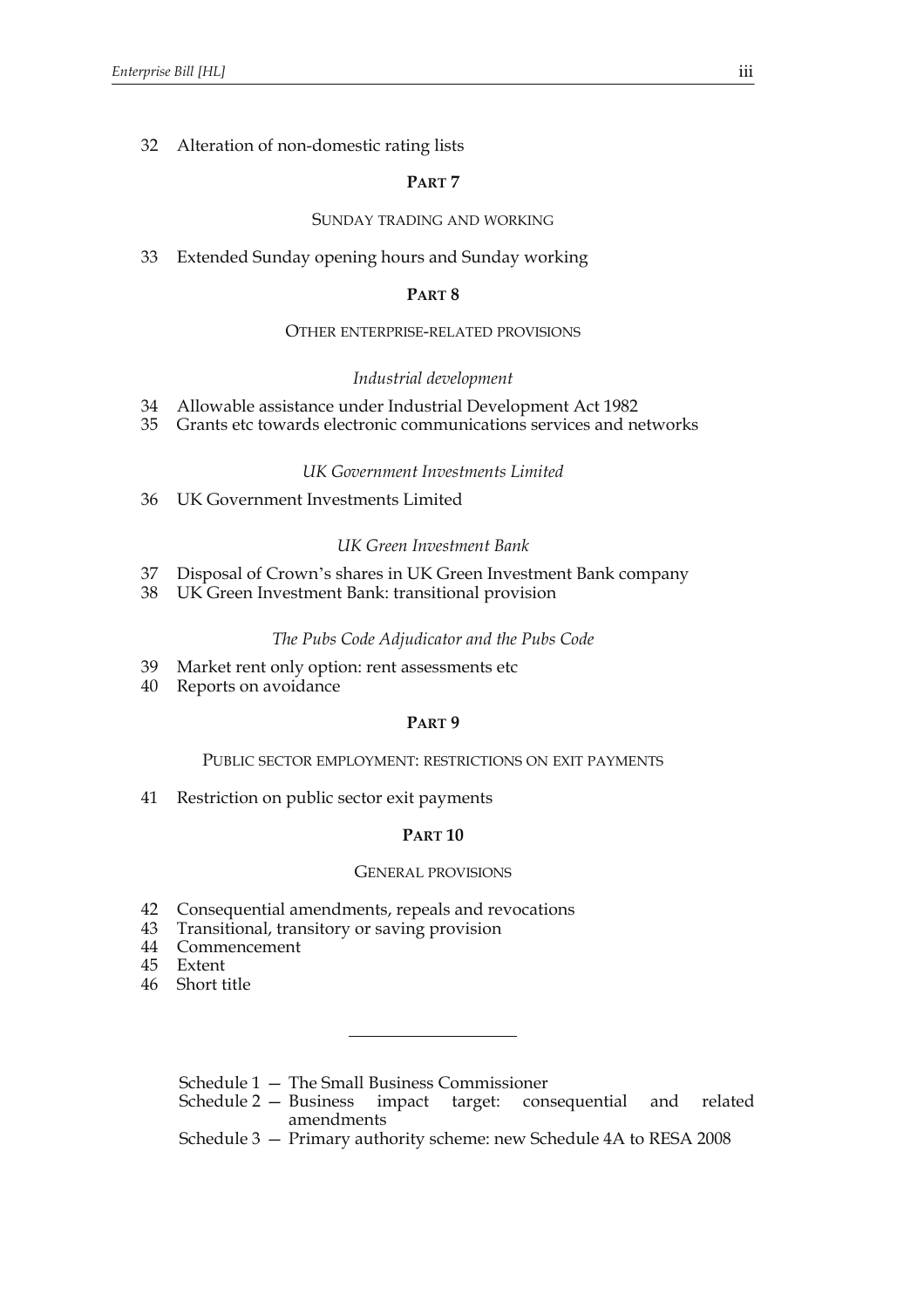- Schedule 4 The Institute for Apprenticeships
- Schedule 5 Sunday opening hours: rights of shop workers
- Schedule 6 Restriction on public sector exit payments: consequential and related provision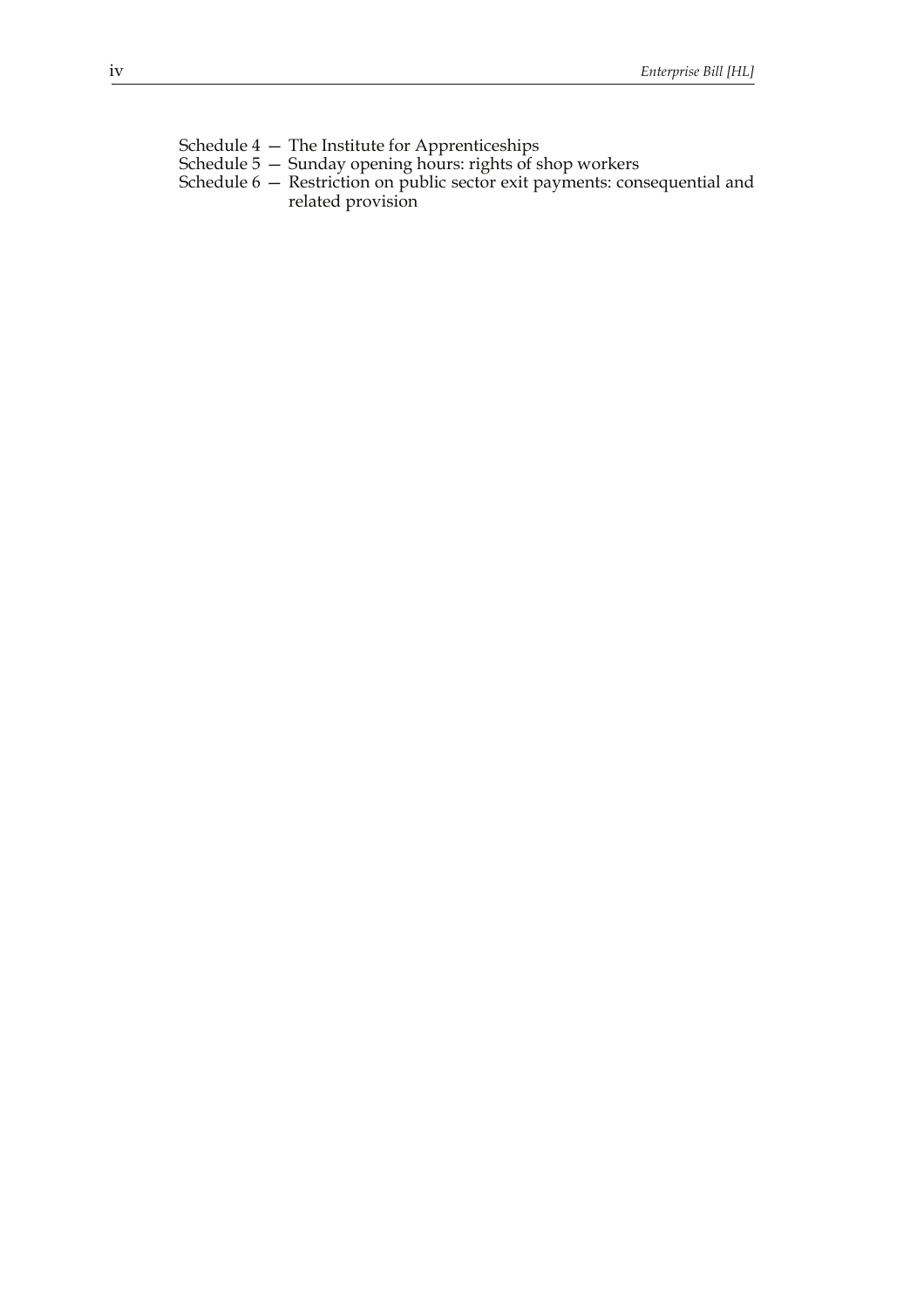# A **BILL**

## [AS AMENDED IN PUBLIC BILL COMMITTEE]

#### TO

Make provision relating to the promotion of enterprise and economic growth; provision about Sunday opening hours and Sunday working; and provision restricting exit payments in relation to public sector employment.

E IT ENACTED by the Queen's most Excellent Majesty, by and with the advice and consent of the Lords Spiritual and Temporal, and Commons, in this present **B** E IT ENACTED by the Queen's most Excellent Majesty, by and with consent of the Lords Spiritual and Temporal, and Commons, Parliament assembled, and by the authority of the same, as follows:  $-$ 

#### **PART 1**

## THE SMALL BUSINESS COMMISSIONER

#### *The Commissioner*

## **1 Small Business Commissioner**

- (1) A Small Business Commissioner is established.
- (2) The Commissioner's principal functions are—
	- (a) to provide general advice and information to small businesses (see section 3), and
	- (b) to consider complaints from small businesses relating to payment matters in connection with the supply of goods and services to larger businesses, and make recommendations (see sections 4 to 8). *10*
- (3) Schedule 1 makes provision about the Commissioner.

## *"Small businesses"*

#### **2 Small businesses in relation to which the Commissioner has functions**

(1) In this Part "small business" means a relevant undertaking which—

*15*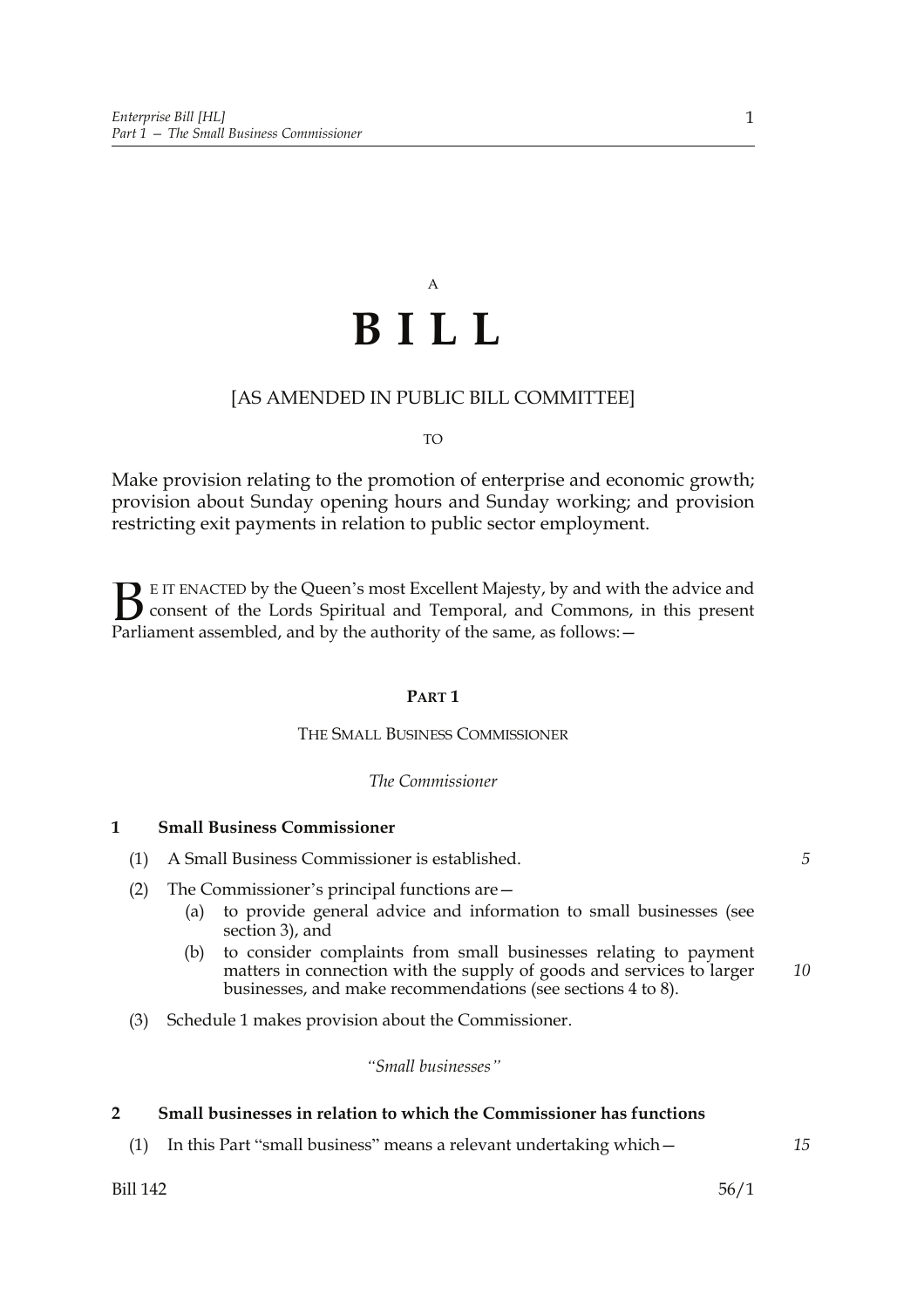(a) has a headcount of staff of less than 50, (b) if the business threshold condition applies to the relevant undertaking, meets that condition, and (c) is not a public authority. (2) The Secretary of State may by regulations ("SBC scope regulations") make further provision about the meaning of "small business" in this Part. (3) For the purposes of subsection  $(1)(b)$ , the business threshold condition applies to a relevant undertaking if— (a) SBC scope regulations provide for that condition to apply in relation to all relevant undertakings, or (b) the relevant undertaking falls within a description of undertakings to which SBC scope regulations apply that condition. (4) A relevant undertaking meets the business threshold condition if it has a turnover, or balance sheet total, of an amount less than or equal to the small business threshold. (5) SBC scope regulations may (amongst other things) make provision about— (a) the date ("the assessment date") on which, or the period ("the assessment period") for which, a relevant undertaking must meet a requirement of subsection (1)(a) or (b) in order to be a small business; (b) the calculation of the headcount of staff, turnover or balance sheet total of a relevant undertaking at the assessment date or for the assessment period; (c) the circumstances in which a relevant undertaking which has been established for less than a complete assessment period is to be regarded as meeting a requirement for that period. (6) SBC scope regulations may provide that a relevant undertaking of a specified description is not a small business even if it falls within the definition. (7) SBC scope regulations may— (a) make transitional or transitory provision or savings; (b) make different provision for different purposes. (8) SBC scope regulations are to be made by statutory instrument. (9) A statutory instrument containing SBC scope regulations may not be made unless a draft of the instrument has been laid before and approved by a resolution of each House of Parliament. (10) In this section— "balance sheet total", "headcount of staff", "turnover" and "small business threshold" have such meanings as may be specified; "relevant undertaking" means a person who is carrying on one or more businesses and whose registered office or principal place of business is in the United Kingdom; "specified" means specified in SBC scope regulations. *5 10 15 20 25 30 35 40*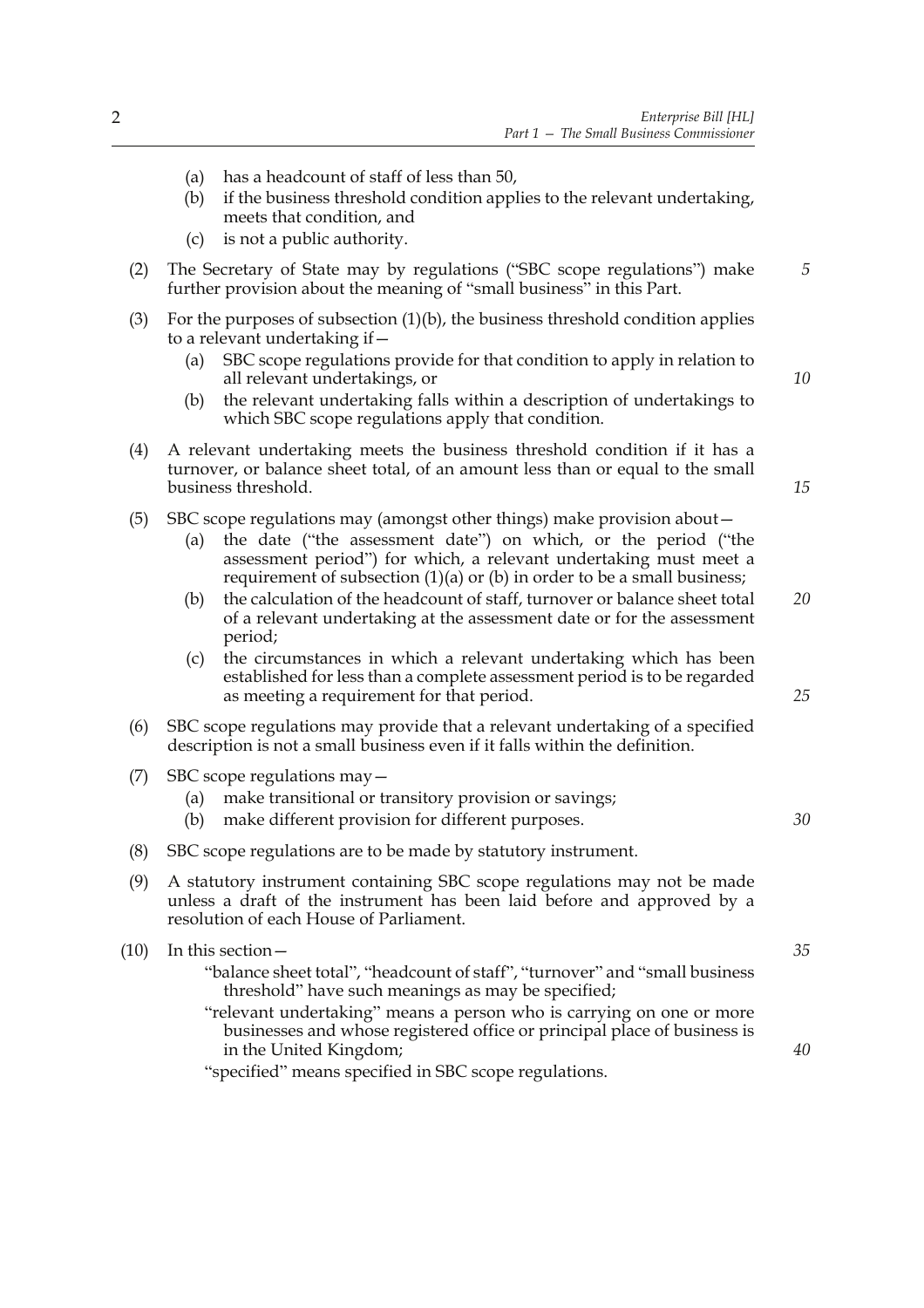## *General advice and information*

## **3 General advice and information**

- (1) The Commissioner may publish, or give to small businesses, general advice or information that the Commissioner considers may be useful to small businesses in connection with their supply relationships with larger businesses.
- (2) In considering under subsection (1) what advice and information may be useful, the Commissioner must, in particular, consider how useful any advice or information would be for the purposes of encouraging small businesses to resolve disputes with larger businesses or preventing such disputes arising.
- (3) General advice or information published or given under subsection (1) may include general advice or information about—
	- (a) principles of the law of contract;
	- (b) other sources of rights or obligations in relation to the supply of goods or services;
	- (c) dispute resolution.
- (4) General advice or information published or given under subsection (1) may also include general advice or information about—
	- (a) complaint-handling bodies, ombudsmen, regulators or other persons (other than courts or tribunals) who, in connection with small businesses' supply relationships with larger businesses, may be able—
		- (i) to resolve or facilitate the resolution of disputes, or
		- (ii) to give other advice or assistance to small businesses;
	- (b) statutory rights to refer disputes in connection with such relationships for adjudication by a person other than a court or tribunal.
- (5) The Commissioner may publish, or give to small businesses, general advice or information about—
	- (a) complaint-handling bodies, ombudsmen, regulators or public authorities (other than courts or tribunals) who, in connection with the supply relationships of small businesses with public authorities, may be able—
		- (i) to resolve or facilitate the resolution of disputes, or
		- (ii) to give other advice or assistance to small businesses;
	- (b) statutory rights to refer disputes in connection with such relationships for adjudication by a person other than a court or tribunal.
- (6) Advice published or given under this section must be impartial, and information published or given under this section must be presented in an impartial manner.
- (7) The powers conferred on the Commissioner by this section to publish or give general advice or information may be exercised by making arrangements with any other person in accordance with which that person publishes or provides that advice or information.
- (8) The Commissioner may make recommendations to the Secretary of State about the publication, or provision to small businesses, by the Secretary of State of advice or information of a kind which the Commissioner is authorised to publish or give under this section.

*5*

*10*

*15*

*20*

*30*

*25*

*35*

*40*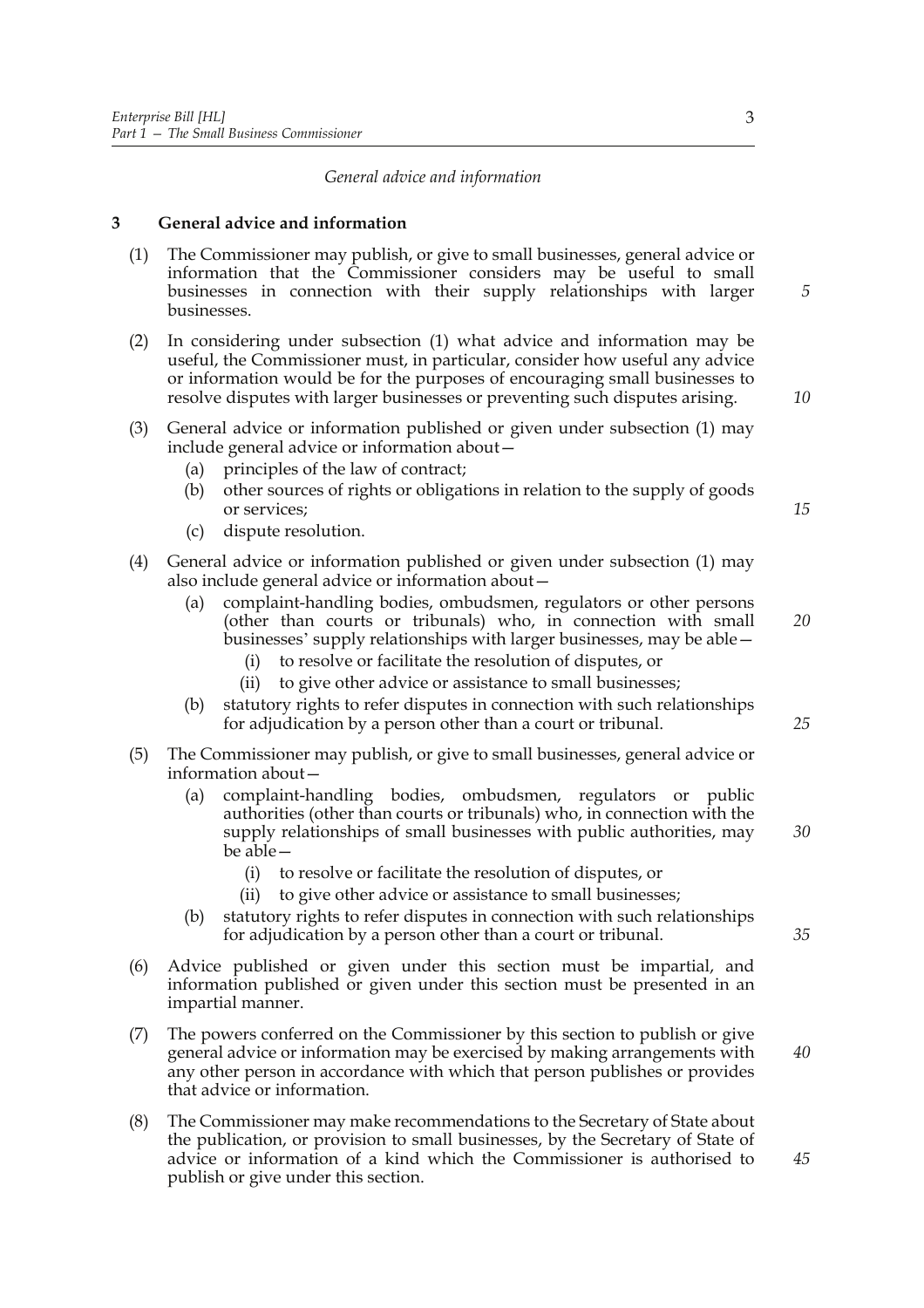- (9) Where a recommendation is made under subsection (8), the Secretary of State must inform the Commissioner whether anything is to be done in response to the recommendation and, if it is, give details of the action to be taken.
- (10) For the purposes of this section a small business has a "supply relationship" with a larger business or public authority if  $-$ 
	- (a) the small business has an agreement to supply, has supplied or may supply, goods or services to the larger business or public authority, or
	- (b) the larger business or public authority has an agreement to supply, has supplied or may supply, goods or services to the small business.

(11) In this section—

"dispute" includes any difference;

"larger business" means a person carrying on one or more businesses who—

- (a) is not a small business,
- (b) has a place of business in the United Kingdom, and
- (c) is not a public authority.

#### *Complaints scheme*

## **4 The SBC complaints scheme**

- (1) The Commissioner must establish, maintain and administer a scheme (in this Part referred to as "the SBC complaints scheme") under which the Commissioner— *20*
	- (a) enquires into, considers and determines relevant complaints, and
	- (b) may make recommendations as to how the issues raised by those complaints may be remedied, resolved or mitigated or how similar issues may be prevented from arising in future.
- (2) The Commissioner must establish, maintain and administer the SBC complaints scheme in accordance with regulations made by the Secretary of State under section 7 (scheme regulations).
- (3) "Relevant complaint" means a complaint which—
	- (a) is made by a small business ("the complainant") which has an agreement to supply, or has supplied or may supply, goods or services to a larger business ("the respondent"), *30*
	- (b) relates to a payment matter (see subsection (4)), and
	- (c) is not excluded from the scheme (see subsection (5)).
- (4) A complaint relates to a payment matter if it relates to  $-$ 
	- (a) a request or other act, or a failure to pay or other omission, in relation to a payment—
		- (i) for or in connection with the supply of goods or services, or
		- (ii) in connection with the relationship or possible relationship between the small business and the larger business so far as relevant to the supply, or
	- (b) any provision made or proposed to be made in connection with the supply or that relationship which restricts, or purports to restrict, any right of the small business to make a complaint under the SBC

*35*

*40*

*25*

*5*

*10*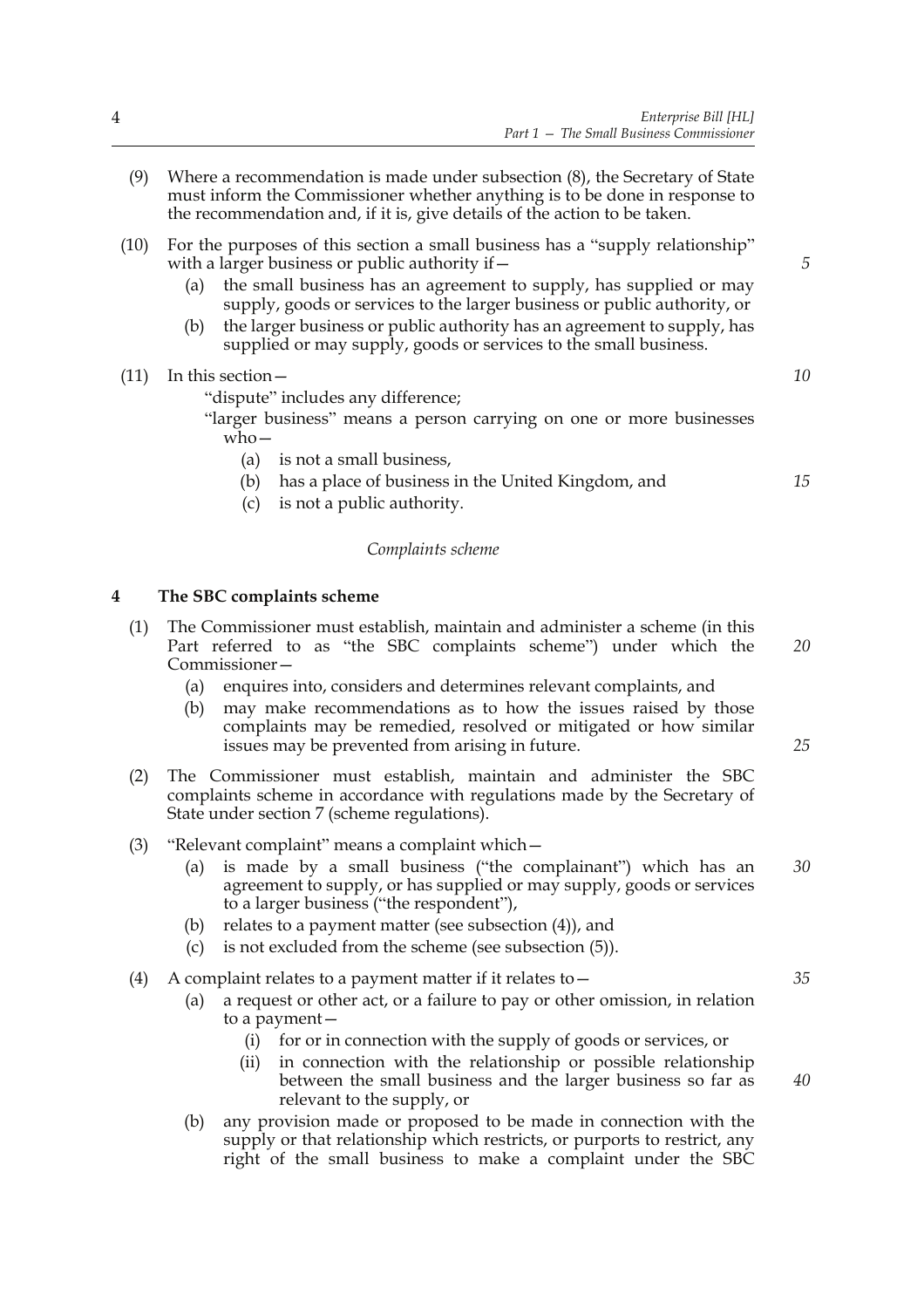complaints scheme or to have a complaint enquired into, considered or determined under the scheme.

- (5) A complaint is excluded from the scheme if  $-$ 
	- (a) it relates to the appropriateness of the price payable or proposed to be payable under a contract for the goods or services supplied or to be supplied by the small business under the contract by comparison with those goods or services,
	- (b) it concerns matters which are currently the subject of legal proceedings or adjudication proceedings,
	- (c) it falls within the jurisdiction of an ombudsman, regulator or public authority (other than the Commissioner, a court or a tribunal), *10*
	- (d) the complainant has a statutory right to refer the complaint for adjudication by a person other than a court or tribunal,
	- (e) the complaint relates to—
		- (i) an act or omission which occurred before the appointed start date, or *15*
		- (ii) an act or omission in accordance with a term of a contract entered into before that date, where that term has not been varied on or after that date, or
	- (f) it is of a description specified by regulations made by the Secretary of State. *20*
- (6) For the purposes of paragraph (e) of subsection (5), "the appointed start date" means the date appointed by the Secretary of State by regulations.
- (7) Regulations under this section may—
	- (a) make transitory or transitional provision or savings;
	- (b) make different provision for different purposes.
- (8) Regulations under subsection (6) may appoint different dates for different areas.
- (9) Regulations under this section are to be made by statutory instrument.
- (10) A statutory instrument containing regulations under this section (other than regulations under subsection (6)) must not be made unless a draft of the instrument has been laid before and approved by a resolution of each House of Parliament. *30*
- (11) In this section "larger business" has the meaning given by section 3(11).

## **5 Enquiry into, consideration and determination of complaints**

- (1) This section applies where a complaint is to be determined under the SBC complaints scheme.
- (2) The Commissioner may ask the complainant or the respondent to provide the Commissioner voluntarily with any information or documents relevant to the complaint.
- (3) The Commissioner must give the respondent, and may give the complainant, an opportunity to make representations to the Commissioner.
- (4) In enquiring into, considering and determining a complaint, the Commissioner must act impartially as between the complainant and the respondent.

*5*

*40*

*35*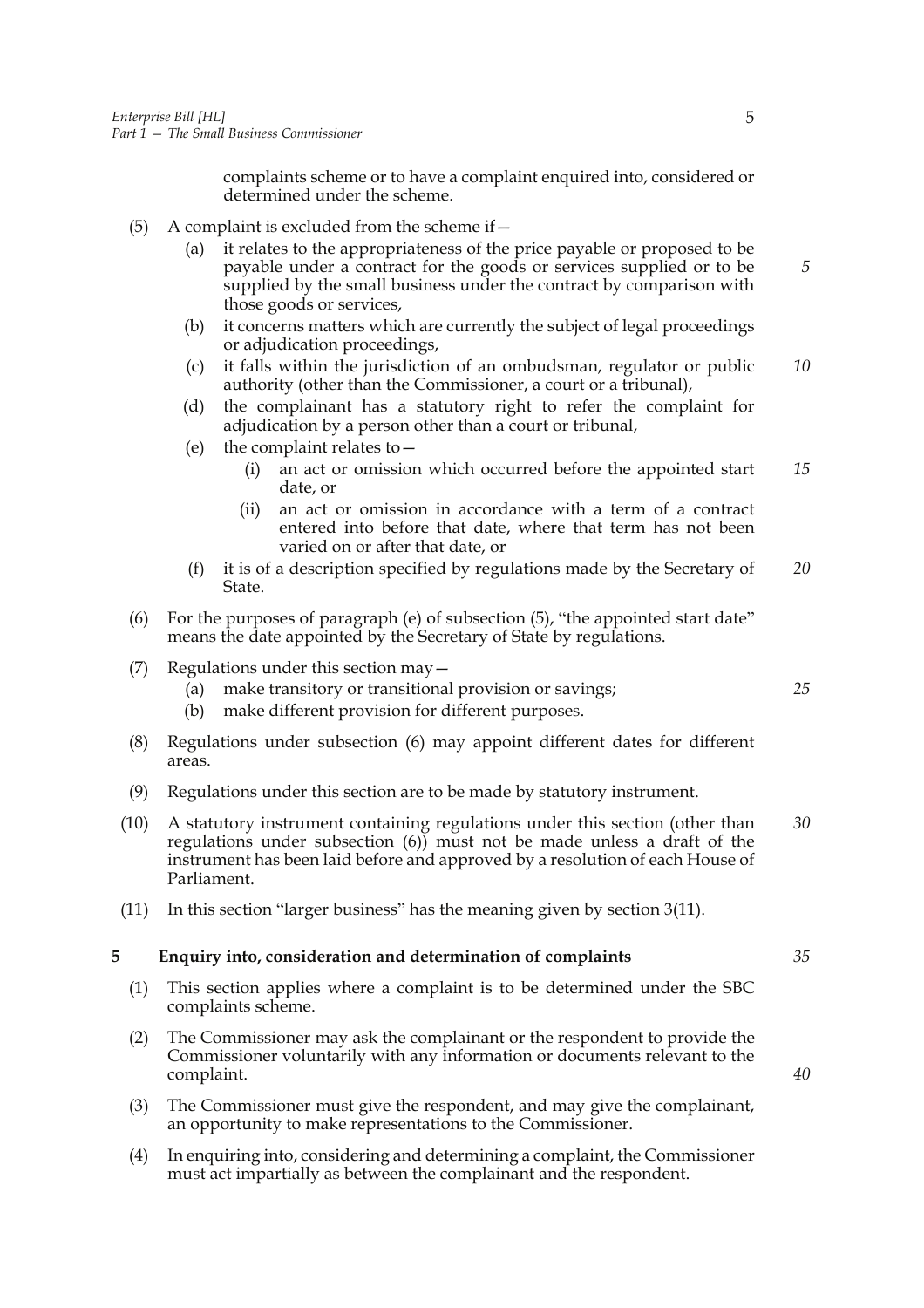- (5) A complaint is to be determined under the SBC complaints scheme by reference to what is, in the Commissioner's opinion, fair and reasonable in all the circumstances of the case.
- (6) The determination may contain one or more recommendations as to the steps that ought to be taken by the complainant or the respondent to remedy, resolve or mitigate any issue which is the subject of the complaint or to prevent a similar issue from arising in future.
- (7) Where a complaint has been determined, the Commissioner must prepare a written statement of the determination.
- (8) The statement must give the Commissioner's reasons for the determination (including any recommendations). *10*
- (9) If the determination does not contain any recommendations, the statement must contain the Commissioner's reasons for this.
- (10) The Commissioner must give a copy of the statement to the complainant and the respondent.
- (11) A determination made under the SBC complaints scheme is not legally binding.

## **6 Reports on complaints**

- (1) The Commissioner may publish a report of the enquiry into, consideration and determination of a complaint under the SBC complaints scheme.
- (2) A report under subsection (1) must not identify the complainant, unless the complainant consents.

See also section 7(7) which requires provision to be made about factors to be taken into account when deciding whether to identify the respondent in a report.

- (3) A report identifies a person if it—
	- (a) mentions the person's name, or
	- (b) includes any particulars which, in the Commissioner's opinion, are likely to identify the person.
- (4) Before publishing a report under subsection (1), the Commissioner must give the respondent and the complainant an opportunity to make representations to the Commissioner about the proposed publication of the report (including, in the case of the respondent, about any proposal to identify the respondent in the report). *30*

#### **7 Scheme regulations**

- (1) The Secretary of State must make regulations ("scheme regulations") about—
	- (a) the making of complaints for consideration under the SBC complaints scheme,
	- (b) the consideration and determination of, complaints by the Commissioner, and the making of any recommendations, and
	- (c) the preparation and publication of reports under section 6.
- (2) Scheme regulations must—

*20*

*25*

*15*

*5*

*35*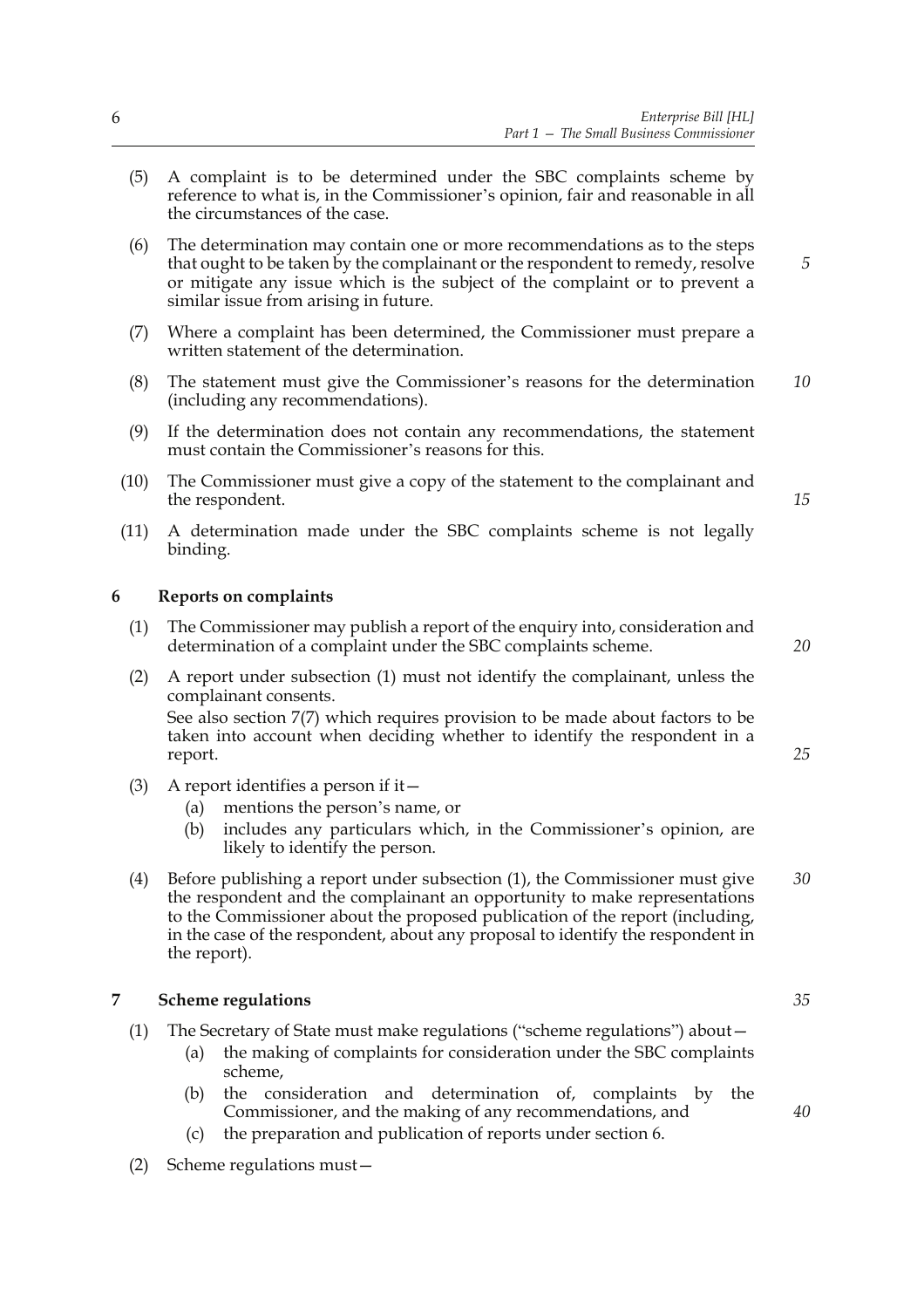- (a) provide that a complaint (or part of a complaint) is, except in specified circumstances, to be dismissed if the Commissioner considers that the complainant has not previously communicated the substance of the complaint (or part) to the respondent and given the respondent a reasonable opportunity to deal with it;
- (b) provide that a complaint is not to be entertained under the SBC complaints scheme unless the complainant has referred it under the scheme before the expiry of the applicable time limit (determined in accordance with the scheme regulations);
- (c) provide that the Commissioner may extend that time limit in specified circumstances. *10*
- (3) Scheme regulations may, among other things—
	- (a) make provision about the content and form of a complaint and the manner in which it is to be made;
	- (b) allow the Commissioner to fix time limits for any aspect of the proceedings and to extend a time limit; *15*
	- (c) provide that a complaint may, or may in specified circumstances, be dismissed, if or to the extent that the Commissioner considers—
		- (i) that the complaint is frivolous or vexatious,
		- (ii) that the complaint concerns matters which are more appropriately dealt with in another way, *20*
		- (iii) that the complainant has not suffered, and is not likely to suffer, any financial loss, material distress, material inconvenience or other material adverse effect, as a result of the matter to which the complaint relates,
		- (iv) that the matter to which the complaint relates has been remedied,
		- (v) that the complainant is seeking an outcome other than a recommendation of the kind that can be made under the scheme,
		- (vi) that the complaint concerns matters that have been the subject of legal proceedings or adjudication proceedings,
		- (vii) that the matter to which the complaint relates has previously been considered under the SBC complaints scheme or by another complaints-handling body, ombudsman or regulator,
		- (viii) that any other condition specified by the scheme regulations is met, or
			- (ix) that there are other compelling reasons why it is inappropriate for the complaint to be dealt with under the SBC complaints scheme;
	- (d) provide that a complaint is to be dismissed if or to the extent that it becomes the subject of legal proceedings or adjudication proceedings;
	- (e) require the Commissioner to notify the person who makes a complaint under the scheme if the Commissioner considers that it is not a relevant complaint or it is dismissed in accordance with the scheme regulations;
	- (f) authorise or require the Commissioner to notify the person against whom a complaint is made if it is not a relevant complaint or it is dismissed in accordance with the scheme regulations.
- (4) For the purposes of regulations under subsections  $(2)(a)$  and  $(3)(c)$  and  $(d)$  it does not matter whether there has been a consideration of the merits of the complaint by the time it is dismissed.

*5*

*35*

*25*

*30*

*40*

*45*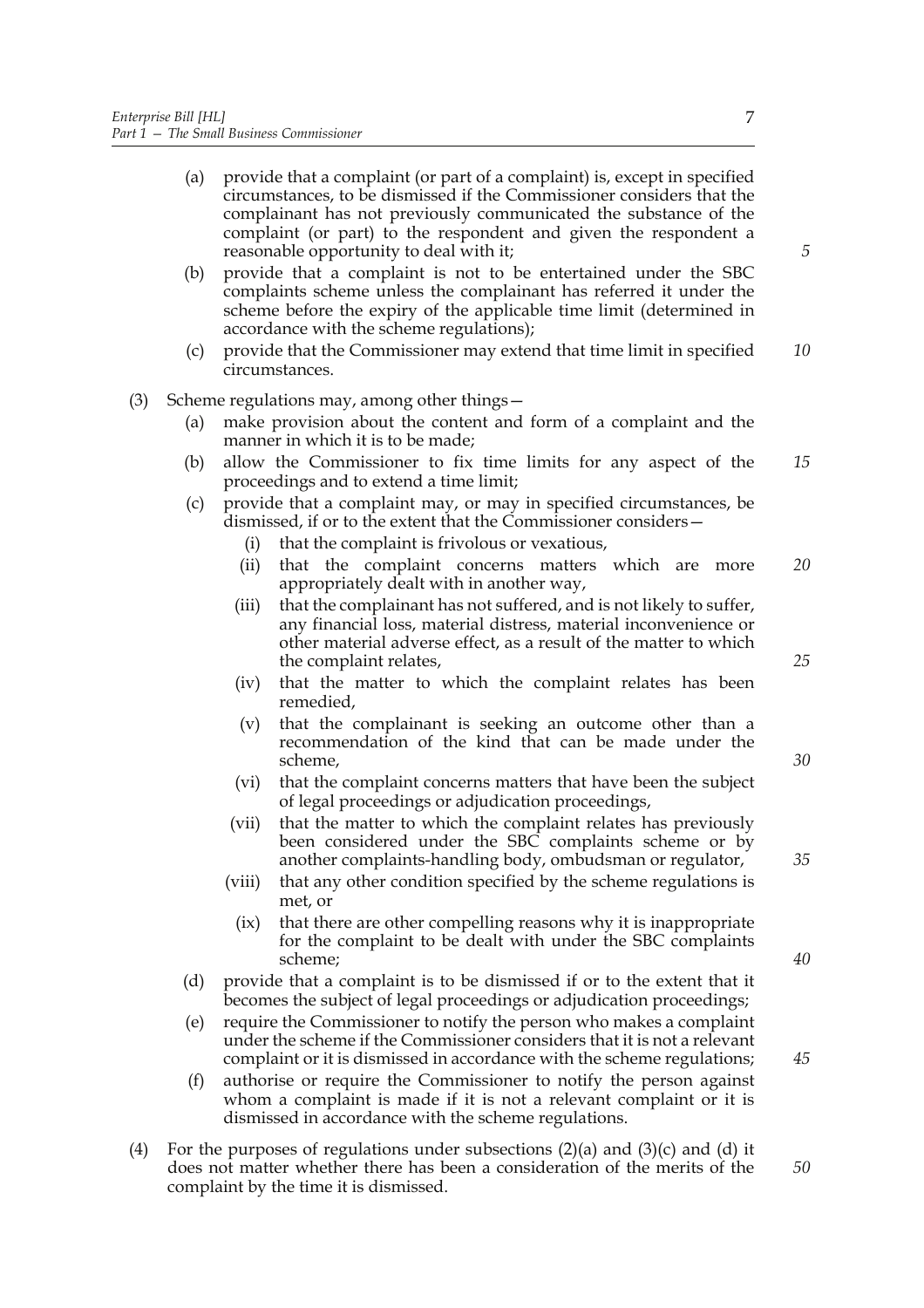- (5) Scheme regulations must also specify matters which are to be taken into account, or are to be taken into account in specified circumstances, by the Commissioner in determining under the scheme whether an act or omission was fair and reasonable. Those matters must include any relevant law. (6) But nothing in this section requires or authorises scheme regulations to specify that particular practices are to be regarded by the Commissioner, in making that determination, as "fair" or "unfair". (7) Scheme regulations must make provision about factors which are to be taken into account, or are to be taken into account in specified circumstances, by the Commissioner when deciding whether to identify the respondent in a report under section 6(1). (8) Scheme regulations may— (a) confer a discretion on the Commissioner; (b) make transitional or transitory provision or savings; (c) make different provision for different purposes. (9) Before making scheme regulations the Secretary of State must consult such persons as the Secretary of State considers appropriate. (10) Regulations under this section are to be made by statutory instrument. (11) A statutory instrument containing regulations under this section must not be made unless a draft of the instrument has been laid before and approved by a resolution of each House of Parliament. (12) In this section— "relevant complaint" has the meaning given by section 4(3); "specified" means specified in scheme regulations. **8 Confidentiality** (1) The Commissioner may not make a disclosure of information that the Commissioner considers is likely to cause someone to think that a particular person has made a complaint under the SBC complaints scheme, except where subsection (2) applies. (2) This subsection applies if  $-$ (a) the Commissioner has obtained the consent of the person concerned, (b) the disclosure is made by the Commissioner to the respondent in relation to the complaint or in a report published under section 6, (c) the disclosure is required for the purposes of any EU obligation, (d) the disclosure is required, under rules of court or rules of a tribunal, or *5 10 15 25 30 35*
	- any description, or (e) the information has already been made available to the public from other sources.

an order of a court or tribunal, for the purposes of legal proceedings of

- 
- *20*

*40*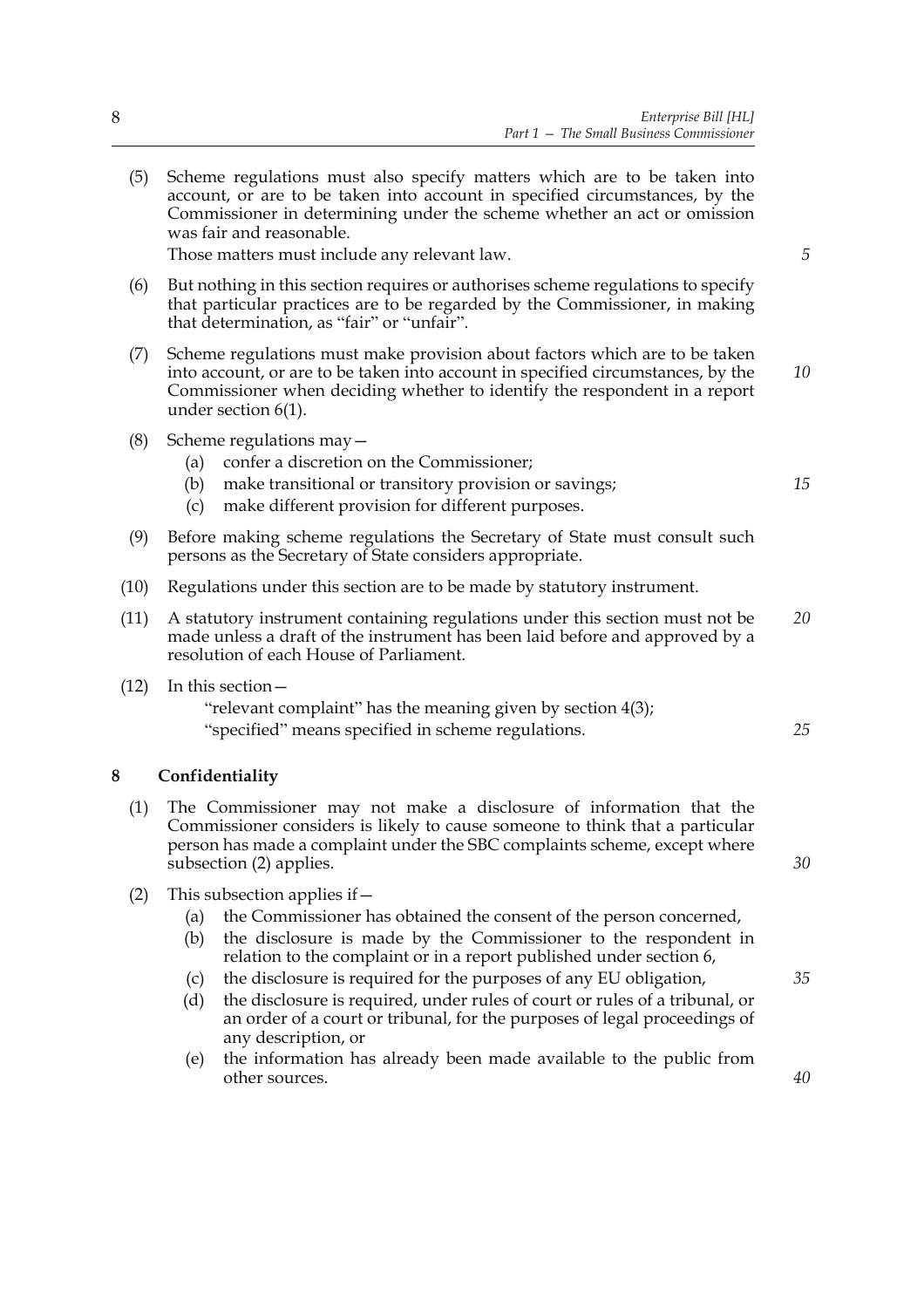## *Reports and reviews*

## **9 Annual report**

- (1) After the end of each reporting period, the Commissioner must prepare and publish a report which—
	- (a) describes what the Commissioner has done during the period,
	- (b) contains a summary of the matters which the Commissioner considers to be the most significant matters raised by small businesses with the Commissioner during the period, and
	- (c) states the Commissioner's recommendations (if any) as to how any of these matters might be addressed.
- *10*

*20*

*25*

*30*

*35*

*5*

- (2) As well as publishing the report, the Commissioner must send a copy to the Secretary of State.
- (3) The Secretary of State must lay a copy of the report before Parliament.
- (4) In this section "reporting period" means—
	- (a) the period beginning with the day on which section 1 comes into force and ending with the following 31 March, and *15*
	- (b) each successive period of 12 months.

## **10 Review of Commissioner's performance**

- (1) The Secretary of State must review the Commissioner's performance for each review period.
- (2) For the purposes of subsection (1), the Secretary of State may direct the Commissioner to provide the Secretary of State with information specified in the direction.
- (3) The first review period is the period beginning with the day on which section 1 comes into force and ending 2 years after the following 31 March.
- (4) Subsequent review periods are each successive period of 3 years after the first review period.
- (5) A review must, in particular, assess how effective the Commissioner has been in carrying out his or her functions, and in doing so may, in particular, assess the impact of the Commissioner's actions on—
	- (a) improving payment practices in commercial transactions;
	- (b) the awareness of small businesses of, or the use by small businesses of, alternative dispute resolution procedures.
- (6) As soon as practicable after a review period, the Secretary of State must—
	- (a) publish a report of the findings of the review for that period, and
	- (b) lay a copy of the report before Parliament.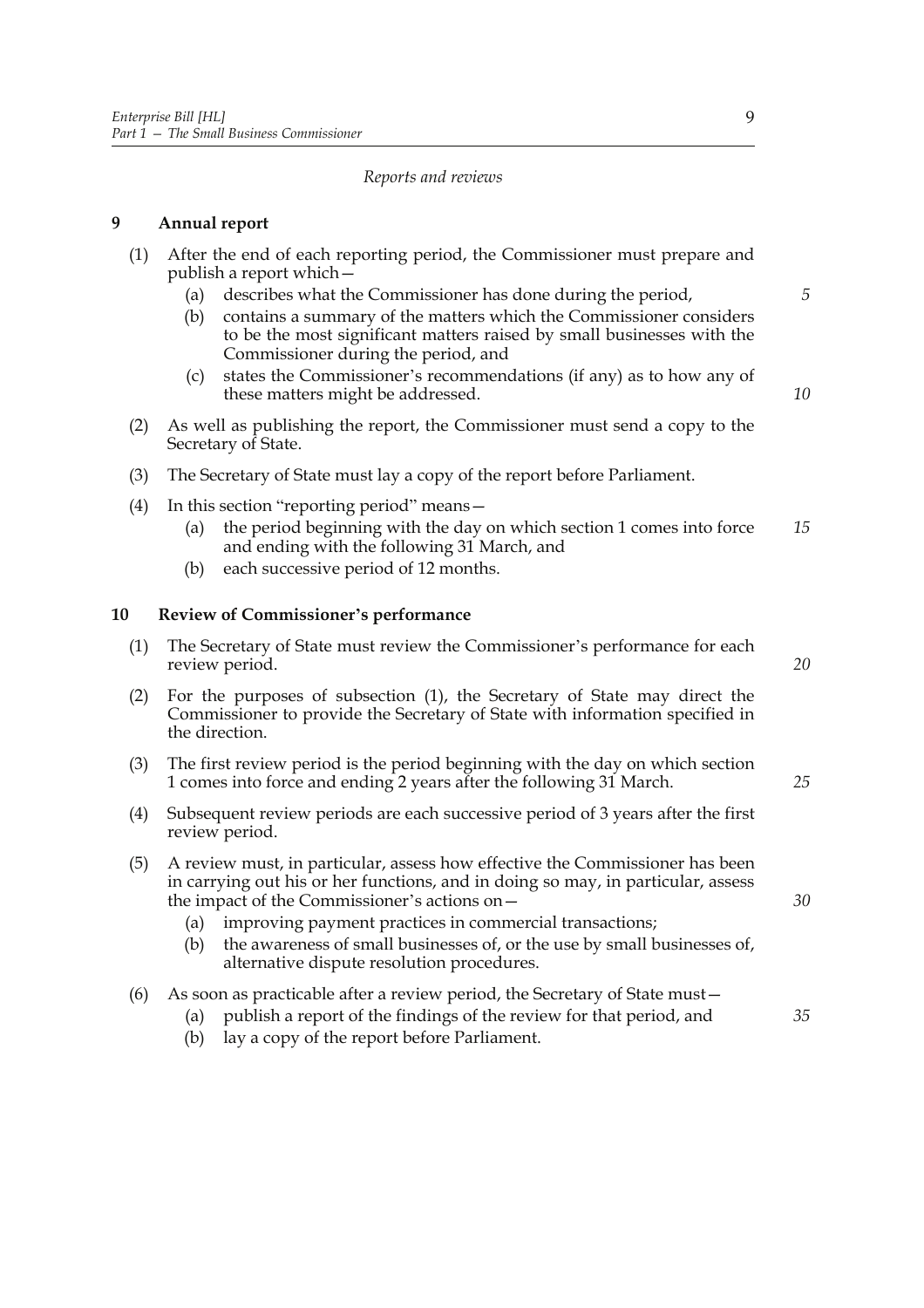## *Power to abolish*

## **11 Power to abolish the Commissioner**

| (1) | The Secretary of State may, by regulations, abolish the office of Small Business<br>Commissioner if, as a result of a review under section 10, the Secretary of State<br>is satisfied that-                                                                                                                                                                                    | 5        |  |
|-----|--------------------------------------------------------------------------------------------------------------------------------------------------------------------------------------------------------------------------------------------------------------------------------------------------------------------------------------------------------------------------------|----------|--|
|     | it is no longer necessary for there to be a Small Business Commissioner<br>(a)<br>carrying out the functions under this Part, or<br>the Commissioner's role has not been sufficiently effective to justify the<br>(b)<br>office's continued existence.                                                                                                                         |          |  |
| (2) | For the purposes of subsection $(1)(b)$ , the Secretary of State must, in particular,<br>take account of the Commissioner's role in-<br>carrying out any of the functions under this Part,<br>(a)<br>improving payment practices in commercial transactions, and<br>(b)<br>improving the awareness of small businesses of alternative dispute<br>(c)<br>resolution procedures. | 10<br>15 |  |
| (3) | For the purposes of giving effect to the abolition of the office of Small Business<br>Commissioner, the regulations may amend or repeal this Part or any provision<br>made by or under any other enactment (whether passed or made before or<br>after this Act).                                                                                                               |          |  |
| (4) | Regulations under this section may make incidental,<br>supplemental,<br>consequential, transitional or transitory provision or savings.                                                                                                                                                                                                                                        |          |  |
| (5) | Before making regulations under this section, the Secretary of State must<br>consult-<br>the Small Business Commissioner (unless that office is vacant),<br>(a)<br>such other persons as appear to the Secretary of State to be persons<br>(b)<br>affected by the regulations, and<br>such other persons as the Secretary of State considers appropriate.<br>(c)               | 25       |  |
| (6) | If, as a result of consultation under subsection (5), the Secretary of State<br>considers it appropriate to change the whole or part of the proposed<br>regulations, the Secretary of State must carry out such further consultation<br>with respect to the changes as seems appropriate.                                                                                      |          |  |
| 12  | Regulations under section 11: procedure                                                                                                                                                                                                                                                                                                                                        |          |  |
|     |                                                                                                                                                                                                                                                                                                                                                                                |          |  |

- (1) In this section "regulations" means regulations under section 11.
- (2) If after consultation under section 11, the Secretary of State considers it appropriate to proceed with the making of regulations, the Secretary of State may lay before Parliament— *35*
	- (a) draft regulations, and
	- (b) an explanatory document.
- (3) The explanatory document must—
	- (a) explain why the Secretary of State considers that one of the conditions in section  $11(1)$  is met, and *40*
	- (b) contain a summary of representations received in the consultation.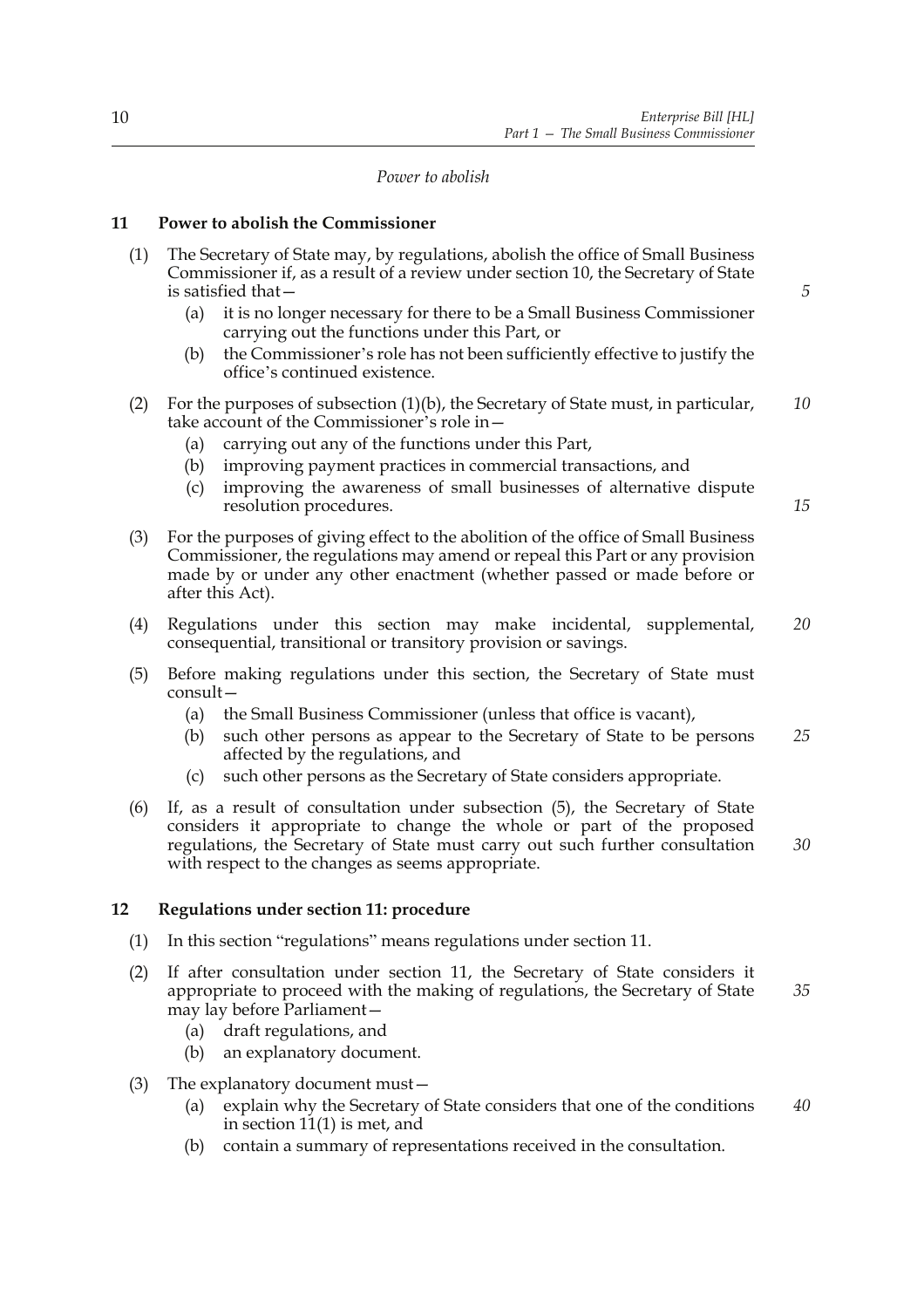- (4) The Secretary of State may not act under subsection (2) before the end of the period of 12 weeks beginning with the day on which the consultation began under section 11(5).
- (5) Subject to subsections (6) to (13), if after the expiry of the 40-day period the draft regulations laid under subsection (2) are approved by a resolution of each House of Parliament, the Secretary of State may make regulations in the terms of the draft regulations.
- (6) The procedure in subsections (7) to (10) applies to the draft regulations instead of the procedure in subsection  $(5)$  if  $-$ 
	- (a) either House of Parliament so resolves within the 30-day period, or
	- (b) a committee of either House charged with reporting on the draft regulations so recommends within the 30-day period and the House to which the recommendation is made does not by resolution reject the recommendation within that period.
- (7) The Secretary of State must have regard to—
	- (a) any representations,
	- (b) any resolution of either House of Parliament, and
	- (c) any recommendations of a committee of either House of Parliament charged with reporting on the draft regulations,

made during the 60-day period with regard to the draft regulations.

- (8) If after the expiry of the 60-day period the draft regulations are approved by a resolution of each House of Parliament, the Secretary of State may make regulations in the terms of the draft regulations.
- (9) If after the expiry of the 60-day period the Secretary of State wishes to proceed with the draft regulations but with material changes, the Secretary of State may lay before Parliament— *25*
	- (a) revised draft regulations, and
	- (b) a statement giving a summary of the changes proposed.
- (10) If the revised draft regulations are approved by a resolution of each House of Parliament, the Secretary of State may make regulations in the terms of the revised draft regulations. *30*
- (11) For the purposes of this section regulations are made in the terms of draft regulations or revised draft regulations if they contain no material changes to their provisions.
- (12) In this section, references to the "30-day", "40-day" and "60-day" periods in relation to any draft regulations are to the periods of 30, 40 and 60 days beginning with the day on which the draft regulations were laid before Parliament. *35*
- (13) For the purposes of subsection (12) no account is to be taken of any time during which Parliament is dissolved or prorogued or during which either House is adjourned for more than four days. *40*
- (14) Regulations are to be made by statutory instrument.

*15*

*10*

*5*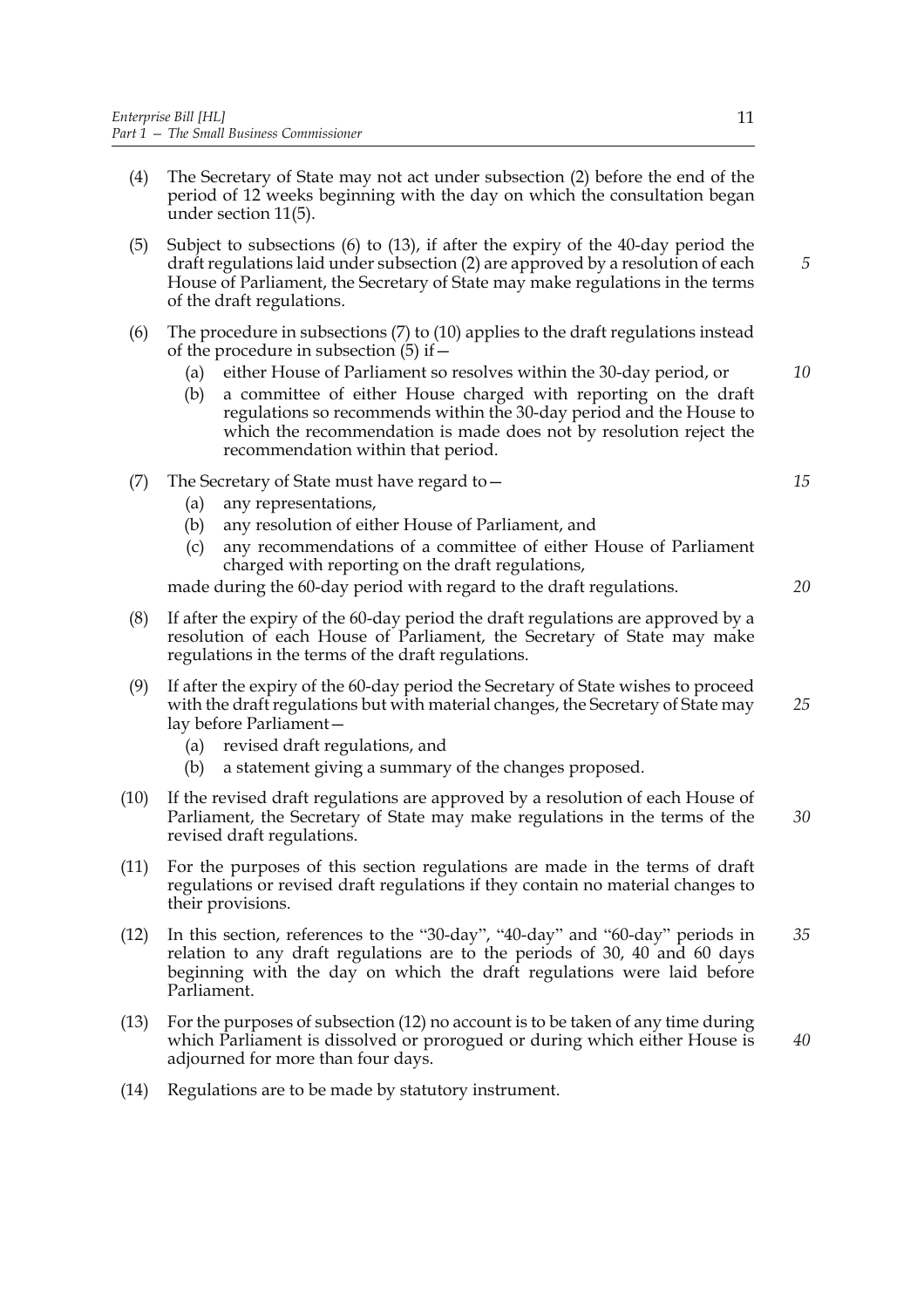*Definitions*

## **13 Definitions used in Part 1**

## In this Part—

"adjudication" includes arbitration;

- "the Commissioner" means the Small Business Commissioner; "the complainant" has the same meaning as in section 4;
- "legal proceedings" means civil or criminal proceedings in or before a court or tribunal;
- "public authority" means—
	- (a) a public authority within the meaning of section 3(1) of the Freedom of Information Act 2000, or *10*
	- (b) a Scottish public authority within the meaning of section 3(1) of the Freedom of Information (Scotland) Act 2002;

"SBC complaints scheme" has the meaning given by section 4(1); "small business" has the meaning given by section 2;

"the respondent" has the same meaning as in section 4.

#### **PART 2**

## **REGULATORS**

## *Business impact target*

## **14 Extension of target to provisions made by regulators**

- (1) Section 22 of the Small Business, Enterprise and Employment Act 2015 (definition of "qualifying regulatory provisions" etc) is amended as follows.
- (2) In subsection  $(6)(c)$  ("statutory provision" includes a provision which has effect by virtue of the exercise of a function conferred on a Minister of the Crown by  $an$  Act)  $-$ 
	- (a) after "Minister of the Crown" insert "or a relevant regulator";
	- (b) after "by", in the second place, insert "or under".
- (3) After subsection (8) insert—
	- "(9) In this section a "relevant regulator" means a body or other person specified in regulations made by the Secretary of State.
	- (10) Regulations under subsection (9) are subject to affirmative resolution procedure."
- (4) Schedule 2 makes amendments consequential on subsections (1) to (3), and related amendments.
- (5) The amendments made by this section and Schedule 2 apply in relation to the whole of the relevant period in which this section comes into force. *35*
- (6) The first regulations made under section 22(9) of the 2015 Act (as inserted by subsection (3)) apply in relation to the whole of the relevant period in which they come into force.

*20*

*15*

*5*

*25*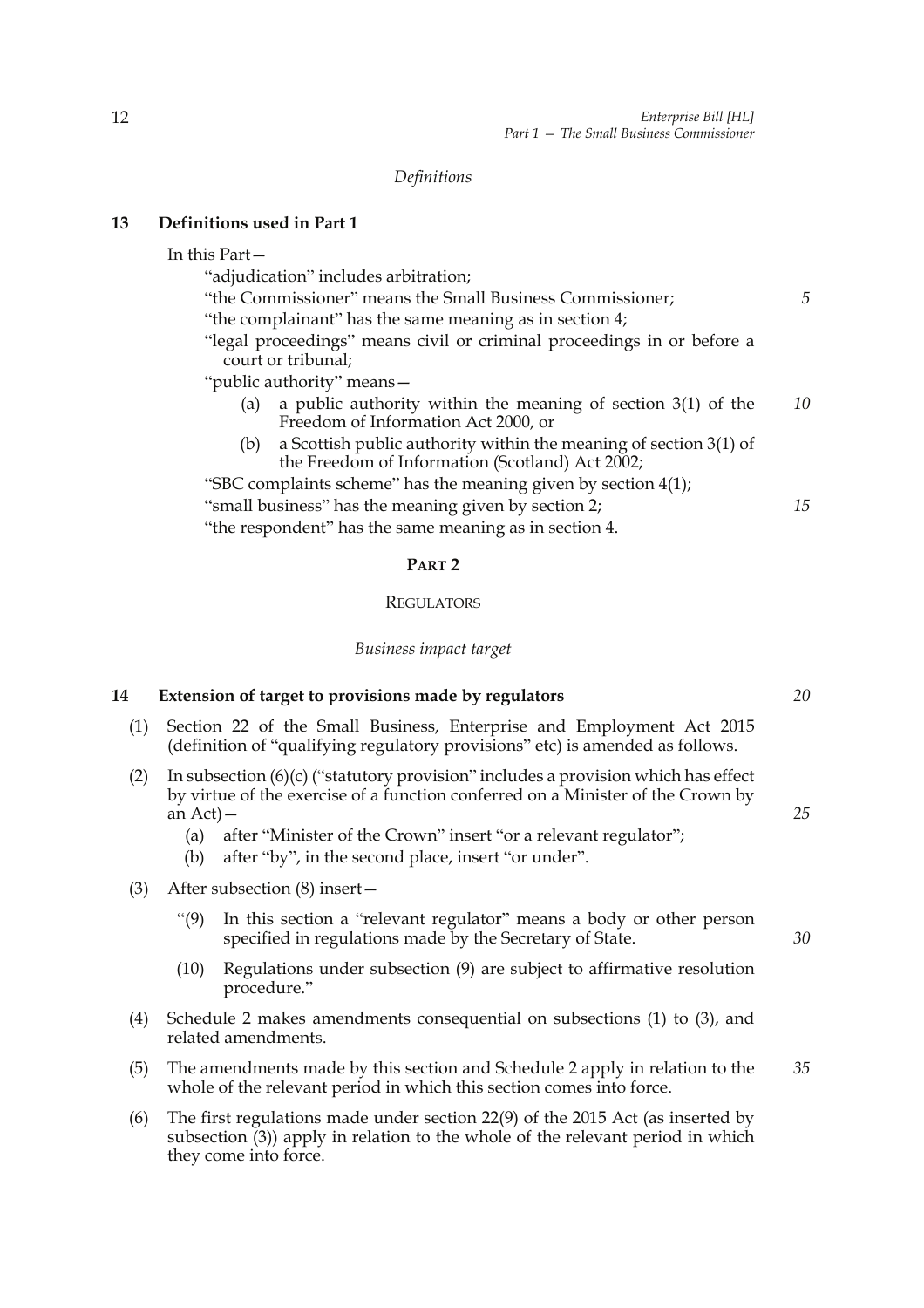- (7) If those regulations come into force in a reporting period mentioned in any of section  $23(7)(b)$  to (d) of the 2015 Act then, in respect of past reporting periods—
	- (a) section 24A(3) of the 2015 Act (as inserted by paragraph 4 of Schedule 2) does not apply;
	- (b) the required documents (see subsection (2) of that section) must be published no later than two weeks after the end of the reporting period in which the regulations come into force.
- (8) Subsequent regulations made under section 22(9) of the 2015 Act may make provision corresponding to subsections (6) and (7) in respect of the relevant period in which the regulations come into force. *10*
- (9) In this section—
	- "relevant period" has the meaning given by section 21(7) of the 2015 Act; "reporting period" has the same meaning as in section 23 of the 2015 Act (see subsection (7) of that section);
	- "the 2015 Act" means the Small Business, Enterprise and Employment Act 2015.

## *Reporting requirements*

## **15 Duty to report on effect of regulators' code**

After section 23 of the Legislative and Regulatory Reform Act 2006 insert—

#### **"23A Code of practice: performance reports and information requirements**

- (1) A relevant regulator must prepare and publish a performance report in respect of each reporting period.
- (2) A performance report is a report about the effect of performance of the duties in section 22 (duties to have regard to code of practice) on the way the relevant regulator exercised its relevant functions. *25*
- (3) A relevant regulator is a person with regulatory functions to which section 22 applies, other than a local authority.
- (4) A performance report must include—

## (a) the relevant regulator's assessment—

- (i) of the views of persons carrying on businesses about the effect mentioned in subsection (2), and
- (ii) of the impact on such persons of that effect;
- (b) a description of the effect the relevant regulator expects performance of the duties in section 22 to have on the way it exercises its relevant functions in future.
- (5) In preparing and publishing a performance report a relevant regulator must follow any guidance given from time to time by a Minister of the Crown, unless the regulator considers that there is a good reason not to do so.
- (6) Guidance under subsection (5) may, in particular, include guidance as  $t_0$ —
	- (a) information or other matters to be included in a performance report;

*30*

*35*

*40*

*15*

*20*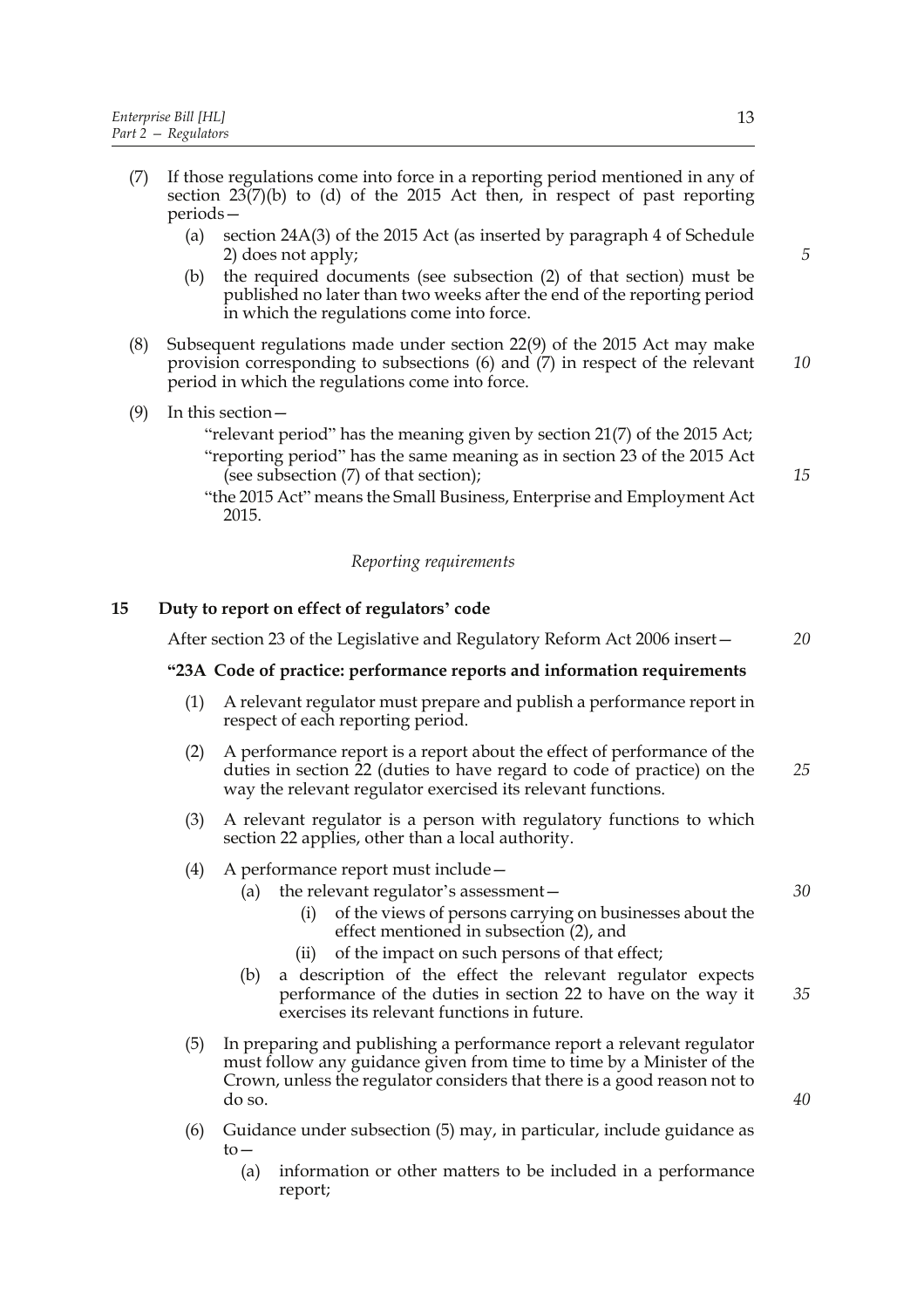|      | (b)                                                                                                                                                                                                                                                                                                                                                                                            | report;           | information to be obtained for the purposes of a performance                                                                                                |    |  |  |
|------|------------------------------------------------------------------------------------------------------------------------------------------------------------------------------------------------------------------------------------------------------------------------------------------------------------------------------------------------------------------------------------------------|-------------------|-------------------------------------------------------------------------------------------------------------------------------------------------------------|----|--|--|
|      | (c)                                                                                                                                                                                                                                                                                                                                                                                            |                   | the means by which information should be obtained for the<br>purposes of a performance report.                                                              |    |  |  |
| (7)  | A performance report must be published no later than three months<br>after the end of the reporting period concerned.                                                                                                                                                                                                                                                                          |                   |                                                                                                                                                             |    |  |  |
| (8)  | A reporting period is a period of 12 months, except as provided by<br>subsection $(13)(b)$ .                                                                                                                                                                                                                                                                                                   |                   |                                                                                                                                                             |    |  |  |
| (9)  | A new reporting period begins immediately after the end of each<br>reporting period.                                                                                                                                                                                                                                                                                                           |                   |                                                                                                                                                             |    |  |  |
| (10) | A relevant regulator other than the Commission for Equality and<br>Human Rights must give to a Minister of the Crown any information<br>that the Minister may from time to time request which relates to -<br>the effect of performance of the duties in section 22 on the way<br>(a)<br>the relevant regulator performs, has performed, or is expected<br>to perform, its relevant functions, |                   |                                                                                                                                                             |    |  |  |
|      | (b)                                                                                                                                                                                                                                                                                                                                                                                            |                   | the views of persons carrying on businesses about the effect<br>mentioned in paragraph (a) or the impact on such persons of<br>that effect, or              |    |  |  |
|      | (c)                                                                                                                                                                                                                                                                                                                                                                                            |                   | any aspect of a performance report in relation to which it<br>appears to the Minister that guidance under subsection (5) has<br>not been followed.          | 20 |  |  |
| (11) | This section is subject to any express restriction on disclosure imposed<br>by another enactment (ignoring any restriction which allows disclosure<br>25<br>if authorised by an enactment).                                                                                                                                                                                                    |                   |                                                                                                                                                             |    |  |  |
| (12) |                                                                                                                                                                                                                                                                                                                                                                                                | In this section - |                                                                                                                                                             |    |  |  |
|      | "local authority" means-                                                                                                                                                                                                                                                                                                                                                                       |                   |                                                                                                                                                             |    |  |  |
|      |                                                                                                                                                                                                                                                                                                                                                                                                | (a)               | a county or district council in England;                                                                                                                    |    |  |  |
|      |                                                                                                                                                                                                                                                                                                                                                                                                | (b)               | a London borough council;                                                                                                                                   |    |  |  |
|      |                                                                                                                                                                                                                                                                                                                                                                                                | (c)               | the Common Council of the City of London;                                                                                                                   | 30 |  |  |
|      |                                                                                                                                                                                                                                                                                                                                                                                                | (d)               | the Sub-Treasurer of the Inner Temple and the Under-<br>Treasurer of the Middle Temple;                                                                     |    |  |  |
|      |                                                                                                                                                                                                                                                                                                                                                                                                | (e)               | the Council of the Isles of Scilly;                                                                                                                         |    |  |  |
|      |                                                                                                                                                                                                                                                                                                                                                                                                | (f)               | a port health authority in England;                                                                                                                         |    |  |  |
|      |                                                                                                                                                                                                                                                                                                                                                                                                | (g)               | an authority established under section 10 of the Local<br>Government Act 1985 (waste disposal authorities for<br>Greater London and metropolitan counties); | 35 |  |  |
|      |                                                                                                                                                                                                                                                                                                                                                                                                | (h)               | a county or county borough council in Wales;                                                                                                                |    |  |  |
|      |                                                                                                                                                                                                                                                                                                                                                                                                | (i)               | a fire and rescue authority in Wales;                                                                                                                       |    |  |  |
|      |                                                                                                                                                                                                                                                                                                                                                                                                | (i)               | a port health authority in Wales;                                                                                                                           | 40 |  |  |
|      |                                                                                                                                                                                                                                                                                                                                                                                                | (k)               | a council constituted under section 2 of the Local<br>Government etc (Scotland) Act 1994;                                                                   |    |  |  |
|      |                                                                                                                                                                                                                                                                                                                                                                                                | (1)               | a district council constituted under section 1 of the Local<br>Government Act (Northern Ireland) 1972;                                                      |    |  |  |

"relevant functions" means functions in the exercise of which a relevant regulator is required by section 22 to have regard to the code of practice under subsection (1) of that section. *45*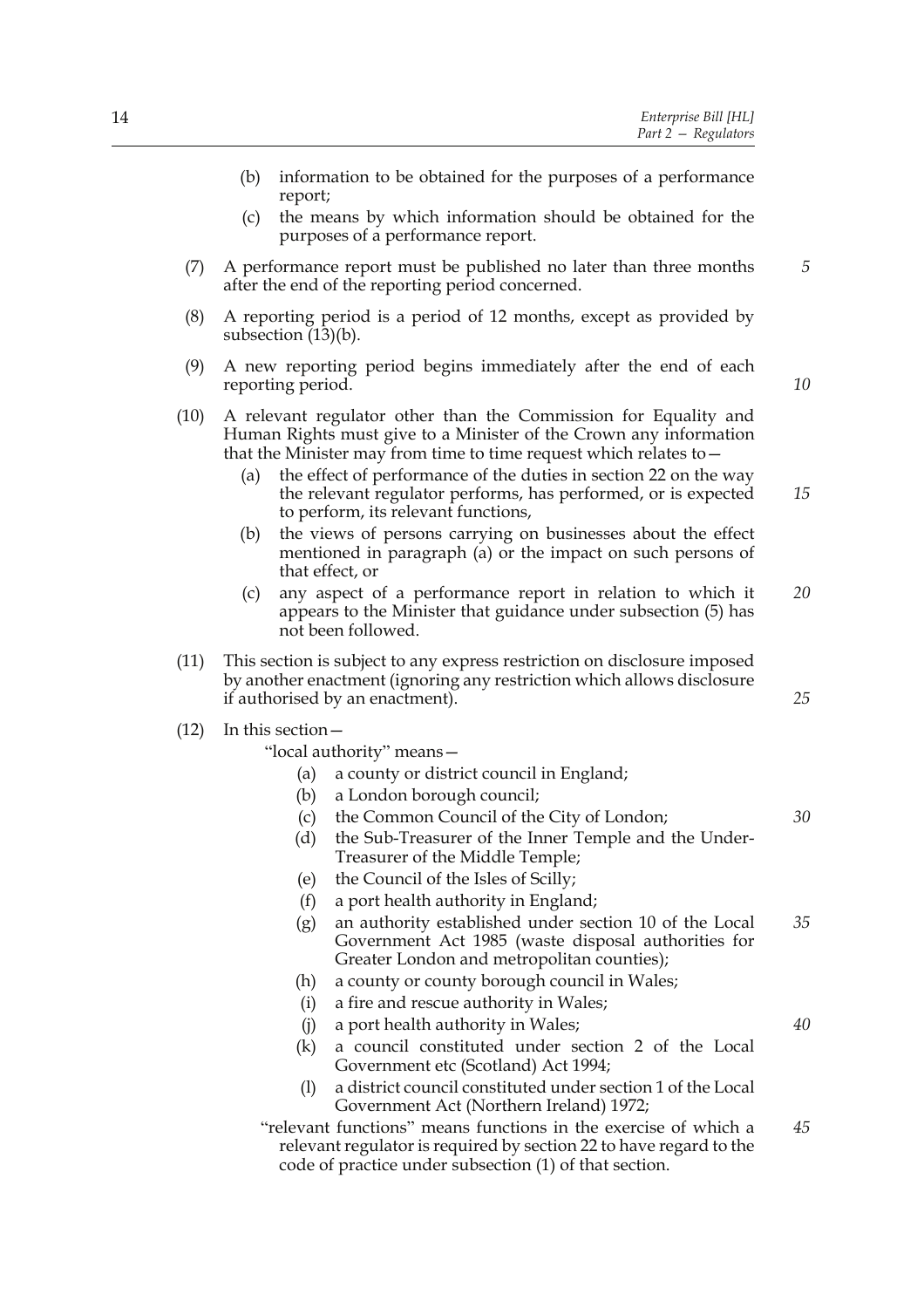- (a) begins—
	- (i) on the day on which section 15 of the Enterprise Act 2016 comes into force, or
	- (ii) in the case of a person that becomes a relevant regulator after that day, on the day on which the person becomes a relevant regulator;
- (b) is of a length determined by the relevant regulator, but is not to exceed 12 months."

## **16 Duty to report on effect of economic growth duty**

(1) After section 110 of the Deregulation Act 2015 insert—

## **"110A Duty under section 108: performance reports and information requirements**

- (1) A person with regulatory functions to which section 108 applies (a "regulator") must prepare and publish a performance report in respect of each reporting period. *15*
- (2) A performance report is a report about the effect of performance of the duty under section 108(1) on the way the regulator exercised its functions to which that section applies (its "relevant functions").

#### (3) A performance report must include—

- (a) the regulator's assessment—
	- (i) of the views of persons carrying on businesses about the effect mentioned in subsection (2), and
	- (ii) of the impact on such persons of that effect;
- (b) a description of the effect the regulator expects performance of the duty under section 108(1) to have on the way it exercises its relevant functions in future. *25*
- (4) In preparing and publishing a performance report a regulator must follow any guidance given from time to time by a Minister of the Crown, unless the regulator considers that there is a good reason not to do so. *30*
- (5) Guidance under subsection (4) may, in particular, include guidance as to—
	- (a) information or other matters to be included in a performance report;
	- (b) information to be obtained for the purposes of a performance report;
	- (c) the means by which information should be obtained for the purposes of a performance report.
- (6) A performance report must be published no later than three months after the end of the reporting period concerned. *40*
- (7) A reporting period is a period of 12 months, except as provided by subsection (12)(b).
- (8) A new reporting period begins immediately after the end of each reporting period.

*5*

*10*

*20*

*35*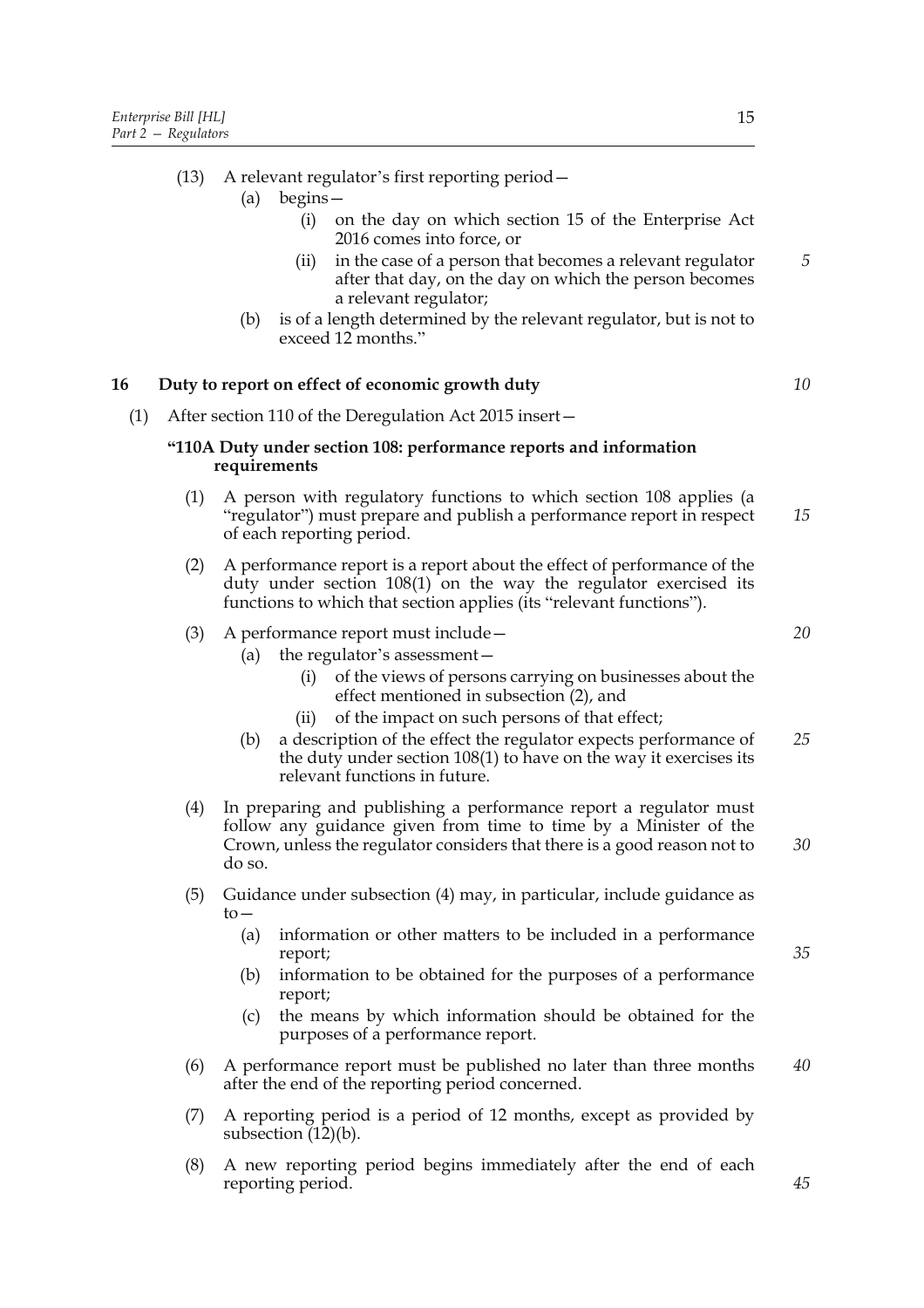- (a) the effect of performance of the duty under section 108(1) on the way the regulator performs, has performed, or is expected to perform, its relevant functions,
- (b) the views of persons carrying on businesses about the effect mentioned in paragraph (a) or the impact on such persons of that effect, or
- (c) any aspect of a performance report in relation to which it appears to the Minister that guidance under subsection (4) has not been followed. *10*
- (10) A regulator is not required by this section to include in a performance report, or to give to a Minister of the Crown, information about the exercise of functions in relation to a particular person.
- (11) This section is subject to any express restriction on disclosure imposed by another enactment (ignoring any restriction which allows disclosure if authorised by an enactment). *15*
- (12) A regulator's first reporting period—
	- (a) begins—
		- (i) on the day on which section 16 of the Enterprise Act 2016 comes into force, or *20*
		- (ii) in the case of a person that becomes a regulator (see subsection (1)) after that day, on the day on which the person becomes a regulator;
	- (b) is of a length determined by the regulator, but is not to exceed 12 months." *25*
- (2) In section 111 of that Act (interpretation of sections 108 to 110)—
	- (a) in the heading and subsection (1) for "110" substitute "110A", and
	- (b) in subsection (4) for "and 110" substitute "to 110A".

*Application of regulators' principles and code of practice*

**17 Power of Welsh Ministers to apply regulators' principles and code of practice**

 In section 24 of the Legislative and Regulatory Reform Act 2006 (application of regulators' principles and code of practice to functions specified by order)—

- (a) for paragraph (c) of subsection  $(3)$  (Wales: limit on power of Minister of the Crown to specify functions) substitute—
	- "(c) a Welsh regulatory function.";
- (b) in subsection (4) (power of Welsh Ministers to specify functions) for "regulatory functions exercisable only in or as regards Wales" substitute "Welsh regulatory functions";

## (c) in subsection (10) (definitions) at the appropriate place insert—

- ""Welsh regulatory function" means a regulatory function, so far as exercisable in relation to Wales, if or to the extent that the function relates to matters—
	- (a) within the legislative competence of the National Assembly for Wales (see section 108 of the Government of Wales Act 2006), or

*5*

*30*

*35*

*40*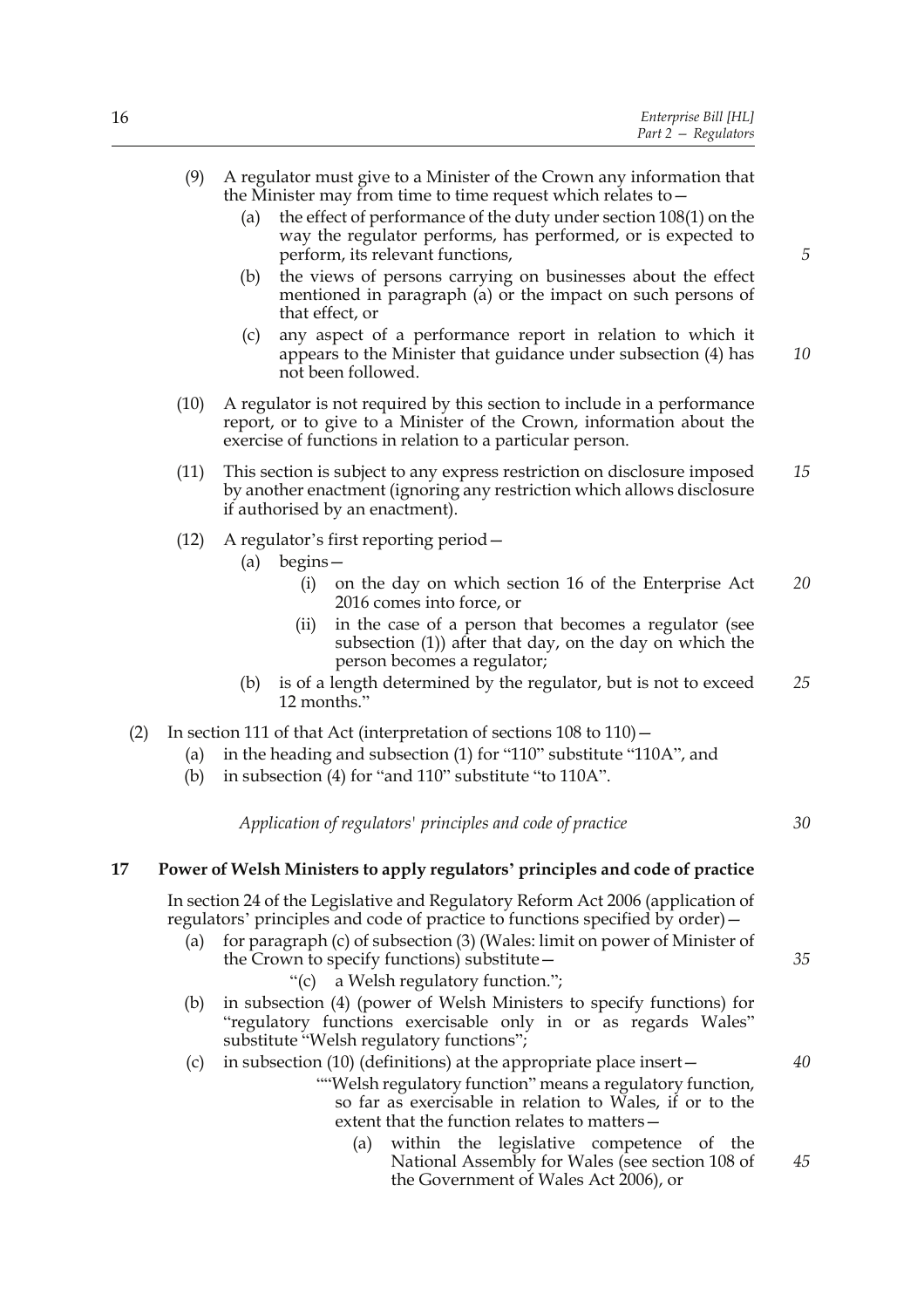(b) in respect of which functions are exercisable by the Welsh Ministers."

## **18 Removal of restrictions**

Omit subsection (5) of section 24 of the Legislative and Regulatory Reform Act 2006 (which prevents the regulators' principles and code from being applied to regulatory functions of the Gas and Electricity Markets Authority, the Office of Communications, the Office of Rail and Road or the Water Services Regulation Authority).

*Secondary legislation: duty to review*

#### **19 Secondary legislation: duty to review**

In section 30 of the Small Business, Enterprise and Employment Act 2015 (meaning of "provision for review" in section 28(2)(a) of that Act), in subsection  $(3)$  —

- (a) after "must" insert "so far as is reasonable", and
- (b) omit third "the".

## **PART 3**

#### REGULATORY ENFORCEMENT AND SANCTIONS ACT 2008

## **20 Extending the primary authority scheme**

(1) For Part 2 of the Regulatory Enforcement and Sanctions Act 2008 (coordination of regulatory enforcement) substitute—

## **"PART 2**

#### REGULATORY ENFORCEMENT

#### *Introductory*

## **22A "Regulated person" and "regulated group"**

- (1) A person is a "regulated person" for the purposes of this Part if the Secretary of State is satisfied that— *25*
	- (a) the person carries on, or proposes to carry on, an activity, and
	- (b) a qualifying regulator has a relevant function which is, or would be, exercisable in relation to the person in respect of the activity.
- (2) A group of persons is a "regulated group" for the purposes of this Part if the Secretary of State is satisfied that—
	- (a) a member of the group carries on, or proposes to carry on, an activity, and
	- (b) a qualifying regulator has a relevant function which is, or would be, exercisable in relation to the member in respect of the activity. *35*

*10*

*5*

*15*

*20*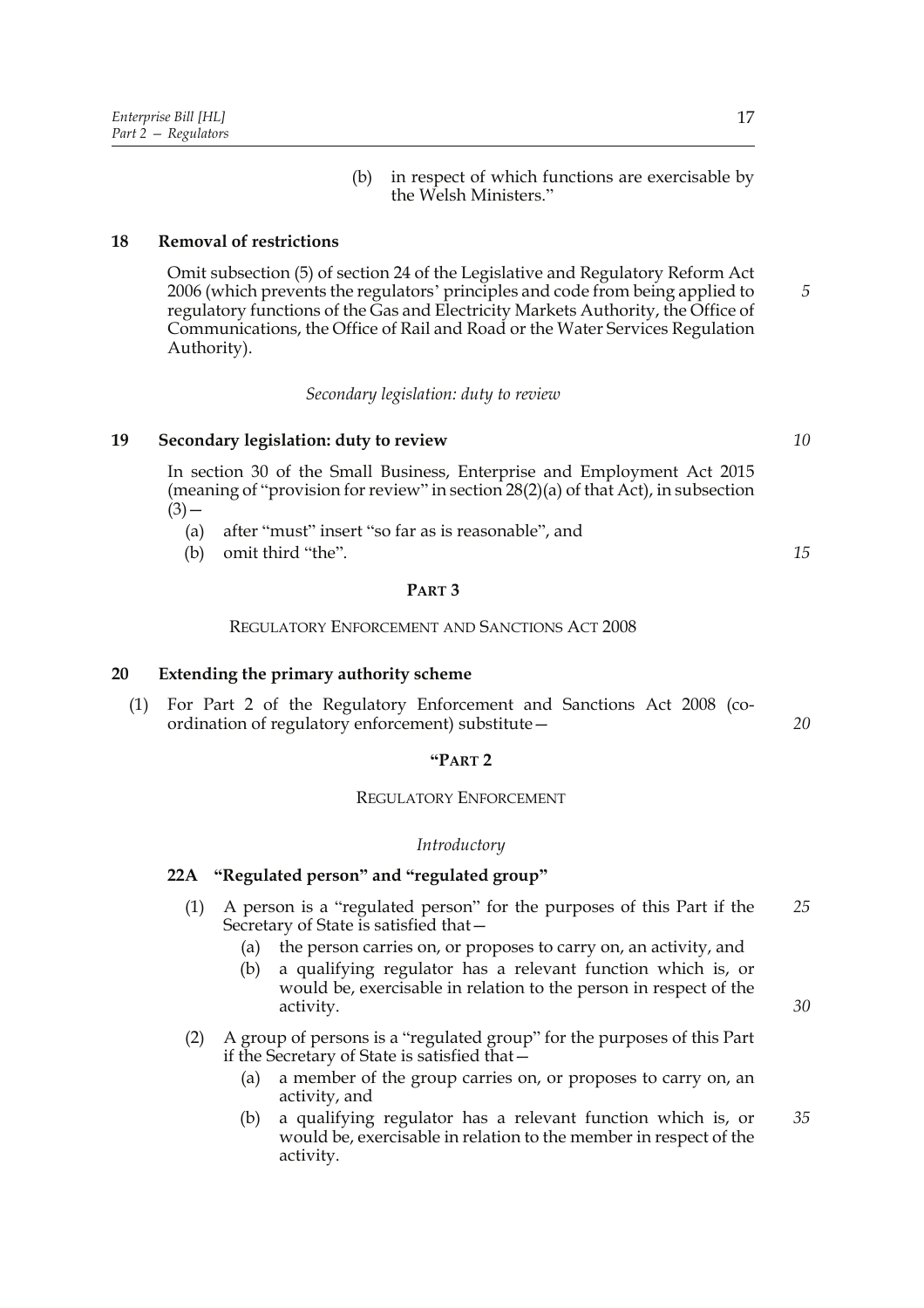## **22B "Qualifying regulator"**

- (1) In this Part, "qualifying regulator" means—
	- (a) a local authority, or
	- (b) a specified regulator.
- (2) In this Part, "local authority" means a local authority in England, Wales, Scotland or Northern Ireland. *5*
- (3) In this Part—
	- (a) references to a local authority in England or Wales have the same meaning as in Part 1;
	- (b) references to a local authority in Scotland are to a council constituted under section 2 of the Local Government etc (Scotland) Act 1994; *10*
	- (c) references to a local authority in Northern Ireland are to a district council constituted under section 1 of the Local Government Act (Northern Ireland) 1972.
- (4) In this Part, "specified regulator" means a person (other than a local authority) who—
	- (a) has regulatory functions, and
	- (b) is specified for the purposes of this Part by regulations made by the Secretary of State.
- (5) Regulations under subsection (4)(b) require the consent of the Welsh Ministers to specify a regulator whose functions relate only to devolved Welsh matters.

## **22C "Relevant function"**

- (1) In this Part, "relevant function"—
	- (a) in relation to a local authority in England or Wales, has the same meaning as in Part 1;
	- (b) in relation to a local authority in Scotland, means a regulatory function exercised by that authority and specified for the purposes of this Part by regulations made by the Secretary of State;
	- (c) in relation to a local authority in Northern Ireland, means a regulatory function exercised by that authority and specified for the purposes of this Part by regulations made by the Secretary of State;
	- (d) in relation to a specified regulator, means a regulatory function exercised by that regulator and specified for the purposes of this Part by regulations made by the Secretary of State.
- (2) Regulations under subsection (1)(b) or (c) may only specify a regulatory function—
	- (a) which is a relevant function for the purposes of Part 1 in relation to local authorities in England or Wales or both, or
	- (b) which, for the purposes of local authorities in Scotland or Northern Ireland, is equivalent to such a function.
- (3) Regulations under subsection (1)(d) may only specify a regulatory function— *45*

*25*

*30*

*15*

*20*

*35*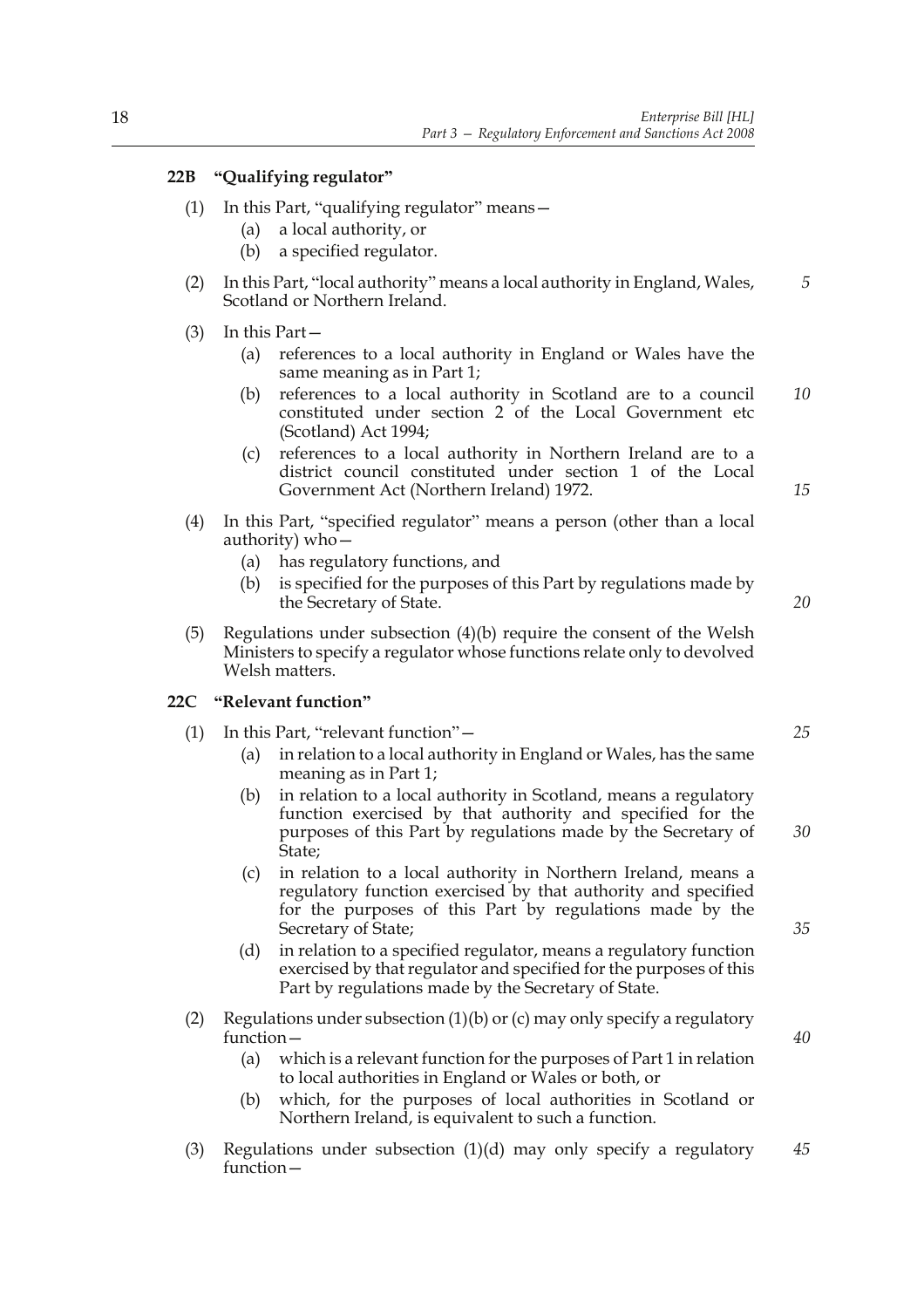- (a) which is a relevant function for the purposes of Part 1 in relation to local authorities in England or Wales or both, or
- (b) which, for the purposes of the specified regulator, is equivalent to such a function.
- (4) Regulations under subsection (1)(b) or (d) may not specify a regulatory function so far as exercisable in Scotland, if or to the extent that the function relates to matters which are not reserved matters.
- (5) Regulations under subsection  $(1)(c)$  or  $(d)$  may not specify a regulatory function so far as exercisable in Northern Ireland, if or to the extent that the function relates to matters which are transferred matters.
- (6) Regulations under subsection (1)(d) require the consent of the Welsh Ministers to specify a regulatory function, so far as exercisable in relation to Wales, which relates to a devolved Welsh matter.
- (7) Regulations under subsection (1)(d) may make different provision  $for-$ 
	- (a) different purposes;
	- (b) different areas.

#### *Primary authorities*

## **23A Primary authorities for regulated persons and regulated groups**

- (1) For the purposes of this Part, the Secretary of State— (a) may nominate, in relation to a regulated person, a qualifying regulator to be the "primary authority" for the exercise of the partnership functions in relation to that person (a "direct primary authority");
	- (b) may nominate, in relation to a regulated group, a qualifying regulator to be the "primary authority" for the exercise of the partnership functions in relation to the members of the group (a "co-ordinated primary authority"). *25*
- (2) The "partnership functions" are the functions specified by the nomination under subsection (1) as covered by it.
- (3) A function may be so specified only if condition A or B is met.
- (4) Condition A is that the function—
	- (a) is a relevant function of the primary authority, and
	- (b) is, or (in the case of an activity proposed to be carried on) would be, exercisable by the primary authority in relation to the regulated person or a member of the regulated group. *35*
- (5) Condition B is that the function—
	- (a) is a relevant function of a qualifying regulator other than the primary authority,
	- (b) is, or (in the case of an activity proposed to be carried on) would be, exercisable by that other regulator in relation to the regulated person or a member of the regulated group, and
	- (c) is equivalent to a relevant function of the primary authority.

*5*

*10*

*15*

*20*

*30*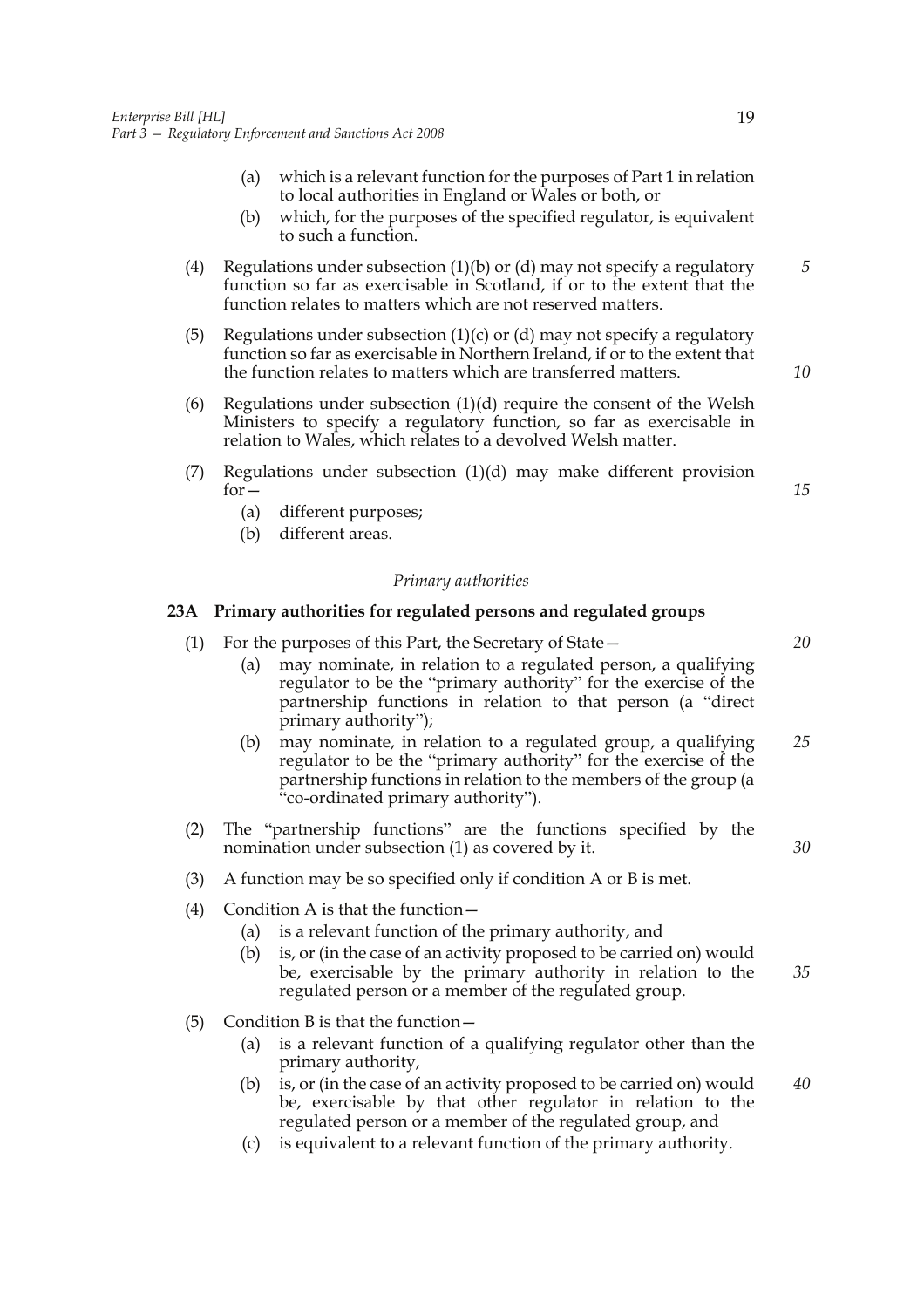- (6) The Secretary of State may from time to time revise the specification of partnership functions included in a nomination under subsection (1)  $\overline{\text{if}}$ 
	- (a) the requirements of subsections (3) to (5) are met in relation to the revised specification,
	- (b) in the case of a nomination under subsection  $(1)(a)$ , the primary authority and the regulated person have agreed in writing to the revision, and
	- (c) in the case of a nomination under subsection  $(1)(b)$ , the primary authority and the co-ordinator of the regulated group have agreed in writing to the revision. *10*
- (7) This Part applies to a revised specification of partnership functions as it applies to a specification of partnership functions under subsection (1); and references in this Part to the partnership functions include partnership functions in the revised specification.

## **23B Nomination of primary authorities**

- (1) The Secretary of State may only nominate a qualifying regulator as a direct primary authority if the regulator and the regulated person have agreed in writing to the nomination.
- (2) The Secretary of State may only nominate a qualifying regulator as a coordinated primary authority if— *20*
	- (a) there is a co-ordinator of the regulated group, and
	- (b) the regulator and the co-ordinator have agreed in writing to the nomination.
- (3) The Secretary of State may at any time revoke a nomination under section  $23A(1)$ . *25*
- (4) The Secretary of State must
	- maintain, or cause to be maintained, a register of nominations under section 23A(1), and
	- (b) make the register available for inspection free of charge.

## **23C "Co-ordinator" of a regulated group**

- (1) For the purposes of this Part, there is a "co-ordinator" of a regulated group if there is a person nominated by the Secretary of State to be the co-ordinator of the group.
- (2) The Secretary of State may only nominate a person under subsection (1) if the person has agreed in writing to the nomination. *35*
- (3) The Secretary of State may at any time revoke a nomination under subsection (1).
- (4) If at any time the co-ordinator of a regulated group is unable to act, the Secretary of State may nominate another person to exercise the functions of the co-ordinator of the group under this Part.
- (5) Subsections (2) and (3) apply to a nomination under subsection (4) as they apply to a nomination under subsection (1).

*40*

*30*

*5*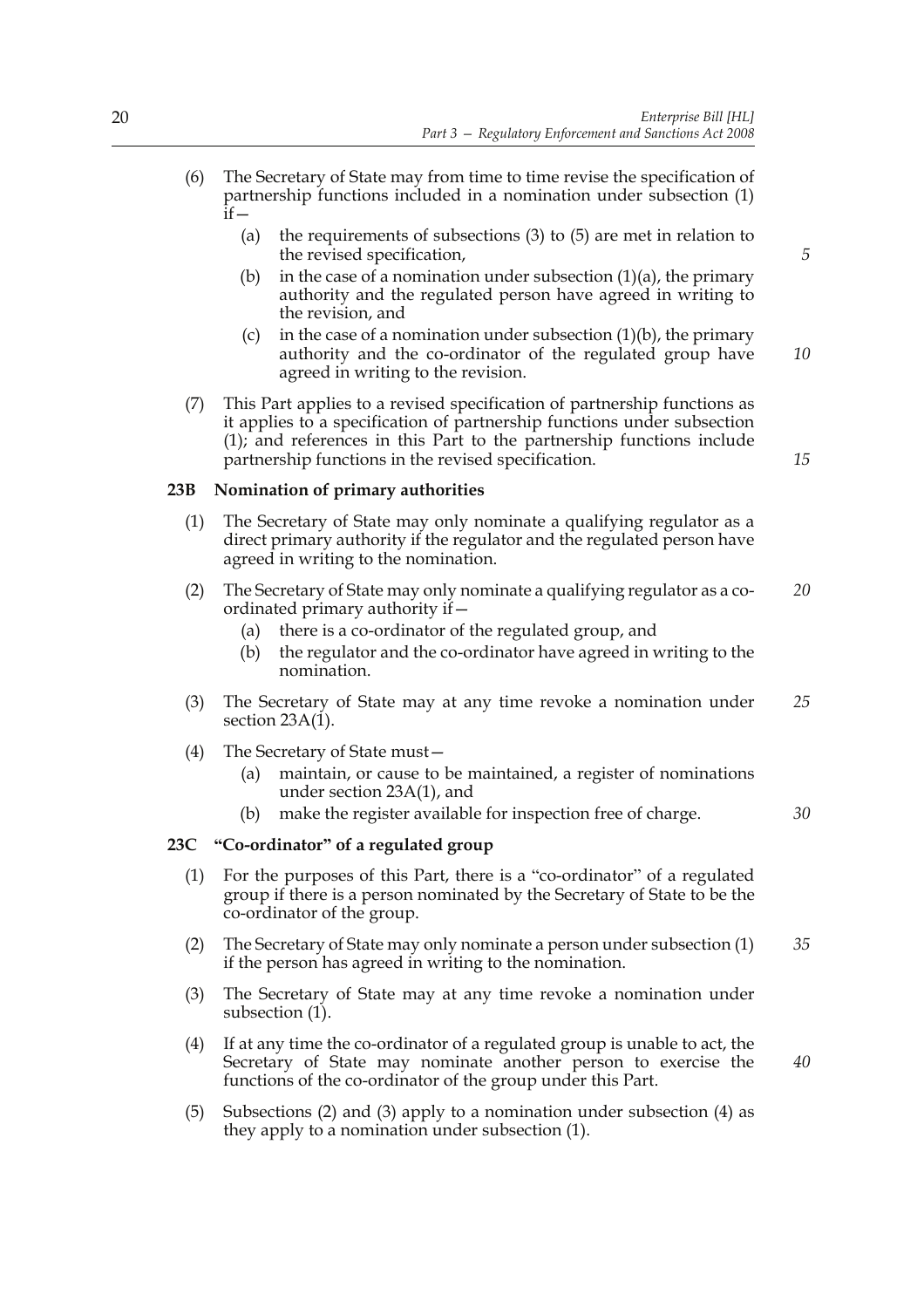**23D Membership of a regulated group**

**23E Application of sections 24A to 28B**

| (6) | The Secretary of State must secure that the register of nominations<br>maintained and made available under section 23B(4) includes, in<br>relation to each co-ordinated primary authority, the name of –<br>the co-ordinator of the regulated group concerned, and<br>(a)<br>any person nominated under subsection (4) to exercise the co-<br>(b)<br>ordinator's functions.                                                          | 5        |  |  |  |  |  |  |  |
|-----|--------------------------------------------------------------------------------------------------------------------------------------------------------------------------------------------------------------------------------------------------------------------------------------------------------------------------------------------------------------------------------------------------------------------------------------|----------|--|--|--|--|--|--|--|
| D   | Membership of a regulated group                                                                                                                                                                                                                                                                                                                                                                                                      |          |  |  |  |  |  |  |  |
| (1) | This section applies where a qualifying regulator is nominated as a co-<br>ordinated primary authority.                                                                                                                                                                                                                                                                                                                              |          |  |  |  |  |  |  |  |
| (2) | The co-ordinator of the regulated group concerned must –<br>maintain, or cause to be maintained, a list of members of the<br>(a)<br>group, and<br>secure, as far as is reasonably practicable, that the list is accurate<br>(b)                                                                                                                                                                                                      | 10       |  |  |  |  |  |  |  |
| (3) | and kept up-to-date.<br>The list must include in relation to each member –<br>the member's name and address,<br>(a)<br>when the person became a member, and<br>(b)<br>if applicable, when the person ceased to be a member.<br>(c)                                                                                                                                                                                                   | 15       |  |  |  |  |  |  |  |
| (4) | The co-ordinator of the regulated group must make a copy of the list<br>available free of charge, on request, to -<br>the Secretary of State,<br>(a)<br>the primary authority, and<br>(b)<br>a qualifying regulator who has a function which is both a<br>(c)<br>relevant function of the regulator and a partnership function.                                                                                                      | 20       |  |  |  |  |  |  |  |
| (5) | The copy must be made available as soon as is reasonably practicable<br>and in any event not later than the end of the third working day after<br>the day on which the request is received by the co-ordinator.                                                                                                                                                                                                                      | 25       |  |  |  |  |  |  |  |
| (6) | For the purposes of this Part, the list is conclusive as to whether a<br>person is a member of the group at a particular time.                                                                                                                                                                                                                                                                                                       |          |  |  |  |  |  |  |  |
| E   | Application of sections 24A to 28B                                                                                                                                                                                                                                                                                                                                                                                                   | 30       |  |  |  |  |  |  |  |
| (1) | The following provisions apply in each case where a qualifying<br>regulator has been nominated under section 23A(1) as a primary<br>$\alpha$ uthority –                                                                                                                                                                                                                                                                              |          |  |  |  |  |  |  |  |
|     | (a)<br>section 24A (primary authority advice and guidance);<br>sections 25A to 25D and Schedule 4A (enforcement action);<br>(b)<br>sections 26A to 26C (inspection plans);<br>(c)<br>section 27A (power for primary authority to recover costs);<br>(d)<br>section 28A (support of primary authority by other regulators);<br>(e)<br>section 28B (other regulators to act consistently with primary<br>(f)<br>authority advice etc). | 35<br>40 |  |  |  |  |  |  |  |
| (2) | References in those provisions to "the primary authority", "a<br>partnership function" and other terms defined in or for the purposes of<br>this Part are to be read accordingly.                                                                                                                                                                                                                                                    |          |  |  |  |  |  |  |  |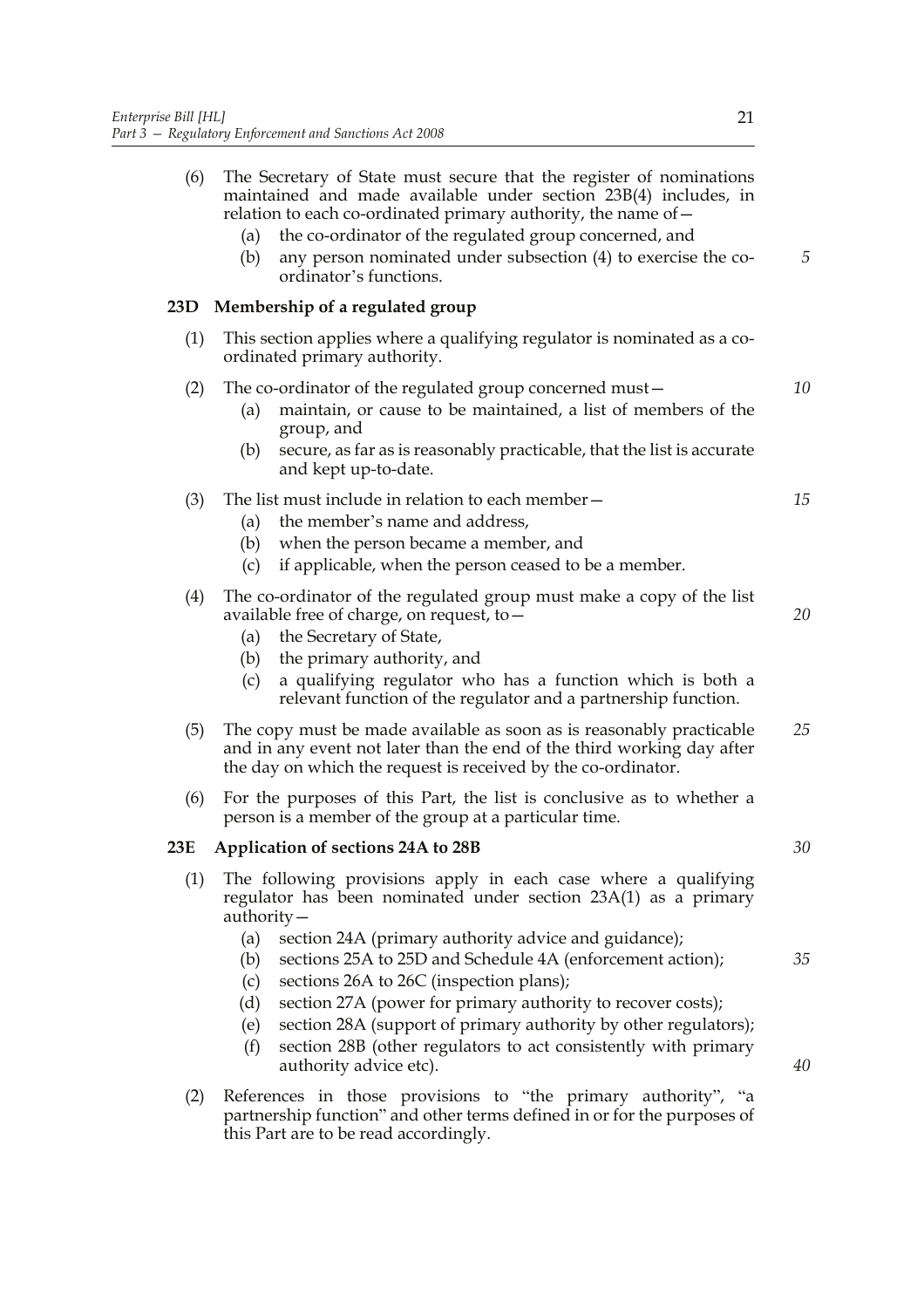(3) But see sections 29A to 29D in relation to cases where more than one qualifying regulator has been nominated as the primary authority for the exercise of the same function in relation to the same person.

## *Advice and guidance*

## **24A Primary authority advice and guidance**

- (1) The primary authority, if it is a direct primary authority, has the function of—
	- (a) giving advice and guidance to the regulated person in relation to each partnership function;
	- (b) giving advice and guidance, in relation to each partnership function, to other qualifying regulators as to how they should exercise it in relation to the regulated person. *10*
- (2) The primary authority, if it is a co-ordinated primary authority, has the function of—
	- (a) giving advice and guidance to the co-ordinator of the regulated group in relation to each partnership function; *15*
	- (b) giving advice and guidance, in relation to each partnership function, to other qualifying regulators as to how they should exercise it in relation to a member of the group.
- (3) The primary authority may make arrangements with the regulated person or the co-ordinator of the regulated group as to how the authority will discharge its functions under subsection (1) or (2). *20*
- (4) In the case of a co-ordinated primary authority, the co-ordinator of the regulated group must notify any advice or guidance given to the coordinator under subsection  $(2)(a)$  to those members of the group to whom the co-ordinator considers it may be relevant.
- (5) Advice or guidance may be given under subsection (1)(b) or (2)(b) only with the consent of the Secretary of State.
- (6) Subsections (1)(b) and (2)(b) do not require advice and guidance to be given to a qualifying regulator in relation to a partnership function if it is not a relevant function of that regulator. *30*

#### *Enforcement action*

#### **25A "Enforcement action"**

- (1) In this Part, "enforcement action" means—
	- (a) action which relates to securing compliance with a restriction, requirement or condition in the event of breach (or putative breach) of a restriction, requirement or condition; *35*
	- (b) action taken with a view to, or in connection with, the imposition of a sanction (criminal or otherwise) in respect of an act or omission;
	- (c) action taken in connection with the pursuit of a remedy conferred by an enactment in respect of an act or omission.
- (2) But the Secretary of State may by regulations, with the consent of the Welsh Ministers, specify—

*25*

*40*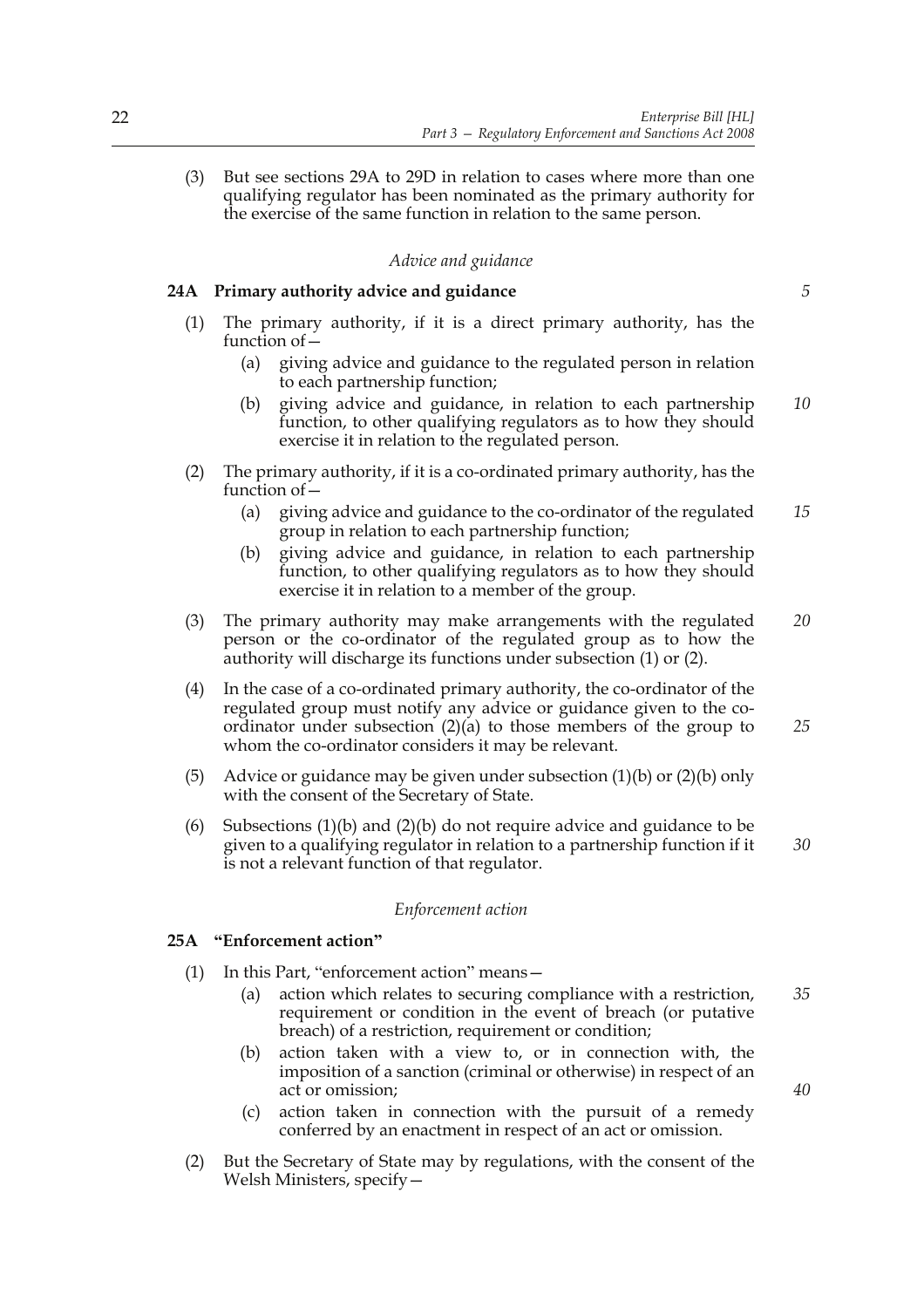- (a) action which is to be regarded as enforcement action for the purposes of this Part or any provision of this Part specified in the regulations;
- (b) action which is not to be regarded as enforcement action for the purposes of this Part or any provision of this Part specified in the regulations.
- (3) Regulations under subsection (2) may make different provision for different purposes.

## **25B Enforcement action by primary authority**

- (1) This section applies if  $-$ 
	- (a) the primary authority proposes to take enforcement action against the regulated person or a member of the regulated group pursuant to a relevant function of the primary authority which is a partnership function, and
	- (b) in the case of proposed enforcement action against a member of the regulated group, the primary authority is aware that the member belongs to the group. *15*

But see section 25D (which imposes a duty to prescribe circumstances in which this section does not apply).

- (2) The primary authority—
	- (a) must notify the regulated person or the member in writing before taking the proposed enforcement action, and
	- (b) may not take the action during the referral period mentioned in paragraph 5(2) of Schedule 4A (period in which the regulated person or the member may refer the action to the Secretary of State) unless notified in writing by the regulated person or the member that no such reference is to be made. *25*
- (3) Parts 1 and 3 of Schedule 4A contain provision for questions arising under this section to be referred to the Secretary of State.
- (4) Where another enactment limits the period within which the primary authority may take the proposed enforcement action, any time during which it is prohibited under this section or paragraph 5(7) of Schedule 4A from taking the action is to be disregarded in calculating that period. *30*

## **25C Enforcement action other than by primary authority**

- (1) This section applies if  $-$ 
	- (a) a qualifying regulator other than the primary authority proposes to take enforcement action against the regulated person or a member of the regulated group pursuant to a relevant function of the regulator which is a partnership function, and
	- (b) in the case of proposed enforcement action against a member of the regulated group, the regulator is aware that the member belongs to the group.

But see section 25D (which imposes a duty to prescribe circumstances in which this section does not apply). *45*

(2) The qualifying regulator (the "enforcing authority")  $-$ 

*5*

*10*

*20*

*35*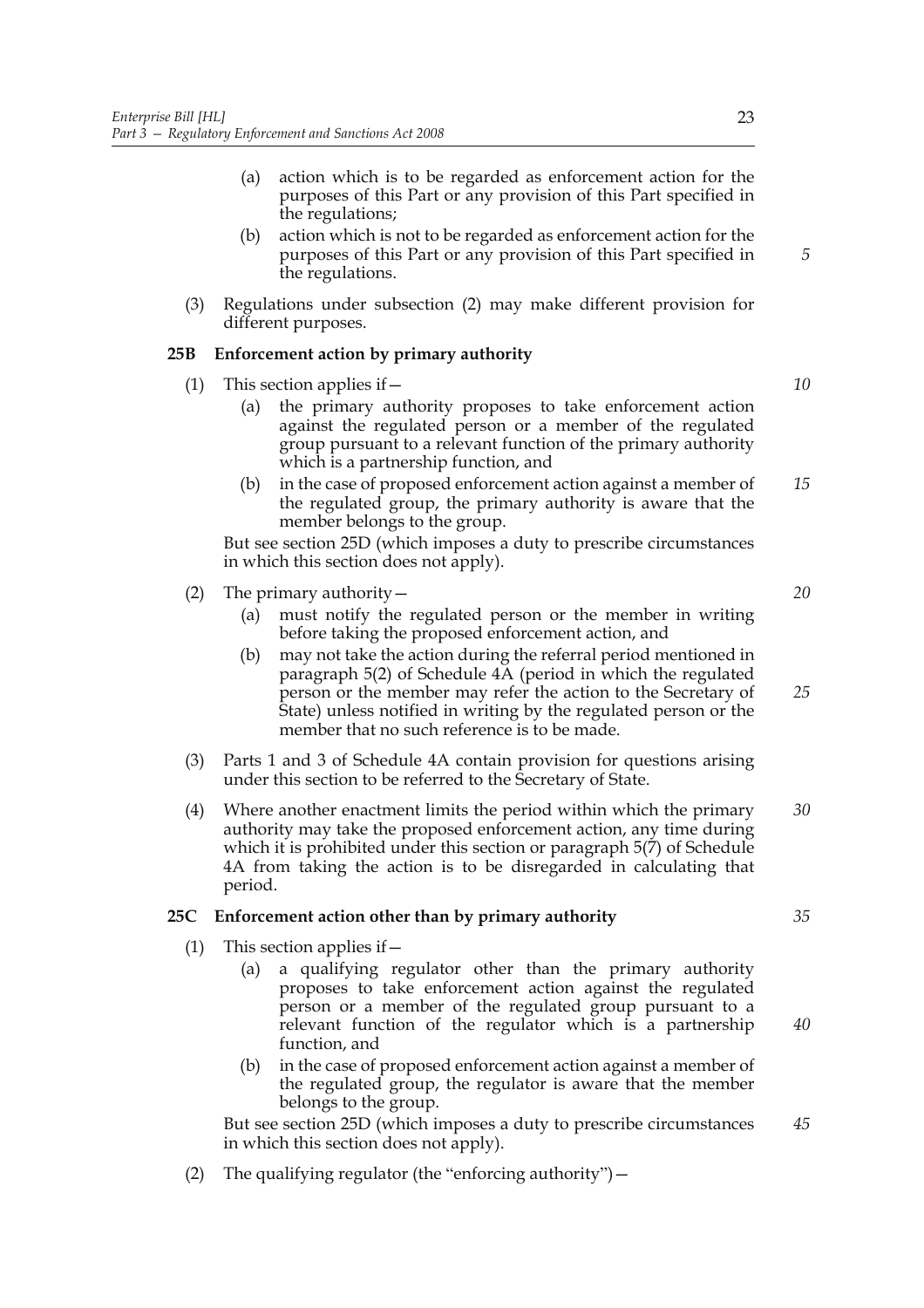- (a) must notify the primary authority in writing before taking the proposed enforcement action, and
- (b) may not take the action during the relevant period.
- $(3)$  If
	- (a) the enforcing authority fails to notify the primary authority under subsection (2)(a) of the proposed enforcement action, but
	- (b) the primary authority is notified of it by the regulated person or the member or the co-ordinator of the regulated group,

the primary authority must notify the enforcing authority in writing that the enforcing authority is prohibited by subsection (2)(b) from taking the action during the relevant period. *10*

- (4) If the primary authority determines, within the relevant period, that the proposed enforcement action is inconsistent with advice or guidance previously given by it (generally or specifically), it may direct the enforcing authority in writing not to take the action.
- (5) Any such direction must be given as soon as is reasonably practicable, and in any event within the relevant period.
- (6) If the enforcing authority is not directed under subsection (4) not to take the proposed enforcement action, and continues to propose to take the action—
	- (a) it must inform the regulated person or the member, and
	- (b) it may not take the action during the referral period mentioned in paragraph 5(4) of Schedule  $4\overrightarrow{A}$  (period in which the regulated person or the member may refer the action to the Secretary of State) unless notified in writing by the regulated person or the member that no such reference is to be made.
- (7) Parts 2 and 3 of Schedule 4A contain provision for questions arising under this section to be referred to the Secretary of State.
- (8) Where another enactment limits the period within which the enforcing authority may take the proposed enforcement action, any time during which it is prohibited under this section or paragraph 5(7) of Schedule 4A from taking the action is to be disregarded in calculating the period. *30*
- (9) For the purposes of this section, the "relevant period" means the period which—
	- (a) begins when the primary authority is notified under subsection (2)(a) of the proposed enforcement action or the enforcing authority is notified under subsection (3) that it is prohibited from taking the action during the relevant period, and *35*
	- (b) ends—
		- (i) at the end of the fifth working day after the day on which the period begins, or at such later time as the Secretary of State may direct, or *40*
		- (ii) if earlier, when the enforcing authority is notified in writing by the primary authority that no direction is to be given under subsection (4) (unless the notification states that the primary authority has referred the action to the Secretary of State under paragraph 4(1) of Schedule 4A or that it intends to do so).

*15*

*20*

*25*

*45*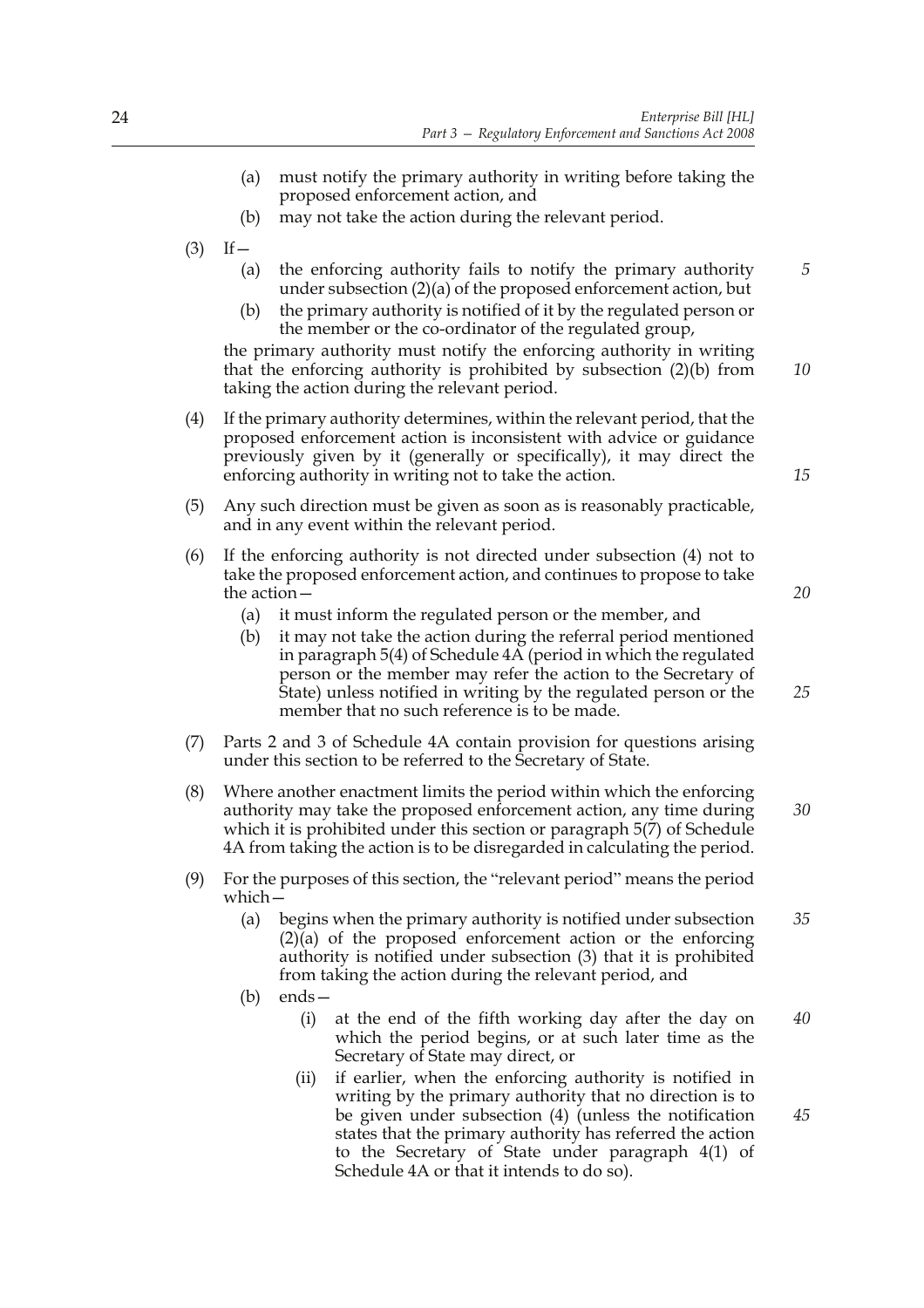## **25D Enforcement action: exceptions**

| (1) | The Secretary of State must by regulations, with the consent of the<br>Welsh Ministers, prescribe-<br>circumstances in which section 25B, and Schedule 4A so far as<br>(a)<br>relating to cases within section 25B, do not apply, and<br>circumstances in which section 25C, and Schedule 4A so far as<br>(b)<br>relating to cases within section 25C, do not apply. | 5  |  |  |  |
|-----|----------------------------------------------------------------------------------------------------------------------------------------------------------------------------------------------------------------------------------------------------------------------------------------------------------------------------------------------------------------------|----|--|--|--|
| (2) | In particular, the Secretary of State must exercise the power under<br>subsection $(1)$ to secure that those provisions do not apply $-$<br>where the enforcement action is required urgently to avoid a<br>(a)<br>significant risk of serious harm to -<br>human health,<br>(i)                                                                                     | 10 |  |  |  |
|     | the environment (including the health of animals or<br>(ii)<br>plants), or<br>the financial interests of consumers;<br>(iii)<br>where the application of those provisions would be wholly<br>(b)<br>disproportionate.                                                                                                                                                | 15 |  |  |  |
| (3) | Where a qualifying regulator other than the primary authority takes<br>enforcement action against the regulated person or a member of the<br>regulated group in circumstances prescribed under subsection (1)(b),<br>the qualifying regulator must inform the primary authority of the<br>action as soon as it reasonably can.                                       |    |  |  |  |
|     | Inspection plans                                                                                                                                                                                                                                                                                                                                                     |    |  |  |  |
|     | 26A Inspection plans                                                                                                                                                                                                                                                                                                                                                 |    |  |  |  |
| (1) | Where a partnership function consists of or includes a function of<br>inspection (an "inspection function"), the primary authority may make<br>an inspection plan in accordance with this section.                                                                                                                                                                   | 25 |  |  |  |

- (2) An "inspection plan" is a plan containing recommendations as to how the inspection function should be exercised by an inspecting regulator in relation to the regulated person or a member of the regulated group.
- (3) A person is an "inspecting regulator" if  $-$ 
	- (a) the person is a qualifying regulator, and
	- (b) the inspection function is a relevant function of the person.
- (4) An inspection plan may, in particular—
	- (a) set out what an inspection should consist of; *35*
	- (b) set out the frequency with which inspections should be carried out;
	- (c) set out the circumstances in which they should be carried out;
	- (d) require the inspecting regulator to provide the primary authority with a report on the inspecting regulator's exercise of the inspection function. *40*
- (5) Before making an inspection plan the primary authority must consult the regulated person or the co-ordinator of the regulated group.
- (6) When making an inspection plan the primary authority must take into account any relevant recommendations relating to inspections which *45*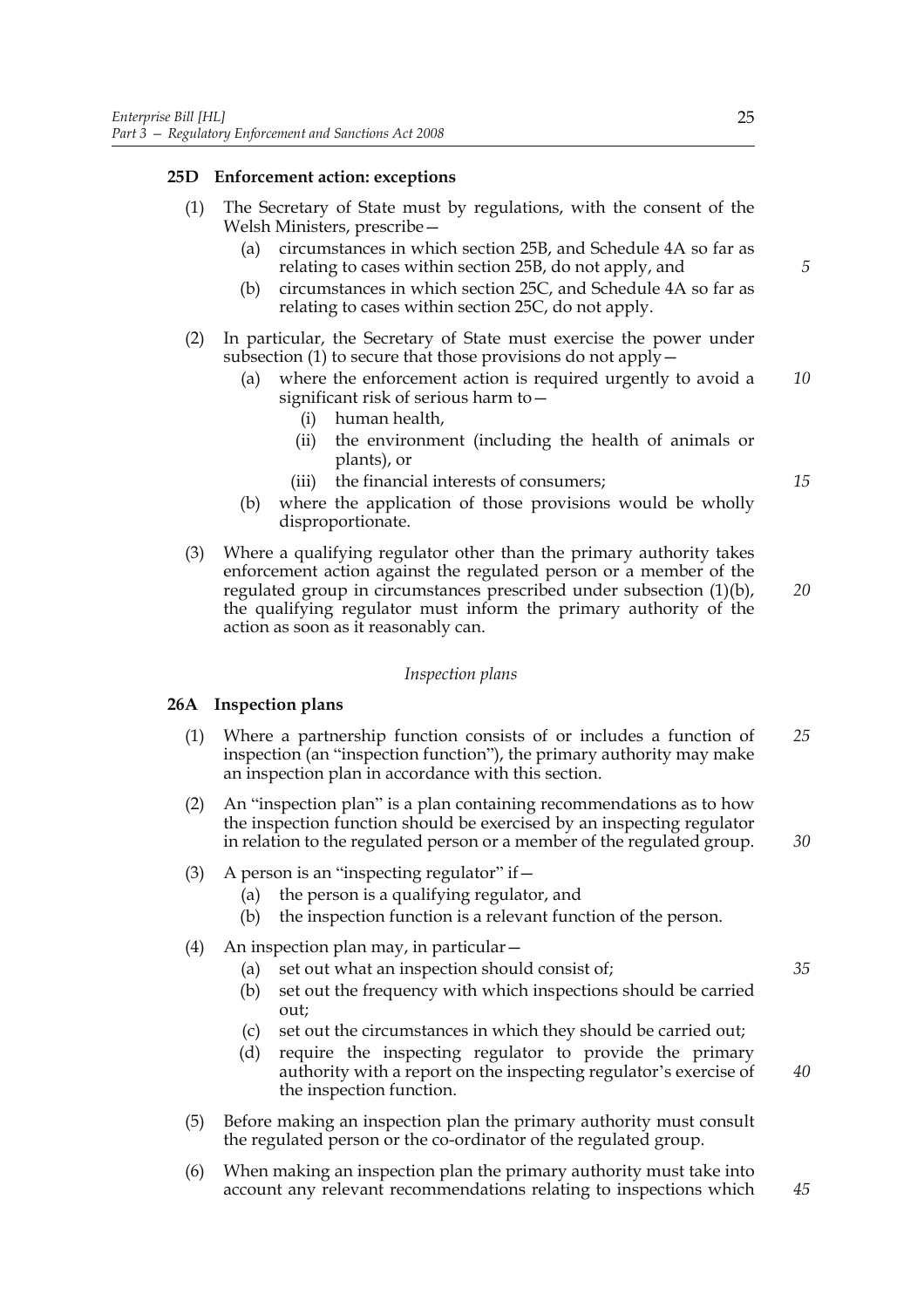are published pursuant to a regulatory function by a person other than an inspecting regulator.

- (7) When it has made an inspection plan, the primary authority may apply to the Secretary of State for consent to the plan.
- (8) If the Secretary of State consents to a plan under subsection (7), the primary authority must notify the plan to—
	- (a) the regulated person or the co-ordinator of the regulated group, and
	- (b) inspecting regulators.
- (9) If, in the case of a regulated group, an inspection plan is notified to the co-ordinator under subsection  $(8)(a)$ , the co-ordinator must – *10*
	- (a) notify the plan to those members of the group to whom the coordinator considers it may be relevant,
	- (b) prepare a list of the names and addresses of those members,
	- (c) secure, as far as is reasonably practicable, that the list is accurate and kept up-to-date, *15*
	- (d) provide the primary authority with the list, including any updates to it, and
	- (e) notify any member whose name is included in the list or removed from it of the inclusion or removal.

(10) If a list or update is provided to the primary authority under subsection (9)(d), the primary authority must notify the list or update to inspecting regulators.

#### **26B Effect of inspection plans**

- (1) If the Secretary of State consents under section 26A(7) to an inspection plan in respect of an inspection function, the primary authority must have regard to the plan when it exercises the inspection function in relation to $-$ *25*
	- (a) the regulated person, or
	- (b) a member of the regulated group whose name is included in the list provided to the primary authority (and, where applicable, updated) under section  $26A(9)(d)$ . *30*
- (2) If an inspection plan of the primary authority is notified to an inspecting regulator under section 26A(8)(b), the inspecting regulator may not exercise the inspection function in relation to the regulated person or a member of the regulated group otherwise than in accordance with the plan, unless—
	- (a) the inspecting regulator has notified the primary authority in writing of the way in which it proposes to exercise the function, and the primary authority has notified the regulator in writing that the primary authority consents to that proposed exercise, or
	- (b) in the case of a regulated group, the member's name is not included in the list notified to the inspecting regulator (and, where applicable, updated) under section 26A(10).
- (3) A notification by an inspecting regulator under subsection (2)(a) must include reasons for exercising the function otherwise than in accordance with the plan.

*45*

*40*

*35*

*20*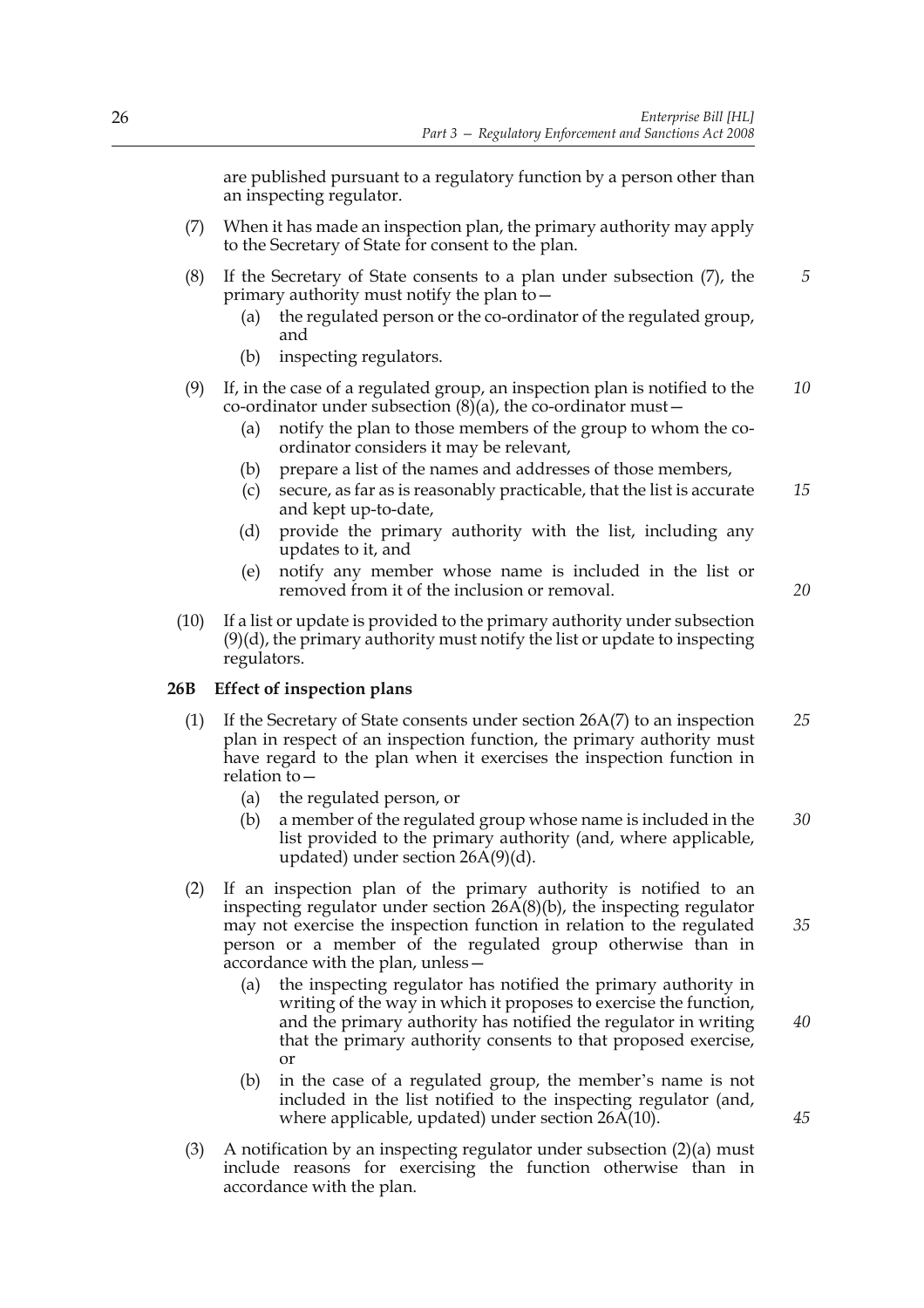- (4) A primary authority is to be treated as having given the notification of consent described in subsection  $(2)(a)$  if  $-$ 
	- (a) it is notified by the inspecting regulator as described in that subsection, and
	- (b) it fails to notify the inspecting regulator in writing, before the end of the fifth working day after the day on which it received the notification, whether it consents as described in that subsection.

## **26C Revocation and revision of inspection plans**

- (1) A primary authority may, with the consent of the Secretary of State, revoke an inspection plan made by it under section 26A. *10*
- (2) If a primary authority revokes an inspection plan, it must notify the following that the plan is no longer in effect—
	- (a) the regulated person or the co-ordinator of the regulated group;
	- (b) inspecting regulators.
- (3) Where the revocation of an inspection plan is notified to the coordinator of a regulated group under subsection (2)(a), the co-ordinator must notify the revocation to those members of the group to whom the co-ordinator considers it may be relevant.
- (4) A primary authority may from time to time revise an inspection plan made by it under section 26A. *20*
- (5) Sections 26A and 26B and this section apply to a revised plan as they apply to a plan made under section 26A; and references in this Part to an inspection plan include the revised plan.

*Primary authority's costs*

## **27A Power to charge**

- (1) The primary authority  $-$ 
	- (a) may, in the case of a regulated person, charge the person such fees as the authority considers to represent the costs reasonably incurred by it in the exercise of its functions under this Part in relation to the person;
	- (b) may, in the case of a regulated group, charge the co-ordinator such fees as the authority considers to represent the costs reasonably incurred by it in the exercise of its functions under this Part in relation to the regulated group.
- (2) The reference in subsection  $(1)(b)$  to functions in relation to the regulated group includes functions in relation to the co-ordinator or a member of the group.

#### *Other regulators*

## **28A Support of primary authority by other regulators**

- (1) This section applies to a person who has regulatory functions and who—
	- (a) is specified as a "supporting regulator" by the Secretary of State by regulations, and

*5*

*15*

*35*

*30*

*25*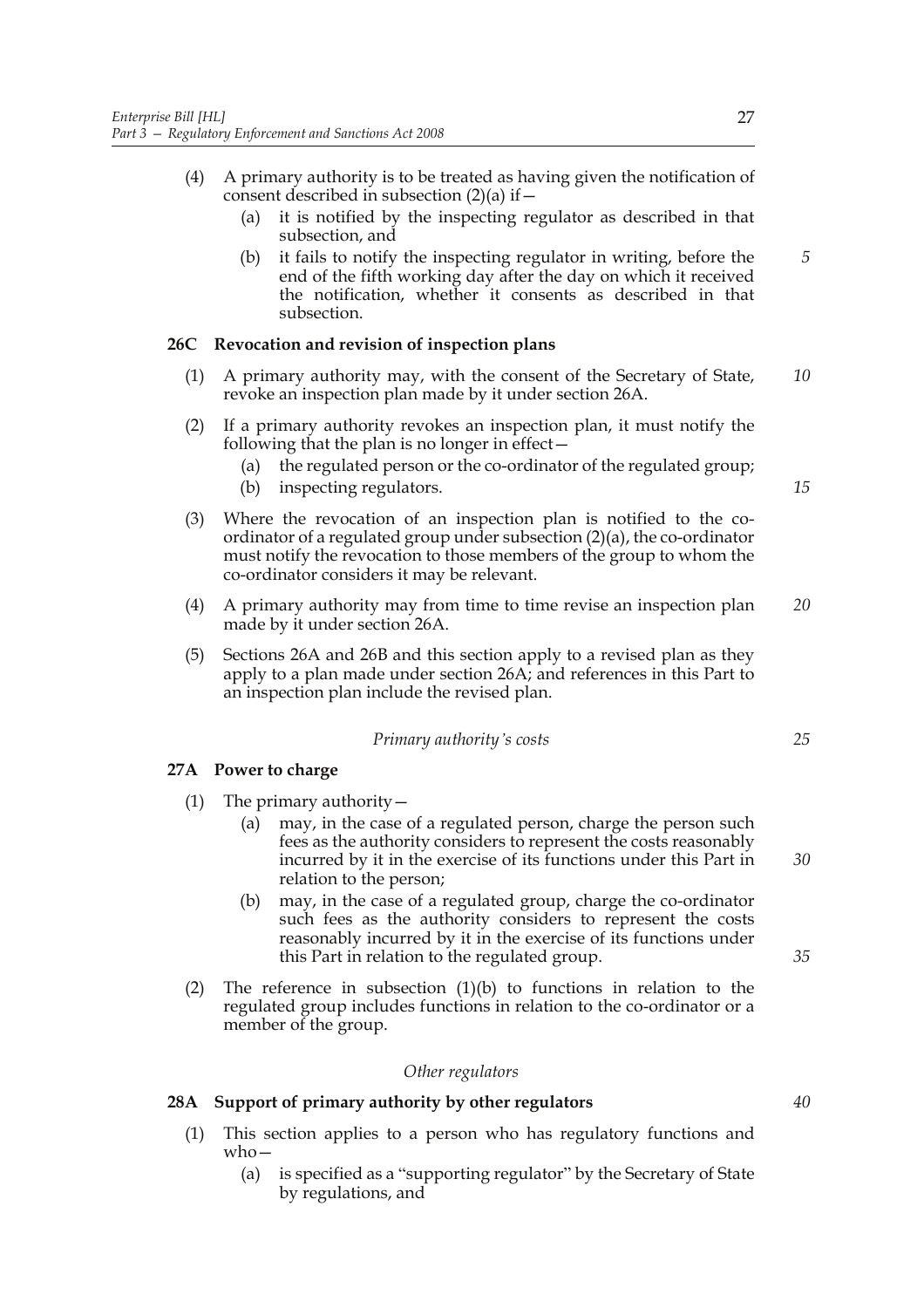- (b) has a function which is not a relevant function of the person but which—
	- (i) is a designated function of the person, and
	- (ii) is, or is relevant to the exercise of, a partnership function.
- (2) The supporting regulator may do anything which it considers appropriate for the purpose of supporting the primary authority in the preparation of—
	- (a) advice or guidance under section 24A in relation to the partnership function, or
	- (b) an inspection plan in relation to the partnership function.
- (3) If the supporting regulator provides support under subsection (2), it must, in the exercise of the designated function in relation to the regulated person or a member of the regulated group, act consistently with any advice or guidance under section 24A, or any inspection plan—
	- (a) which is subsequently given or made in relation to the partnership function, and
	- (b) to which the supporting regulator has consented.
- (4) But, in the case of a regulated group, the duty under subsection (3) applies to the exercise of the designated function in relation to a member of the group only if the supporting regulator is aware that the member belongs to the group. *20*
- (5) The duty under subsection (3) is a duty to act consistently so far as it is possible for the supporting regulator to do so in accordance with its other functions. *25*
- $(6)$  If
	- (a) the supporting regulator provides support under subsection (2), and
	- (b) the regulated person or the co-ordinator of the regulated group has agreed in writing to the provision of that support, *30*

the supporting regulator may charge the regulated person or the coordinator such fees as it considers to represent the costs reasonably incurred by it in providing that support.

- (7) In the case of a regulated group, the co-ordinator of the group must make the following available free of charge, on request, to the supporting regulator— *35*
	- (a) a copy of the group membership list maintained under section  $23D(2)$ ;
	- (b) a copy of a list under section 26A(9) of group members to whom an inspection plan may be relevant. *40*
- (8) The copy must be made available as soon as is reasonably practicable and in any event not later than the end of the third working day after the day on which the request is received by the co-ordinator.
- (9) Regulations under subsection (1)(a) require the consent of the Welsh Ministers to specify a person whose functions relate only to devolved Welsh matters. *45*

*10*

*15*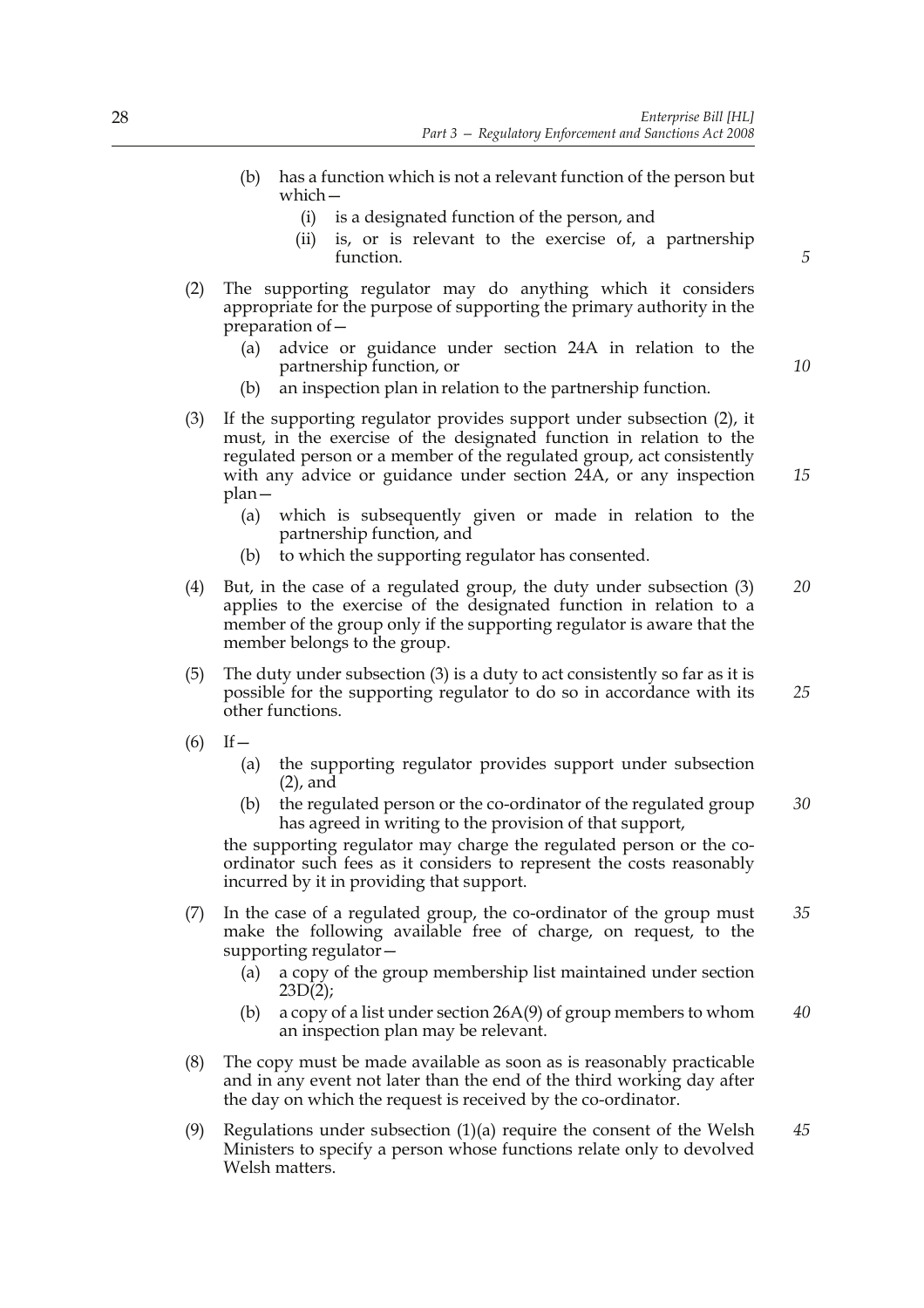- (10) In this section, "designated function", in relation to a supporting regulator, means a regulatory function exercised by that regulator and specified by the Secretary of State by regulations.
- (11) Regulations under subsection  $(10)$ 
	- (a) may not specify a regulatory function so far as exercisable in Scotland, if or to the extent that the function relates to matters which are not reserved matters;
	- (b) may not specify a regulatory function so far as exercisable in Northern Ireland, if or to the extent that the function relates to matters which are transferred matters;
	- (c) require the consent of the Welsh Ministers to specify a regulatory function, so far as exercisable in relation to Wales, which relates to a devolved Welsh matter.
- (12) Regulations under subsection (10) may make different provision for  $-$ 
	- (a) different purposes;
	- (b) different areas.
- (13) A supporting regulator who, apart from subsection (2), has power to provide the support described in that subsection, is not prevented by that power from exercising the power conferred by subsection (2).

#### **28B Other regulators to act consistently with primary authority advice etc** *20*

- (1) This section applies to a person who has regulatory functions and  $w$ ho $-$ 
	- (a) is specified as a "complementary regulator" by the Secretary of State by regulations, and
	- (b) has a function which is not a relevant function of the person, but which— *25*
		- (i) is a designated function of the person,
		- (ii) is, or is equivalent to, a partnership function, and
		- (iii) is exercisable by the person in relation to the regulated person or a member of the regulated group.
- (2) The complementary regulator must act consistently with primary authority advice and guidance in the exercise of the designated function in relation to the regulated person or a member of the regulated group.
- (3) But, in the case of a regulated group, the duty under subsection (2) applies to the exercise of the designated function in relation to a member of the group only if the complementary regulator is aware that the member belongs to the group. *35*
- (4) The duty under subsection (2) is a duty to act consistently so far as it is possible for the complementary regulator to do so in accordance with its other functions.
- (5) In subsection (2), "primary authority advice and guidance" means—
	- (a) advice and guidance given by the primary authority under section 24A to the regulated person or the co-ordinator of the regulated group in relation to the partnership function,
	- (b) advice and guidance given by the primary authority under that section to qualifying regulators as to how they should exercise

*10*

*15*

*5*

*30*

*45*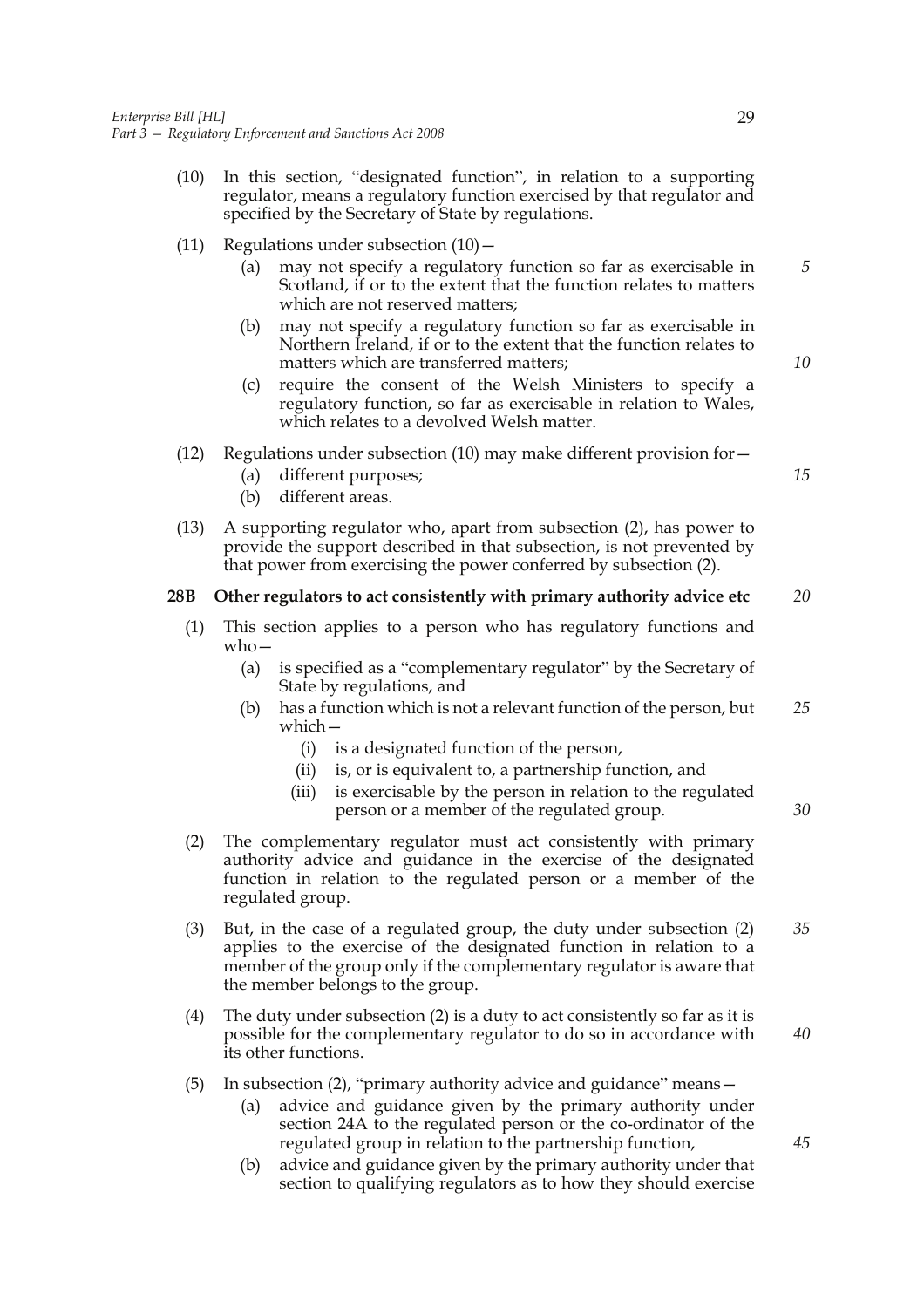the partnership function in relation to the regulated person or a member of the regulated group, and

- (c) an inspection plan made by the primary authority in respect of the exercise of the partnership function in relation to the regulated person or a member of the regulated group.
- (6) In the case of a regulated group, the co-ordinator of the group must make the following available free of charge, on request, to the complementary regulator—
	- (a) a copy of the group membership list maintained under section  $23D(2);$
	- (b) a copy of a list under section 26A(9) of group members to whom an inspection plan may be relevant.
- (7) The copy must be made available as soon as is reasonably practicable and in any event not later than the end of the third working day after the day on which the request is received by the co-ordinator.
- (8) Regulations under subsection (1)(a) require the consent of the Welsh Ministers to specify a person whose functions relate only to devolved Welsh matters.
- (9) In this section, "designated function", in relation to a complementary regulator, means a regulatory function exercised by that regulator and specified for the purposes of this section by the Secretary of State by regulations. *20*
- (10) Regulations under subsection (9) specifying a function other than a partnership function must identify the partnership function to which the designated function is equivalent.
- (11) Regulations under subsection  $(9)$ 
	- (a) may not specify a regulatory function so far as exercisable in Scotland, if or to the extent that the function relates to matters which are not reserved matters:
	- (b) may not specify a regulatory function so far as exercisable in Northern Ireland, if or to the extent that the function relates to matters which are transferred matters; *30*
	- (c) require the consent of the Welsh Ministers to specify a regulatory function, so far as exercisable in relation to Wales, which relates to a devolved Welsh matter.
- (12) Regulations under subsection  $(9)$  may make different provision for  $-$ 
	- (a) different purposes;
	- (b) different areas.

#### *Cases with more than one primary authority*

## **29A Primary authority enforcement action inconsistent with another authority's advice etc**

- (1) This section applies if  $-$ 
	- (a) a qualifying regulator nominated as a direct primary authority or a co-ordinated primary authority for the exercise of a function in relation to a person notifies the person, under

*15*

*10*

*5*

*25*

*35*

*40*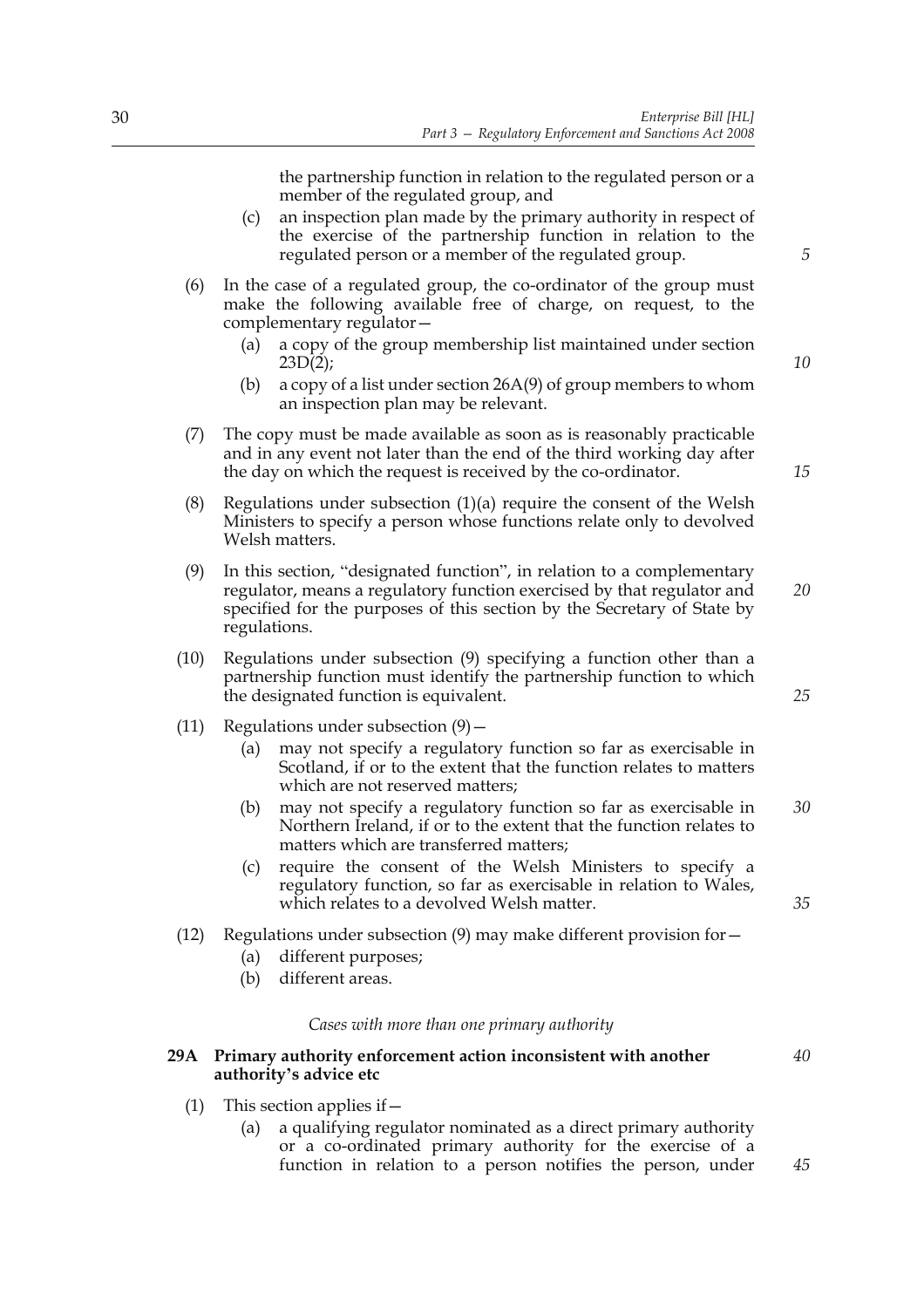section 25B(2)(a), of enforcement action that it proposes to take against the person pursuant to the function, and

- (b) within the referral period, the person notifies the primary authority that the person considers the action to be inconsistent with advice or guidance previously given (generally or specifically) by another qualifying regulator nominated as the primary authority for the exercise of the function in relation to the person.
- (2) Section 25C (but not section 29C) applies in relation to the proposed enforcement action as if the primary authority which gave the notification under section 25B(2)(a) were an enforcing authority under section 25C; and section 25B no longer applies in relation to the action. *10*
- (3) "Referral period" in this section means the referral period mentioned in paragraph 5(2) of Schedule 4A (period in which the regulated person or the member may refer the proposed enforcement action to the Secretary of State). *15*

## **29B Concurrent duties to notify primary authorities of enforcement action**

- (1) This section applies if  $-$ 
	- (a) a qualifying regulator is nominated as a co-ordinated primary authority for the exercise of a function in relation to a person,
	- (b) an enforcing authority proposes to take enforcement action against the person pursuant to the function, and
	- (c) because of the nomination mentioned in paragraph (a), the enforcing authority is (ignoring this section) required under section 25C(2)(a) to notify the co-ordinated primary authority of the proposed enforcement action.
- (2) That requirement to notify the co-ordinated primary authority does not apply if condition A or B is met.
- (3) Condition A is that under section  $25C(2)(a)$  the enforcing authority is required to notify another qualifying regulator of the proposed enforcement action because of that other qualifying regulator's nomination as a direct primary authority for the exercise of the function in relation to the person. *30*
- (4) Condition B is that—
	- (a) condition A is not met,
	- (b) the enforcing authority is (ignoring this section) required under section 25C(2)(a) to notify at least one other qualifying regulator of the proposed enforcement action because of that other regulator's nomination as a co-ordinated primary authority for the exercise of the function in relation to the person, and
	- (c) the enforcing authority has so notified that other regulator or (if there is more than one) it has so notified at least one of them.

## **29C Enforcement action notified to a primary authority inconsistent with another authority's advice etc**

- (1) This section applies if—
	- (a) a qualifying regulator is nominated as a direct primary authority or a co-ordinated primary authority for the exercise of a function in relation to a person,

*5*

*35*

*20*

*25*

*40*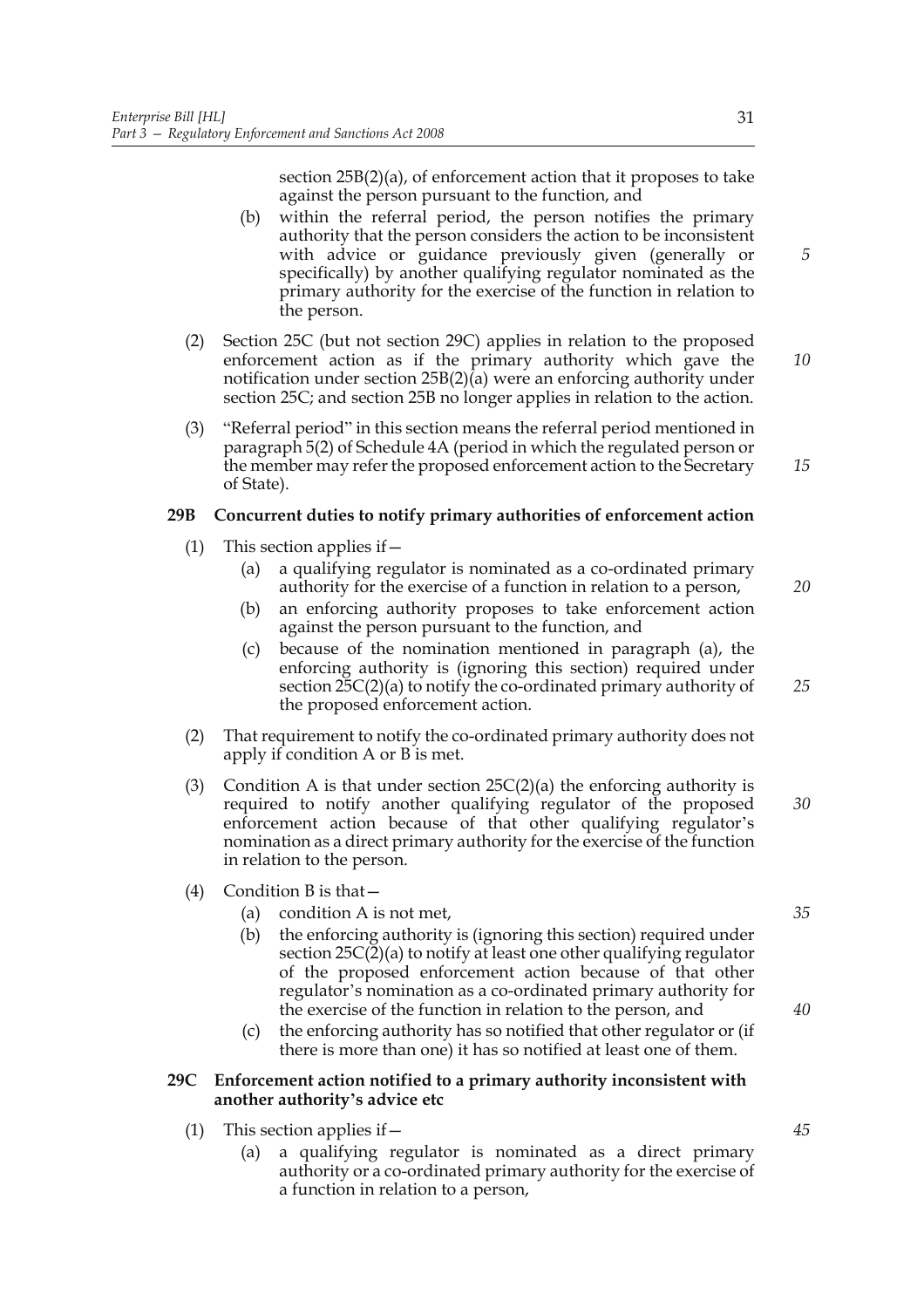- (b) that primary authority ("PA1") is notified under section  $25C(2)(a)$  of enforcement action that an enforcing authority proposes to take against the person pursuant to the function, and
- (c) PA1 decides not to give a direction under section 25C(4) directing the enforcing authority not to take the enforcement action, and does not refer the action to the Secretary of State under paragraph 4(1) of Schedule 4A.
- (2) PA1 must, within the relevant period, take reasonable steps to find out  $if -$ 
	- (a) another qualifying regulator nominated as the primary authority ("PA2") for the exercise of the function in relation to the person has previously given advice or guidance (generally or specifically), and
	- (b) the person considers the proposed enforcement action to be inconsistent with that advice or guidance. *15*
- (3) If PA1 is of the view that such advice or guidance has previously been given and that the person considers the proposed enforcement action to be inconsistent with it, PA1 must—
	- (a) refer the action to PA2, and
	- (b) notify the enforcing authority and the person that it has done so.
- (4) If subsection (3) applies—
	- (a) the reference of the proposed enforcement action by PA1 to PA2 under subsection  $(3)(a)$  is to be treated as a notification given by the enforcing authority to PA2 under section  $25C(2)(a)$ , and
	- (b) accordingly, section 25C (but not this section) applies in relation to PA2 as the primary authority and ceases to apply in relation to PA1 as the primary authority.
- (5) "Relevant period" in this section has the same meaning as in section 25C (see subsection (9) of that section).

## **29D Overlapping inspection plans**

- (1) This section applies if, in relation to an inspecting regulator, there is more than one relevant inspection plan in respect of the exercise of the same inspection function in relation to the same person.
- (2) An inspection plan is "relevant" in relation to an inspecting regulator  $if -$ *35*
	- (a) it is a plan made by it (as a primary authority) to which the Secretary of State has consented under section 26A(7), or
	- (b) it is a plan notified to it (as an inspecting regulator) under section  $26A(8)(b)$ .
- $(3)$  If
	- (a) the inspecting regulator is a direct primary authority for the exercise of the inspection function in relation to the person, and
	- (b) there is a relevant inspection plan made by the regulator in relation to the exercise of the function in relation to the person,

section 26B(2) (duty of inspecting regulator to act in accordance with plans notified by the primary authority) does not apply in relation to the inspecting regulator by reason of it being notified of any other *25*

*20*

*5*

*10*

*30*

*40*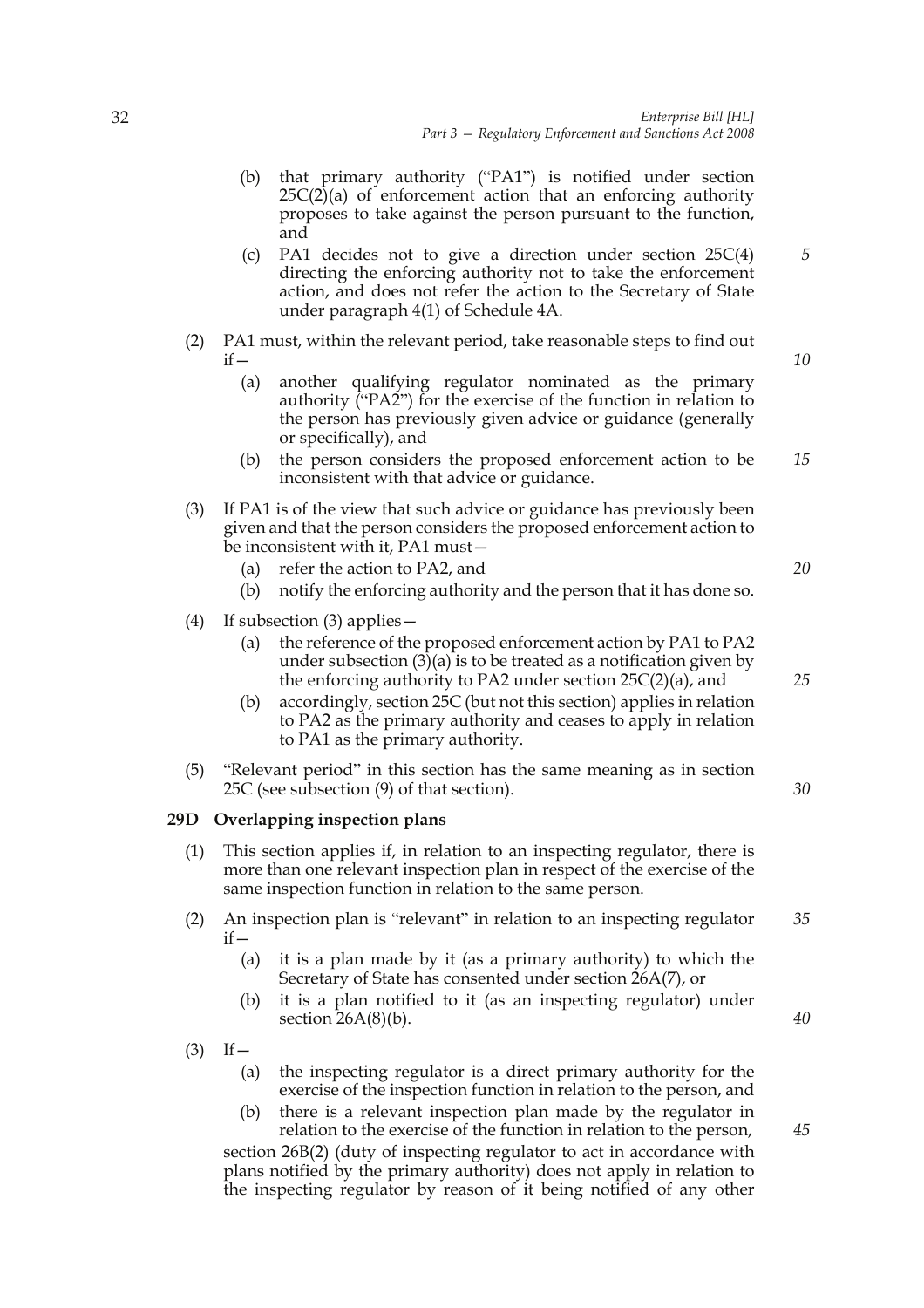relevant inspection plan under section 26A(8)(b) in relation to the exercise of the function in relation to the person.

- (4) Subsection  $(5)$  applies if  $-$ 
	- (a) the inspecting regulator is a co-ordinated primary authority for the exercise of the inspection function in relation to the person, and
	- (b) there is a relevant inspection plan which is made by a direct primary authority for the exercise of the function in relation to the person and notified to the inspecting regulator under section  $26A(8)(b)$ .
- (5) Where this subsection applies—
	- (a) section 26B(1) (duty of primary authority to have regard to its own inspection plan) does not apply to the inspecting regulator (as primary authority) in relation to any relevant inspection plan made by it in respect of the exercise of the function in relation to the person;
	- (b) in the application of section 26B(2) to the exercise of the function in relation to the person by the inspecting regulator, the reference to the inspection plan in that provision is to the plan mentioned in subsection (4)(b) only.
- $(6)$  If
	- (a) the inspecting regulator is a co-ordinated primary authority for the exercise of the inspection function in relation to the person,
	- (b) there is a relevant inspection plan made by the regulator in respect of the exercise of the function in relation to the person, and *25*
	- (c) subsection (5) does not apply,

section 26B(2) does not apply in relation to the exercise of the function by the inspecting regulator in relation to the person.

- (7) If none of subsections (3) to (6) apply, but more than one relevant inspection plan is notified to the inspecting regulator under section 26A(8)(b) in relation to the exercise of the inspection function in relation to the person, in section 26B(2) the reference to the plan is to be read— *30*
	- (a) if one of those plans is made by a direct primary authority for the exercise of the function in relation to the person, as a reference to that plan, and
	- (b) otherwise, as a reference to any one of the plans notified to the regulator.

#### *General*

#### **30A Guidance and directions**

- (1) The Secretary of State may give guidance to any one or more qualifying regulators, supporting regulators, complementary regulators or coordinators about the operation of this Part.
- (2) The guidance may include, in particular, guidance to qualifying regulators about—
	- (a) arrangements under section 24A(3) for the giving of advice or guidance by primary authorities;

*5*

*10*

*15*

*20*

*40*

*35*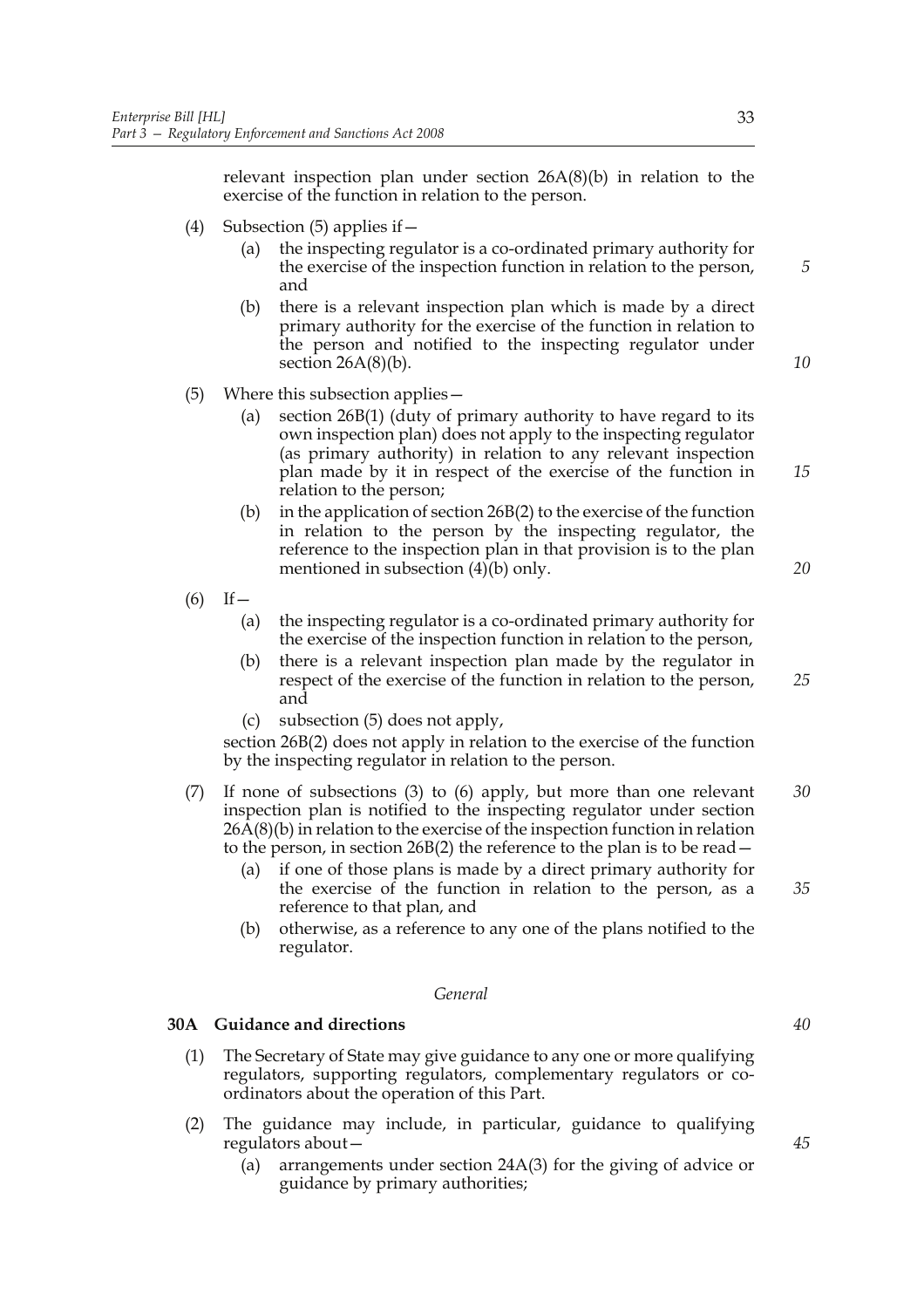- (b) enforcement action referred to the Secretary of State under paragraph  $1(1)$ ,  $2(1)$ ,  $3(1)$  or  $4(1)$  of Schedule  $4A$ ;
- (c) the notification of inspection plans under section 26A(8);
- (d) the charging of fees under section 27A.
- (3) The guidance may include, in particular, guidance to supporting regulators about—
	- (a) the circumstances in which a function is relevant to the exercise of a partnership function for the purposes of section 28A;
	- (b) the charging of fees under section 28A(6).
- (4) A qualifying regulator, supporting regulator, complementary regulator or co-ordinator must have regard to any guidance given to it under this section. *10*
- (5) Before giving guidance under this section the Secretary of State must consult such persons as the Secretary of State considers appropriate.
- (6) The Secretary of State may not give guidance under subsection (2)(d) or (3) without consulting the Welsh Ministers. *15*
- (7) The Secretary of State may at any time vary or revoke guidance given under this section.
- (8) The Secretary of State must publish guidance given under this section and any variation or revocation of the guidance.
- (9) A qualifying regulator must comply with a direction given to it under this Part.

## **30B Periods of time under Part 2**

The Secretary of State may by regulations amend any provision of this Part which specifies a period within which, or a time before which, anything must, must not or may be done. *25*

## **30C Regulations under Part 2**

- (1) Regulations under this Part must be made by statutory instrument.
- (2) A statutory instrument containing regulations under section 22B, 28B(1)(a) or 30B (whether alone or with other provision) may not be made unless a draft of the instrument has been laid before, and approved by resolution of, each House of Parliament.
- (3) Any other statutory instrument containing regulations under this Part is subject to annulment in pursuance of a resolution of either House of Parliament.

## **30D Interpretation of Part 2**

(1) In this Part—

"complementary regulator" means a complementary regulator under section 28B;

"co-ordinated primary authority" has the meaning given in section  $23A(1)(b)$ ; *40*

"co-ordinator" has the meaning given in section 23C(1);

"direct primary authority" has the meaning given in section  $23A(1)(a);$ 

*20*

*30*

*35*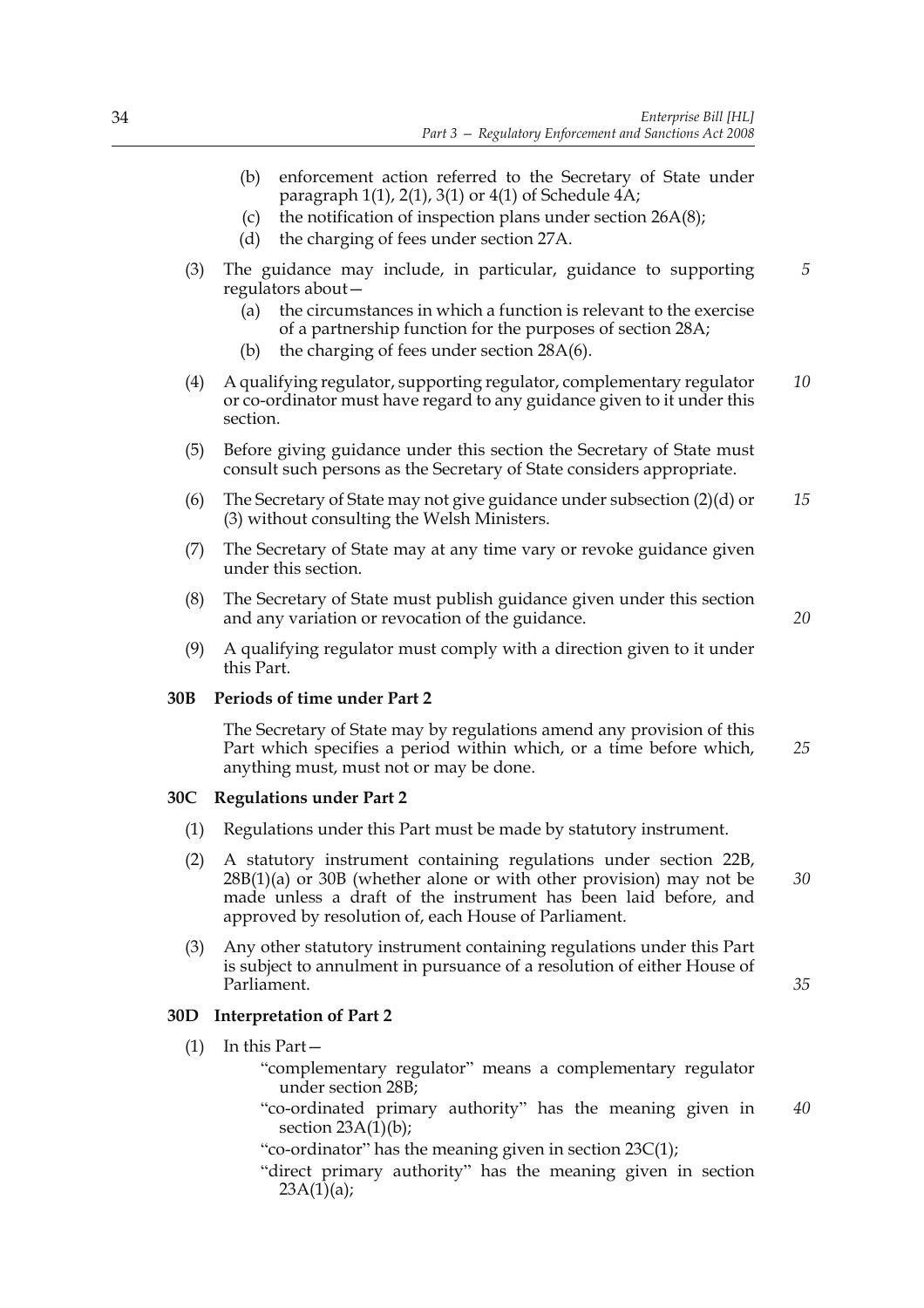|     |     | "enforcement action" has the meaning given in section 25A;<br>"enforcing authority" has the meaning given in section $25C(2)$ ;<br>"inspection function" has the meaning given in section 26A(1);<br>"inspection plan" has the meaning given in sections 26A(2) and |    |
|-----|-----|---------------------------------------------------------------------------------------------------------------------------------------------------------------------------------------------------------------------------------------------------------------------|----|
|     |     | 26C(5);                                                                                                                                                                                                                                                             | 5  |
|     |     | "inspecting regulator" has the meaning given in section 26A(3);<br>"local authority" has the meaning given in section 22B(2) and (3);<br>"Northern Ireland" has the same meaning as in the Northern                                                                 |    |
|     |     | Ireland Act 1998;                                                                                                                                                                                                                                                   |    |
|     |     | "partnership function" has the meaning given in section 23A(2)<br>and $(7)$ ;                                                                                                                                                                                       | 10 |
|     |     | "primary authority" means a qualifying regulator nominated as a<br>primary authority under section $23A(1)$ ;                                                                                                                                                       |    |
|     |     | "qualifying regulator" has the meaning given in section 22B(1);                                                                                                                                                                                                     |    |
|     |     | "regulated group" has the meaning given in section 22A(2);                                                                                                                                                                                                          | 15 |
|     |     | "regulated person" has the meaning given in section 22A(1);                                                                                                                                                                                                         |    |
|     |     | "relevant function" has the meaning given in section $22C(1)$ ;                                                                                                                                                                                                     |    |
|     |     | "reserved matter" has the same meaning as in the Scotland Act<br>1998;                                                                                                                                                                                              |    |
|     |     | "Scotland" has the same meaning as in the Scotland Act 1998;                                                                                                                                                                                                        | 20 |
|     |     | "specified regulator" has the meaning given in section 22B(4);                                                                                                                                                                                                      |    |
|     |     | "supporting regulator" means a supporting regulator under<br>section 28A;                                                                                                                                                                                           |    |
|     |     | "transferred matter" has the same meaning as in the Northern<br>Ireland Act 1998;                                                                                                                                                                                   | 25 |
|     |     | "Wales" has the same meaning as in the Government of Wales Act<br>2006;                                                                                                                                                                                             |    |
|     |     | "working day" has the meaning given in subsection (2).                                                                                                                                                                                                              |    |
|     | (2) | In this Part, "working day" means a day other than -                                                                                                                                                                                                                |    |
|     |     | a Saturday or Sunday,<br>(a)                                                                                                                                                                                                                                        | 30 |
|     |     | Christmas Day or Good Friday, or<br>(b)                                                                                                                                                                                                                             |    |
|     |     | a day which is a bank holiday under the Banking and Financial<br>(c)<br>Dealings Act 1971 in the relevant part of the United Kingdom.                                                                                                                               |    |
|     | (3) | For the purposes of subsection $(2)(c)$ , the "relevant part" of the United<br>Kingdom is $-$                                                                                                                                                                       | 35 |
|     |     | in relation to section 23D(5), 28A(8) or 28B(7) (period in which<br>(a)<br>co-ordinator must make available a list of group members or of<br>group members to whom an inspection plan may be relevant),<br>the part where the co-ordinator of the group is;         |    |
|     |     | in any other case, the part where the primary authority is."<br>(b)                                                                                                                                                                                                 | 40 |
| (2) |     | For Schedule 4 to the Regulatory Enforcement and Sanctions Act 2008<br>(enforcement action: references to the Secretary of State) substitute Schedule<br>4A set out in Schedule 3 to this Act.                                                                      |    |

# **21 Devolved Welsh matters**

(1) The Regulatory Enforcement and Sanctions Act 2008 is amended as follows. *45*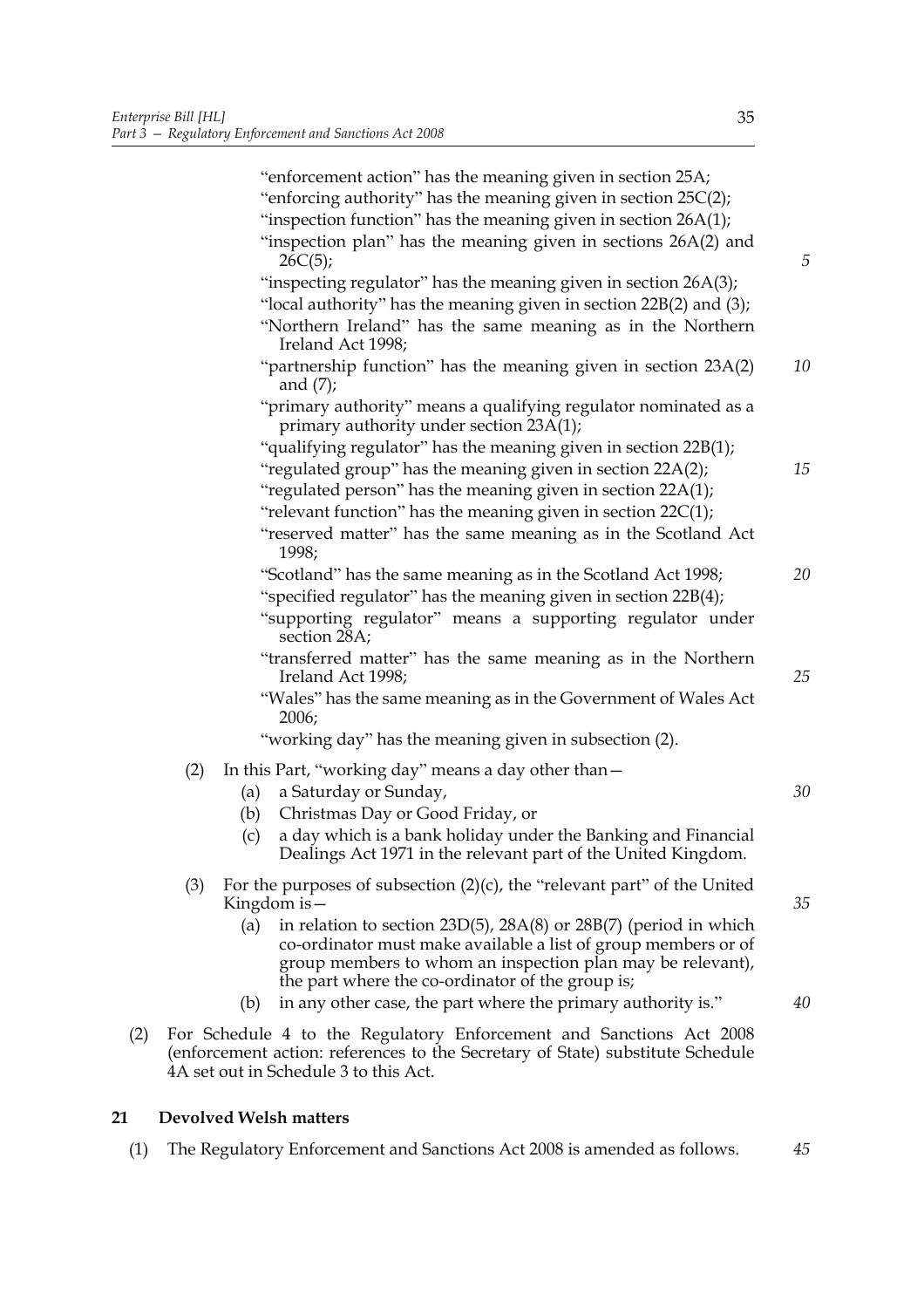- (2) In each of the following provisions, for "Welsh ministerial" substitute "devolved Welsh"—
	- (a) in section 4 (meaning of "relevant function"), subsections  $(6)$  and  $(8)(b)$ ;
	- (b) in section 6 (guidance to local authorities), subsections (1) and (1A);
	- (c) in section 10 (advice to Welsh Ministers), subsection  $(1)(a)$ ;
	- (d) in section 12 (relationship between Secretary of State and other regulators), subsection (3);
	- (e) in section 16 (guidance or directions by Welsh Ministers), subsection  $(1)$ ;
	- (f) in section 36 (power to make orders providing for civil sanctions), subsection (2); *10*
	- (g) in section 59 (consultation and consent for civil sanctions orders: Wales), subsection (2);
	- (h) in section 73 (functions to which duty not to impose or maintain unnecessary regulatory burdens applies), subsections  $(3)(c)$ ,  $(4)(c)$  and (5). *15*
- (3) In section 73 (functions to which section 72 applies), in subsections  $(3)(c)$  and  $(4)(c)$ , for "in Wales" substitute "in relation to Wales".
- (4) In section 74 (general interpretation)—
	- (a) omit the definition of "Welsh ministerial matter";
	- (b) before the definition of "Minister of the Crown" insert—
		- ""devolved Welsh matter" means
			- a matter within the legislative competence of the National Assembly for Wales (see section 108 of the Government of Wales Act 2006), or
			- (b) a matter in relation to Wales in respect of which functions are exercisable by the Welsh Ministers, and in this definition "Wales" has the same meaning as in the Government of Wales Act 2006;".
				- **PART 4** *30*

#### **APPRENTICESHIPS**

# **22 The Institute for Apprenticeships**

 Schedule 4 establishes the Institute for Apprenticeships and makes provision about its functions.

#### **23 The Institute for Apprenticeships: transitional provision**

- (1) Subsection (2) applies to  $-$ 
	- (a) any standard approved and published by the Secretary of State under section A2 of the 2009 Act before the appointed day;
	- (b) any plan which—
		- (i) relates to the assessment of a person's attainment of outcomes set out in a standard mentioned in paragraph (a), and *40*
		- (ii) was approved and published by the Secretary of State for the purposes of that assessment before the appointed day.

*35*

*5*

*20*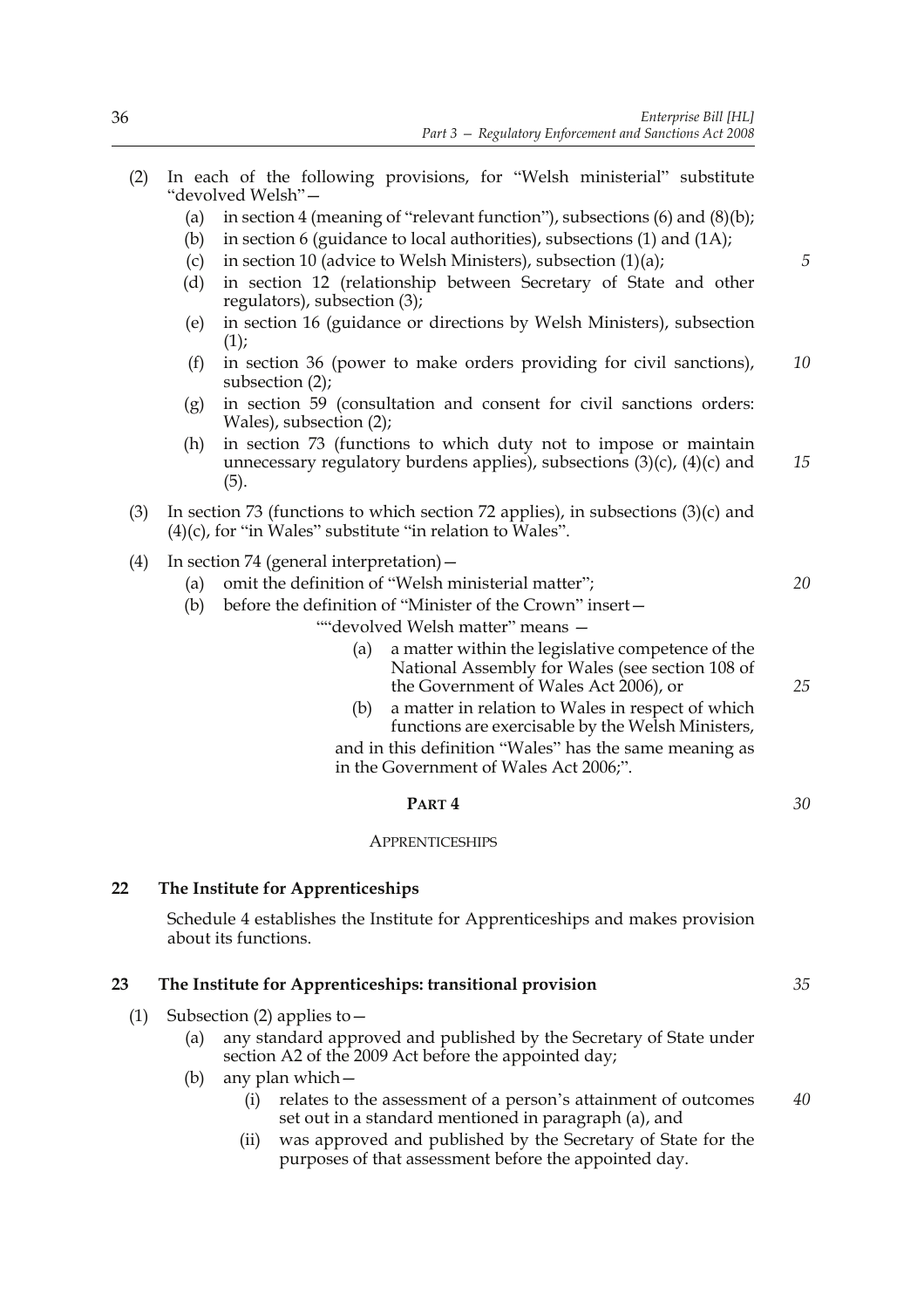- (2) Such a standard or plan is to be treated on and after the appointed day as having been approved by the Institute for Apprenticeships under section A2A of the 2009 Act and published by it under section A2 of that Act (as amended by Schedule 4).
- (3) A standard or plan within subsection (1) is to be treated for the purposes of section A2I of the 2009 Act (as inserted by Schedule 4) as having been approved by the Institute for Apprenticeships at the beginning of the appointed day. *5*
- (4) This section does not limit the provision that may be made under clause 43.
- (5) In this section—
	- "the appointed day" means the day on which section A2A of the Apprenticeship, Skills, Children and Learning Act 2009 (inserted by Schedule 4) comes into force; *10*

"the 2009 Act" means the Apprenticeships, Skills, Children and Learning Act 2009.

## **24 Public sector apprenticeship targets**

(1) In Chapter A1 of Part 1 of the Apprenticeships, Skills, Children and Learning Act 2009 (apprenticeships: England), after section A8 insert—

## **"A9 Public sector apprenticeship targets**

- (1) The Secretary of State may by regulations set apprenticeship targets for prescribed public bodies.
- (2) An "apprenticeship target", in relation to a public body, is a target relating to the number of persons ("apprentices") who work for the body under an apprenticeship agreement.
- (3) Public bodies for which apprenticeship targets are set under this section must have regard to—
	- (a) the targets, and
	- (b) any applicable guidance issued by the Secretary of State in relation to the targets.
- (4) The Secretary of State may require a public body to provide any information that the Secretary of State needs for the purpose of exercising functions under this section.

# (5) Regulations under this section may set apprenticeship targets for—

- (a) a prescribed public body,
- (b) a prescribed part of a public body,
- (c) a prescribed group of public bodies, or
- (d) public bodies of a prescribed description.

A reference in this section to a public body includes a reference to a prescribed part of a public body or a prescribed group of public bodies.

(6) The regulations must specify the period to which each apprenticeship target relates.

(7) In this section—

"apprenticeship agreement" means—

(a) an approved English apprenticeship agreement;

*20*

*15*

*25*

*35*

*40*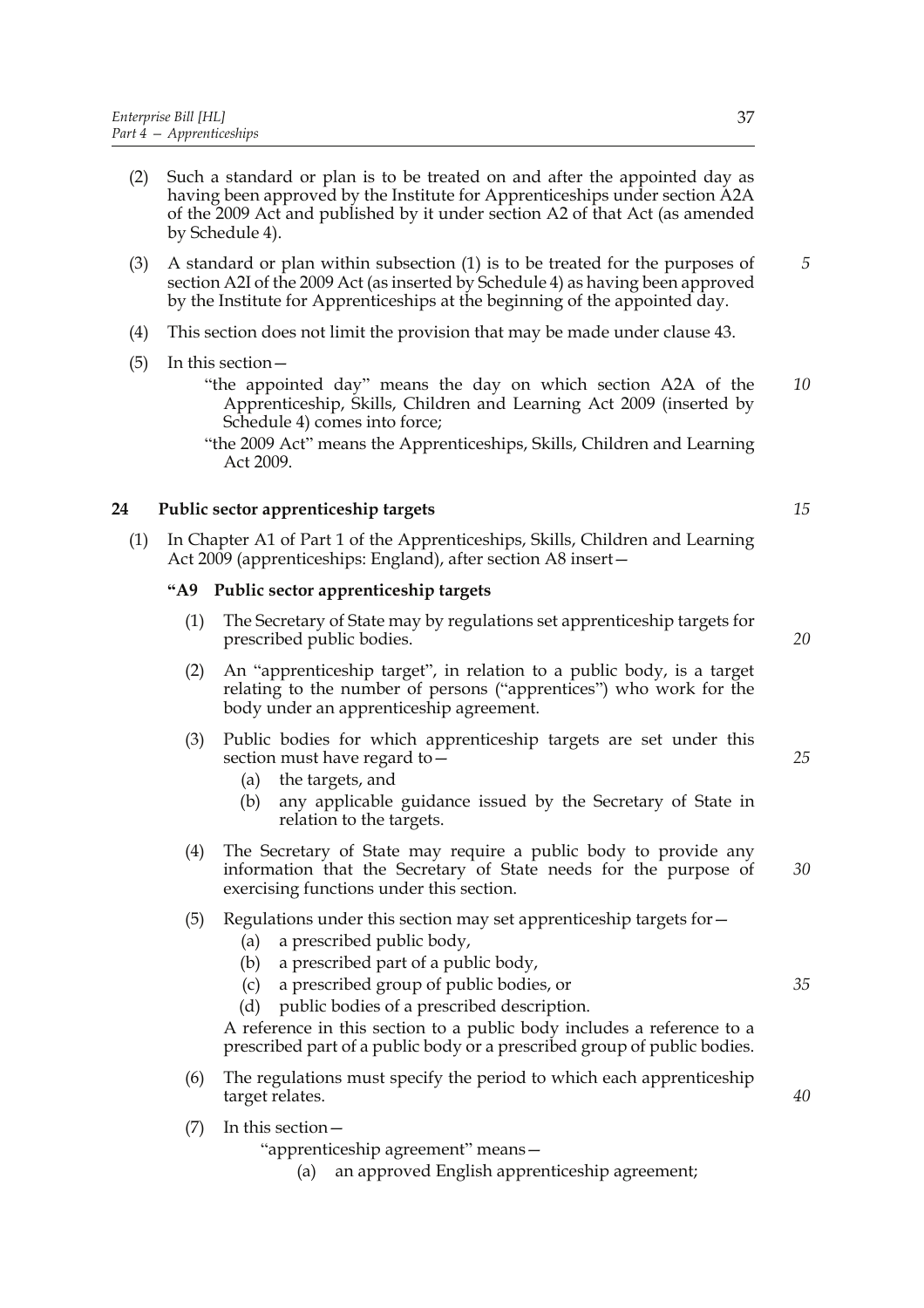|     |           | (b)<br>an apprenticeship agreement within the meaning given<br>in section 32 as it applies in relation to England by virtue<br>of provision made under section 115(9) of the<br>Deregulation Act 2015;<br>"public body" means-<br>a public authority, or<br>(a)<br>a body or other person that is not a public authority but<br>(b)<br>has functions of a public nature and is funded wholly or<br>partly from public funds. | 5  |
|-----|-----------|------------------------------------------------------------------------------------------------------------------------------------------------------------------------------------------------------------------------------------------------------------------------------------------------------------------------------------------------------------------------------------------------------------------------------|----|
| A10 |           | Further provision about apprenticeship targets                                                                                                                                                                                                                                                                                                                                                                               | 10 |
| (1) | (a)       | A public body for which an apprenticeship target is set must –<br>publish and send to the Secretary of State the information<br>specified in subsection (2), and                                                                                                                                                                                                                                                             |    |
|     | (b)       | send to the Secretary of State any other prescribed information,<br>within six months after the end of each reporting period of the body in<br>the target period.                                                                                                                                                                                                                                                            | 15 |
| (2) |           | The information referred to in subsection $(1)(a)$ is $-$                                                                                                                                                                                                                                                                                                                                                                    |    |
|     | (a)       | the number of employees whose employment in England by the<br>body began in the reporting period in question ("figure A");                                                                                                                                                                                                                                                                                                   |    |
|     | (b)       | the number of apprentices who began to work for the body in<br>that period and whose apprenticeship agreements also began in<br>that period ("figure B");                                                                                                                                                                                                                                                                    | 20 |
|     | (c)       | figure B expressed as a percentage of figure A;                                                                                                                                                                                                                                                                                                                                                                              |    |
|     | (d)       | the number of employees employed in England that the body<br>has at the end of that period ("figure C");                                                                                                                                                                                                                                                                                                                     | 25 |
|     | (e)       | the number of apprentices who work for the body at the end of<br>that period ("figure D");                                                                                                                                                                                                                                                                                                                                   |    |
|     | (f)       | figure D expressed as a percentage of figure C;                                                                                                                                                                                                                                                                                                                                                                              |    |
|     | (g)       | if that reporting period is the first reporting period in the target<br>period, the number of apprentices who worked for the body<br>immediately before that period.                                                                                                                                                                                                                                                         | 30 |
| (3) | includes- | The information that may be prescribed under subsection $(1)(b)$                                                                                                                                                                                                                                                                                                                                                             |    |
|     | (a)       | information about action that the body has taken to meet an<br>apprenticeship target set for it;                                                                                                                                                                                                                                                                                                                             | 35 |
|     | (b)       | if the public body has failed to meet an apprenticeship target set<br>for it, an explanation of why the target has not been met;                                                                                                                                                                                                                                                                                             |    |
|     | (c)       | information about action that the body proposes to take to meet<br>an apprenticeship target set for the body for a period that has<br>not yet expired ("a future target");                                                                                                                                                                                                                                                   | 40 |
|     | (d)       | if the body considers that a future target is not likely to be met,<br>an explanation of why that is so.                                                                                                                                                                                                                                                                                                                     |    |
| (4) |           | Regulations may specify how the information is to be published or sent.                                                                                                                                                                                                                                                                                                                                                      |    |
| (5) |           | A body's "reporting periods" in the target period are –                                                                                                                                                                                                                                                                                                                                                                      |    |
|     | (a)       | so much of the first financial year of the body to end in the target<br>period as falls within that period,                                                                                                                                                                                                                                                                                                                  | 45 |
|     | (b)       | each subsequent financial year of the body which falls wholly                                                                                                                                                                                                                                                                                                                                                                |    |

within the target period, and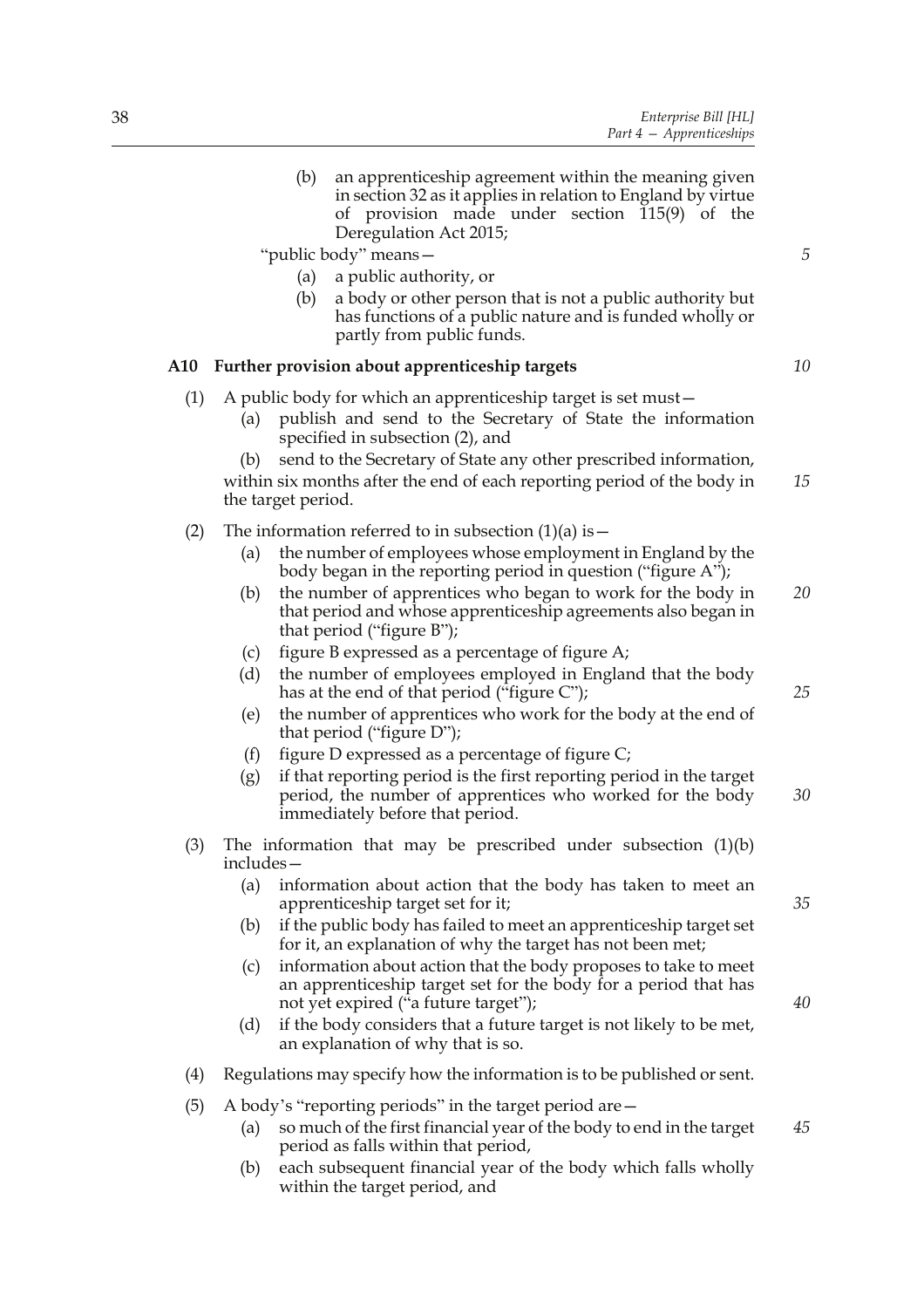- (c) if the target period ends during a financial year of the body, so much of that financial year as falls within that period.
- (6) But, where the target period in relation to a body does not exceed 12 months, the Secretary of State may direct in writing that for the purposes of this section the body is to be treated as having one reporting period which coincides with the target period.
- (7) Where, by virtue of section  $A9(5)(c)$  or (d) a target is set for more than one public body, regulations may specify which body's financial year is to be used to determine the reporting periods under subsection (5).
- (8) In this section—
	- "apprenticeship agreement" has the meaning given by section A9(7);

"apprenticeship target" has the meaning given by section A9(2); "public body" has the meaning given by section A9(7);

- "target period", in relation to an apprenticeship target, means the period specified under section  $\hat{A}9(6)$  as the period to which the target relates." *15*
- (2) In section 262(6) of that Act (regulations etc subject to affirmative resolution procedure), before paragraph (aa) insert—
	- "(za) the first regulations under section A9;
	- (zb) the first regulations under section A10;".

## **25 Only statutory apprenticeships to be described as apprenticeships**

(1) In Chapter A1 of Part 1 of the Apprenticeships, Skills, Children and Learning Act 2009 (apprenticeships: England), after section A10 (inserted by section 24) insert—

## **"A11 Only statutory apprenticeships to be described as apprenticeships**

- (1) A person ("P") providing or offering any course or training that is, or is to be, undertaken (wholly or partly) in England commits an offence if  $-$ 
	- (a) in the course of business P describes the course or training as an apprenticeship, and
	- (b) the course or training is not a statutory apprenticeship.
- (2) No offence is committed under subsection (1) where the course or training is, or is to be, provided to an individual under or in pursuance of a contract of employment between the individual and P.
- (3) In subsection (1) "statutory apprenticeship" means any course or training that is, or is to be, provided under— *35*
	- (a) an approved English apprenticeship;
	- (b) an apprenticeship agreement within the meaning given in section 32:
	- (c) an arrangement to undertake any other kind of working—
		- (i) in relation to which alternative English completion conditions apply under section 1(5), and
		- (ii) in connection with which training is to be provided in accordance with an apprenticeship framework within the meaning given in section 12; or

*40*

*45*

*25*

*30*

*20*

*5*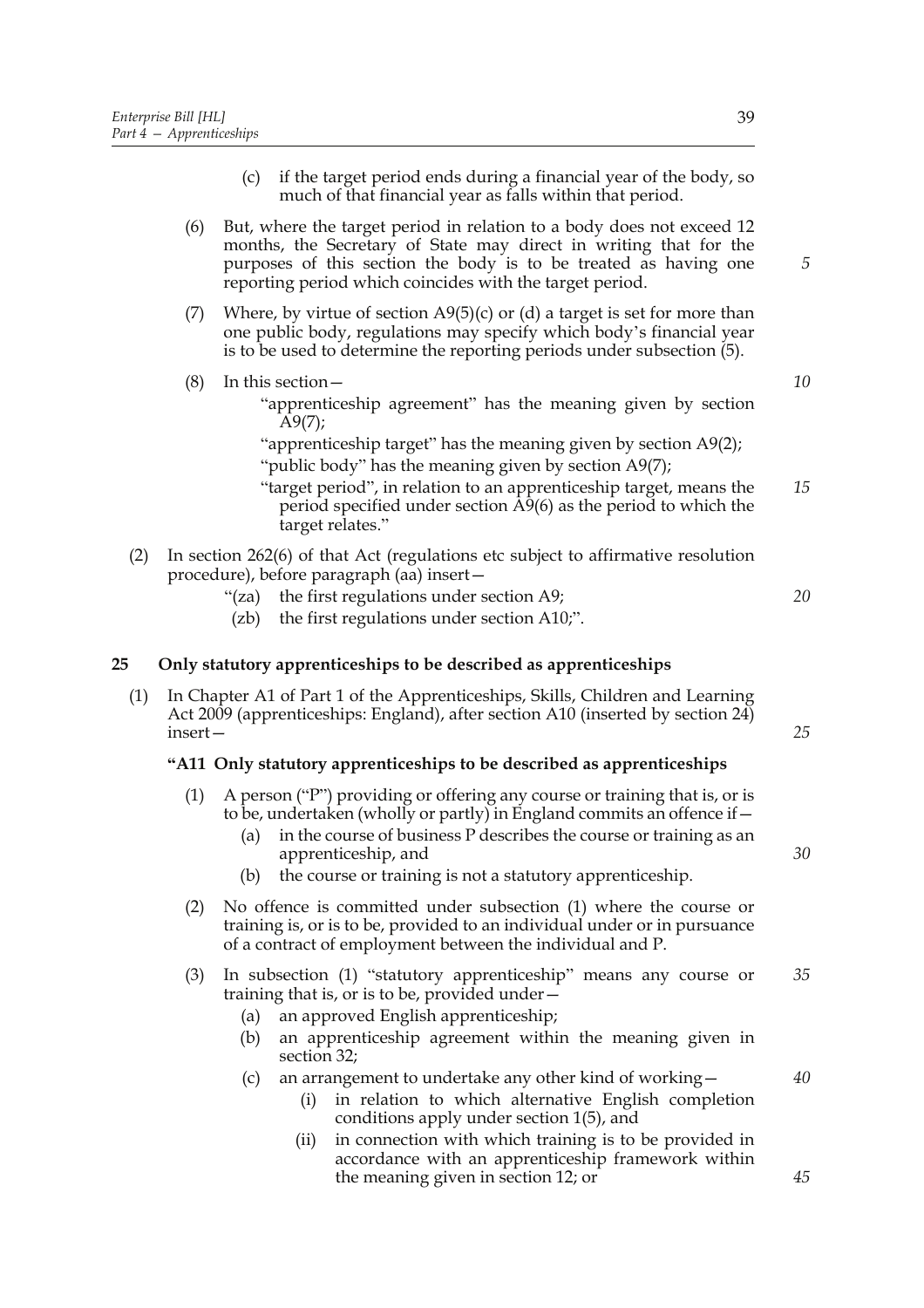- (d) arrangements made under—
	- (i) section 2 of the Employment and Training Act 1973,
	- (ii) section 17B(1)(a) of the Jobseekers Act 1995,
	- (iii) section 2(3) of the Enterprise and New Towns (Scotland) Act 1990, or
	- (iv) section 1 of the Employment and Training Act (Northern Ireland) 1950,

that are identified by the person making the arrangements as arrangements for the provision of apprenticeships.

- (4) The reference to section 32 in subsection (3)(b) includes a reference to that section as it applies in relation to England by virtue of provision made under section 115(9) of the Deregulation Act 2015; and a reference to a section in subsection  $(3)(c)$  is a reference to the section as it so applies. *10*
- (5) A person guilty of an offence under this section is liable on summary conviction to a fine. *15*
- (6) Where an offence under this section committed by a body corporate—
	- (a) is committed with the consent or connivance of an officer of the body corporate, or
	- (b) is attributable to neglect on the part of an officer of the body corporate, *20*

the officer also commits the offence and is liable to be proceeded against and punished accordingly.

- (7) Every local weights and measures authority in England—
	- (a) has a duty to enforce the provisions of this section within their area; *25*
	- (b) must make to the Secretary of State, whenever he or she so directs, a report on the exercise of the authority's functions under this section.

A report under paragraph (b) must be in such form, and contain such particulars, as the Secretary of State may direct. *30*

#### (8) Proceedings for an offence under this section may be instituted only  $-$

- (a) by or on behalf of a local weights and measures authority in England,
- (b) by or on behalf of the Secretary of State, or
- (c) with the consent of the Director of Public Prosecutions.
- (9) In this section—
	- "contract of employment" has the same meaning as in the Employment Rights Act 1996 (see section 230(2) of that Act);
	- "offering", in relation to any course or training, includes offering or marketing it to the public generally or to any section of the public;

"officer", in relation to a body corporate, means—

- (a) a director, manager, secretary or similar officer of the body, or a person purporting to act in such capacity;
- (b) a governor of an educational institution conducted by the body.

*5*

*40*

*45*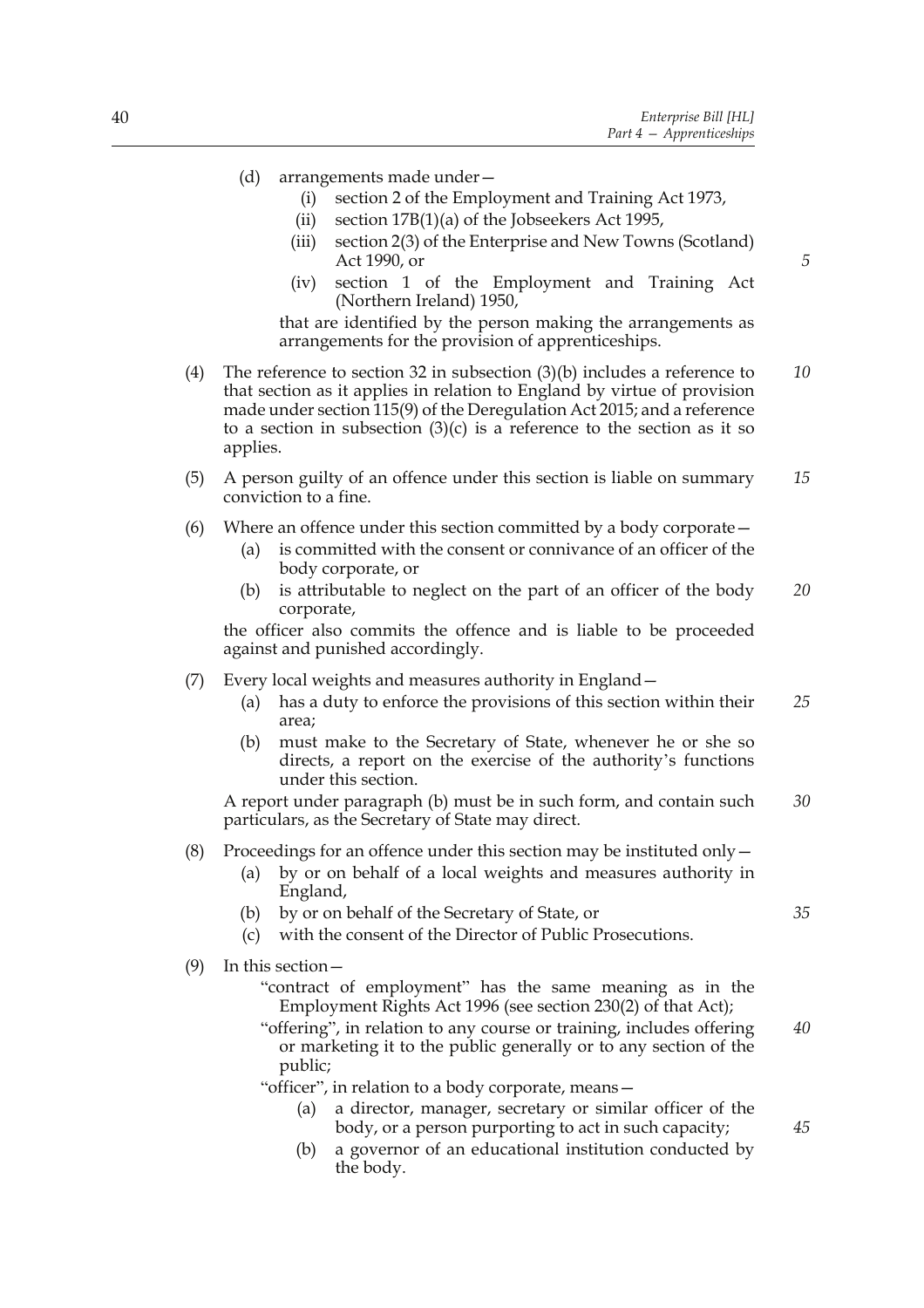- (10) The reference in subsection (1) to describing any course or training as an apprenticeship includes a reference to describing an individual who undertakes it as an apprentice."
- (2) In Schedule 5 to the Consumer Rights Act 2015 (investigatory powers etc), in paragraph 10, at the appropriate place insert—

"section A11(7)(a) of the Apprenticeships, Skills, Children and Learning Act 2009;".

## **26 Apprenticeships: information sharing**

(1) After Part 1 of the Apprenticeships, Skills, Children and Learning Act 2009 (apprenticeships, study and training) insert—

#### **"PART 1A**

#### APPRENTICESHIPS: INFORMATION SHARING

#### *England*

#### **40A Sharing of information by HMRC and the Secretary of State**

(1) HMRC may disclose information held by them to the Secretary of State for the purpose of the Secretary of State's functions in relation to English statutory apprenticeships. *15*

#### (2) The Secretary of State may disclose information to HMRC—

- (a) for the purpose of requesting HMRC to disclose information under subsection (1), or
- (b) for another purpose connected with the Secretary of State's functions in relation to English statutory apprenticeships.

#### (3) In this section "English statutory apprenticeships" means—

- (a) approved English apprenticeships within the meaning given in section A1:
- (b) apprenticeships undertaken under apprenticeship agreements within the meaning given in section 32 that were entered into in connection with recognised English frameworks;
- (c) apprenticeships in relation to which alternative English completion arrangements apply under section 1(5);
- (d) apprenticeships undertaken under arrangements made in relation to England under section 2 of the Employment and Training Act 1973 that are identified by the person making them as arrangements for the provision of apprenticeships.

#### *Wales, Scotland and Northern Ireland*

#### **40B Sharing of information by HMRC and devolved authorities**

- (1) HMRC may disclose information held by them—
	- (a) to a Welsh authority for the purpose of the authority's functions in relation to Welsh apprenticeships;
	- (b) to a Scottish authority for the purpose of the authority's functions in relation to Scottish apprenticeships; *40*

*5*

*10*

*25*

*20*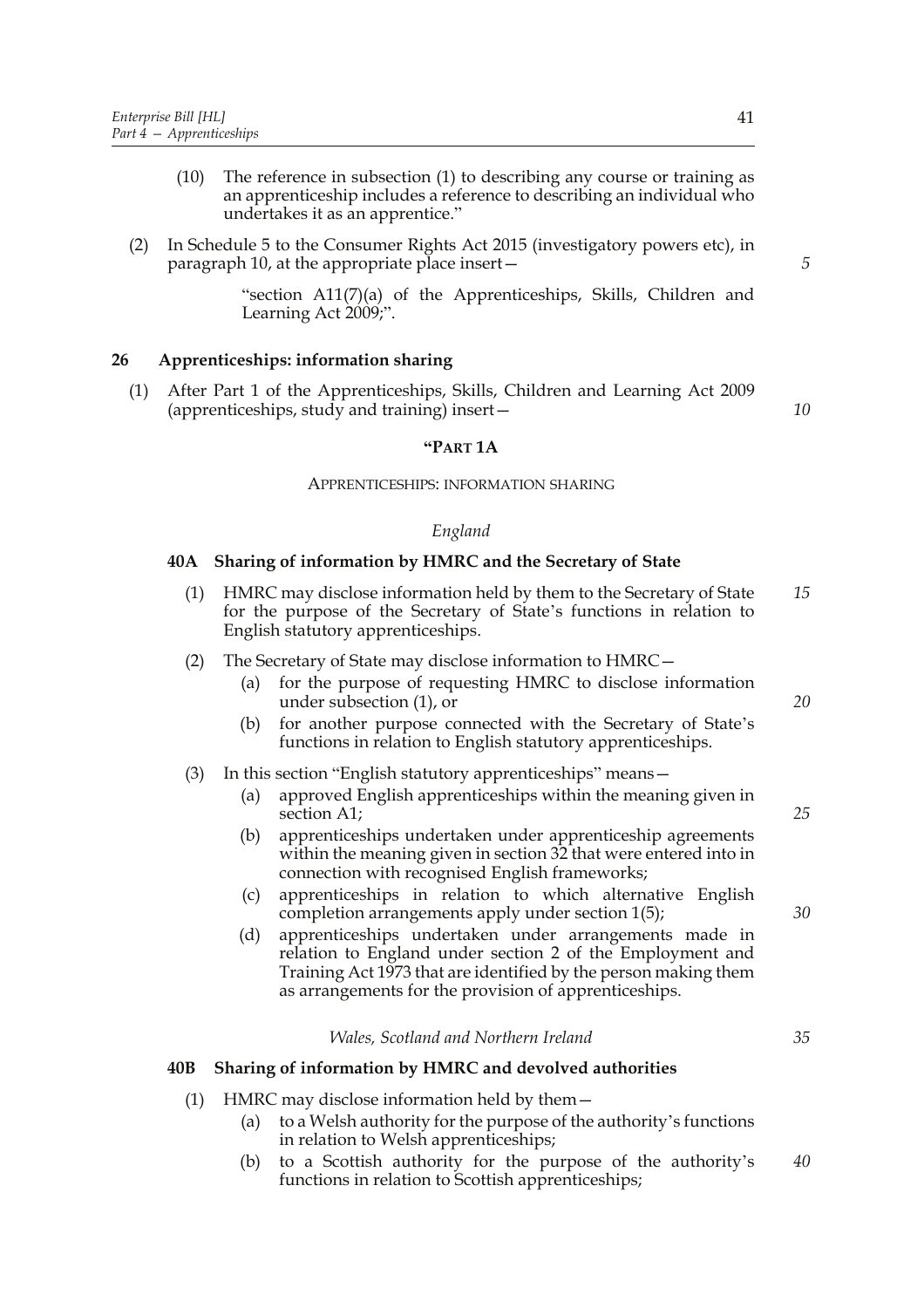|     | (c) |                       | to a Northern Irish authority for the purpose of the authority's<br>functions in relation to Northern Irish apprenticeships.                                                                                                                                                        |    |
|-----|-----|-----------------------|-------------------------------------------------------------------------------------------------------------------------------------------------------------------------------------------------------------------------------------------------------------------------------------|----|
| (2) |     |                       | An authority mentioned in paragraph (a), (b) or (c) of subsection $(1)$<br>may disclose information to HMRC-                                                                                                                                                                        |    |
|     | (a) |                       | for the purpose of requesting HMRC to disclose information to<br>the authority under subsection $(1)$ , or                                                                                                                                                                          | 5  |
|     | (b) |                       | for another purpose connected with the authority's functions<br>mentioned in subsection (1).                                                                                                                                                                                        |    |
| (3) |     | In this section –     |                                                                                                                                                                                                                                                                                     |    |
|     |     | "Northern             | Irish<br>apprenticeships"<br>means<br>apprenticeships<br>undertaken under arrangements made under section 1 of the<br>Employment and Training Act (Northern Ireland) 1950 that are<br>identified by the person making them as arrangements for the<br>provision of apprenticeships; | 10 |
|     |     |                       | "Northern Irish authority" means-                                                                                                                                                                                                                                                   | 15 |
|     |     | (a)                   | a Northern Ireland department, and                                                                                                                                                                                                                                                  |    |
|     |     | (b)                   | any body or other person that is prescribed, or of a<br>prescribed description;                                                                                                                                                                                                     |    |
|     |     |                       | "Scottish apprenticeships" means apprenticeships undertaken<br>under arrangements made-                                                                                                                                                                                             | 20 |
|     |     | (a)                   | in relation to Scotland, under section 2 of the<br>Employment and Training Act 1973, or                                                                                                                                                                                             |    |
|     |     | (b)                   | under section 2(3) of the Enterprise and New Towns<br>(Scotland) Act 1990,                                                                                                                                                                                                          |    |
|     |     |                       | that are identified by the person making them as arrangements<br>for the provision of apprenticeships;                                                                                                                                                                              | 25 |
|     |     |                       | "Scottish authority" means-                                                                                                                                                                                                                                                         |    |
|     |     | (a)                   | the Scottish Ministers, and                                                                                                                                                                                                                                                         |    |
|     |     | (b)                   | any body or other person that is prescribed, or of a<br>prescribed description;                                                                                                                                                                                                     | 30 |
|     |     |                       | "Welsh apprenticeships" means-                                                                                                                                                                                                                                                      |    |
|     |     | (a)                   | apprenticeships undertaken under apprenticeship<br>agreements within the meaning given in section 32 that<br>were entered into in connection with recognised Welsh                                                                                                                  |    |
|     |     |                       | frameworks;                                                                                                                                                                                                                                                                         | 35 |
|     |     | (b)                   | apprenticeships in relation to which alternative Welsh<br>completion arrangements apply under section 2(5);                                                                                                                                                                         |    |
|     |     | (c)                   | apprenticeships undertaken under arrangements made<br>in relation to Wales under-                                                                                                                                                                                                   |    |
|     |     |                       | section 2 of the Employment and Training Act<br>(i)<br>1973, or                                                                                                                                                                                                                     | 40 |
|     |     |                       | section 17B of the Jobseekers Act 1995,<br>(ii)                                                                                                                                                                                                                                     |    |
|     |     |                       | that are identified by the person making them as<br>arrangements for the provision of apprenticeships;                                                                                                                                                                              |    |
|     |     |                       | "Welsh authority" means-                                                                                                                                                                                                                                                            | 45 |
|     |     | (a)                   | the Welsh Ministers, and                                                                                                                                                                                                                                                            |    |
|     |     | (b)                   | any body or other person that is prescribed, or of a<br>prescribed description.                                                                                                                                                                                                     |    |
| (4) |     | In subsection $(3)$ – |                                                                                                                                                                                                                                                                                     |    |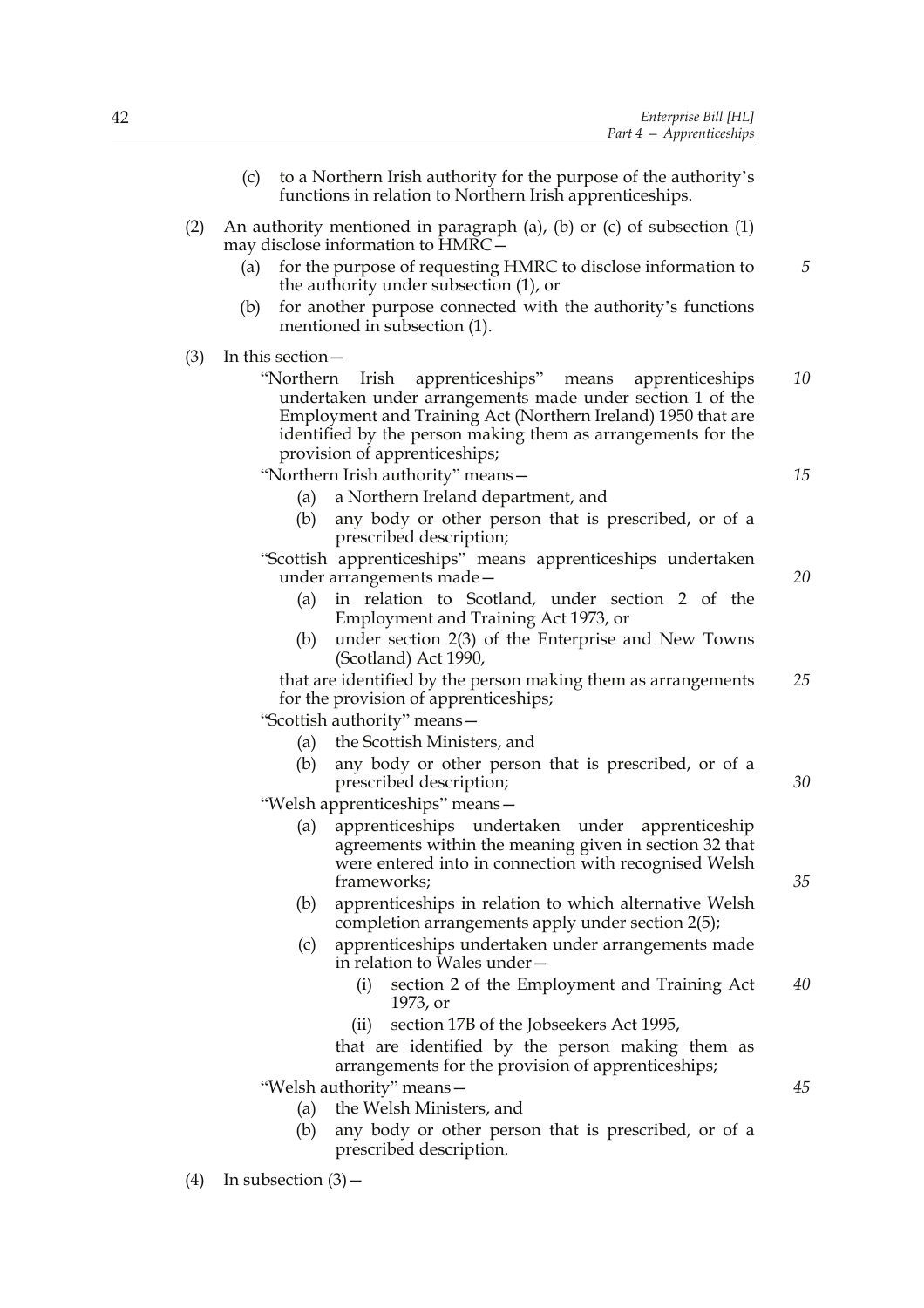- (a) the reference to a Northern Ireland department includes a reference to a person providing services to a Northern Ireland department;
- (b) the reference to the Scottish Ministers includes a reference to a person providing services to the Scottish Ministers;
- (c) the reference to the Welsh Ministers includes a reference to a person providing services to the Welsh Ministers.
- (5) Regulations under this section may amend the definition in subsection  $(3)$  of  $-$ 
	- (a) "Northern Irish apprenticeships",
	- (b) "Scottish apprenticeships", or
	- (c) "Welsh apprenticeships".

#### *General*

## **40C Wrongful disclosure**

- (1) Information disclosed by HMRC under section  $40A(1)$  or  $40B(1)$  may not be disclosed by the recipient of the information to any other person without the consent of HMRC (except so far as permitted by section 40A(2) or 40B(2)). *15*
- (2) If a person discloses, in contravention of subsection (1), any revenue and customs information relating to a person whose identity—
	- (a) is specified in the disclosure, or
	- (b) can be deduced from it,

section 19 of the Commissioners for Revenue and Customs Act 2005 (wrongful disclosure) applies in relation to that disclosure as it applies in relation to a disclosure of such information in contravention of section 20(9) of that Act.

## **40D Interpretation**

- (1) In this Part—
	- "HMRC" means the Commissioners for Her Majesty's Revenue and Customs;
	- "revenue and customs information relating to a person" has the same meaning as in section 19 of the Commissioners for Revenue and Customs Act 2005 (see section 19(2) of that Act).
- (2) In this Part—
	- (a) references to HMRC include references to a person providing services to HMRC; *35*
	- (b) references to the Secretary of State include references to a person providing services to the Secretary of State.
- (3) Nothing in this Part affects any power to disclose information that exists apart from this Part."
- (2) In section 262(6) of that Act (orders and regulations subject to affirmative procedure) after paragraph (aa) insert—
	- "(aaa) regulations under section 40B;".
- (3) In section 268 of that Act (extent)  $-$

*5*

*10*

*20*

*25*

*30*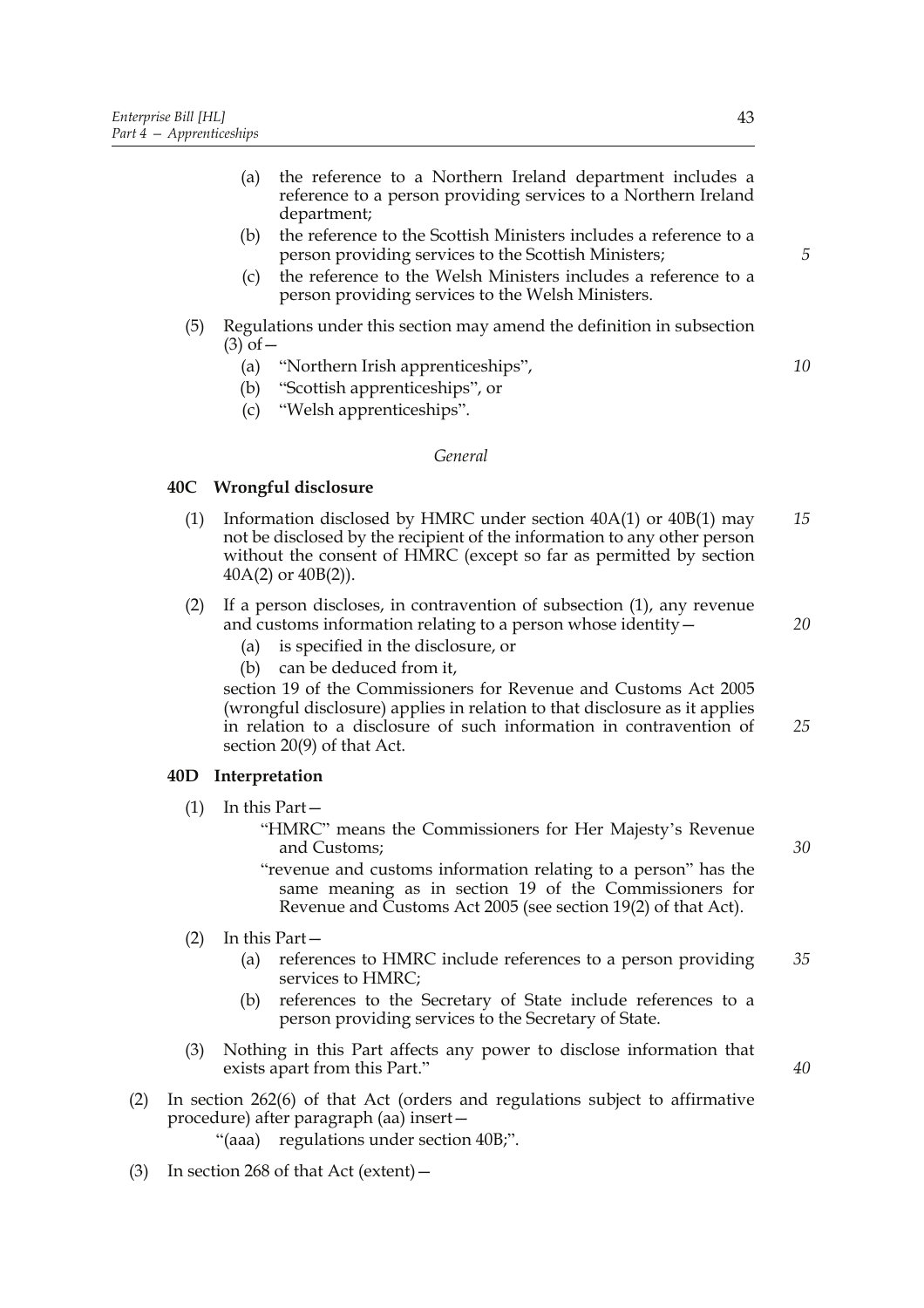- (a) in subsection (2) (provisions extending to Scotland) for "Sections 40," substitute "Section 40, Part 1A, sections", and
- (b) in subsection (3) (provisions extending to Northern Ireland) for "Sections", in the first place, substitute "Part 1A, sections".

## **27 Apprenticeship funding**

*5*

*10*

*15*

In section 100(1A) of the Apprenticeships, Skills, Children and Learning Act 2009 (provision of financial resources in connection with approved English apprenticeships)—

- (a) for "approved English apprenticeships", in both places, substitute "English statutory apprenticeships", and
- (b) after subsection (4) insert—
	- "(5) In this section "English statutory apprenticeship" has the same meaning as in section 40A (see subsection (3) of that section)."

## **PART 5**

## LATE PAYMENT OF INSURANCE CLAIMS

## **28 Insurance contracts: implied term about payment of claims**

(1) After section 13 of the Insurance Act 2015 (remedies for fraudulent claims: group insurance) insert—

#### **"PART 4A**

## LATE PAYMENT OF CLAIMS

## **13A Implied term about payment of claims**

- (1) It is an implied term of every contract of insurance that if the insured makes a claim under the contract, the insurer must pay any sums due in respect of the claim within a reasonable time.
- (2) A reasonable time includes a reasonable time to investigate and assess the claim. *25*
- (3) What is reasonable will depend on all the relevant circumstances, but the following are examples of things which may need to be taken into account—
	- (a) the type of insurance,
	- (b) the size and complexity of the claim,
	- (c) compliance with any relevant statutory or regulatory rules or guidance,
	- (d) factors outside the insurer's control.
- (4) If the insurer shows that there were reasonable grounds for disputing the claim (whether as to the amount of any sum payable, or as to whether anything at all is payable)— *35*
	- (a) the insurer does not breach the term implied by subsection (1) merely by failing to pay the claim (or the affected part of it) while the dispute is continuing, but

*20*

*30*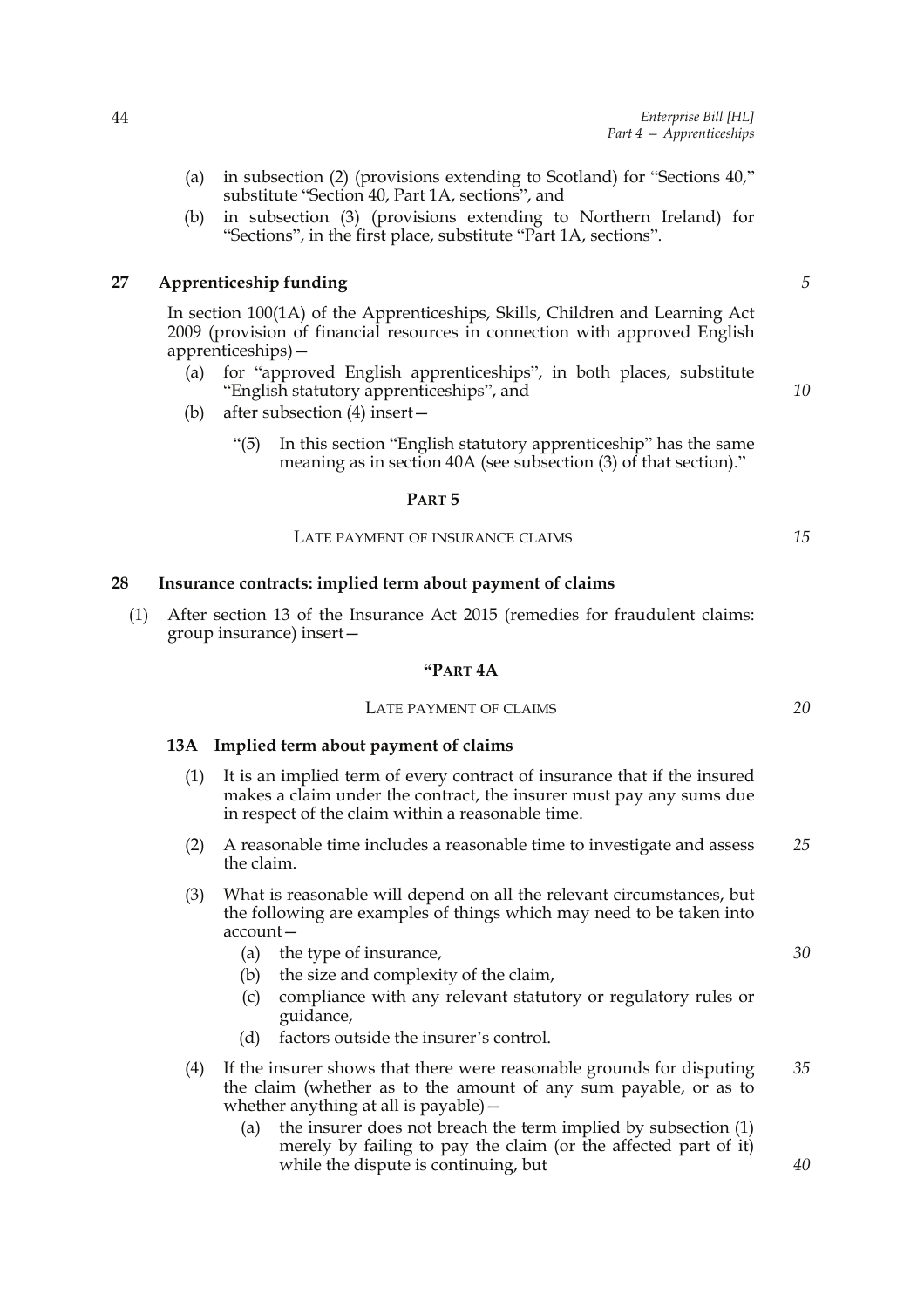- (b) the conduct of the insurer in handling the claim may be a relevant factor in deciding whether that term was breached and, if so, when.
- (5) Remedies (for example, damages) available for breach of the term implied by subsection (1) are in addition to and distinct from—
	- (a) any right to enforce payment of the sums due, and
	- (b) any right to interest on those sums (whether under the contract, under another enactment, at the court's discretion or otherwise)."
- (2) In section 22 of that Act (application etc of Parts 2 to 5), after subsection (3) insert— *10*
	- "(3A) Part 4A applies only in relation to contracts of insurance entered into after that Part has come into force, and variations to such contracts."

## **29 Contracting out of the implied term about payment of claims**

(1) After section 16 of the Insurance Act 2015 (contracting out: non-consumer contracts) insert— *15*

## **"16A Contracting out of the implied term about payment of claims: consumer and non-consumer insurance contracts**

- (1) A term of a consumer insurance contract, or of any other contract, which would put the consumer in a worse position as respects any of the matters provided for in section 13A than the consumer would be in by virtue of the provisions of that section (so far as relating to consumer insurance contracts) is to that extent of no effect. *20*
- (2) A term of a non-consumer insurance contract, or of any other contract, which would put the insured in a worse position as respects deliberate or reckless breaches of the term implied by section 13A than the insured would be in by virtue of that section is to that extent of no effect. *25*
- (3) For the purposes of subsection (2) a breach is deliberate or reckless if the insurer—
	- (a) knew that it was in breach, or
	- (b) did not care whether or not it was in breach.
- (4) A term of a non-consumer insurance contract, or of any other contract, which would put the insured in a worse position as respects any of the other matters provided for in section 13A than the insured would be in by virtue of the provisions of that section (so far as relating to nonconsumer insurance contracts) is to that extent of no effect, unless the requirements of section 17 have been satisfied in relation to the term. *35*
- (5) In this section references to a contract include a variation.
- (6) This section does not apply in relation to a contract for the settlement of a claim arising under an insurance contract."
- (2) In section 17(1) of that Act (the transparency requirements), after "16(2)" insert "or 16A(4)".

*5*

*30*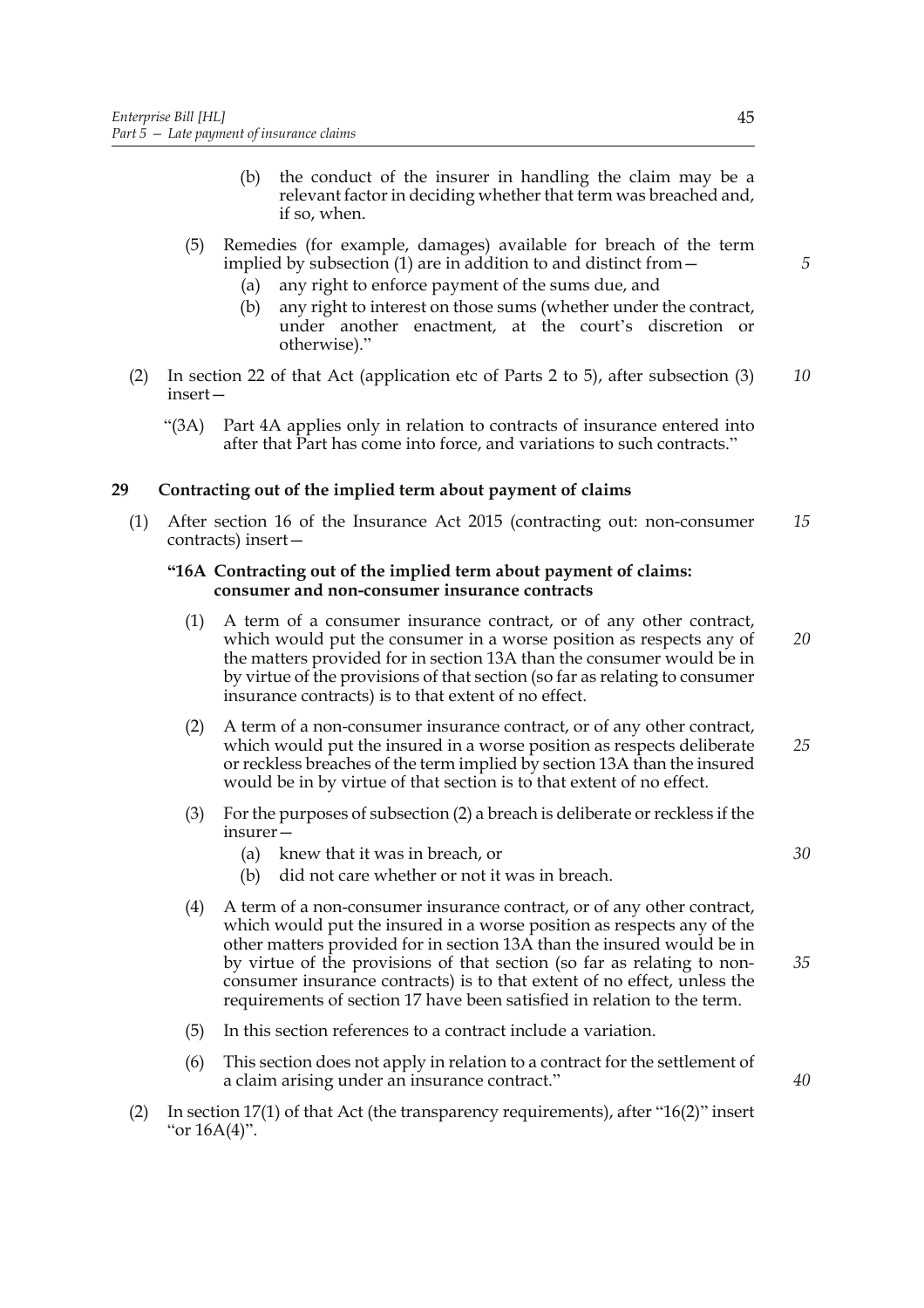## **30 Additional time limit for actions for damages for late payment of insurance claims**

After section 5 of the Limitation Act 1980 insert—

## **"5A Additional time limit for actions for damages for late payment of insurance claims**

*5*

*10*

- (1) An action in respect of breach of the term implied into a contract of insurance by section 13A of the Insurance Act 2015 (late payment of claims) may not be brought after the expiration of one year from the date on which the insurer has paid all the sums referred to in subsection (1) of that section.
- (2) Any payment which extinguishes an insurer's liability to pay a sum referred to in section 13A of the Insurance Act 2015 is to be treated for the purposes of this section as payment of that sum."

## **PART 6**

## NON-DOMESTIC RATING

# **31 Disclosure of HMRC information in connection with non-domestic rating**

- (1) The Local Government Finance Act 1988 is amended as follows.
- (2) In Part 3 (non-domestic rating), after section 63 insert—

## **"63A Disclosure of Revenue and Customs information**

- (1) An officer of the Valuation Office of Her Majesty's Revenue and Customs may disclose Revenue and Customs information to a qualifying person for a qualifying purpose. *20*
- (2) Information disclosed to a qualifying person under this section may be retained and used for any qualifying purpose.
- (3) Each of the following is a "qualifying person"—
	- (a) a billing authority;
	- (b) a major precepting authority;
	- (c) a person authorised to exercise any function of an authority within paragraph (a) or (b) relating to non-domestic rating;
	- (d) a person providing services to an authority within paragraph (a) or (b) relating to non-domestic rating; *30*
	- (e) the Secretary of State;
	- (f) the Welsh Ministers;
	- (g) a prescribed person.
- (4) Each of the following is a "qualifying purpose"—
	- (a) enabling or assisting the qualifying person to whom the disclosure is made, or any other qualifying person, to carry out any functions conferred by or under this Part which are not functions of the Secretary of State or the Welsh Ministers;
	- (b) enabling or assisting the Secretary of State or the Welsh Ministers to carry out functions conferred by or under section 53 or 54 (central non-domestic rating), or by or under Schedule 9 so far as relating to central non-domestic rating lists; *40*

*15*

*25*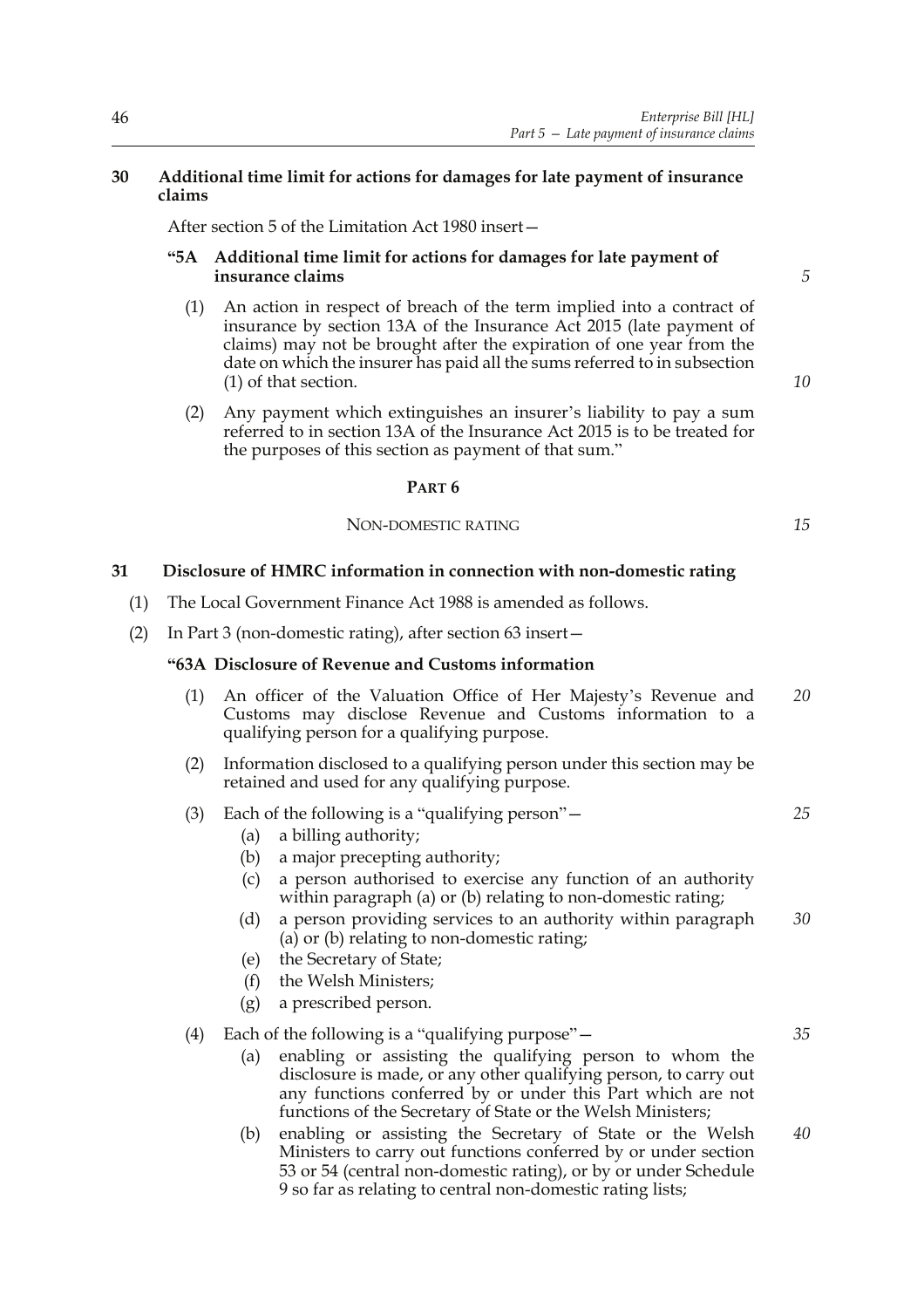- (5) In this section—
	- "prescribed" means
		- in relation to England, prescribed by regulations made by the Secretary of State, and
		- (b) in relation to Wales, prescribed by regulations made by the Welsh Ministers;
	- "Revenue and Customs information" means information held as mentioned in section 18(1) of the Commissioners for Revenue and Customs Act 2005.
- (6) Regulations under this section may only be made with the consent of the Commissioners for Her Majesty's Revenue and Customs.

## **63B Restrictions on onward disclosure of Revenue and Customs information**

- (1) Information disclosed under section 63A or this section may not be further disclosed unless that further disclosure is— *15*
	- (a) to a qualifying person for a qualifying purpose,
	- (b) for the purposes of the initiation or conduct of any proceedings relating to the enforcement of any obligation imposed by or under this Part of this Act,
	- (c) in pursuance of a court order,
	- (d) with the consent of each person to whom the information relates, or
	- (e) required or permitted under any other enactment.
- (2) Information may not be disclosed under subsection (1)(a) to a qualifying person within section  $63A(3)(c)$ ,  $(d)$ ,  $(e)$ ,  $(f)$  or  $(g)$  except with the consent of the Commissioners for Her Majesty's Revenue and Customs (which may be general or specific). *25*
- (3) Information disclosed to a qualifying person under this section may be retained and used for any qualifying purpose.
- (4) A person commits an offence if the person contravenes subsection (1) or  $(2)$  by disclosing information relating to a person whose identity  $-$ 
	- (a) is specified in the disclosure, or
	- (b) can be deduced from it.
- (5) It is a defence for a person charged with an offence under this section of disclosing information to prove that the person reasonably believed— *35*
	- (a) that the disclosure was lawful, or
	- (b) that the information had already lawfully been made available to the public.
- (6) A person guilty of an offence under this section is liable—
	- (a) on summary conviction, to imprisonment for a term not exceeding 12 months or to a fine, or to both;
	- (b) on conviction on indictment, to imprisonment for a term not exceeding 2 years or to a fine, or to both.

*40*

*10*

*20*

*30*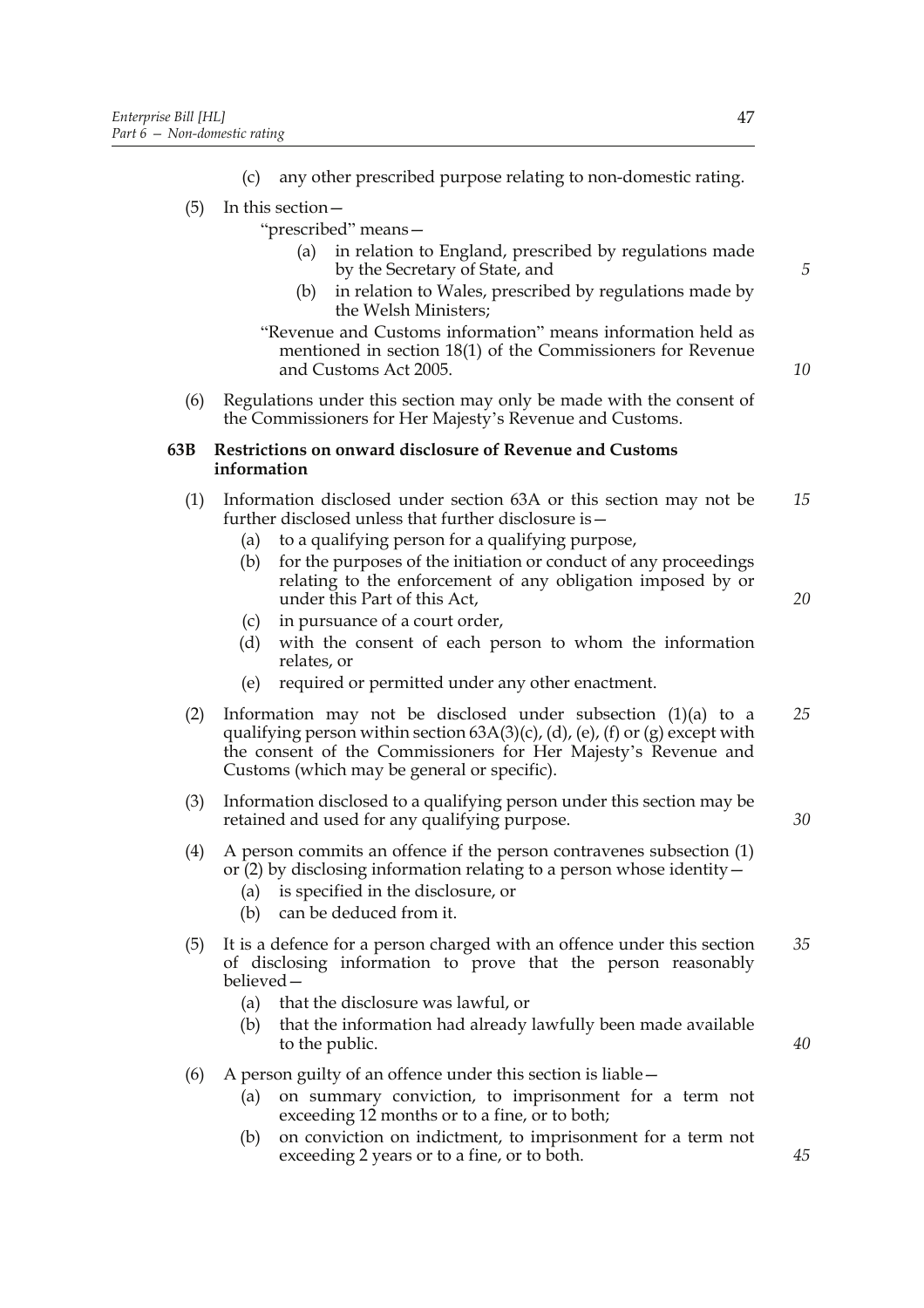- (7) A prosecution for an offence under this section may be instituted only by or with the consent of the Director of Public Prosecutions.
- (8) In relation to an offence under this section committed before the commencement of section 154(1) of the Criminal Justice Act 2003 (increase in maximum term that may be imposed on summary conviction of offence triable either way) the reference in subsection (6)(a) to 12 months is to be taken as a reference to 6 months.
- (9) This section is without prejudice to the pursuit of any remedy or the taking of any action in relation to a contravention of subsection (1) or (2) (whether or not subsection (4) applies to the contravention).
- (10) In this section— "qualifying person" has the same meaning as in section 63A; "qualifying purpose" has the same meaning as in that section.

## **63C Freedom of information**

- (1) Revenue and customs information relating to a person which has been disclosed under section 63A or 63B is exempt information by virtue of section 44(1)(a) of the Freedom of Information Act 2000 (prohibition on disclosure) if its further disclosure— *15*
	- (a) would specify the identity of the person to whom the information relates, or
	- (b) would enable the identity of such a person to be deduced.
- (2) In this section "revenue and customs information relating to a person" has the same meaning as in section 19(2) of the Commissioners for Revenue and Customs Act 2005."
- (3) In section 143 (orders and regulations), in subsection (4ZA) after "section" insert "63A or". *25*

## **32 Alteration of non-domestic rating lists**

- (1) Section 55 of the Local Government Finance Act 1988 (non-domestic rating: alteration of lists) is amended as follows.
- (2) After subsection (4) insert—
	- "(4A) In relation to an English list or a Welsh list, the provision that may be included in the regulations by virtue of subsection (4) includes—
		- (a) provision about the steps that must be taken before a person may make a proposal for an alteration of the list (which may include steps designed to ensure the person checks the accuracy and completeness of any information on which any decision by the valuation officer has been based and gives the valuation officer an opportunity to consider the results of those checks and alter the list);
		- (b) provision restricting the circumstances in which any of those steps may be taken and provision about the timing of any step; *40*
		- (c) provision for valuation officers to impose financial penalties on persons who, in, or in connection with, proposals for the alteration of the list, knowingly, recklessly or carelessly provide information which is false in a material particular.

*5*

*10*

*20*

*30*

*35*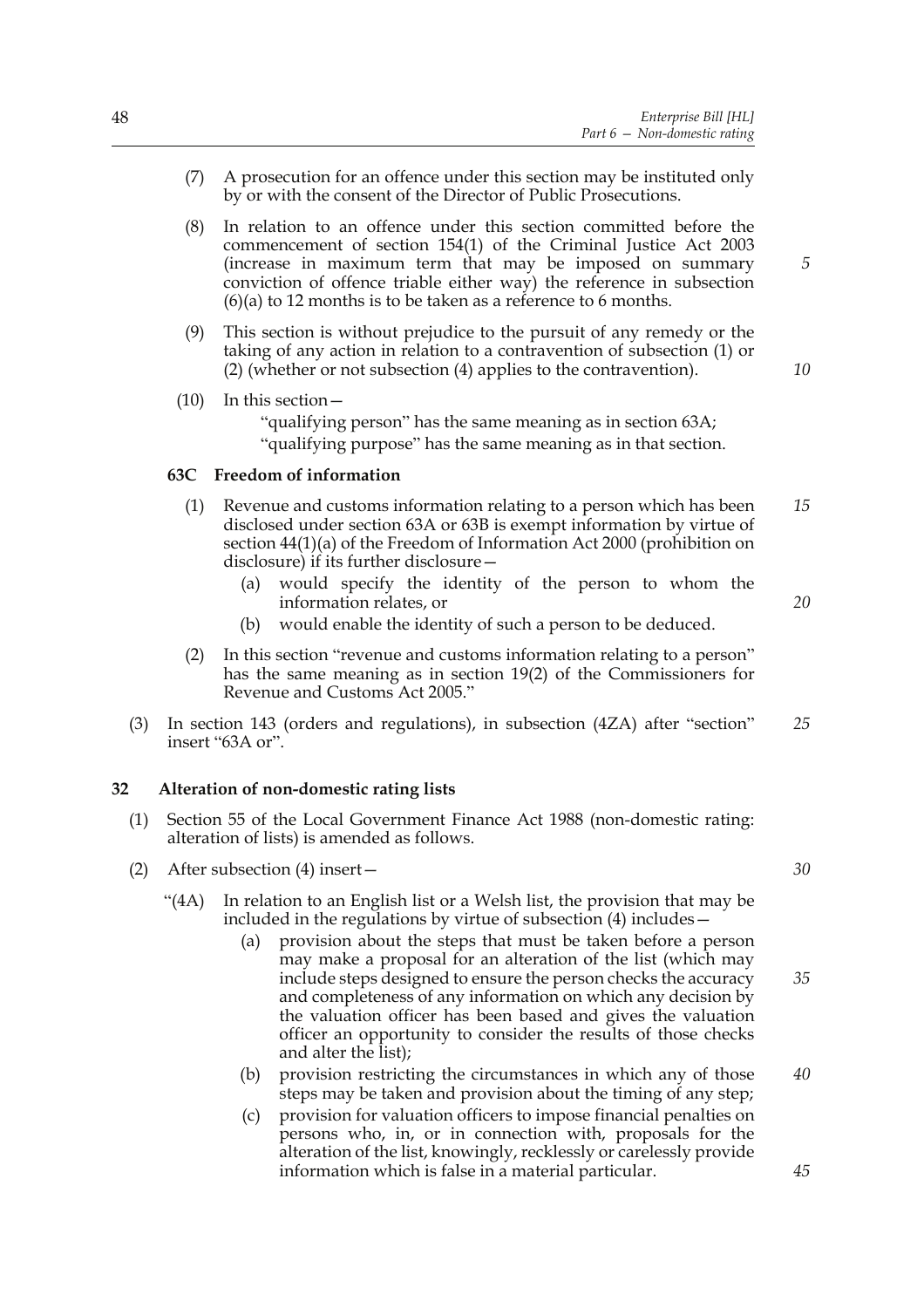(4B) If provision is made by virtue of subsection  $(4A)(c)$  –

- (a) the maximum amount of any penalty that may be specified in, or determined in accordance with, the regulations is £500;
- (b) the regulations must require any sum received by a valuation officer by way of penalty to be paid into the appropriate fund;
- (c) the regulations may include provision for any penalty to be recovered by the valuation officer concerned as a civil debt due to the officer;
- (d) the regulations must include provision enabling a person on whom a financial penalty is imposed to appeal against the imposition of the penalty or its amount to the valuation tribunal." *10*
- (3) After subsection (5) insert—
	- "(5A) In relation to a proposal made by a person to alter an English list or a Welsh list, the provision that may be included in regulations by virtue of subsection (5) includes provision— *15*
		- (a) about the grounds on which an appeal may be made;
		- (b) about the matters which are not to be taken into account by the valuation tribunal as part of an appeal;
		- (c) about the circumstances in which new evidence may be admitted on an appeal, and about the conduct of an appeal in relation to such evidence; *20*
		- (d) about the payment of fees by ratepayers in relation to appeals, the payment of those fees into the appropriate fund and the circumstances in which those fees are to be refunded.

This subsection is without prejudice to the powers to make regulations conferred by Part 3 of Schedule 11 (tribunals: procedure, orders, etc)."

- (4) After subsection (7A) insert—
	- "(7B) For the purposes of subsections  $(4B)(b)$  and  $(5A)(d)$  "the appropriate" fund" means—
		- (a) where the provision made by virtue of subsection  $(4A)(c)$  or  $(5)$ is in relation to a proposal to alter an English list, the Consolidated Fund, and
		- (b) where the provision made by virtue of subsection  $(4A)(c)$  or  $(5)$ is in relation to a proposal to alter a Welsh list, the Welsh Consolidated Fund." *35*
- (5) For subsection (8) substitute—
	- "(8) In this section—
		- "English list" means
			- a local non-domestic rating list that has to be compiled for a billing authority in England, or *40*
			- (b) the central non-domestic rating list that has to be compiled for England;

"valuation tribunal" means—

- (a) in relation to England, the Valuation Tribunal for England; *45*
- (b) in relation to Wales, a valuation tribunal established under paragraph 1 of Schedule 11;

*5*

*30*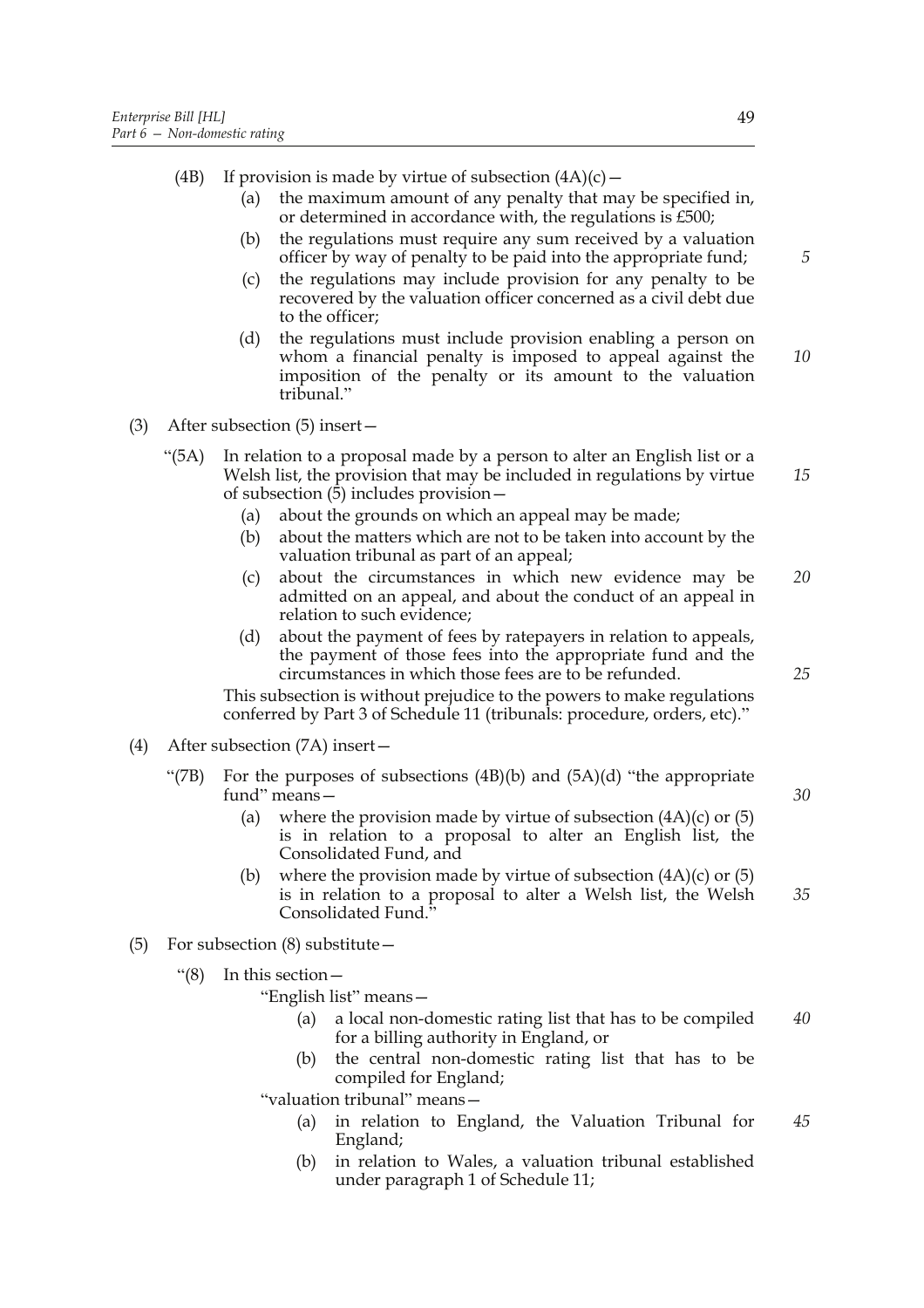"Welsh list" means—

- (a) a local non-domestic rating list that has to be compiled for a billing authority in Wales, or
- (b) the central non-domestic rating list that has to be compiled for Wales."
- (6) In section 143 of that Act (orders and regulations), after subsection (3C) insert—
	- "(3D) Any power to make regulations conferred by section 55 (alteration of non-domestic rating lists) is exercisable by statutory instrument.
	- (3E) A statutory instrument which contains (whether alone or with other provision) regulations made by virtue of section 55(4A)(c) or (4B) (alteration of non-domestic rating lists: financial penalties) may not be made unless— *10*
		- (a) where those regulations relate to a proposal to alter an English list, a draft of the instrument has been laid before and approved by a resolution of each House of Parliament; *15*
		- (b) where those regulations relate to a proposal to alter a Welsh list, a draft of the instrument has been laid before and approved by a resolution of the National Assembly for Wales.
	- (3F) Any other statutory instrument containing regulations under section 55 is— *20*
		- (a) in the case of regulations relating to England, subject to annulment in pursuance of a resolution of either House of Parliament;
		- (b) in the case of regulations relating to Wales, subject to annulment in pursuance of a resolution of the National Assembly for Wales. *25*
	- (3G) In subsection (3E), "English list" and "Welsh list" have the same meaning as in section 55.

## **PART 7**

#### SUNDAY TRADING AND WORKING

#### **33 Extended Sunday opening hours and Sunday working**

- (1) The Sunday Trading Act 1994 is amended in accordance with subsections (2) to  $(4)$ .
- (2) In paragraph 2 of Schedule 1 (which restricts the opening hours of large shops on Sundays), after sub-paragraph (3) insert— *35*
	- "(3A) Sub-paragraph (1) does not apply in relation to the opening of a large shop during any other period on a Sunday in accordance with a consent notice published under paragraph 2A (subject to subparagraph (4))."

*5*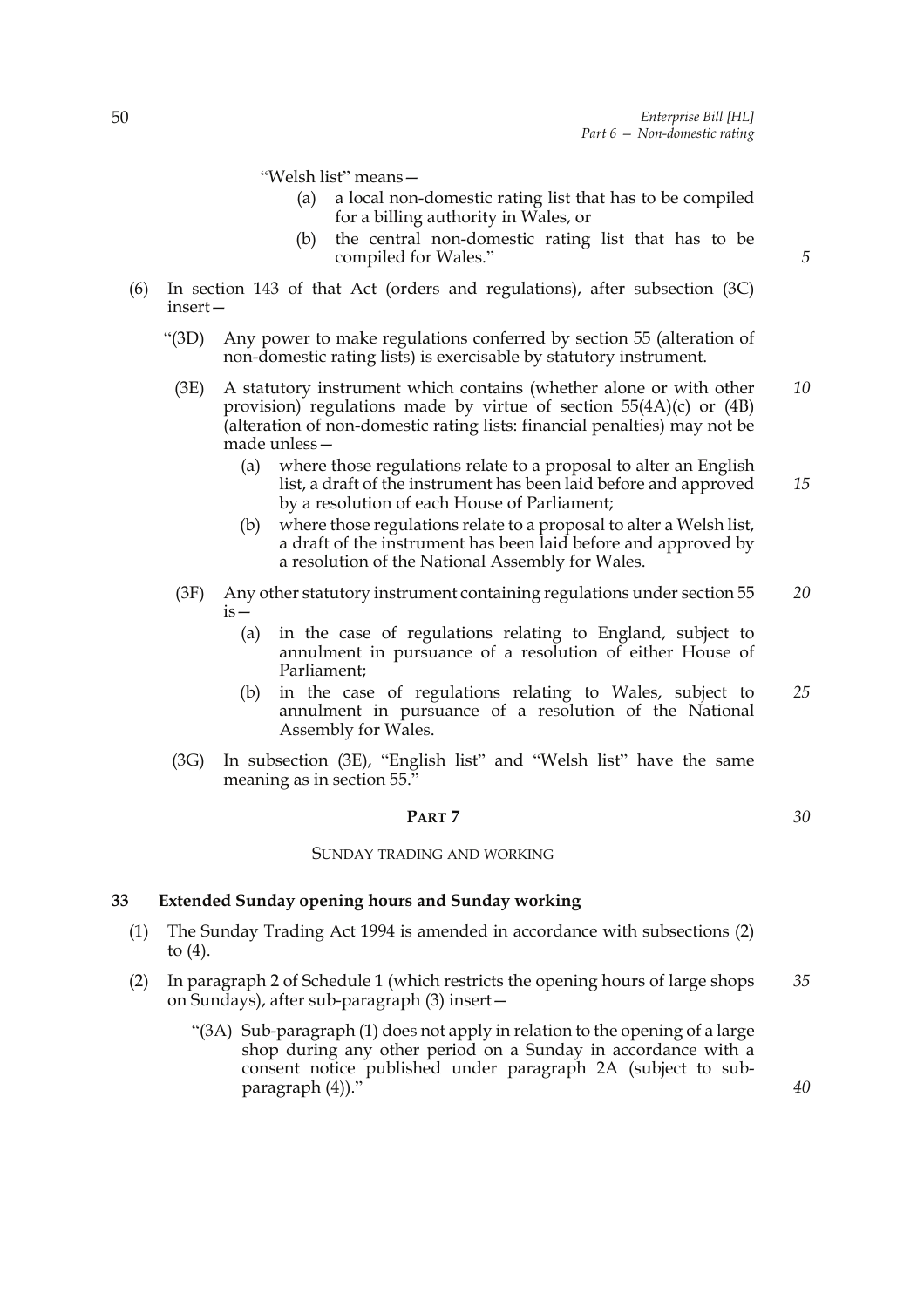## (3) After that paragraph insert—

*"Consent notices published by Sunday trading authorities*

- 2A (1) The Sunday trading authority for an area may publish a notice (a "consent notice") in accordance with this paragraph providing for large shops in the authority's area to be permitted to do either or both of the following—
	- (a) to open on a Sunday for a continuous period of whatever number of hours is specified in the notice (in addition to the continuous period of six hours mentioned in paragraph 2(3));
	- (b) to open on a Sunday at specified times beginning earlier than, or ending later than, the times mentioned in paragraph 2(3). *10*
	- (2) A consent notice published by a Sunday trading authority may apply in relation to the whole or any part of the authority's area.
	- (3) A Sunday trading authority may, by publishing a further notice, vary or revoke a consent notice that applies in relation to its area.
	- (4) Before varying or revoking a consent notice under sub-paragraph (3), a Sunday trading authority must give reasonable notice to occupiers of large shops whose opening hours on Sundays would be affected by the variation or revocation.
	- (5) Publication of a notice under this paragraph may take whatever form the authority publishing it thinks appropriate for the purpose of bringing the notice to the attention of occupiers of large shops in the area to which the notice relates. *20*
	- (6) Subject to sub-paragraph (7), the Sunday trading authority for an area is the local authority for the area.
	- (7) In relation to the area of Greater London, the Sunday trading authority is the Mayor of London acting on behalf of the Greater London Authority."
- (4) Accordingly—

## (a) in paragraph 2 of Schedule 1 (restrictions on Sunday opening)—

- (i) in sub-paragraph  $(1)$ , for "and  $(3)$ " substitute ",  $(3)$  and  $(3A)$ ";
- (ii) in sub-paragraph (4), for "exemption conferred by subparagraph (3) above does" substitute "exemptions conferred by sub-paragraphs (3) and (3A) do";
- (b) in paragraph 6 of that Schedule (duty to display notice), after "subparagraph (3)" insert "or (3A)"; *35*
- (c) in paragraph 8 of that Schedule (defence to an offence of contravening opening restrictions), after "paragraph 2(3)" insert "or (3A)";
- (d) in paragraph 1(a) of Schedule 3 (loading and unloading at large shops on Sunday morning: application), after "paragraph 2(3)" insert "or (3A)".
- (5) Schedule 5, which contains amendments of employment legislation relating to the rights of shop workers to opt out of working on Sunday, has effect.

*5*

*15*

*30*

*25*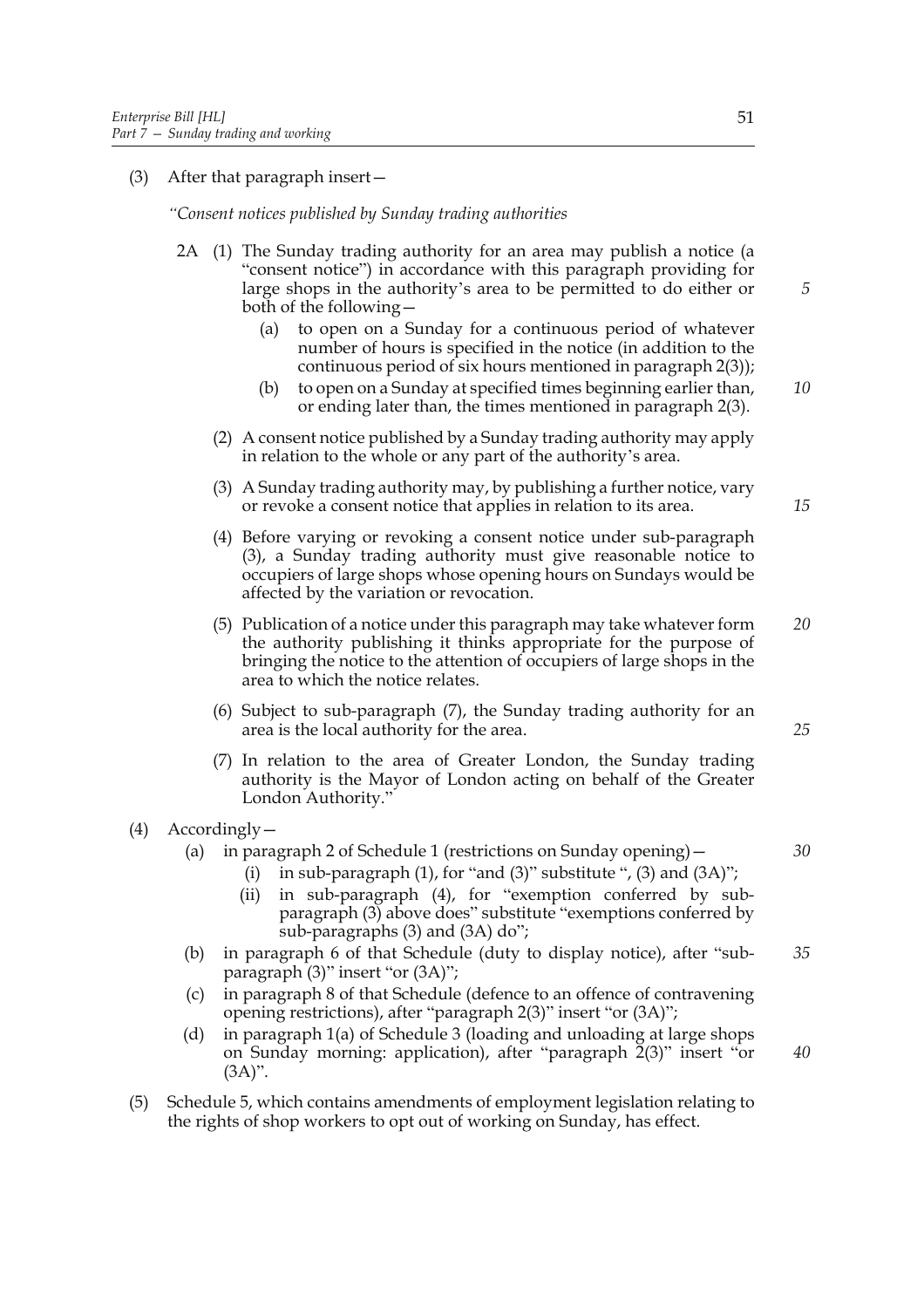## **PART 8**

#### OTHER ENTERPRISE-RELATED PROVISIONS

*Industrial development*

## **34 Allowable assistance under Industrial Development Act 1982**

In section 8(8) of the Industrial Development Act 1982 (allowable assistance per project)— *5*

- (a) for "the Secretary of State pays or undertakes to pay" substitute "are paid, or undertaken to be paid,";
- (b) after "shall not exceed £10 million" insert "in the case of payments made, or undertakings given by, the Scottish Ministers, or £30 million in any other case"; *10*
- (c) after "the said sum of £10 million" insert "or £30 million".

## **35 Grants etc towards electronic communications services and networks**

- (1) The Industrial Development Act 1982 is amended as follows.
- (2) In section 13 (improvement of basic services), in the heading, at the end insert "in development areas and intermediate areas". *15*
- (3) After that section insert—

#### **"13A Improvement of electronic communications networks and services etc**

- (1) This section applies if it appears to the Secretary of State that adequate provision has not been made for an area in respect of electronic communications facilities. *20*
- (2) The Secretary of State may, with the consent of the Treasury, make a grant or loan towards the cost of improving an electronic communications facility if—
	- (a) the Secretary of State considers that doing so is likely to contribute to the development of industry in the area, or *25*
	- (b) the Secretary of State considers that doing so is likely to benefit the area in any other way (for example, by improving social or economic inclusion), and the grant or loan is made to an undertaking that is, or is to be, carried on in the area.
- (3) In this section—
	- (a) "area" means the United Kingdom or a part or area of the United Kingdom;
	- (b) "electronic communications facility" means an electronic communications network, electronic communications service or associated facility, as defined by section 32 of the Communications Act 2003.
- (4) The power conferred by this section is in addition to any other powers of the Secretary of State to make grants or loans."
- (4) In section 16(1)(a) (Secretary of State's accounts), for "13 and 14" substitute "13 to 14". *40*

*30*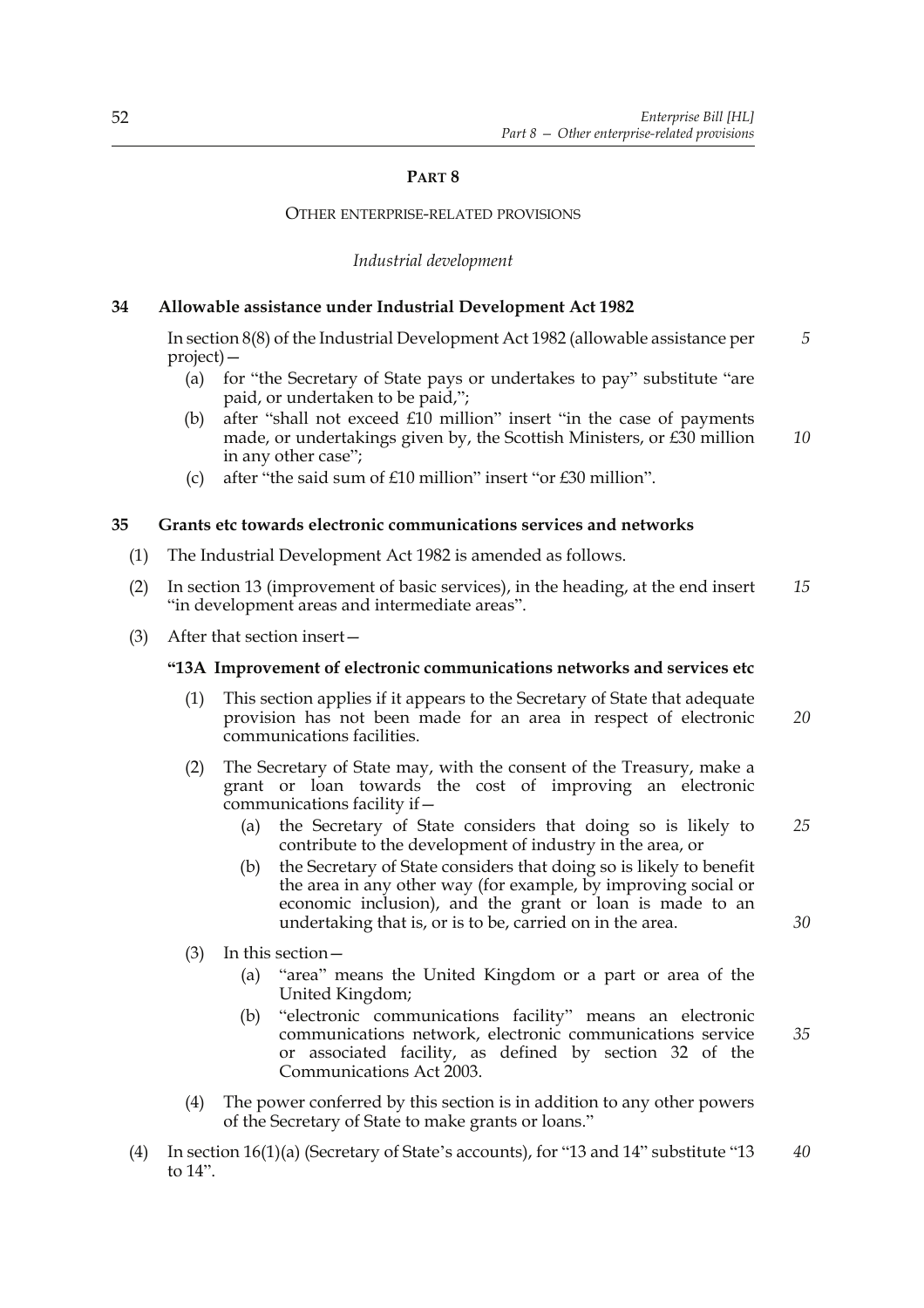- (5) In section 20(3) (extent)  $-$ 
	- (a) for "and 12" substitute ", 12 and 13A";
	- (b) after "sections 15" insert ", 16".

## *UK Government Investments Limited*

## **36 UK Government Investments Limited**

- (1) The Treasury or the Secretary of State may—
	- (a) provide grants, loans, guarantees or indemnities, or any other kind of financial assistance (actual or contingent) to UK Government Investments Limited, or
	- (b) make other payments to UK Government Investments Limited.
- (2) "UK Government Investments Limited" means the private company limited by shares incorporated on 11th September 2015 with the company number 09774296.

## *UK Green Investment Bank*

| 37  | Disposal of Crown's shares in UK Green Investment Bank company                                                                                                                                                                                                                                          | 15 |
|-----|---------------------------------------------------------------------------------------------------------------------------------------------------------------------------------------------------------------------------------------------------------------------------------------------------------|----|
| (1) | Part 1 of the Enterprise and Regulatory Reform Act 2013 (UK Green<br>Investment Bank) is amended as follows.                                                                                                                                                                                            |    |
| (2) | Omit the following provisions-<br>section 1 (the green purposes);<br>(a)<br>section 3 (alteration of Bank's objects where it is designated by<br>(b)<br>Secretary of State);<br>section 5 (accounts, reports etc where Bank is designated by Secretary<br>(c)<br>of State).                             | 20 |
| (3) | In section 2 (designation of Bank) $-$<br>for the heading substitute "Interpretation",<br>(a)<br>omit subsections (1) to (8) (Secretary of State's power to designate), and<br>(b)<br>after subsection (9) insert-<br>(c)                                                                               | 25 |
|     | $\cdot (10)$<br>In this Part "UK Green Investment Bank company" means -<br>the UK Green Investment Bank, or<br>(a)<br>a company that is or at any time has been in the same<br>(b)<br>group as the Bank.                                                                                                | 30 |
|     | For the purposes of subsection (10) a company is to be regarded<br>(11)<br>as being in the same "group" as the UK Green Investment Bank,<br>if, for the purposes of section $1161(5)$ of the Companies Act<br>2006, the company is a group undertaking in relation to the UK<br>Green Investment Bank." | 35 |
| (4) | In section 4 (financial assistance from the Secretary of State) –<br>in subsection $(1)$ –<br>(a)<br>omit "Where an order has been made under section 2,",<br>(i)<br>for "the UK Green Investment Bank" substitute "a UK Green<br>(ii)<br>Investment Bank company", and                                 | 40 |

*5*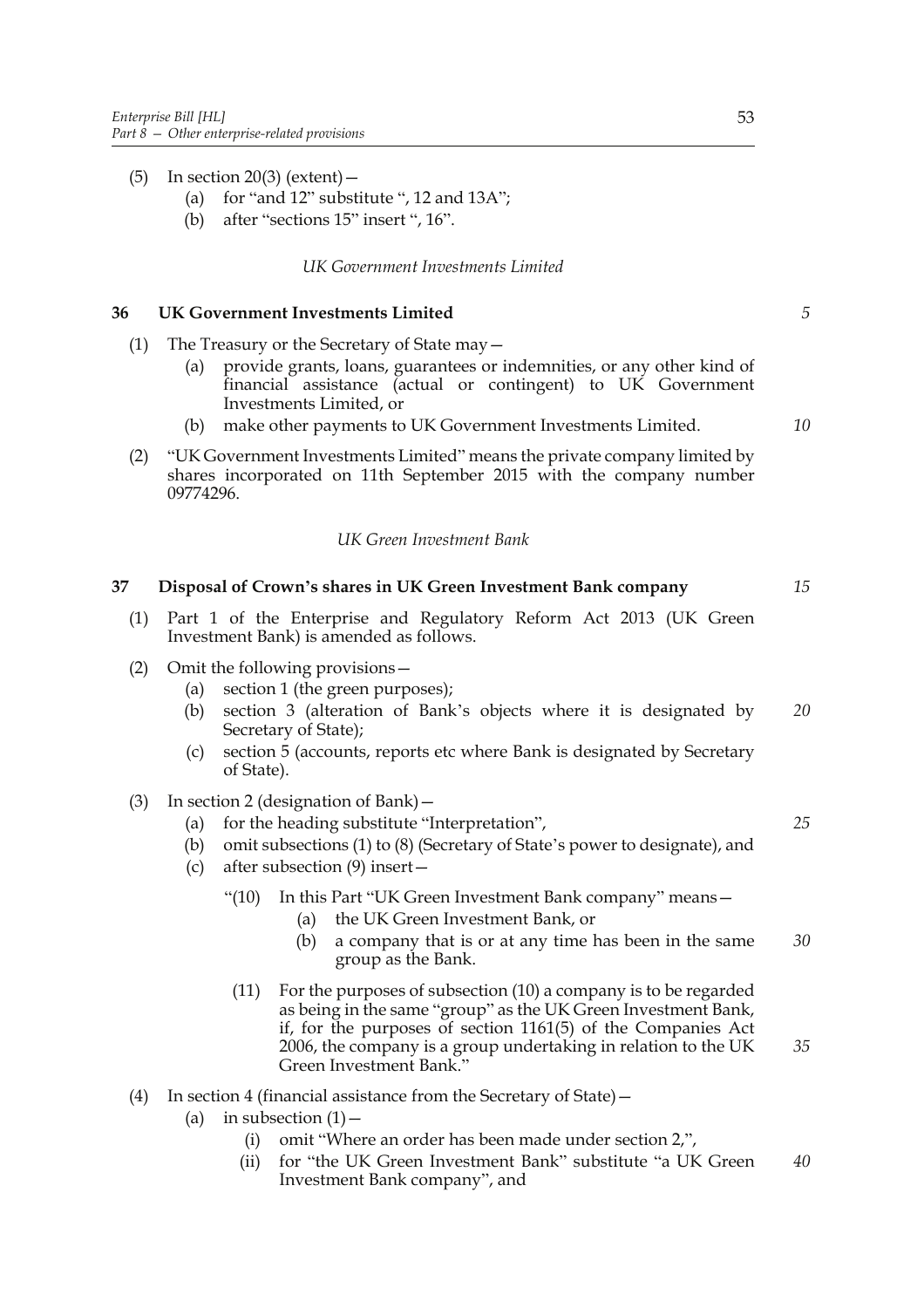- (iii) for "Crown's shareholding in it is more than half of its issued share capital" substitute "Crown holds shares in it or another UK Green Investment Bank company", (b) in subsection (3), in paragraphs (d) and (e), for "the Bank" substitute "the company",
- (c) omit subsection (5), and
- (d) in subsection (6) (no effect on other powers to give financial assistance to the Bank)—
	- (i) for "the Bank", in the first place, substitute "a UK Green Investment Bank company", and
	- (ii) for "Crown's shareholding in the Bank is not more than half of its issued share capital" substitute "Crown does not hold shares in it or another UK Green Investment Bank company".
- (5) In section 6 (documents to be laid before Parliament)—
	- (a) in subsection (1)(a) omit "after an order has been made under section 2,", *15*
	- (b) in subsection (1)(b) for "the Bank" substitute "a UK Green Investment Bank company", and
	- (c) omit subsections (3) and (4).
- (6) After section 6 insert—

## **"6A Report on disposal of Crown's shares in UK Green Investment Bank company**

- (1) As soon as reasonably practicable after a disposal of shares held by the Crown in a UK Green Investment Bank company the Secretary of State must lay before Parliament a report on the disposal.
- (2) The report—
	- (a) must state—
		- (i) the kind of disposal, and
		- (ii) the proportion of the company's share capital retained by the Crown (or that none has been retained); and
	- (b) must include—
		- (i) an assessment of how the Secretary of State's objectives for the disposal have been achieved, and
		- (ii) where the Crown still holds one or more shares in a UK Green Investment Bank company, details of the Secretary of State's intentions as to the Crown's future role and interest in such companies. *35*
- (3) The Secretary of State must give a copy of the report to—
	- (a) the Scottish Ministers,
	- (b) the Welsh Ministers, and
	- (c) the Office of the First Minister and deputy First Minister in Northern Ireland.
- (4) Subsection (3) applies to a report as described in section 38 as well as to a report under this section."

*20*

*5*

*10*

*25*

*30*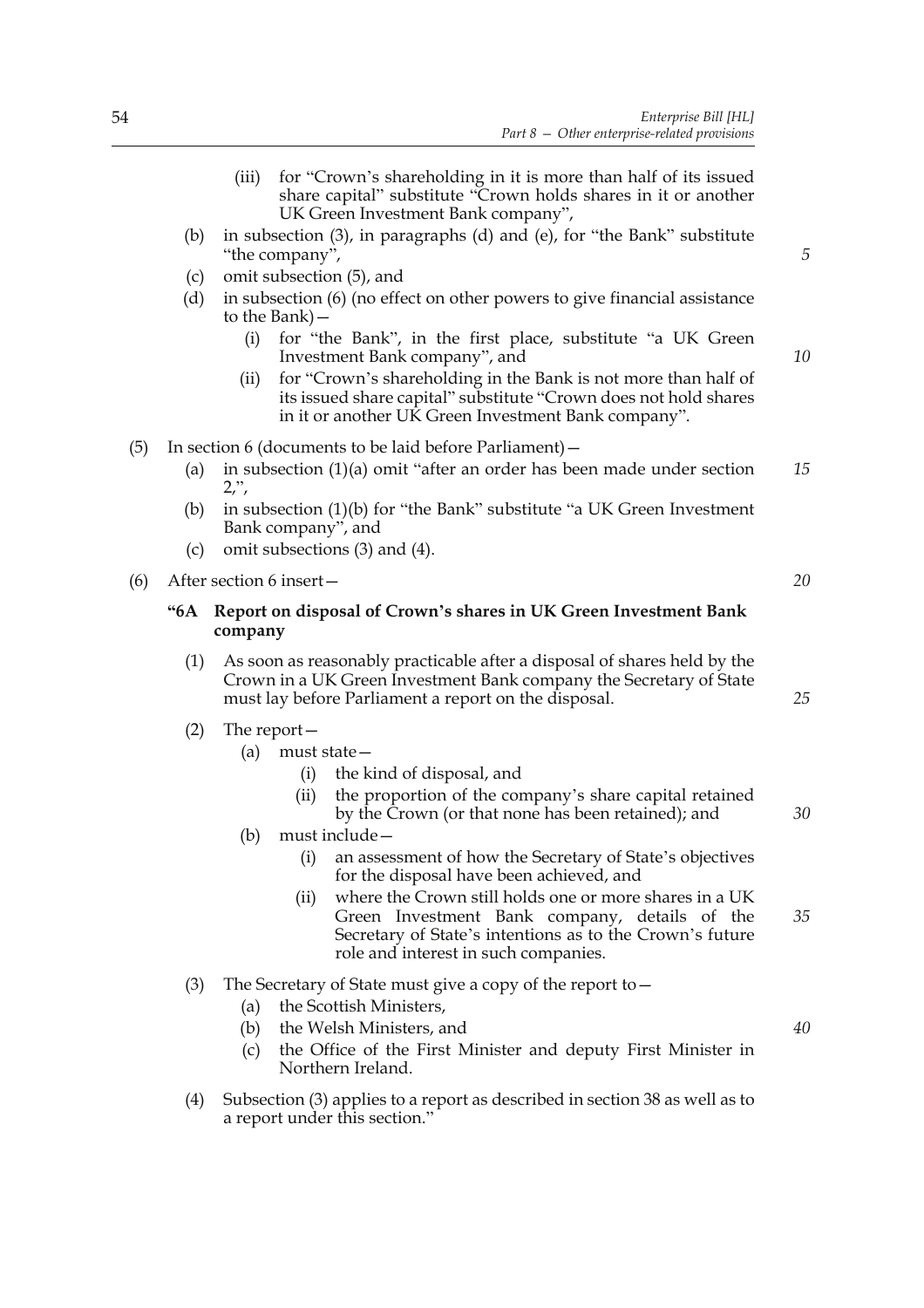## **38 UK Green Investment Bank: transitional provision**

- (1) The Secretary of State may not make regulations under section 44 appointing the day on which section 37 comes into force unless the Secretary of State has—
	- (a) decided to make a disposal of shares held by the Crown in a UK Green Investment Bank company, and
	- (b) laid before Parliament a report on the proposed disposal (or, if more than one, on each of them) which states—
		- (i) the kind of disposal intended,
		- (ii) the expected time-scale for the disposal, and
		- (iii) the Secretary of State's objectives for the disposal.
- (2) In this section "UK Green Investment Bank company" means—
	- (a) the public company limited by shares incorporated on 15 May 2012 with the company number SC424067 and with the name UK Green Investment Bank plc, or
	- (b) a company that is or at any time has been in the same group as that company. *15*
- (3) For the purposes of subsection (2) a company is to be regarded as being in the same "group" as another company, if, for the purposes of section 1161(5) of the Companies Act 2006, the company is a group undertaking in relation to that other company.

*The Pubs Code Adjudicator and the Pubs Code*

## **39 Market rent only option: rent assessments etc**

In section 43 of the Small Business, Enterprise and Employment Act 2015 (pubs code: market rent only option), in subsection (6)(b), after "in lieu of rent" insert "(whether or not it results in a proposal that the rent, or amount of money payable, should increase)".

## **40 Reports on avoidance**

In Part 4 of the Small Business, Enterprise and Employment Act 2015 (the Pubs Code Adjudicator and the Pubs Code), after section 71 insert—

## **"71A Reports on avoidance**

- (1) The Adjudicator must report to the Secretary of State on cases of pubowning businesses engaging in business practices which are, in the Adjudicator's opinion, unfair business practices.
- (2) A report under subsection (1) must include recommendations as to  $-$ 
	- (a) actions to be taken to prevent pub-owning businesses from engaging in the business practices reported on, and
	- (b) how to provide redress for tied pub tenants affected by those practices.
- (3) The Secretary of State must issue a statement within three months of receiving a report under subsection (1) setting out—
	- (a) action which the Secretary of State intends to take to protect tied pub tenants affected by the business practices reported on, or

*5*

*10*

*20*

*30*

*25*

*40*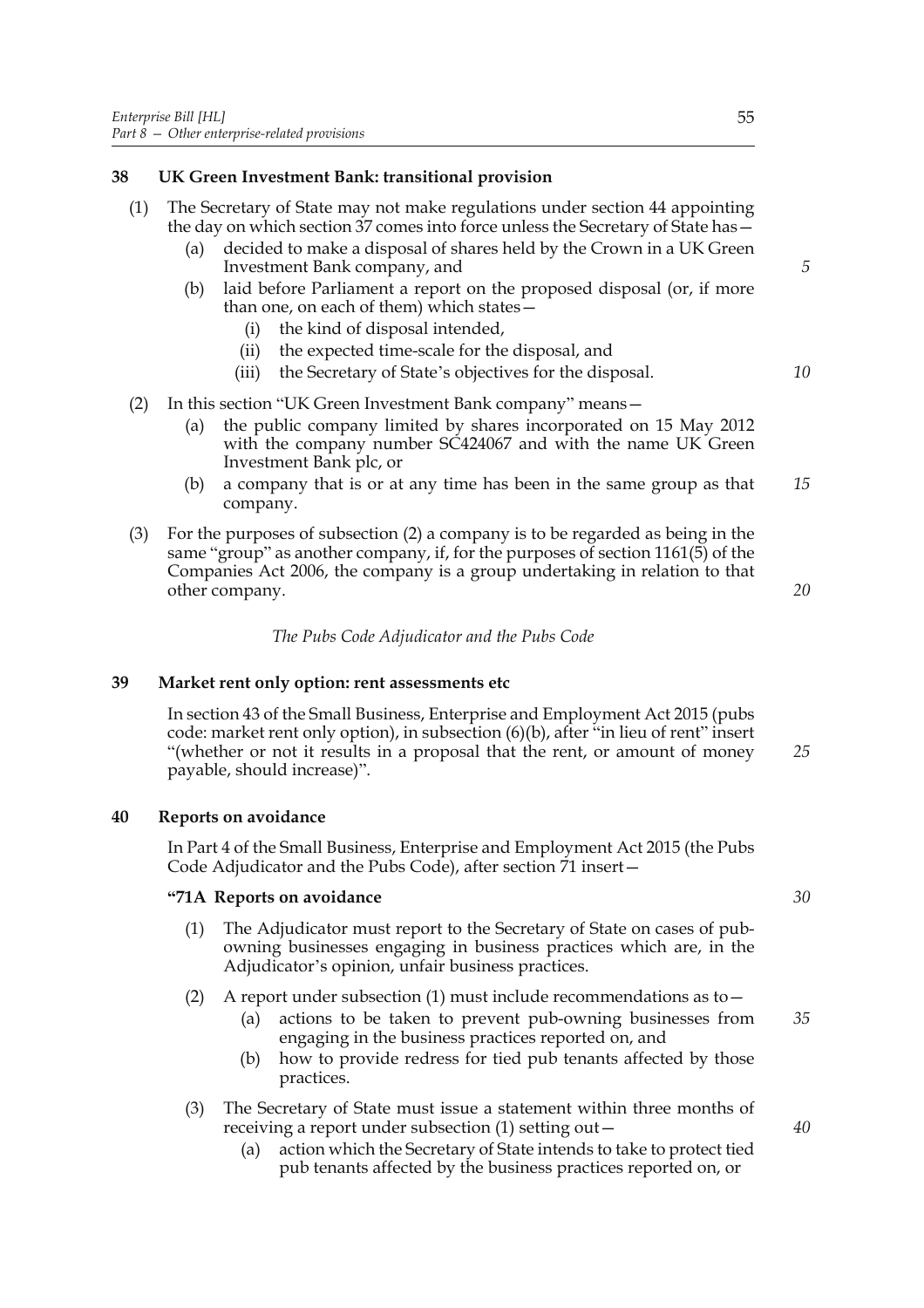- (b) if the Secretary of State does not intend to take such action, the reasoning for that decision.
- (4) In this section "unfair business practice" means a business practice which—
	- (a) is engaged in by a pub-owning business at any time after the passing of this Act in order to avoid, to the detriment of tied pub tenants, the operation of provision made by or under this Part, and
	- (b) is unfair."

## **PART 9**

PUBLIC SECTOR EMPLOYMENT: RESTRICTIONS ON EXIT PAYMENTS

## **41 Restriction on public sector exit payments**

(1) Before section 154 of the Small Business, Enterprise and Employment Act 2015 (but after the italic heading preceding that section) insert—

## **"153A Regulations to restrict public sector exit payments**

- (1) Regulations may make provision to secure that the total amount of exit payments made to a person in respect of a relevant public sector exit does not exceed £95,000.
- (2) Where provision is made under subsection (1) it must also secure that if, in any period of 28 consecutive days, two or more relevant public sector exits occur in respect of the same person, the total amount of exit payments made to the person in respect of those exits does not exceed the amount provided for in subsection (1). *20*
- (3) An exit payment is in respect of a relevant public sector exit if it is made—
	- (a) to an employee of a prescribed public sector authority in consequence of the employee leaving employment, or
	- (b) to a holder of a prescribed public sector office in consequence of the office-holder leaving office.

## (4) An exit payment is a payment of a prescribed description.

## (5) The descriptions of payment which may be prescribed include—

- (a) any payment on account of dismissal by reason of redundancy (read in accordance with section 139 of the Employment Rights Act 1996);
- (b) any payment on voluntary exit; (c) any payment to reduce or eliminate an actuarial reduction to a pension on early retirement or in respect of the cost to a pension *35*
- scheme of such a reduction not being made;
- (d) any severance payment or other ex gratia payment;
- (e) any payment in respect of an outstanding entitlement;
- (f) any payment of compensation under the terms of a contract;
- (g) any payment in lieu of notice;
- (h) any payment in the form of shares or share options.

*10*

*5*

*15*

*30*

*25*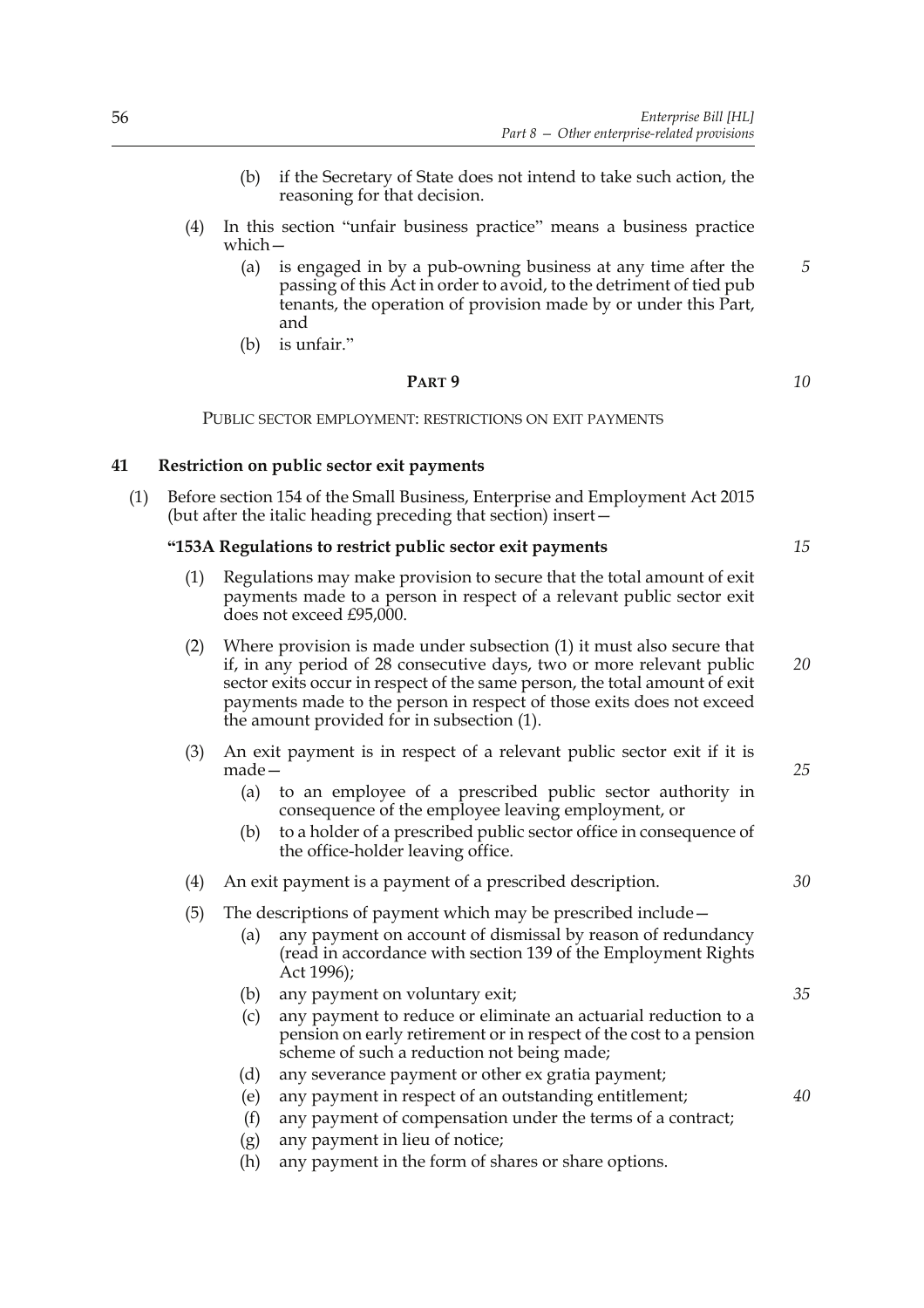- (6) In this section a reference to a payment made to a person includes a reference to a payment made in respect of that person to another person.
- (7) For the purposes of subsection (2), a public sector exit occurs when the person leaves the employment or office in question (regardless of when any exit payment is made).
- (8) Regulations may include—
	- (a) provision which exempts from any provision made under subsection (1) exit payments, or exit payments of a prescribed description, made in prescribed circumstances;
	- (b) provision which, in consequence of provision made under subsection (1), amends a relevant public sector scheme so as to make any duty or power under the scheme to make exit payments subject to any restriction imposed by regulations under subsection (1) (taking account of any relaxation of such a restriction which may be made under section 153C);
	- (c) provision which makes an amendment of any provision made by or under an enactment (whenever passed or made) which is necessary or expedient in consequence of any provision made by or under this section.
- (9) Regulations may substitute a different amount for the amount for the time being specified in subsection (1).
- (10) Nothing in this section applies in relation to payments made by authorities who wholly or mainly exercise functions which could be conferred by provision included in an Act of the Northern Ireland Assembly made without the consent of the Secretary of State (see sections 6 to 8 of the Northern Ireland Act 1998).
- (11) In this section—
	- "enactment" includes an Act of the Scottish Parliament, a Measure or Act of the National Assembly for Wales and Northern Ireland legislation; *30*

"prescribed" means prescribed by regulations under this section; "relevant public sector scheme" means—

- (a) a scheme under section 1 of the Superannuation Act 1972 (civil servants);
- (b) a scheme under section 7 of that Act (local government workers);
- (c) a scheme under section 9 of that Act (teachers);
- (d) a scheme under section 10 of that Act (health service workers);
- (e) a scheme under section 1 of the Public Service Pensions Act 2013 (schemes for persons in public service);
- (f) a scheme under section 26 of the Fire Services Act 1947 or section 34 of the Fire and Rescue Services Act 2004 (fire and rescue workers);
- (g) a scheme under section 1 of the Police Pensions Act 1976 or section 48 of the Police and Fire Reform (Scotland) Act 2012 (members of police forces);

*10*

*5*

*15*

*20*

*25*

*35*

*40*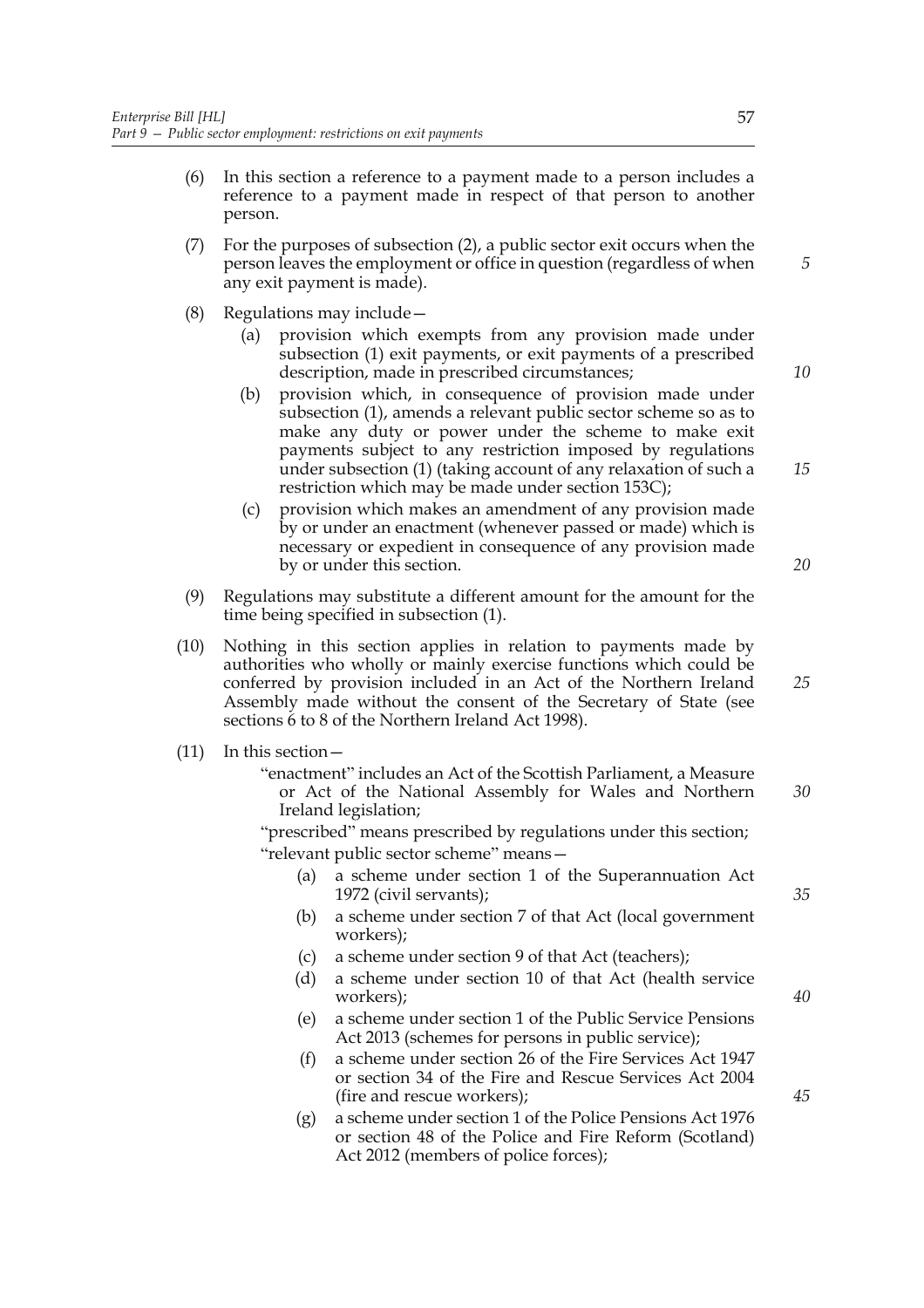(h) any other prescribed scheme (whether established by or under an enactment or otherwise).

## **153B Supplementary provision about regulations under section 153A**

- (1) Subject to subsection (2), the power to make regulations under section 153A is exercisable—
	- (a) by the Scottish Ministers, in relation to payments made by a relevant Scottish authority;
	- (b) by the Treasury, in relation to any other payments.

## (2) Where the relevant Scottish authority is the Scottish Administration (or a part of it) the power to make regulations under section 153A is exercisable by the Treasury (instead of the Scottish Ministers)—

- (a) in relation to payments made to the holders of offices in the Scottish Administration which are not ministerial offices (read in accordance with section 126(8) of the Scotland Act 1998), and
- (b) in relation to payments made to members of the staff of the Scottish Administration (read in accordance with section 126(7)(b) of that Act). *15*
- (3) The power to make provision of the kind mentioned in section 153A(8)(b) (power to amend public sector schemes), so far as exercisable by the Treasury, is also exercisable concurrently by any other Minister of the Crown (within the meaning of the Ministers of the Crown Act 1975) with the consent of the Treasury.
- (4) Regulations under section 153A—
	- (a) if made by the Treasury, are subject to the affirmative resolution procedure;
	- (b) if made by the Scottish Ministers, are subject to the affirmative procedure.
- (5) In this section "relevant Scottish authority" means—
	- (a) the Scottish Parliamentary Corporate Body, or
	- (b) any authority which wholly or mainly exercises functions within devolved competence (within the meaning of section 54 of the Scotland Act 1998). *30*

## **153C Power to relax restriction on public sector exit payments**

- (1) A Minister of the Crown may relax any restriction imposed by regulations made by the Treasury under section 153A.
- (2) The Scottish Ministers may relax any restriction imposed by regulations made by the Scottish Ministers under section 153A.
- (3) A requirement may be relaxed—
	- (a) in respect of a particular employee or office-holder or a description of employees or office-holders;
	- (b) in relation to the whole or any part of an exit payment, or a description of exit payments.

## (4) Regulations under section 153A made by the Treasury may—

(a) make provision for the power under subsection (1) to be exercisable on behalf of a Minister of the Crown by a person specified in the regulations;

*5*

*10*

*20*

*25*

*35*

*40*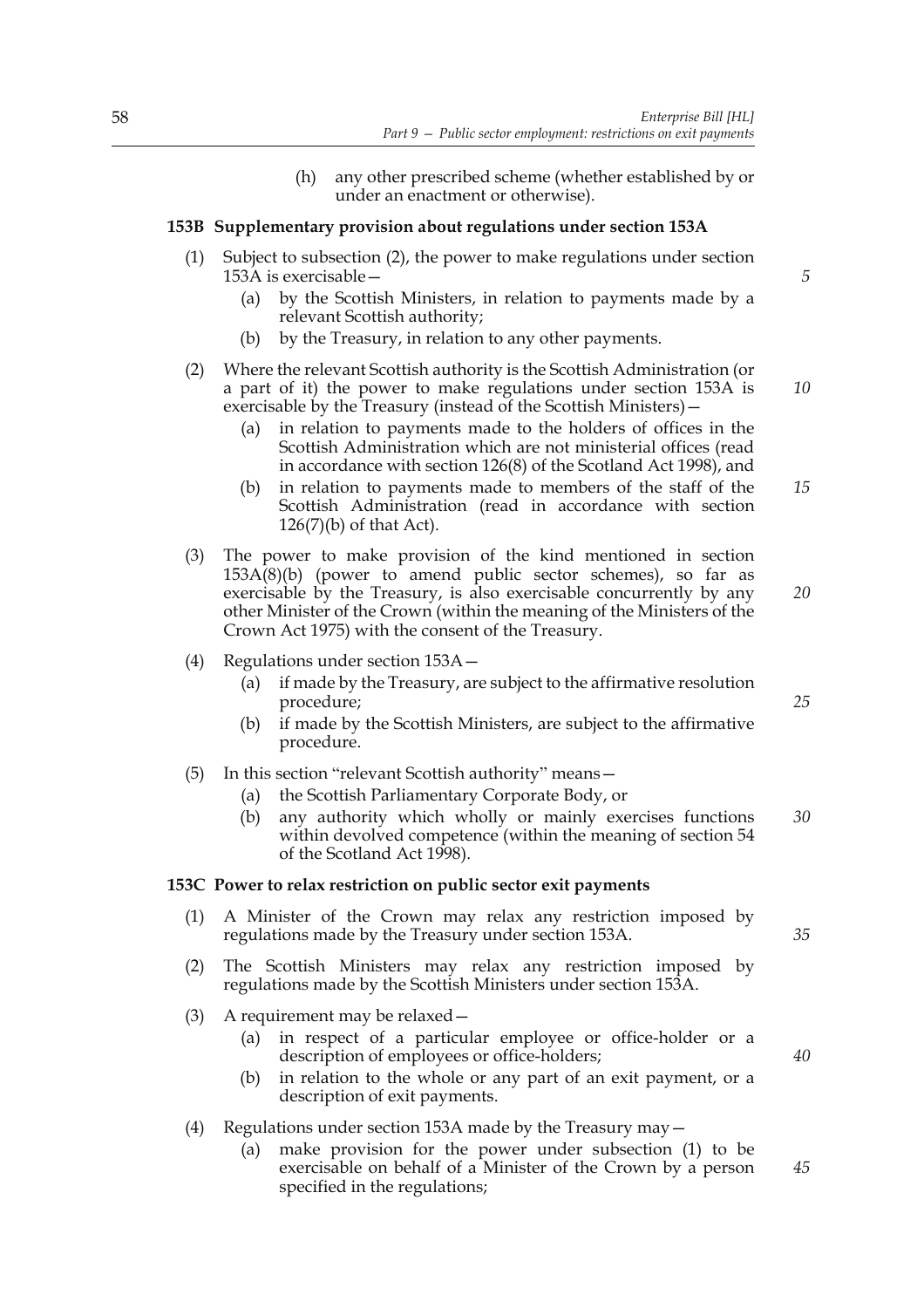- (b) make provision for a requirement to be relaxed only—
	- (i) with the consent of the Treasury, or
	- (ii) following compliance with any directions given by the Treasury;
- (c) make provision as to the publication of information about any relaxation of a requirement granted.
- (5) Regulations under section 153A made by the Scottish Ministers may—
	- (a) make provision for the power under subsection (2) to be exercisable on behalf of the Scottish Ministers by a person specified in the regulations;
	- (b) where provision is made by virtue of paragraph (a), make provision for a requirement to be relaxed only—
		- (i) with the consent of the Scottish Ministers, or
		- (ii) following compliance with any directions given by the Scottish Ministers;
	- (c) make provision as to the publication of information about any relaxation of a requirement granted.
- (6) Regulations under section 153A(1) made by the Treasury may make provision for the power conferred on a Minister of the Crown by subsection (1) to be exercised instead by the Welsh Ministers, in relation to exit payments made by an authority who wholly or mainly exercises functions which could be conferred by provision falling within the legislative competence of the National Assembly for Wales (as defined in section 108 of the Government of Wales Act 2006).
- (7) In this section "Minister of the Crown" has the same meaning as in the Ministers of the Crown Act 1975." *25*
- (2) Schedule 6 makes amendments consequential on subsection (1), and related provision.

#### **PART 10**

#### GENERAL PROVISIONS

## **42 Consequential amendments, repeals and revocations**

- (1) The Secretary of State or the Treasury may by regulations make such provision as appears to the Secretary of State or the Treasury to be appropriate in consequence of this Act.
- (2) The power conferred by subsection (1) includes power— *35*
	- (a) to make transitional, transitory or saving provision;
	- (b) to amend, repeal, revoke or otherwise modify any provision made by or under an enactment (including an enactment passed or made in the same Session as this Act).
- (3) Regulations under this section are to be made by statutory instrument.
- (4) An instrument containing regulations under this section which amend, repeal or revoke any provision of primary legislation may not be made unless a draft of the instrument has been laid before Parliament and approved by a resolution of each House of Parliament.

*15*

*10*

*5*

*20*

*30*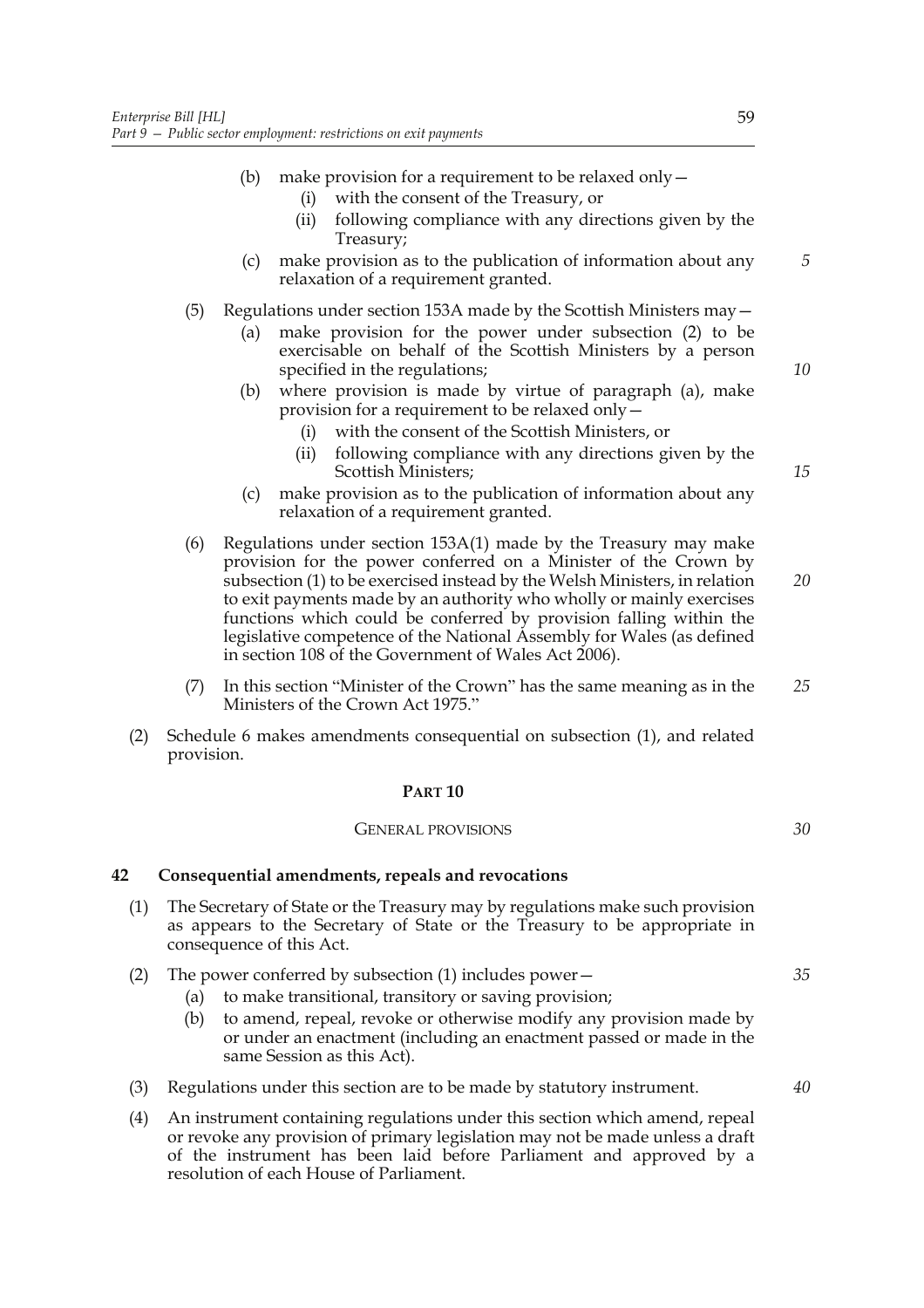- (5) Subject to that, an instrument containing regulations under this section is subject to annulment in pursuance of a resolution of either House of Parliament.
- (6) In this section—

"enactment" includes any provision of primary legislation; "primary legislation" means—

- (a) an Act of Parliament,
- (b) an Act of the Scottish Parliament,
- (c) a Measure or Act of the National Assembly for Wales, and
- (d) Northern Ireland legislation.

## **43 Transitional, transitory or saving provision**

The Secretary of State or the Treasury may by regulations made by statutory instrument make such transitional, transitory or saving provision as the Secretary of State or the Treasury considers appropriate in connection with the coming into force of any provision of this Act.

## **44 Commencement**

- (1) The following provisions of this Act come into force on the day on which this Act is passed—
	- (a) any power to make regulations under Part 1 (Small Business Commissioner);
	- (b) section 14 (extension of business impact target to provisions made by regulators) for the purpose of enabling the exercise of the power to make regulations under subsection  $(\overline{9})$  of section 22 of the Small Business, Enterprise and Employment Act 2015 (as inserted by section 14);
	- (c) section 20 and Schedule 3 (extension of primary authority scheme) for the purpose of enabling the exercise of any power to make regulations under any provision of the Regulatory Enforcement and Sanctions Act 2008 inserted by that section or Schedule;
	- (d) section 33(5), and Schedule 5 (Sunday working hours: rights of shop workers), for the purpose of enabling the exercise of any power to make regulations under any provision of the Employment Rights Act 1996 inserted by that Schedule; *30*
	- (e) section 38 (UK Green Investment Bank: transitional provision);
	- (f) paragraph 2 of Schedule 2 (things to be included in Secretary of State's report in respect of the business impact target), and section 14 (which introduces Schedule 2) so far as relating to that paragraph; *35*
	- (g) this Part.

## (2) The following provisions of this Act come into force at the end of the period of 2 months beginning with the day on which this Act is passed—

- (a) section 14 (extension of business impact target to provisions made by regulators) (so far as not already in force under subsection (1));
- (b) section 18 (application of regulators' principles and code: removal of restrictions);
- (c) section 24 (public sector apprenticeship targets);
- (d) section 31 (disclosure of HMRC information in connection with nondomestic rating);

*15*

*5*

*10*

*20*

*25*

*40*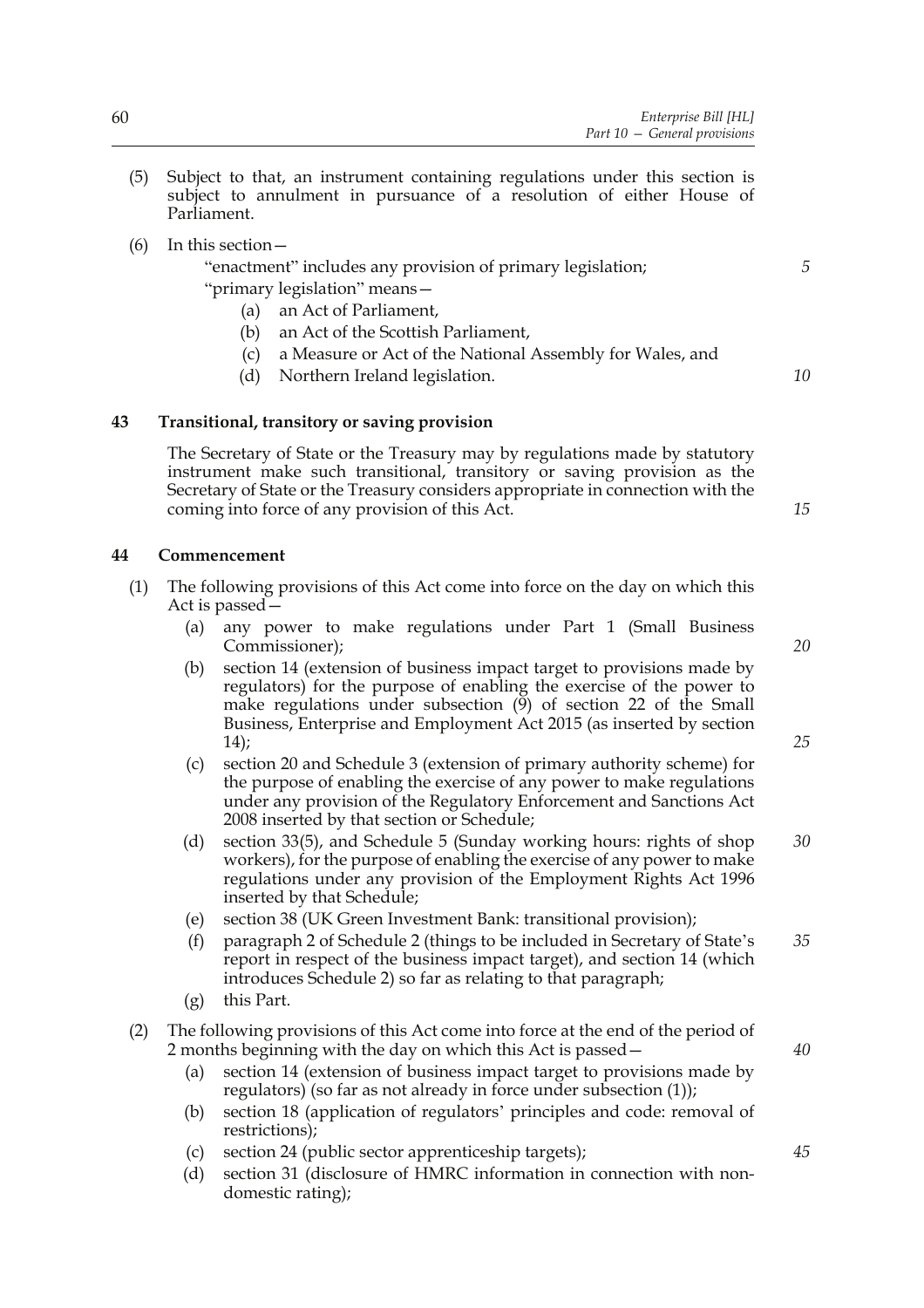- (e) section 32 (alteration of non-domestic rating lists);
- (f) sections 34 and 35 (industrial development);
- (g) Schedule 2 (business impact target: consequential and related amendments) (so far as not already in force under subsection (1)).
- (3) Sections 28 to 30 (late payment of insurance claims) come into force at the end of the period of one year beginning with the day on which this Act is passed (and section 23(2) of the Insurance Act 2015 (which provides for the coming into force of provisions of that Act) does not apply to the provisions inserted into that Act by those sections). *5*
- (4) The following provisions of this Act come into force on such day as the Treasury may by regulations appoint— *10*
	- (a) section 36 (UK Government Investments Limited);
	- (b) section 41 and Schedule 6 (restriction on public sector exit payments).
- (5) Subject to subsections (1) to (4), the provisions of this Act come into force on such day as the Secretary of State may by regulations appoint.
- (6) Regulations under this section are to be made by statutory instrument.
- (7) Regulations under this section may appoint different days—
	- (a) for different purposes;
	- (b) for different areas.

# **45 Extent**

(1) The following provisions of this Act extend to England and Wales, Scotland and Northern Ireland—

- (a) Part 1 (Small Business Commissioner) (except paragraphs 1, 15 and 18 to 21 of Schedule 1);
- (b) subsections (5) to (9) of section 14 (application of changes relating to the business impact target in relation to the relevant period in which they come into force); *25*
- (c) section 26 (apprenticeships: information sharing);
- (d) sections 28 and 29 (late payment of insurance claims);
- (e) section 35 (grants etc towards electronic communications services and networks), except subsection (2); *30*
- (f) section 36 (UK Government Investments Limited);
- (g) section 38 (UK Green Investment Bank: transitional provision);
- (h) paragraphs 4 and 5(2) and (3) of Schedule 6 (public sector exit payments: amendments of public sector schemes);
- (i) this Part.
- (2) Paragraphs 1 and 15 of Schedule 1 (establishment of Small Business Commissioner as corporation sole and provisions about the application of the seal etc) extend to England and Wales and Northern Ireland.
- (3) Section 23 (the Institute for Apprenticeships: transitional provision) extends to England and Wales. *40*
- (4) Subject to subsection (1), any amendment, repeal or revocation made by this Act has the same extent as the enactment amended, repealed or revoked.

*20*

*15*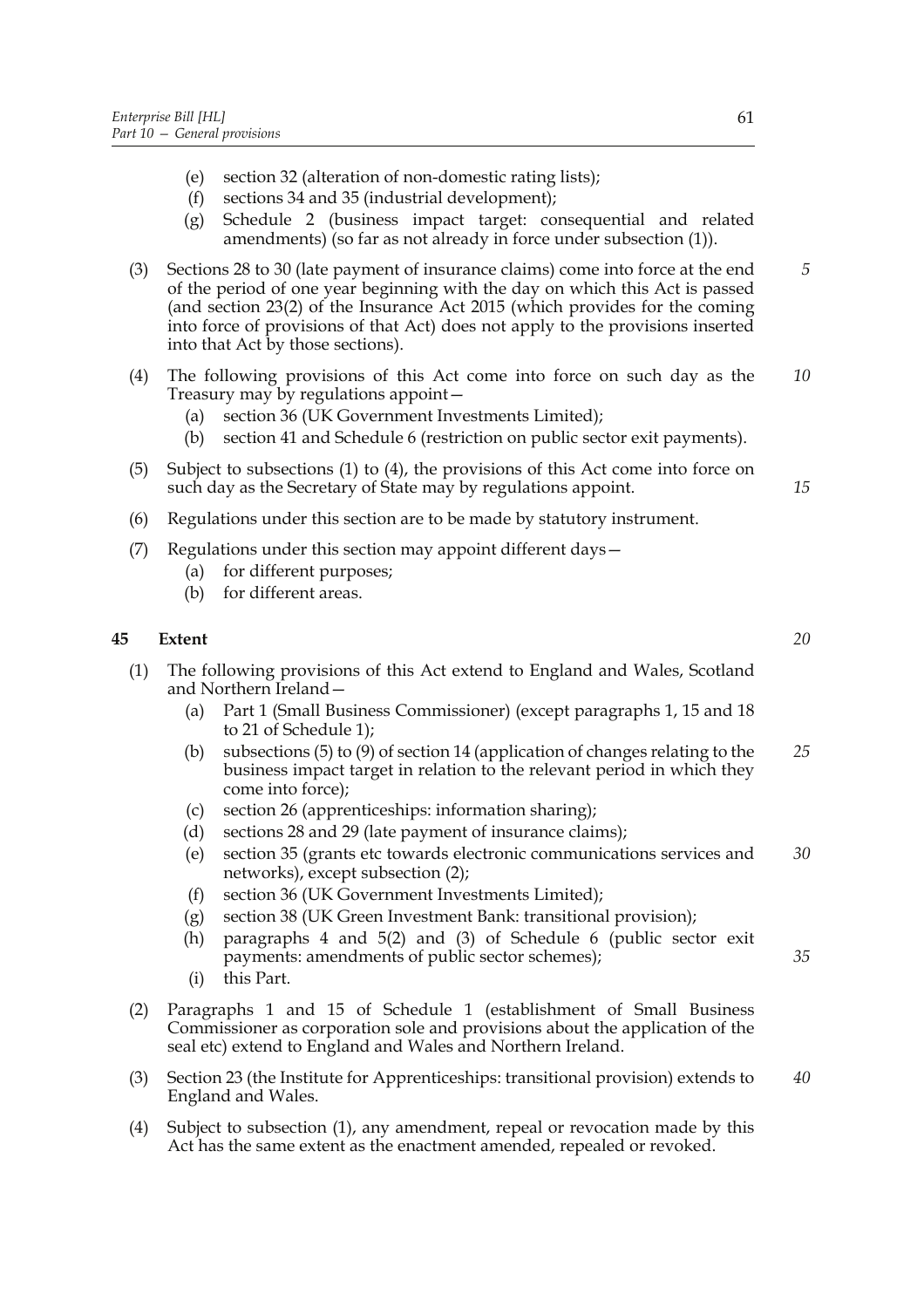# **46 Short title**

This Act may be cited as the Enterprise Act 2016.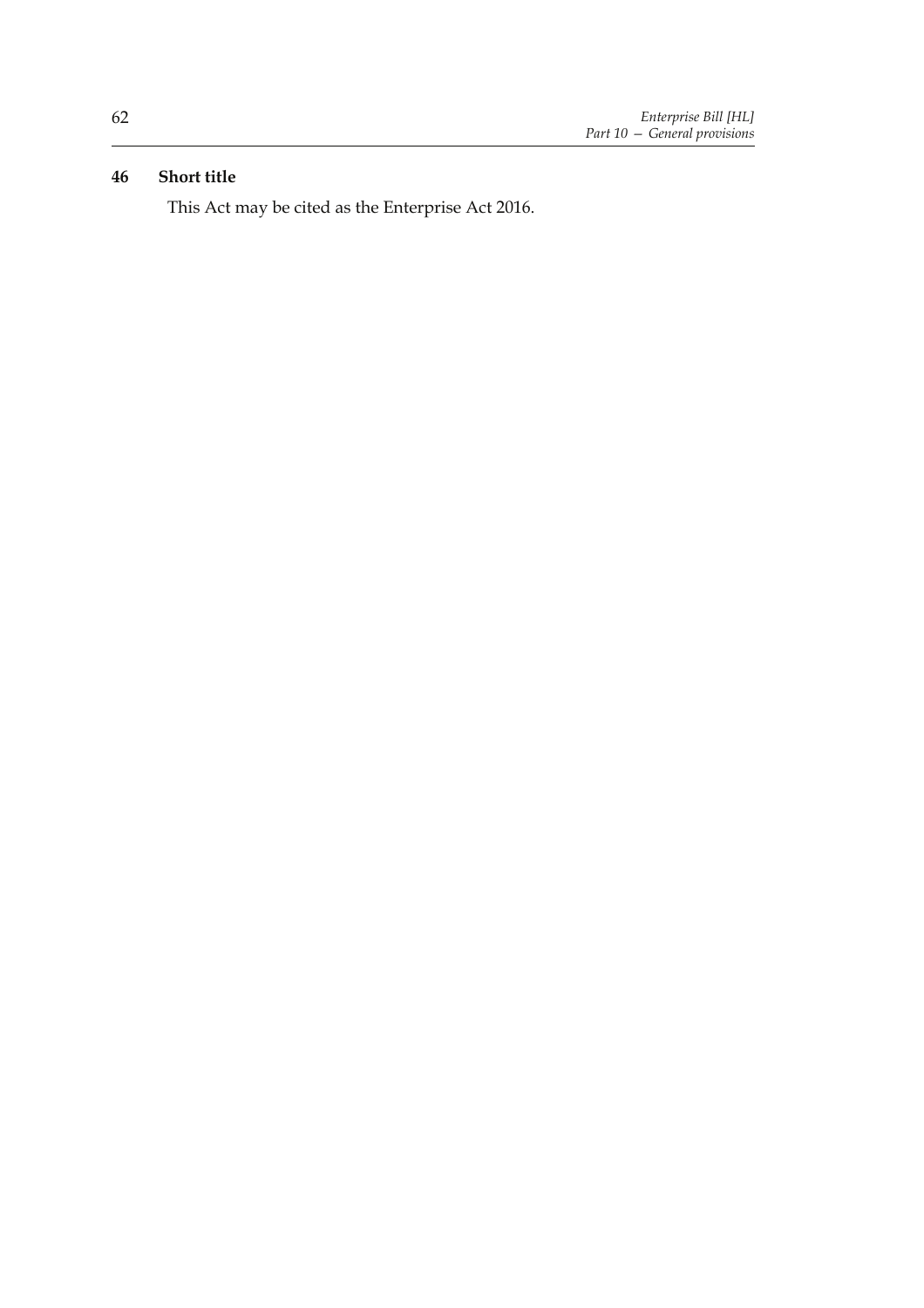# SCHEDULES

# SCHEDULE 1 Section 1

# THE SMALL BUSINESS COMMISSIONER

*Status*

1 The Commissioner is a corporation sole.

*Appointment of Commissioner*

2 The Commissioner is to be appointed by the Secretary of State.

# *Deputy Commissioners*

- 3 The Secretary of State may appoint one or more Deputy Commissioners.
- 4 The Commissioner may delegate any of the Commissioner's functions to a Deputy Commissioner. *10*

# *Term of office etc*

| 5 |     | A person holds and vacates office as the Commissioner or a Deputy<br>Commissioner in accordance with the terms of the appointment, but - |    |
|---|-----|------------------------------------------------------------------------------------------------------------------------------------------|----|
|   | (a) | the initial term of office may not be more than 4 years,                                                                                 | 15 |
|   | (b) | a person may be appointed for no more than 2 further terms of office<br>(whether as the Commissioner or a Deputy Commissioner),          |    |
|   |     | (c) a further term may not be more than $3$ years,                                                                                       |    |
|   |     | $(d)$ the person may resign by giving written notice to the Secretary of                                                                 |    |

- (d) the person may resign by giving written notice to the Secretary of State, and
- (e) the Secretary of State may dismiss the person if satisfied that the person is unable, unwilling or unfit to perform his or her functions.

# *Remuneration*

| 6 | The Secretary of State may pay to or in respect of the person holding office<br>as the Commissioner or a Deputy Commissioner- | 25 |
|---|-------------------------------------------------------------------------------------------------------------------------------|----|
|   | remuneration;<br>(a)                                                                                                          |    |
|   | allowances;<br>(b)                                                                                                            |    |
|   | sums by way of or in respect of pensions.<br>(c)                                                                              |    |
|   | Commissioner and Deputy Commissioners not civil servants                                                                      |    |
|   | Service as the Commissioner or a Deputy Commissioner is not service in the<br>civil service of the state.                     | 30 |

*5*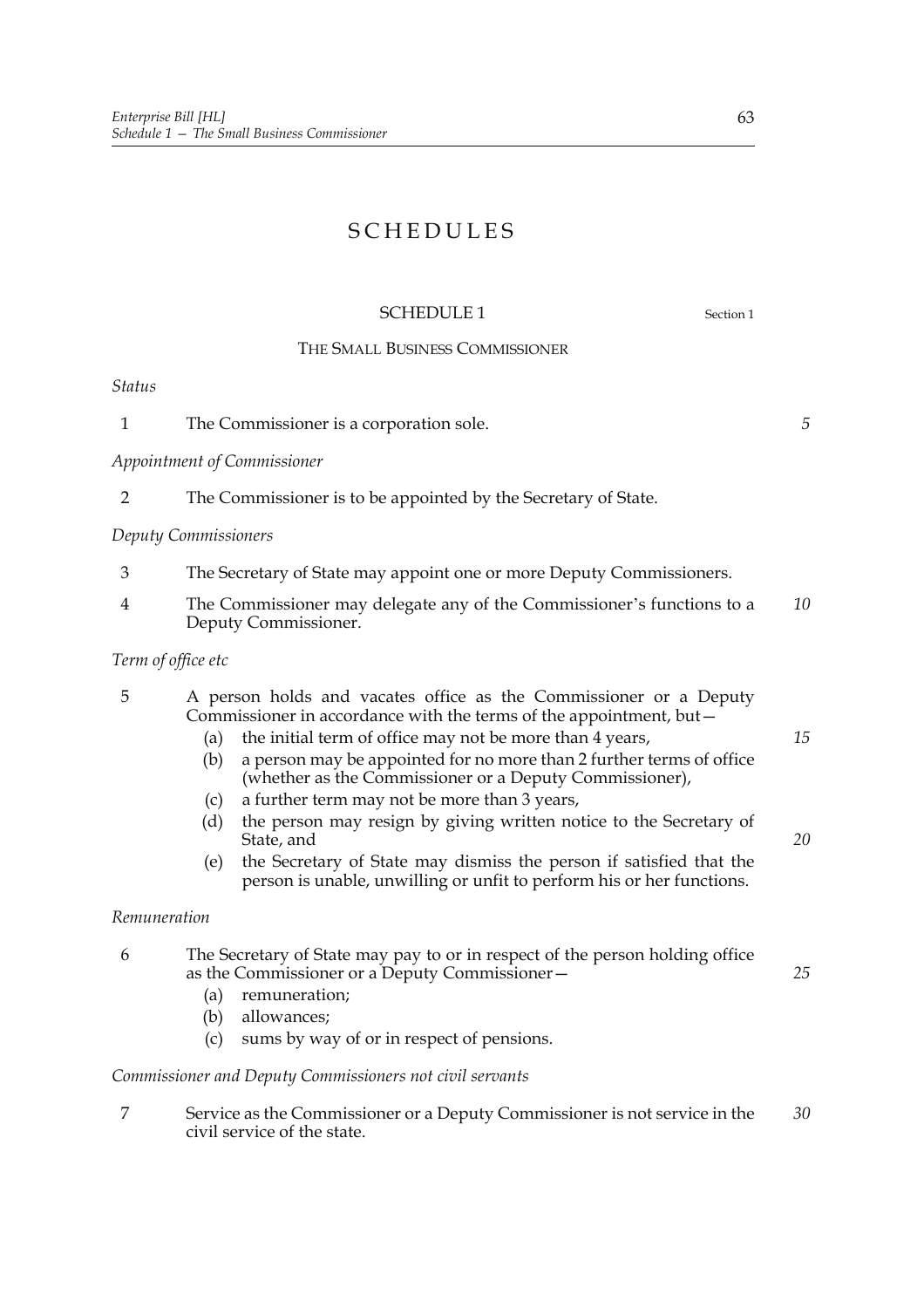*Acting as Commissioner during vacancy etc*

- 8 (1) The nominated person is to act as Commissioner—
	- (a) during any vacancy in the office of Commissioner, or
	- (b) if the Commissioner is disqualified.
	- (2) The nominated person means—
		- (a) if there is only one Deputy Commissioner who is not disqualified, that Deputy Commissioner,
		- (b) if there is more than one Deputy Commissioner who is not disqualified, such of them as the Secretary of State appoints to act as Commissioner,
		- (c) if neither paragraph (a) nor (b) applies, a member of the Commissioner's staff appointed under paragraph 11, or seconded under paragraph 12, who is appointed by the Secretary of State to act as Commissioner.
	- (3) For the purposes of this paragraph a person is "disqualified" if the person is absent, subject to suspension or unable to act (whether as a result of arrangements under paragraph 9 or otherwise). *15*

## *Conflicts of interest*

- 9 (1) The Commissioner must make procedural arrangements for dealing with any conflict of interest affecting—
	- (a) the Commissioner,
	- (b) a Deputy Commissioner,
	- (c) a member of staff acting as the Commissioner under paragraph  $8(2)(c)$ , or
	- (d) any other staff working for the Commissioner.
	- (2) The Commissioner must consult the Secretary of State before making or revising the arrangements.
	- (3) The Commissioner must publish a summary of the arrangements.

# *Validity of acts*

10 A defect in appointment does not affect the validity of things done by the Commissioner, a Deputy Commissioner or a member of staff acting as the Commissioner under paragraph 8(2)(c). *30*

#### *Staff*

- 11 (1) The Commissioner may appoint staff.
	- (2) Staff are to be appointed on terms and conditions determined by the Commissioner. *35*
	- (3) The terms and conditions on which a member of staff is appointed may provide for the Commissioner to pay to or in respect of the member of staff—
		- (a) remuneration;
		- (b) allowances;
		- (c) sums by way of or in respect of pensions.

*5*

*10*

*20*

*25*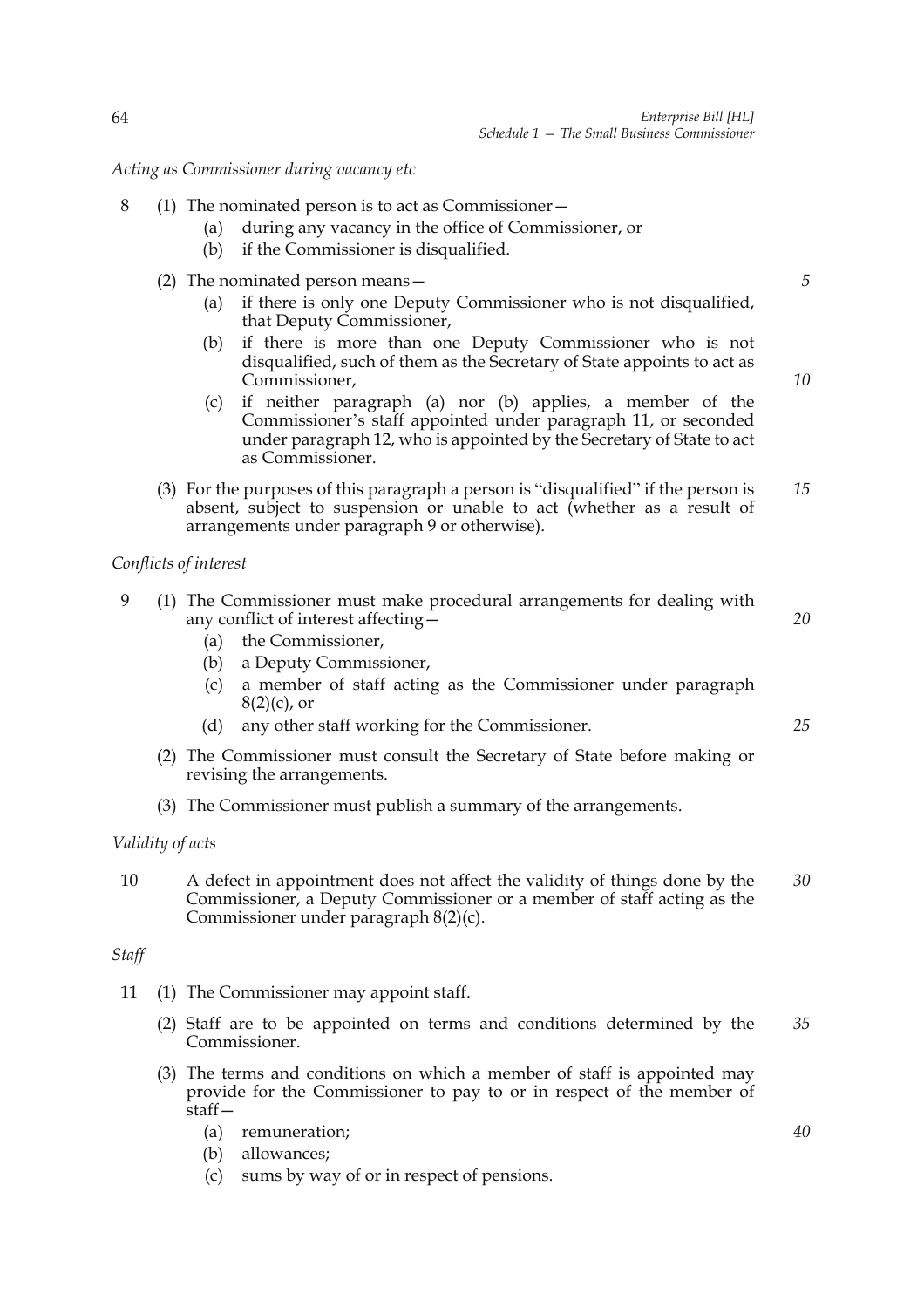- (4) Service as a member of the Commissioner's staff appointed under subparagraph (1) is not service in the civil service of the state.
- 12 (1) The Commissioner may make arrangements for persons to be seconded to the Commissioner to serve as members of the Commissioner's staff.
	- (2) The arrangements may include provision for payments by the Commissioner to the person with whom the arrangements are made or directly to seconded staff (or both).
	- (3) A period of secondment to the Commissioner does not affect the continuity of a person's employment with the employer from whose service he or she is seconded (and, in particular, nothing in paragraph 11(4) affects such a person's continuity of service in the civil service of the state).
- 13 Before appointing staff under paragraph 11 or making arrangements under paragraph 12(1), the Commissioner must obtain the approval of the Secretary of State as to the Commissioner's policies on—
	- (a) the number of staff to be appointed or seconded;
	- (b) payments to be made to or in respect of staff;
	- (c) the terms and conditions on which staff are to be appointed or seconded.

*Financial and other assistance from the Secretary of State*

- 14 (1) The Secretary of State may make payments and provide other financial assistance to the Commissioner. *20*
	- (2) The Secretary of State may—
		- (a) provide staff in accordance with arrangements made by the Secretary of State and the Commissioner under paragraph 12;
		- (b) provide premises, facilities or other assistance to the Commissioner. *25*

*Application of seal and proof of documents*

- 15 (1) The application of the Commissioner's seal must be authenticated by the signature of—
	- (a) the Commissioner, or
	- (b) a person who has been authorised by the Commissioner for that purpose (whether generally or specially). *30*
	- (2) A document purporting to be duly executed under the seal—
		- (a) is to be received in evidence, and
		- (b) is to be treated as duly executed unless the contrary is shown.

#### *Incidental powers*

16 The Commissioner may do anything that is calculated to facilitate the carrying out of the Commissioner's functions or is conducive or incidental to the carrying out of those functions.

## *Exemption from liability for damages*

17 (1) The following are exempt from liability in damages for anything done or omitted in the exercise or purported exercise of their functions— *40*

*5*

*10*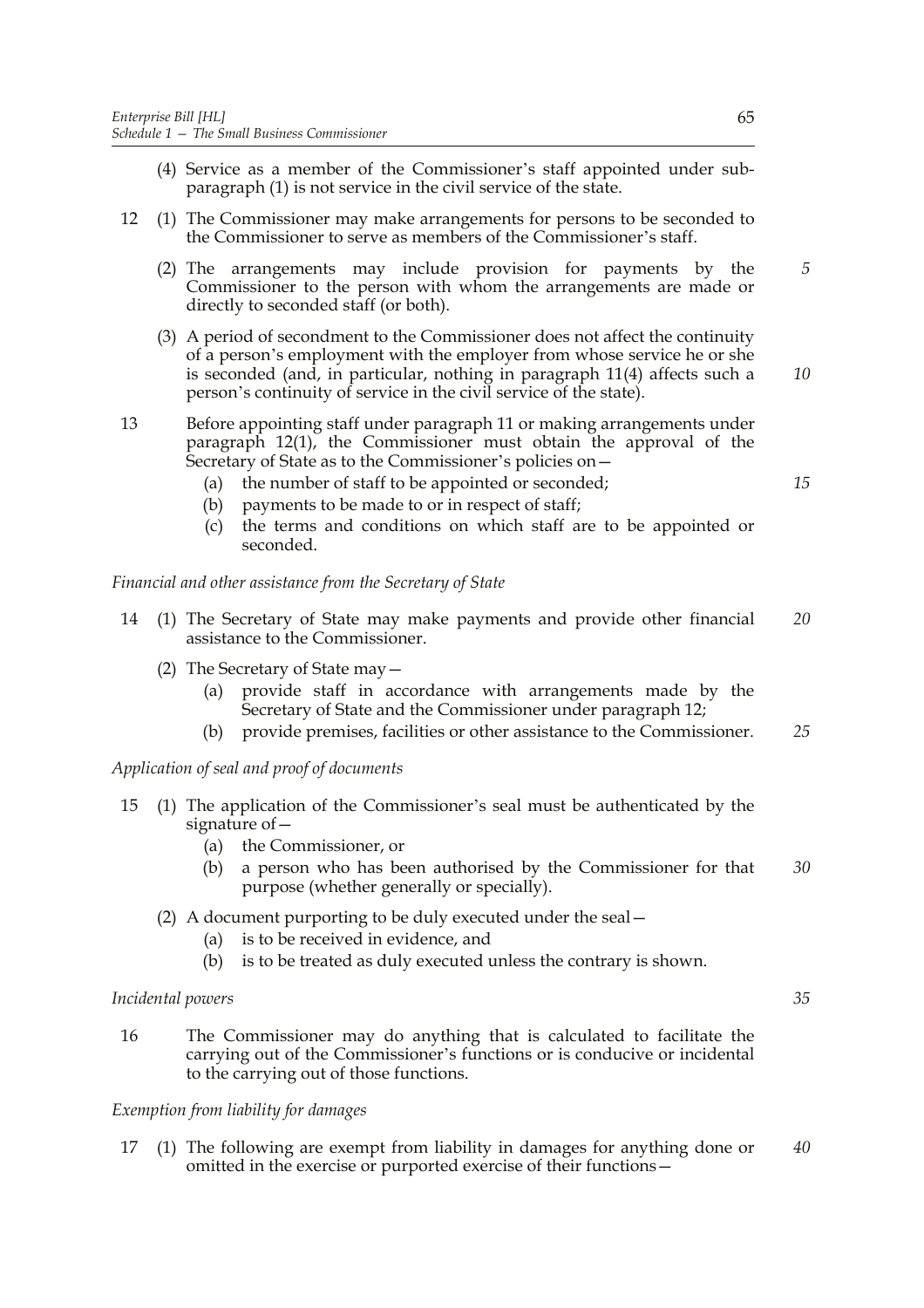*5*

*15*

*25*

*30*

*35*

- (a) the Commissioner,
- (b) a Deputy Commissioner,
- (c) a member of staff acting as the Commissioner under paragraph  $8(2)(c)$ , and
- (d) any other staff working for the Commissioner.
- (2) But sub-paragraph (1) does not apply—
	- (a) if the act or omission is shown to have been in bad faith, or
	- (b) so as to prevent an award of damages made in respect of an act or omission on the ground that the act or omission was unlawful as a result of section 6(1) of the Human Rights Act 1998 (acts of public authorities). *10*

*Parliamentary Commissioner Act 1967*

| 18 | In Schedule 2 to the Parliamentary Commissioner Act 1967 (departments etc.) |
|----|-----------------------------------------------------------------------------|
|    | subject to investigation), at the appropriate place insert-                 |
|    | "Small Business Commissioner."                                              |

*House of Commons Disqualification Act 1975*

| 19 | In Part 3 of Schedule 1 to the House of Commons Disqualification Act 1975 |    |
|----|---------------------------------------------------------------------------|----|
|    | (other disqualifying offices), at the appropriate place insert –          |    |
|    | "Small Business Commissioner or Deputy Small Business                     |    |
|    | Commissioner."                                                            | 20 |

*Northern Ireland Assembly Disqualification Act 1975*

20 In Part III of Schedule 1 to the Northern Ireland Assembly Disqualification Act 1975 (other disqualifying offices), at the appropriate place insert— "Small Business Commissioner or Deputy Small Business Commissioner."

*Freedom of Information Act 2000*

21 In Part 6 of Schedule 1 to the Freedom of Information Act 2000 (public authorities), at the appropriate place insert— "Small Business Commissioner."

## SCHEDULE 2 Section 14

BUSINESS IMPACT TARGET: CONSEQUENTIAL AND RELATED AMENDMENTS

- 1 The Small Business, Enterprise and Employment Act 2015 is amended as follows.
- 2 (1) In section 23 (Secretary of State's duty to publish reports in respect of the business impact target), subsection (3) (things to be included in a report) is amended as follows.
	- (2) Omit the "and" at the end of paragraph (e).
	- (3) In paragraph (f) (report to include a list of certain regulatory provisions) for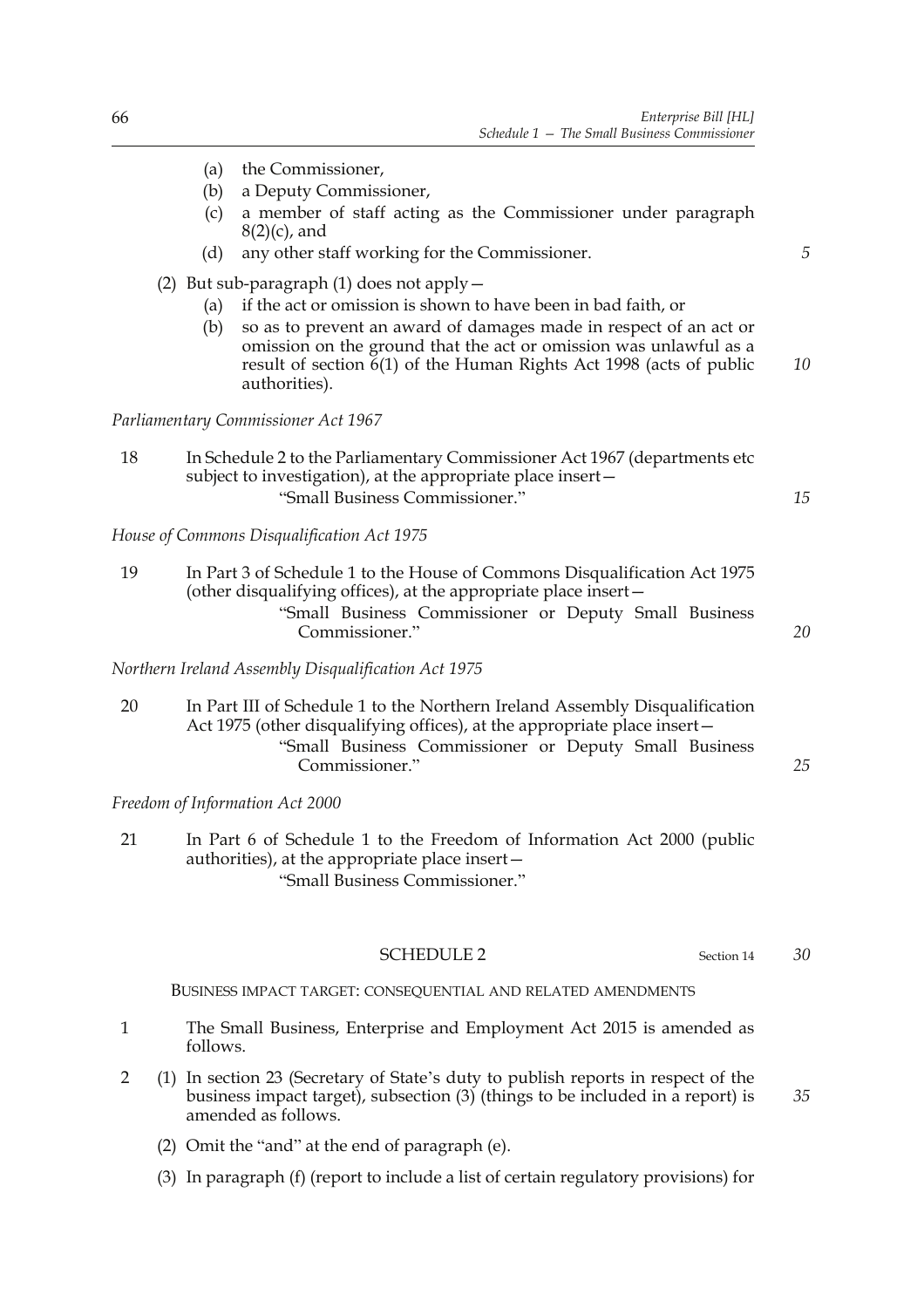the words from "which have" to the end substitute "which—

- (i) have come into force or ceased to be in force during the reporting period,
- (ii) fall within section  $22(6)(a)$  or (b), and
- (iii) do not fall within paragraph (a),".
- (4) After that paragraph insert—
	- "(g) a summary of all the regulatory provisions (as defined in section  $22(3)$ ) which –
		- (i) have come into force or ceased to be in force during the reporting period,
		- (ii) fall within section  $22(6)(c)$ , and
		- (iii) do not fall within paragraph (a)."
- 3 In that section, after subsection (3) insert—
	- "(3A) The contribution of qualifying regulatory provisions which have come into force or ceased to be in force during preceding reporting periods to the aggregate economic impact mentioned in subsection  $(3)(d)$  is to be assessed by reference to the assessments in relation to those provisions included in reports in respect of those periods under subsection (3)(b)." *15*
- 4 After section 24 insert—

## **"24A Duty on relevant regulators to assess economic impact etc**

- (1) A relevant regulator must publish the required documents in respect of each reporting period during the relevant period.
- (2) The required documents are—
	- (a) a list of all qualifying regulatory provisions which—
		- (i) have effect by virtue of the exercise of a function conferred on the regulator, and
		- (ii) have come into force or ceased to be in force during the reporting period;
	- (b) an assessment verified by the body appointed under section 25 of the economic impact on business activities of each qualifying regulatory provision falling within paragraph (a) made by reference to the methodology published under section  $21(3)(b)$ ; *30*
	- (c) a summary of all regulatory provisions (as defined in section 22(3)) which— *35*
		- (i) have effect by virtue of the exercise of a function conferred on the regulator,
		- (ii) have come into force or ceased to be in force during the reporting period, and
		- (iii) do not fall within paragraph (a).
- (3) The required documents must be published no later than two weeks after the end of the reporting period, if they are in respect of a reporting period mentioned in any of section  $23(7)(a)$  to (d).
- (4) If the required documents are in respect of a reporting period mentioned in section  $23(7)(e)$  – *45*

*5*

*10*

*20*

*25*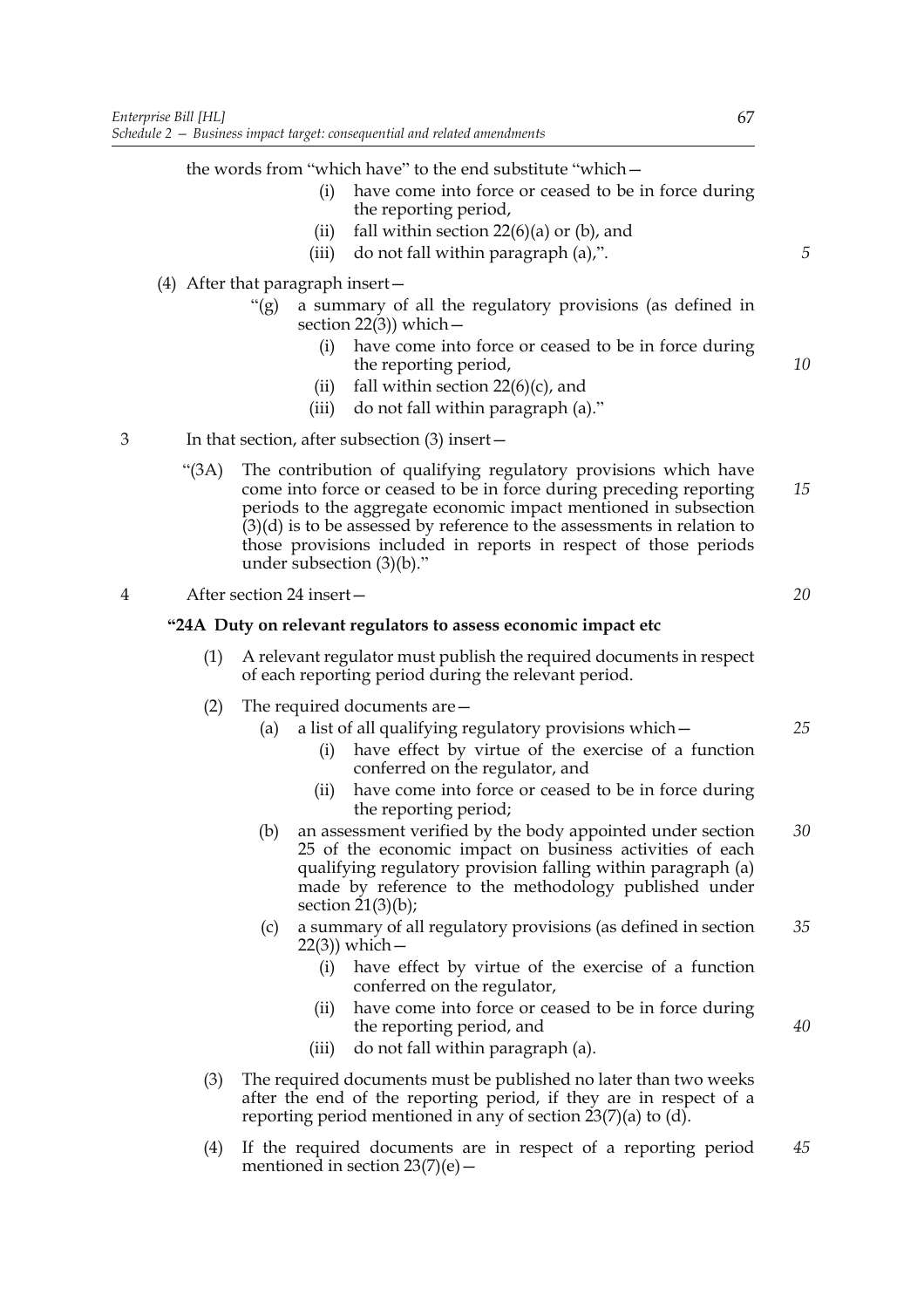- (a) they must be published at least two weeks before the dissolution of Parliament;
- (b) the references to qualifying regulatory provisions or regulatory provisions which have come into force or ceased to be in force during the reporting period include qualifying regulatory provisions or regulatory provisions which are expected to come into force or to cease to be in force during that reporting period.
- (5) A relevant regulator must have regard to any guidance issued from time to time by the Secretary of State in relation to the required documents. *10*
- (6) The guidance may, in particular, include guidance as to  $-$ 
	- (a) information that should be published, or given to the body appointed under section 25, in advance of the publication of a required document;
	- (b) the time when a required document should be published (subject to subsections  $(3)$  and  $(4)(a)$ );
	- (c) the form of a required document or the manner in which it should be published.
- (7) In this section "relevant regulator" has the same meaning as in section 22 (see subsection (9) of that section)." *20*
- 5 In section 26 (amending the business impact target etc) after subsection (4) insert—
	- "(5) If the Secretary of State amends the thing mentioned in subsection  $(1)(c)$  a relevant regulator must –
		- (a) amend anything already published under section 24A or this section so that it takes account of the amendments;
		- (b) make a back-dated assessment in relation to any regulatory provision which—
			- (i) is a qualifying regulatory provision by virtue of the amendments, *30*
			- (ii) has effect by virtue of the exercise of a function conferred on the regulator, and
			- (iii) came into force or ceased to be in force in a past reporting period;
		- (c) publish anything amended and any back-dated assessment.
	- (6) A "back-dated assessment" is an assessment of the economic impact on business activities of a regulatory provision mentioned in subsection (5)(b), in respect of the past reporting period in which the provision came into force or ceased to be in force, made by reference to the methodology published under section 21(3)(b).
	- (7) If the Secretary of State amends the thing mentioned in subsection  $(1)(d)$  a relevant regulator must  $-$ 
		- (a) amend any assessment or back-dated assessment already published under section 24A or this section so that it takes account of the amendments;
		- (b) publish any amended assessment or back-dated assessment.

*25*

*5*

*15*

*40*

*45*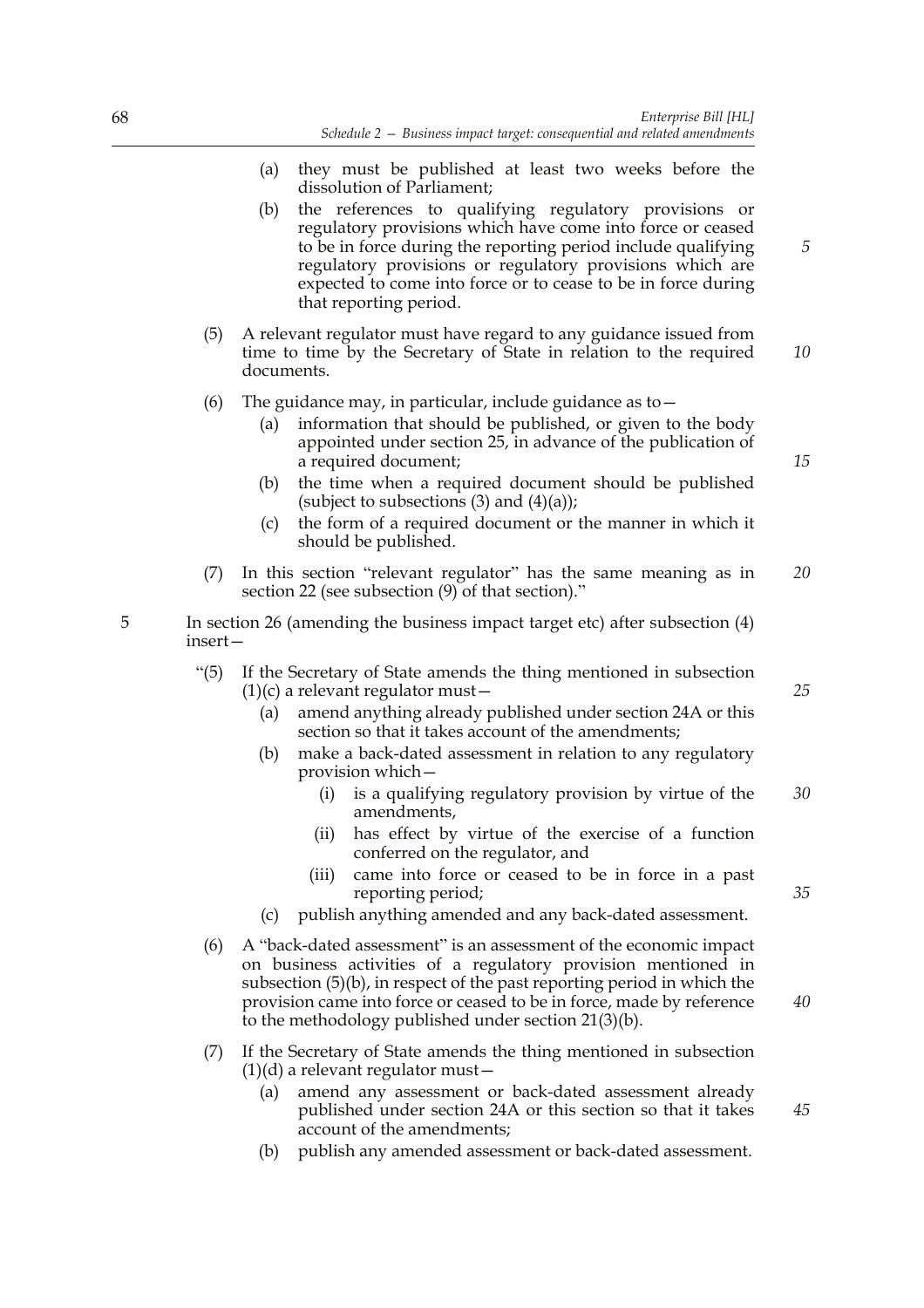- (8) Each back-dated assessment, amended assessment or amended back-dated assessment is to be verified by the body appointed under section 25 before it is published.
- (9) If the Secretary of State amends the thing mentioned in subsection  $(1)(c)$  or  $(d)$ , a relevant regulator must have regard to any guidance issued by the Secretary of State in relation to anything to be published under subsection (5) or (7) (any "updating document").
- (10) The guidance may, in particular, include guidance as to  $-$ 
	- (a) information that should be published, or given to the body appointed under section 25, in advance of the publication of an updating document; *10*
	- (b) the time when an updating document should be published;
	- (c) the form of an updating document or the manner in which it should be published.
- (11) In this section "relevant regulator" has the same meaning as in section 22 (see subsection (9) of that section)." *15*

#### SCHEDULE 3 Section 20

## PRIMARY AUTHORITY SCHEME: NEW SCHEDULE 4A TO RESA 2008

This is the Schedule 4A to be substituted for Schedule 4 to the Regulatory Enforcement and Sanctions Act 2008—

# "SCHEDULE 4A Sections 25B and 25C

#### REFERENCES TO THE SECRETARY OF STATE

# PART 1

#### ENFORCEMENT ACTION BY PRIMARY AUTHORITY

- 1 (1) If the primary authority notifies the regulated person, or a member of the regulated group, under section 25B(2)(a) that it proposes to take enforcement action against the regulated person or the member, the regulated person or the member may, with the consent of the Secretary of State, refer the proposed enforcement action to the Secretary of State. *25 30*
	- (2) On a reference under sub-paragraph (1) the Secretary of State must—
		- (a) if satisfied as to the matters in sub-paragraph (3), direct the primary authority not to take the proposed enforcement action;
		- (b) otherwise, consent to the action.

## (3) The matters referred to in sub-paragraph (2) are that—

- (a) the proposed enforcement action is inconsistent with advice or guidance previously given by the primary authority (generally or specifically), and
- (b) the advice or guidance was correct and properly given.

*35*

*5*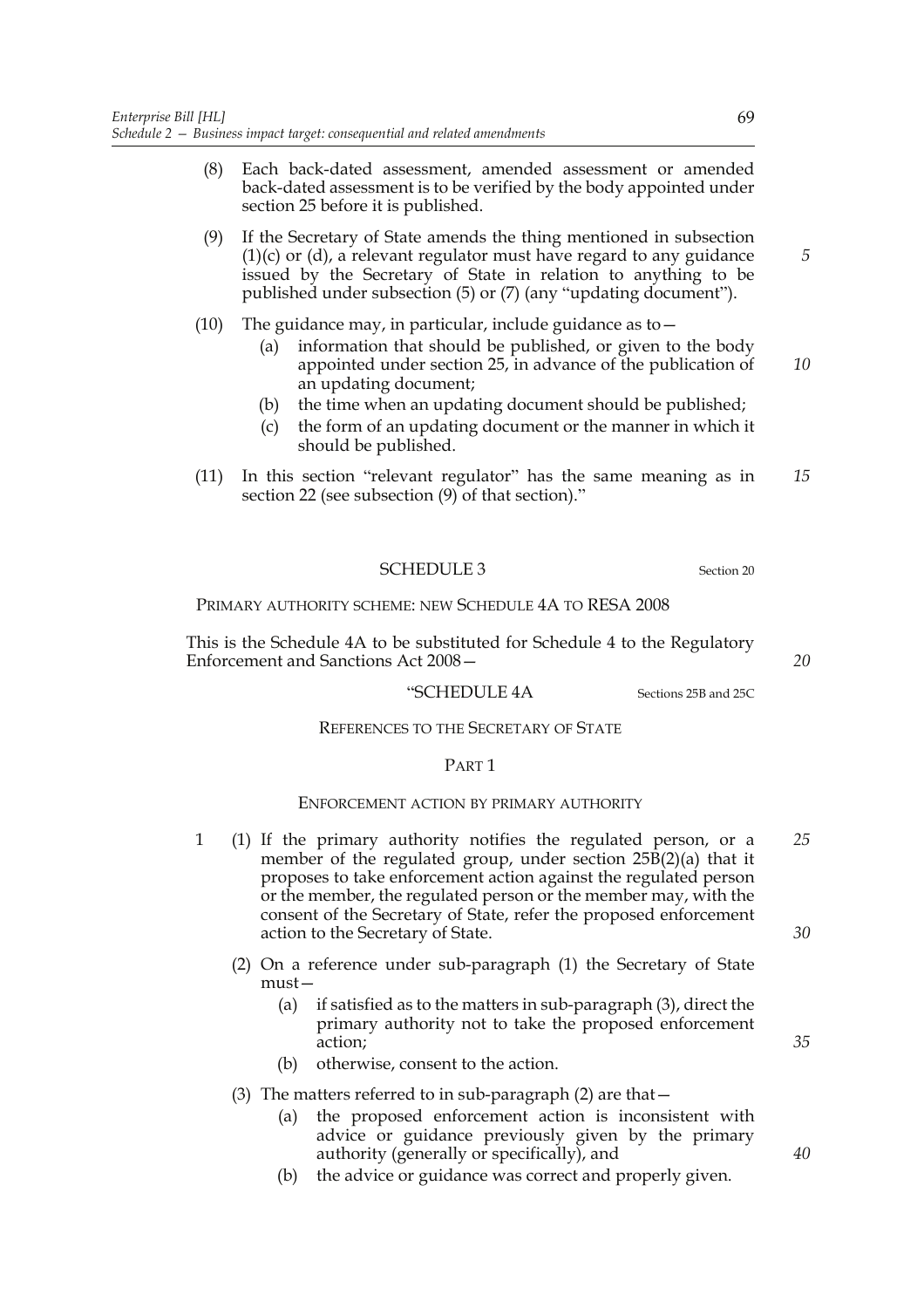(4) If the Secretary of State directs the primary authority not to take the proposed enforcement action, the Secretary of State may direct the primary authority to take some other enforcement action (and section 25B does not apply in relation to that other action).

#### PART 2

#### ENFORCEMENT ACTION OTHER THAN BY PRIMARY AUTHORITY

*Reference by an enforcing authority*

- 2 (1) If the primary authority directs an enforcing authority under section 25C(4) not to take the proposed enforcement action, the enforcing authority may, with the consent of the Secretary of State, refer the proposed action to the Secretary of State.
	- (2) On a reference under sub-paragraph (1) the Secretary of State must—
		- (a) if satisfied as to the matters in sub-paragraph (3), confirm the direction;
		- (b) otherwise, revoke the direction.
	- (3) The matters referred to in sub-paragraph (2) are that—
		- (a) the proposed enforcement action is inconsistent with advice or guidance previously given by the primary authority (generally or specifically), and
		- (b) the advice or guidance was correct and properly given.
	- (4) If the Secretary of State confirms the direction, the Secretary of State may direct the enforcing authority to take some other enforcement action (and section 25C does not apply in relation to that other action).

*Reference by regulated person or member of the regulated group*

- 3 (1) If section 25C applies and the primary authority does not direct the enforcing authority (under subsection (4) of that section) not to take the proposed enforcement action, the regulated person or the member of the regulated group may, with the consent of the Secretary of State, refer the action to the Secretary of State.
	- (2) On a reference under sub-paragraph (1) the Secretary of State must—
		- (a) if satisfied as to the matters in sub-paragraph (3), direct the enforcing authority not to take the proposed enforcement action; *35*
		- (b) otherwise, consent to the action.
	- (3) The matters referred to in sub-paragraph (2) are that—
		- (a) the proposed enforcement action is inconsistent with advice or guidance previously given by the primary authority (generally or specifically), and *40*
		- (b) the advice or guidance was correct and properly given.
	- (4) If the Secretary of State directs the enforcing authority not to take the proposed enforcement action, the Secretary of State may direct

*5*

*10*

*15*

*20*

*25*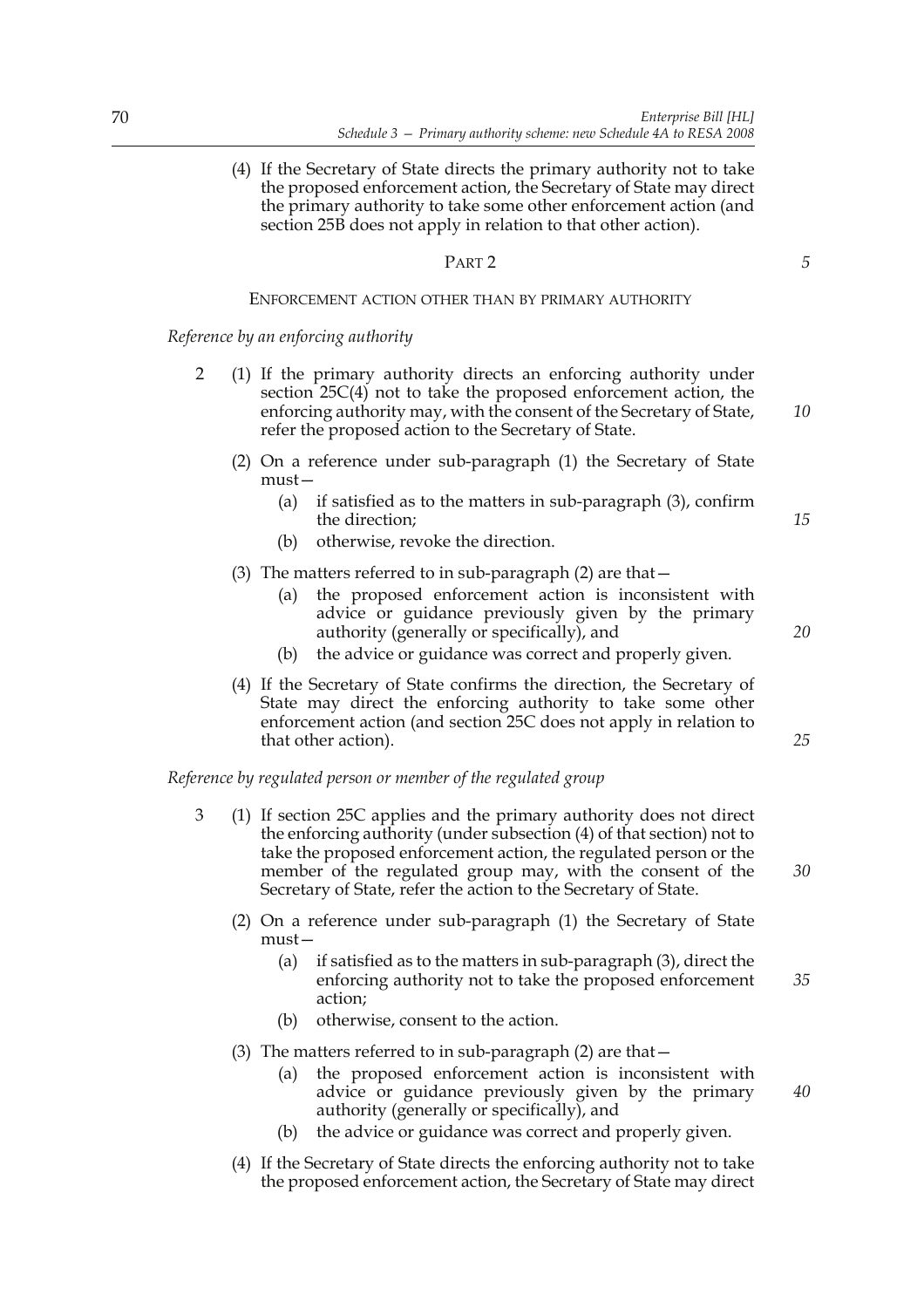the enforcing authority to take some other enforcement action (and section 25C does not apply in relation to that other action).

*Reference by primary authority*

- 4 (1) The primary authority may, with the consent of the Secretary of State, instead of making a determination under section 25C(4) as to whether to direct an enforcing authority not to take proposed enforcement action, refer the action to the Secretary of State.
	- (2) On a reference under this paragraph the Secretary of State must—
		- (a) if satisfied as to the matters in sub-paragraph (3), direct the enforcing authority not to take the proposed enforcement action; *10*
		- (b) otherwise, consent to the action.
	- (3) The matters referred to in sub-paragraph (2) are that—
		- (a) the proposed enforcement action is inconsistent with advice or guidance previously given by the primary authority (generally or specifically), and *15*
		- (b) the advice or guidance was correct and properly given.
	- (4) If the Secretary of State directs the enforcing authority not to take the proposed enforcement action, the Secretary of State may direct the enforcing authority to take some other enforcement action (and section 25C does not apply in relation to that other action).

PART 3

#### **GENERAL**

#### *Timing*

- 5 (1) Any reference under this Schedule must be made as soon as is reasonably practicable, and in any event within the referral period. *25*
	- (2) The "referral period" for the purposes of a reference under paragraph  $1(1)$  is the period which  $-$ 
		- (a) begins when the regulated person or the member is notified under section 25B(2)(a) of the proposed enforcement action, and *30*
		- (b) ends at the end of the tenth working day after the day on which the period begins, or at such later time as the Secretary of State may direct.
	- (3) The "referral period" for the purposes of a reference under paragraph  $2(1)$  is the period which  $-$ 
		- (a) begins when the enforcing authority is directed under section 25C(4) not to take the proposed enforcement action, and
		- (b) ends at the end of the tenth working day after the day on which the period begins, or at such later time as the Secretary of State may direct.

*5*

*20*

*35*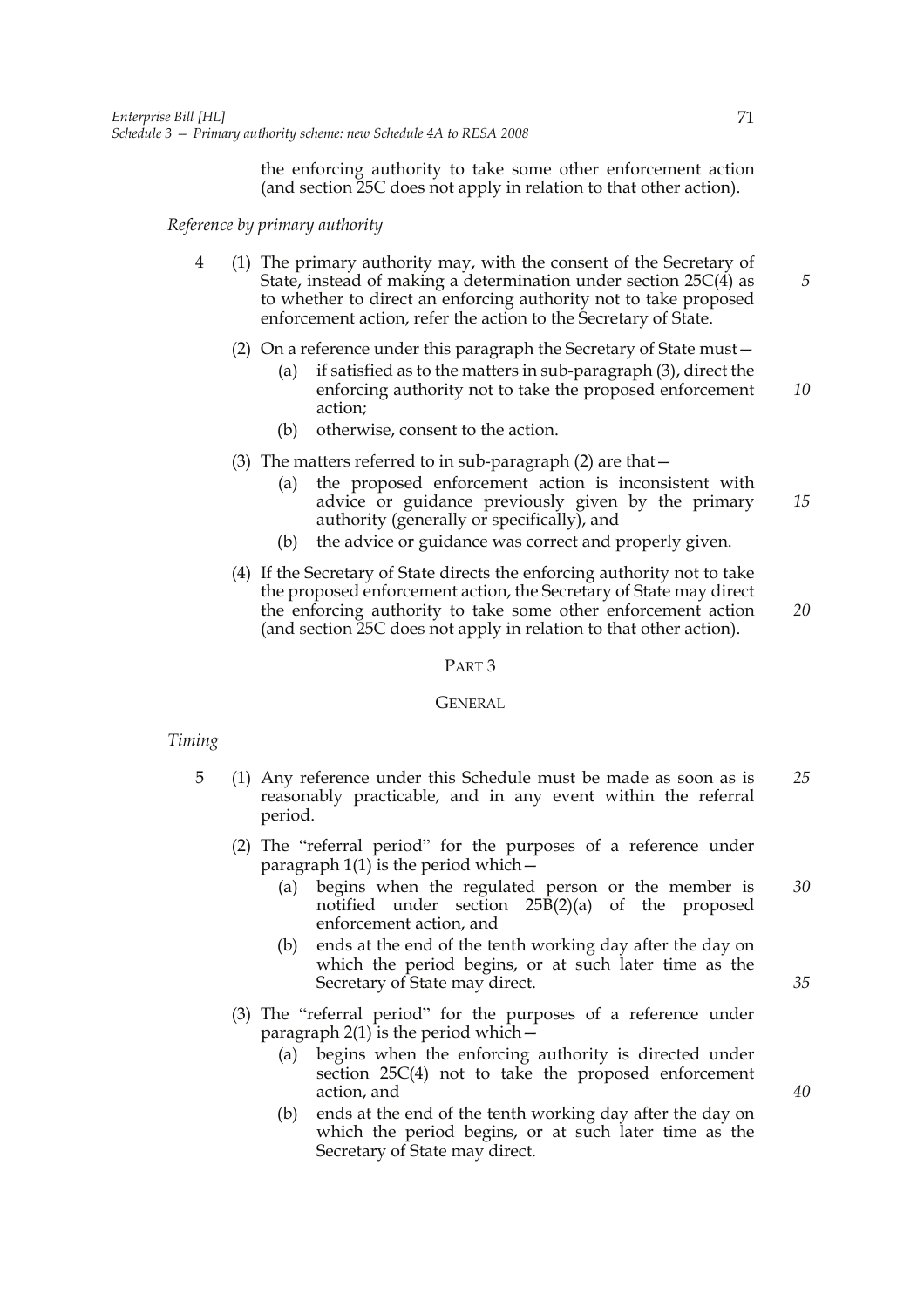- (4) The "referral period" for the purposes of a reference under paragraph  $3(1)$  is the period which  $-$ 
	- (a) begins when the regulated person or the member is informed under section  $25\tilde{C}(6)(a)$  that the enforcing authority continues to propose to take the enforcement action, and
	- (b) ends at the end of the tenth working day after the day on which the period begins, or at such later time as the Secretary of State may direct.
- (5) The "referral period" for the purposes of a reference under paragraph 4(1) is the relevant period under section 25C(9). *10*
- (6) The Secretary of State must determine a reference under this Schedule within the period of 28 days beginning with the day on which the reference is made.
- (7) The primary authority (in the case of a reference under paragraph 1(1)) or the enforcing authority (in the case of a reference under paragraph  $2(1)$ ,  $3(1)$  or  $4(1)$  may not take the proposed enforcement action at any time after the making of the reference and before its determination. *15*

# *Consultation*

- 6 (1) Before determining a reference under this Schedule, the Secretary of State—
	- (a) must consult any relevant regulator, where appropriate, and
	- (b) may consult other persons.
	- (2) In sub-paragraph (1)(a), "relevant regulator" means a person who has regulatory functions which relate to the matter to which the determination relates.
	- (3) But a person is not a "relevant regulator" within the meaning of sub-paragraph  $(1)(a)$  if  $-$ 
		- (a) the person is a qualifying regulator, and
		- (b) the partnership function pursuant to which the proposed enforcement action would be taken is a relevant function of the person.

#### *Information*

- 7 (1) For the purposes of determining whether to consent to a reference under this Schedule, or of determining such a reference, the Secretary of State may require any of the following to provide the Secretary of State with information—
	- (a) the primary authority;
	- (b) in the case of a reference under paragraph  $2(1)$ ,  $3(1)$  or  $4(1)$ , the enforcing authority;
	- (c) the regulated person concerned or the member of the regulated group concerned.
	- (2) The information must be information which the authority, person or member may lawfully provide to the Secretary of State. *45*

*20*

*5*

*25*

*30*

*35*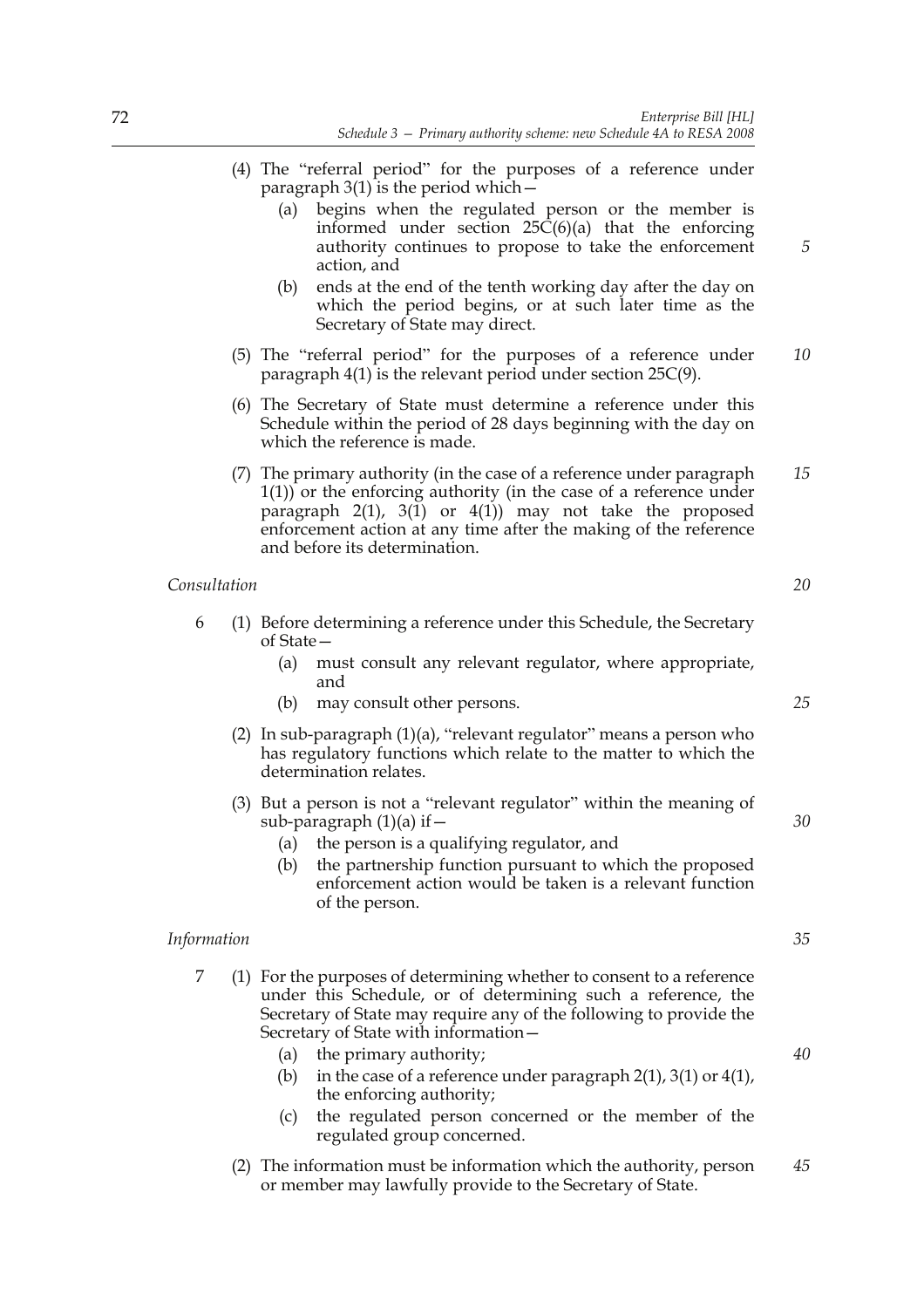*Secretary of State's costs*

- 8 The Secretary of State may require the regulated person or a member of the regulated group to pay reasonable costs incurred by the Secretary of State as a result of—
	- (a) a reference by the regulated person or the member under paragraph  $1(1)$  or  $3(1)$ , or
	- (b) an application by the regulated person or the member for consent to make such a reference.

#### *Procedure*

9 The Secretary of State may by regulations make further provision as to the procedure to be followed for the purposes of this Schedule." *10*

# SCHEDULE 4 Section 22

#### THE INSTITUTE FOR APPRENTICESHIPS

- 1 The Apprenticeships, Skills, Children and Learning Act 2009 is amended as follows. *15*
- 2 In Part 1 (apprenticeships, study and training) before Chapter A1 insert—

# **"CHAPTER ZA1**

#### THE INSTITUTE FOR APPRENTICESHIPS

#### *Establishment*

# **ZA1 The Institute for Apprenticeships**

- (1) A body corporate known as the Institute for Apprenticeships is established.
- (2) In this Act that body is referred to as "the IfA".
- (3) Schedule A1 makes further provision about the IfA.

#### *General duties and functions*

## **ZA2 General duties**

- (1) So far as relevant, and subject to any notice given by the Secretary of State under subsection (2), in performing its functions the IfA must have regard to—
	- (a) the reasonable requirements of industry, commerce, finance, the professions and other employers regarding education and training within the IfA's remit;
	- (b) the reasonable requirements of persons who may wish to undertake education and training within the IfA's remit;
	- (c) the need to ensure that education and training within the IfA's remit is of an appropriate quality;

*5*

*25*

*30*

*35*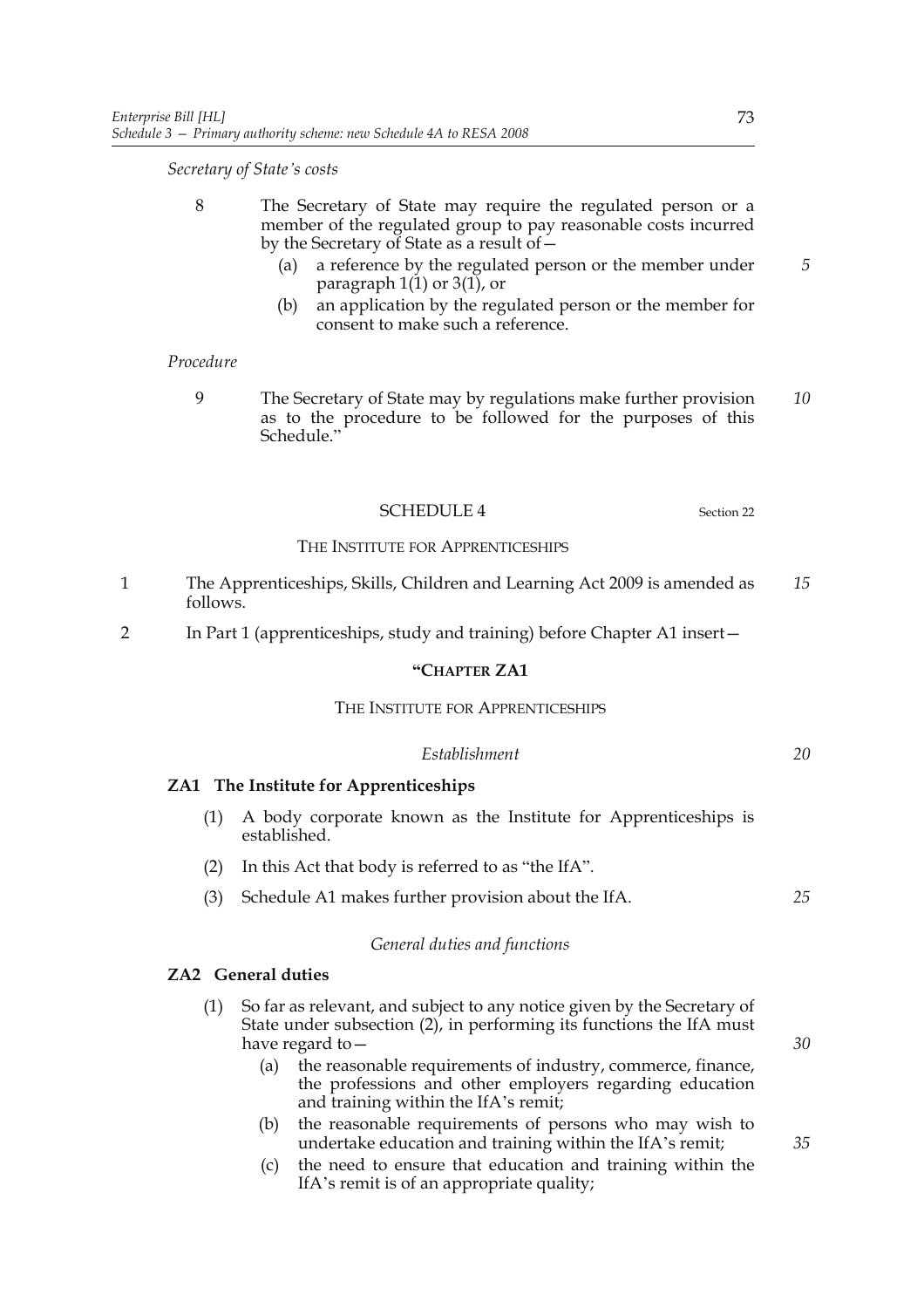- (d) the need to ensure that education and training within the IfA's remit represents good value in relation to financial resources provided out of public funds;
- (e) any information provided to it by any person designated by the Secretary of State for the purposes of this paragraph.
- (2) The Secretary of State may give a notice in writing to the IfA setting out other matters to which the IfA must have regard when performing its functions.
- (3) The Secretary of State may not give a notice under subsection (2) more than once in any financial year (within the meaning given by section ZA6(6)), except as provided by subsection (4). *10*
- (4) Where in a financial year—
	- (a) a notice is given under subsection (2), and
	- (b) after the giving of the notice a new Parliament meets for the first time,

the Secretary of State may give one further notice under subsection (2) in that year.

- (5) The IfA must perform its functions efficiently and effectively.
- (6) For the purposes of this section, education or training is within the IfA's remit if the education or training is or may be provided in the course of an approved English apprenticeship. *20*
- (7) Subsection (1) and any notice under subsection (2) do not apply in relation to functions that are—
	- (a) delegated by directions under section ZA4, or
	- (b) conferred by regulations under section ZA5,

unless the directions or regulations provide for them to apply in relation to the functions.

- (8) Where directions or regulations so provide, the directions or regulations—
	- (a) may provide for any education or training to which the functions relate to be treated as within the IfA's remit for the purposes of this section; *30*
	- (b) may provide for subsection (1) and any notice under subsection (2) to apply in relation to the functions with such modifications as the Secretary of State thinks fit.
- (9) The Secretary of State must—
	- (a) publish in such manner as the Secretary of State thinks fit any notice under subsection (2), and
	- (b) lay a copy of it before Parliament.

## **ZA3 Provision of advice and assistance to the Secretary of State etc**

(1) The IfA may, if requested to do so by the Secretary of State, provide the Secretary of State with advice and assistance in connection with the Secretary of State's functions relating to apprenticeships in relation to England.

*25*

*15*

*5*

*35*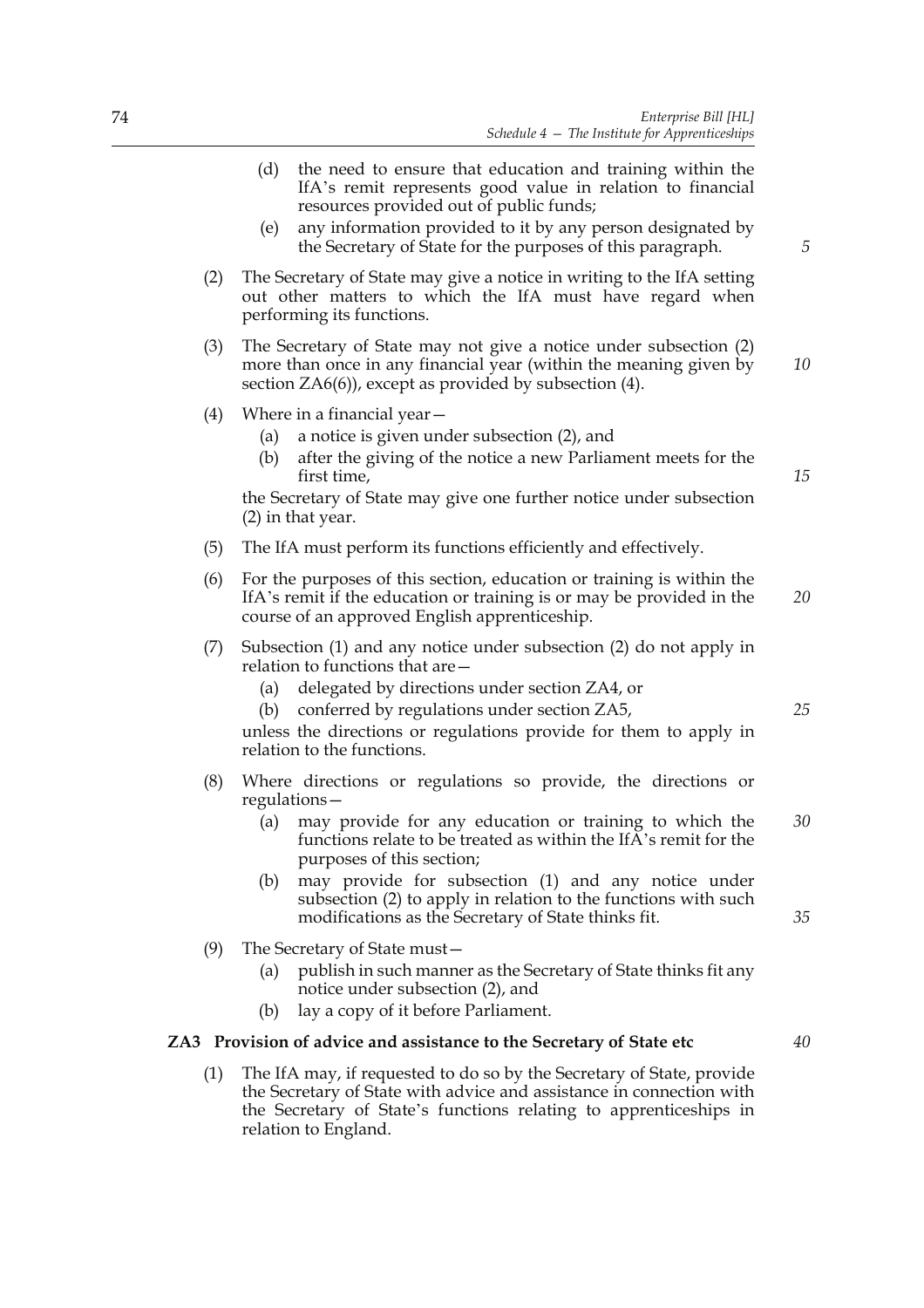(2) The Secretary of State's functions mentioned in subsection (1) include those under section 100(1A) or otherwise relating to the funding of apprenticeships in relation to England.

# **ZA4 Delegation of functions to the IfA by Secretary of State**

- (1) The Secretary of State may by direction delegate to the IfA any of the Secretary of State's functions relating to apprenticeships in relation to England.
- (2) The functions may be delegated—
	- (a) to any extent that the Secretary of State specifies in the direction, and
	- (b) subject to any conditions that the Secretary of State specifies in the direction.
- (3) The Secretary of State's functions mentioned in subsection (1) include those under section 100(1A) or otherwise relating to the funding of apprenticeships in relation to England.

# **ZA5 Conferral of further functions on the IfA by regulations**

- (1) The Secretary of State may by regulations confer on the IfA such functions relating to apprenticeships in relation to England as the Secretary of State considers appropriate.
- (2) A function conferred by regulations under subsection (1) may involve the exercise of a discretion. *20*

# **ZA6 Annual and other reports**

- (1) As soon as reasonably practicable after the end of each financial year, the IfA must prepare an annual report.
- (2) An annual report is a report which includes—
	- (a) a description of what the IfA has done during the year, including a description of what the IfA has done as a result of any notice given by the Secretary of State under section ZA2(2),
	- (b) the statement of accounts prepared for that year under paragraph 11 of Schedule A1, and *30*
	- (c) such other provision as the Secretary of State may direct.
- (3) The IfA must send the report to the Secretary of State as soon as reasonably practicable after it has been prepared.
- (4) The Secretary of State must lay a copy of the report before Parliament. *35*
- (5) The Secretary of State may direct the IfA to prepare, and send to the Secretary of State, as soon as reasonably practicable a report on any matter relating to its functions.
- (6) In this section "financial year" means—
	- (a) the period beginning with the day on which this section comes into force and ending with the following 31 March, and
	- (b) each successive period of 12 months.

*5*

*10*

*15*

*25*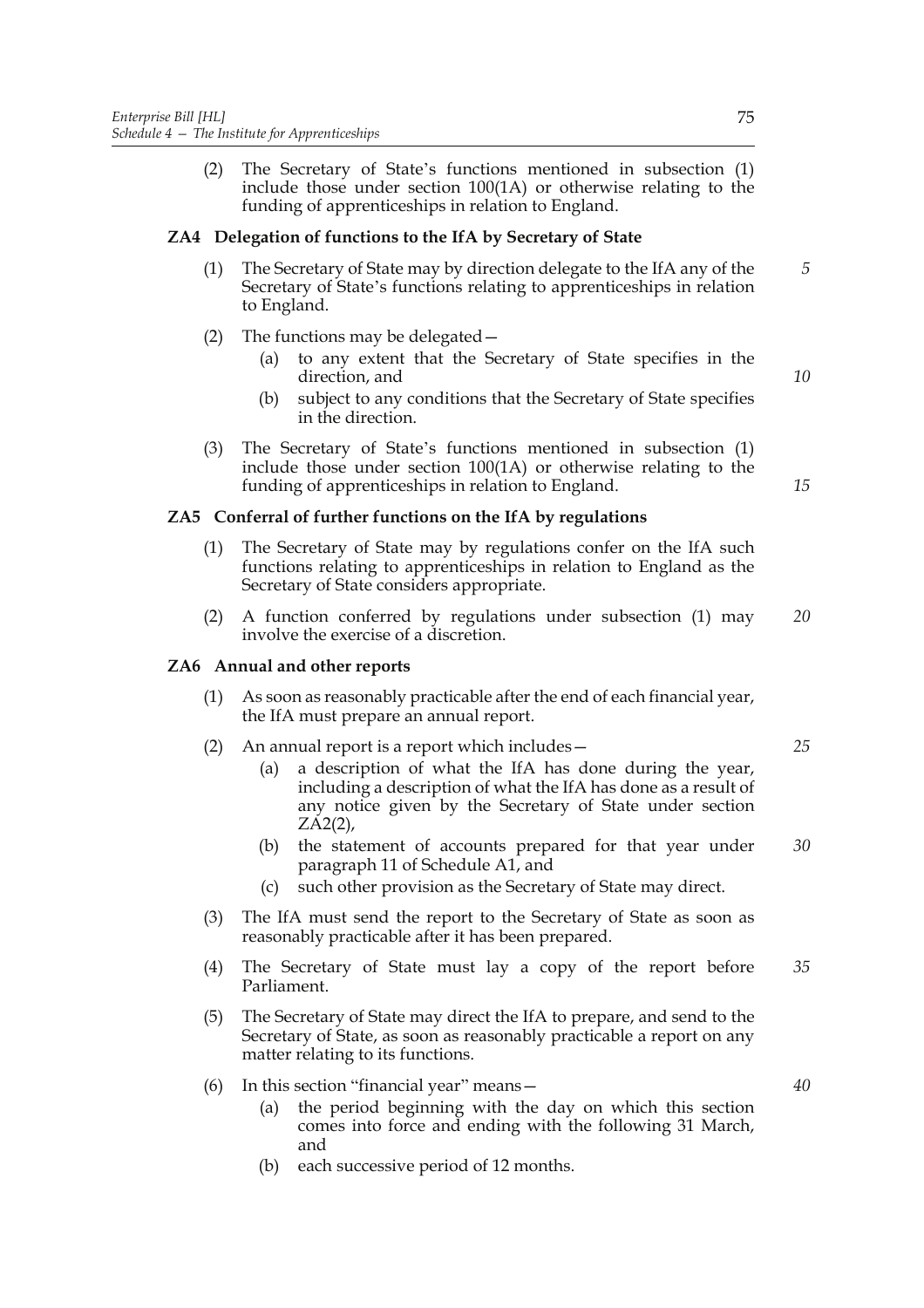# *Compliance*

# **ZA7 Secretary of State directions where the IfA fails to discharge duties etc**

If the Secretary of State is satisfied that the IfA—

- (a) has failed to discharge a duty imposed on it by or under this Act, or
- (b) has acted or is proposing to act in an unreasonable way in exercising any function,

the Secretary of State may give the IfA such directions as the Secretary of State considers appropriate.

## *Directions*

# **ZA8 General provision about directions under Chapters ZA1 and A1**

- (1) This section applies to a direction given to the IfA by the Secretary of State under this Chapter or Chapter A1.
- (2) The IfA must comply with the direction.
- (3) The direction must be in writing."
- 3 Before section A1 insert—

# *"Introductory"*

- 4 In section A1 (meaning of "approved English apprenticeship"), in subsection (3)(a) for "the Secretary of State has published an approved apprenticeship standard under section A2" substitute "an approved apprenticeship standard has been published under section A2". *20*
- 5 For section A2 (approved apprenticeship standards) substitute—

#### *"Publication of standards and assessment plans*

## **A2 Apprenticeship standards and assessment plans**

- (1) The IfA must publish— (a) standards for such sectors of work as the IfA considers appropriate for the purposes of this Chapter, and
	- (b) assessment plans in respect of published standards.

# (2) Each standard must—

- (a) describe the sector of work to which it relates, and
- (b) if there is more than one standard for the sector, describe the kind of work within the sector to which it relates.
- (3) Each standard must set out the outcomes that persons seeking to complete an approved English apprenticeship are expected to attain in order to achieve the standard.
- (4) An assessment plan in respect of a standard is a plan in accordance with which a person's attainment of the outcomes set out in the standard is to be assessed.
- (5) Each assessment plan must—

*5*

*10*

*15*

*25*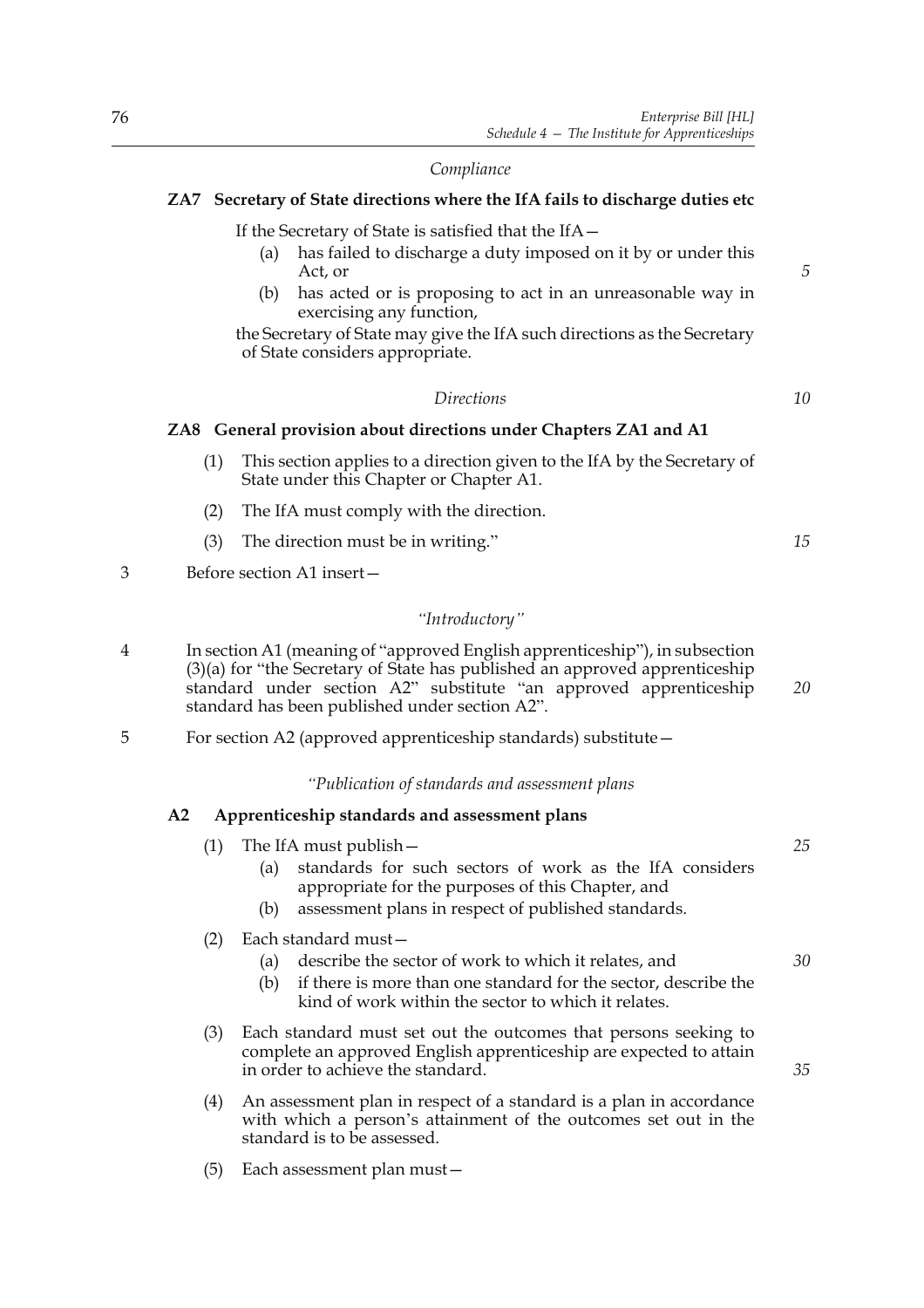- (a) specify the standard to which it relates, and
- (b) set out the proposed arrangements for evaluating the quality of any assessment provided for by the plan.
- (6) The following provisions supplement the provision made by this section
	- section A2A makes provision about the preparation of apprenticeship standards and assessment plans;
	- sections A2B to A2D make provision related to ensuring the quality of apprenticeship assessments;
	- sections A2E and A2F make provision about the review, revision and withdrawal of apprenticeship standards and assessment plans; *10*
	- section A2G makes provision for independent examinations of apprenticeship standards and assessment plans;
	- section A2H makes provision about the maintenance of a published list of apprenticeship standards and assessment plans;
	- section A2I provides for the automatic transfer to the IfA of copyright in apprenticeship standards and assessment plans.

## **A2A Preparation of apprenticeship standards and assessment plans**

- (1) Each standard or assessment plan published under section A2 must have been prepared by a group of persons and approved by the IfA.
- (2) The group of persons that prepared a standard or assessment plan published under section A2 must have been approved by the IfA for the purposes of this section.
- (3) The IfA may provide advice or assistance to a group of persons in connection with the preparation of a standard or assessment plan.
- (4) The IfA must publish—
	- (a) information about matters that it takes into account when deciding whether or not to approve standards or plans for the purposes of subsection (1); *30*
	- (b) information about matters that it takes into account when deciding whether or not to approve groups of persons for the purposes of subsection (2).
- (5) When making a decision of the kind mentioned in subsection  $(4)(a)$ or (b) in a particular case, the IfA may also take into account such other matters as it considers appropriate in the case in question. *35*
- (6) Information published under subsection (4) may be revised or replaced, and the IfA must publish under that subsection any revised or replacement information.

#### *Quality assurance*

# **A2B Evaluation of quality of apprenticeship assessments**

(1) The IfA must secure that evaluations are carried out of the quality of apprenticeship assessments provided by persons in relation to assessment plans published under section A2.

*5*

*20*

*15*

*25*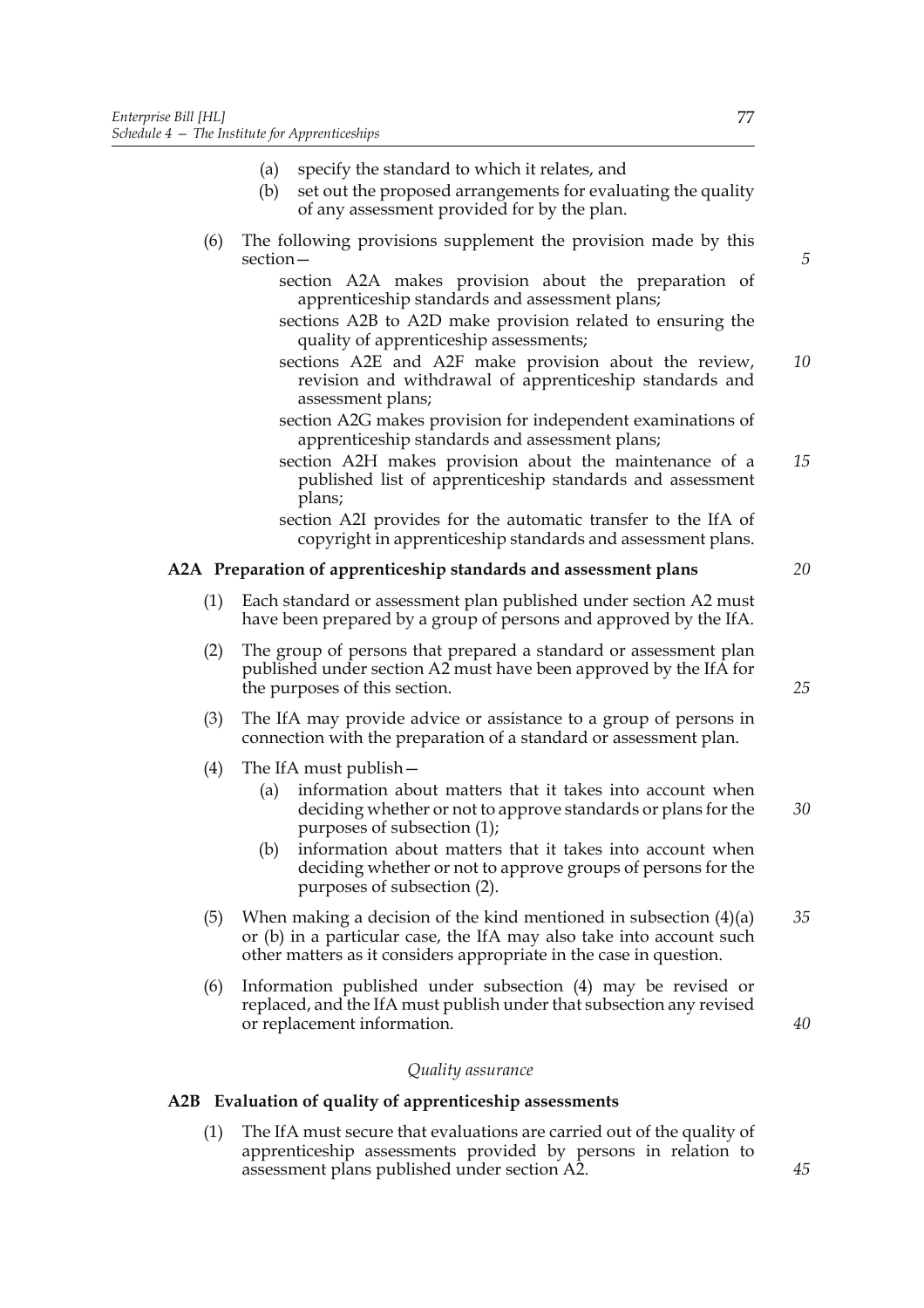*5*

*10*

*25*

*30*

- (2) "Apprenticeship assessment" means the assessment of a person's attainment of the outcomes set out in the standard to which the assessment plan relates.
- (3) For the purposes of subsection (1) the IfA may approve or make arrangements for other persons to carry out evaluations.

## **A2C Unsatisfactory apprenticeship assessments**

- (1) If the IfA considers that the quality of any apprenticeship assessment provided by a person is or may become unsatisfactory, it may carry out a review of the assessment, or make arrangements with another person for the carrying out of such a review.
- (2) The IfA may, in consequence of a review, make arrangements for the purpose of improving the quality of the assessment to which the review relates.
- $(3)$  If the IfA-
	- (a) considers that the quality of any apprenticeship assessment provided by a person is or may become unsatisfactory, or *15*
	- (b) that a person who provides an apprenticeship assessment has failed to co-operate with a review carried out under this section or with arrangements made under subsection (2),

it may report the matter to the Secretary of State or such other person as the IfA considers appropriate. *20*

- (4) A report under subsection (3) may contain recommendations as to the action to be taken by the person to whom the report is made.
- (5) The IfA may publish a report under subsection (3).

# **A2D Committee to advise on quality evaluations etc**

- (1) The IfA may establish a committee with  $-$ 
	- (a) the function of giving the IfA advice on the performance of its functions under sections A2B and A2C, and
	- (b) such other functions as may be conferred on the committee by the IfA.
- (2) A majority of the members of the committee—
	- (a) must be persons who appear to the IfA to have experience of the assessment of education or training, and
	- (b) must not be members of the IfA.
- (3) Subject to that, Schedule A1 applies to a committee established under this section as it applies to committees established under paragraph 7 of that Schedule. *35*

#### *Review, revision and withdrawal*

# **A2E Regular reviews of published standards and assessment plans**

(1) The IfA must maintain arrangements for the review at regular intervals of each standard or assessment plan published under this Chapter, with a view to determining whether the standard or plan ought to be revised or withdrawn. *40*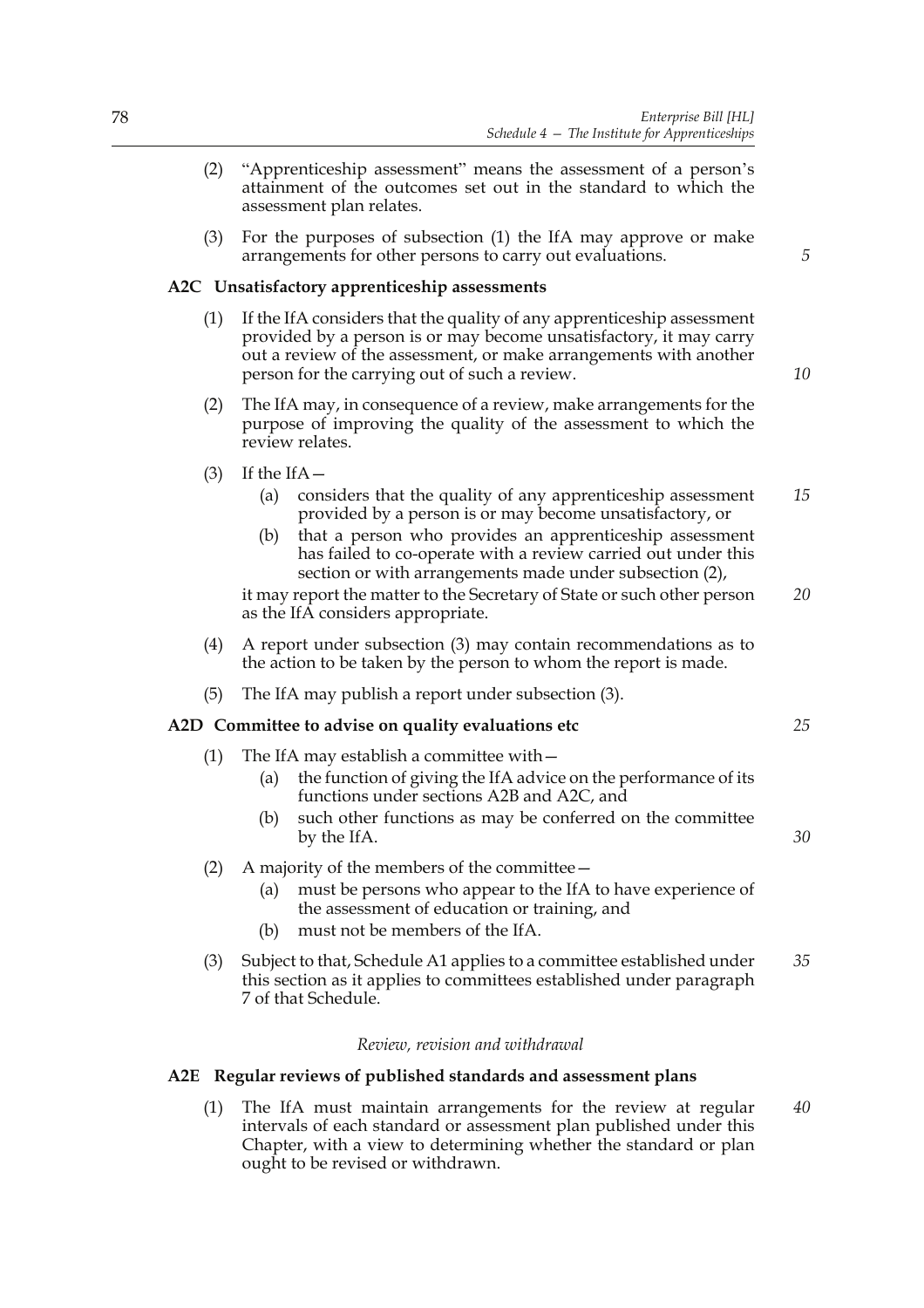(2) In respect of each standard or assessment plan published under this Chapter, the IfA must publish information about the intervals at which those reviews are to be conducted.

# **A2F Revision or withdrawal of published standards and assessment plans**

- $(1)$  The IfA may  $-$ 
	- (a) publish a revised version of a standard or assessment plan published under this Chapter, or
	- (b) withdraw a standard or assessment plan published under this Chapter (with or without publishing another in its place).
- (2) Section A2A applies in relation to a revised version of a standard or plan published under this section as it applies in relation to a standard or plan published under section A2.

# *Other provisions about English approved apprenticeships*

# **A2G Examinations by independent third parties**

- (1) Before the IfA approves a standard or assessment plan for the purposes of section A2A(1) it must make arrangements for the carrying out of an examination of the standard or plan by an independent third party. *15*
- (2) The duty imposed by subsection (1) does not apply in relation to a revised version of a standard or assessment plan, but the IfA may, for the purposes of a review under section A2E or at any other time, make arrangements for the carrying out of an examination of a standard or assessment plan by an independent third party. *20*
- (3) Where an examination of a standard or assessment plan is carried out under this section, the IfA must take account of the finding of the examination in exercising its functions in relation to the standard or plan under this Chapter. *25*
- (4) Nothing in subsection (1) prevents the IfA deciding to reject a standard or assessment plan without first making arrangements for the carrying out of an examination by an independent third party.

#### **A2H List of published standards and assessment plans**

- (1) The IfA must maintain a list of the standards and assessment plans published by it under this Chapter.
- (2) In respect of each standard and plan listed (including any revised version), the list must include details of when it comes into force.
- (3) Where a revised version is listed, the list must include a general description of the cases to which the revised version applies.
- (4) Where a standard or plan has been withdrawn, the list must include details of when the withdrawal comes into force and a general description of the cases to which it applies.
- (5) The IfA must secure that the list is available free of charge at all reasonable times.

79

*5*

*10*

*30*

*35*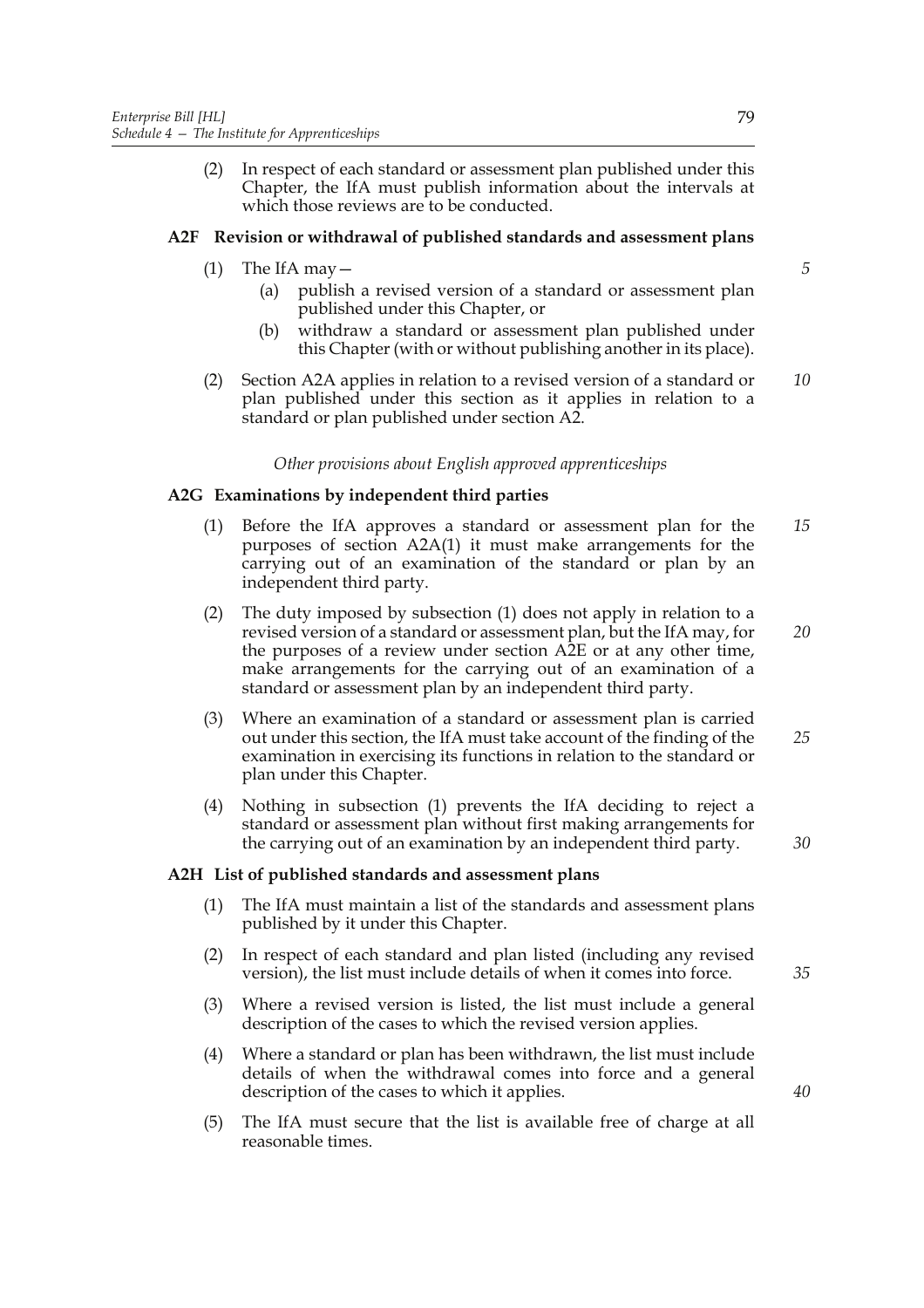# **A2I Transfer of copyright in standards and assessment plans**

- (1) This section applies where—
	- (a) a standard or assessment plan is approved by the IfA under section A2A, and
	- (b) a person (other than the IfA) is entitled, immediately before the time the approval is given, to any right or interest in any copyright in the standard or plan. *5*
- (2) The right or interest is, by virtue of this section, transferred from that person to the IfA at the time the approval is given.
- (3) The IfA must ensure that a standard or assessment plan in relation to which a right or interest has transferred by virtue of subsection (2) is made available to the public, subject to any conditions that the IfA considers appropriate." *10*
- 6 (1) Section A3 (power to issue apprenticeship certificate) is amended as follows.
	- (2) In subsection (1) for "to" substitute "in respect of".
	- (3) In subsection (2), for paragraph (b) substitute  $-$ 
		- "(b) the supply by the Secretary of State of apprenticeship certificates issued under that subsection, and copies of those certificates, to—
			- (i) persons in respect of whom they were issued;
			- (ii) persons for whom those persons work or have worked under approved English apprenticeship agreements to which the certificates relate."
- 7 In section 122 (sharing of information for education and training purposes)—
	- (a) in subsection (3) (persons who may provide and receive information), after paragraph (f) insert—
		- " $(g)$  the IfA.":
	- (b) in subsection (5) (functions for the purposes of which information may be provided)—
		- (i) omit the "or" at the end of paragraph (b), and
		- (ii) after paragraph (b) insert—
			- "(ba) any function of the IfA, or".
- 8 In section 262(6) (orders and regulations subject to affirmative procedure) before paragraph (ab) insert—
	- "(aab) regulations under section ZA5;"
- 9 Before Schedule 1 insert—

# "SCHEDULE A1

#### THE INSTITUTE FOR APPRENTICESHIPS

*Status*

1 The IfA is to perform its functions on behalf of the Crown.

*25*

*20*

*15*

*30*

*35*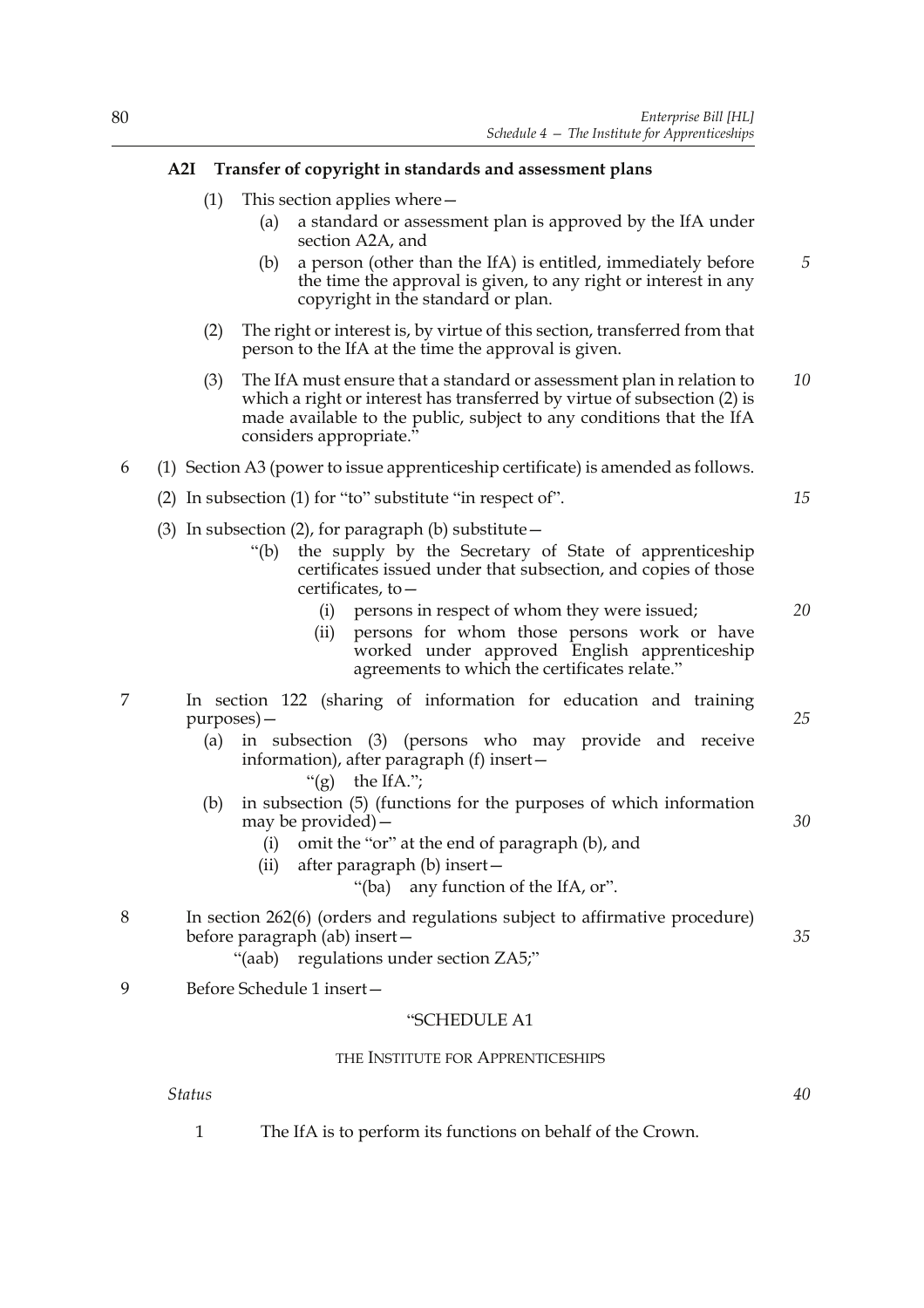#### *Membership*

- 2 (1) The IfA is to consist of  $-$ 
	- (a) a member appointed by the Secretary of State to chair the IfA ("the chair");
	- (b) the chief executive appointed in accordance with paragraph 5;
	- (c) at least 4 and no more than 10 other members appointed by the Secretary of State.
	- (2) The chair and members appointed under sub-paragraph  $(1)(c)$  are referred to in this Schedule as the "non-executive members".

*Tenure of non-executive members*

- 3 (1) The non-executive members hold and vacate office in accordance with the terms of their appointment.
	- (2) Those terms are to be determined by the Secretary of State, subject to the following provisions of this Schedule.
	- (3) A non-executive member must not be appointed for a term of more than five years.
	- (4) A non-executive member may resign from office at any time by giving written notice to the Secretary of State.
	- (5) The Secretary of State may remove a non-executive member from office on either of the following grounds— *20*
		- (a) inability or unfitness to carry out the duties of office;
		- (b) absence from the IfA's meetings for a continuous period of more than 6 months without the IfA's permission.
	- (6) The previous appointment of a person as a non-executive member does not affect the person's eligibility for re-appointment. *25*

#### *Remuneration of non-executive members*

- 4 (1) The IfA must, if the Secretary of State requires it to do so, pay remuneration, allowances and expenses to its non-executive members.
	- (2) The IfA must, if the Secretary of State requires it to do so, pay, or make provision for the payment of, a pension, allowances or gratuities to or in respect of a person who is or has been a nonexecutive member.
	- (3) If a person ceases to be a non-executive member of the IfA and the Secretary of State decides that the person should be compensated because of special circumstances, the IfA must pay compensation to the person. *35*
	- (4) The amount of a payment under sub-paragraph (1), (2) or (3) is to be determined by the Secretary of State.
	- (5) Service as a non-executive member is one of the kinds of service to which a scheme under section 1 of the Superannuation Act 1972

*5*

*10*

*15*

*30*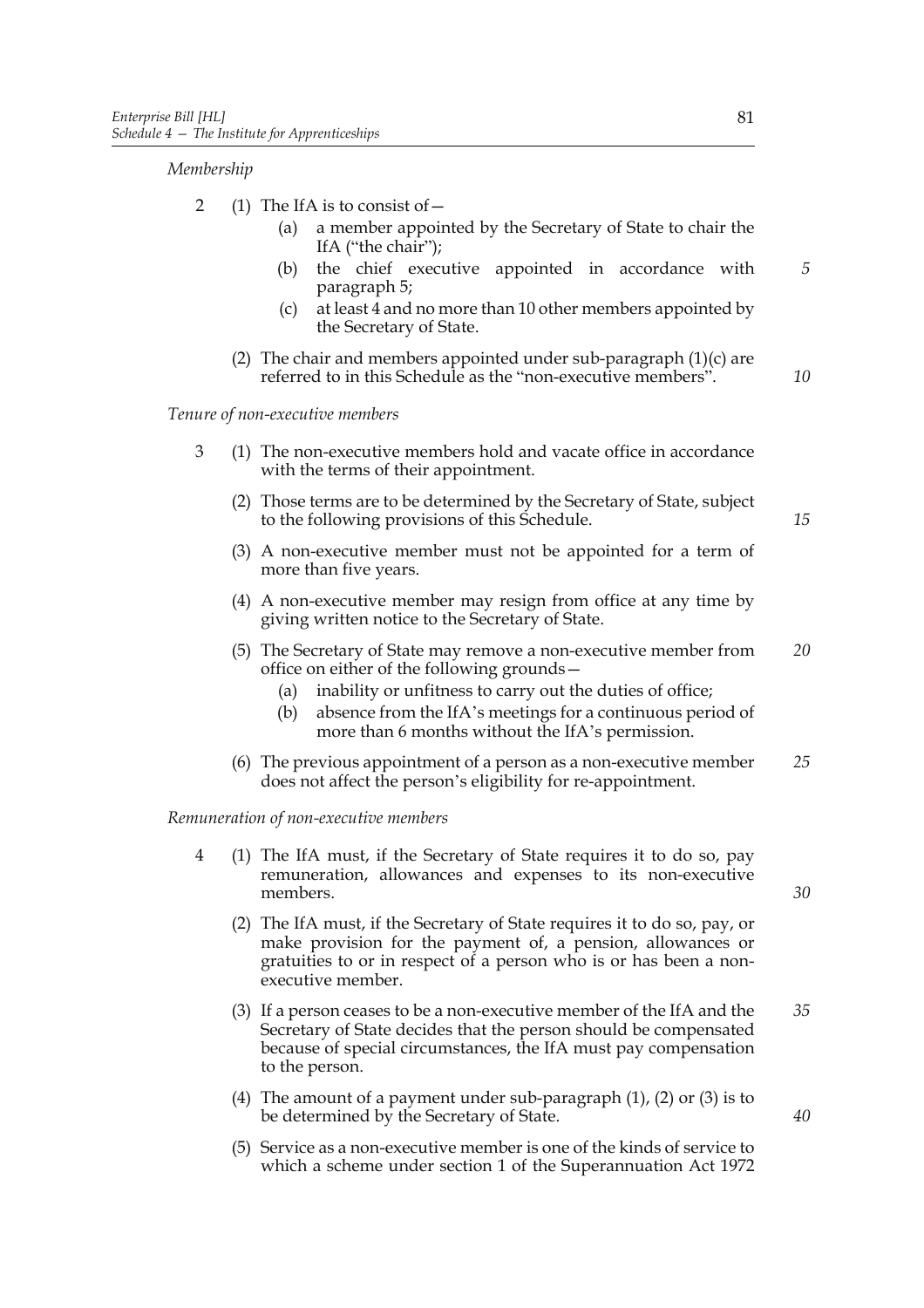(superannuation schemes as respects civil servants etc) can apply (see Schedule 1 to that Act).

(6) The IfA must pay to the Minister for the Civil Service, at such times as the Minister may direct, such sums as the Minister may determine in respect of any increase attributable to the provision of pensions, allowances or gratuities under section 1 of the Superannuation Act 1972 payable to or in respect of non-executive members in the sums payable out of money provided by Parliament under the Superannuation Act 1972.

*Chief executive and other staff*

- 5 (1) The first chief executive is to be appointed by the Secretary of State on conditions of service determined by the Secretary of State, after consulting the chair.
	- (2) Subsequent chief executives are to be appointed by the IfA after consulting the Secretary of State.
	- (3) The chief executive must not be appointed for a term of more than five years.
	- (4) The previous appointment of a person as chief executive does not affect the person's eligibility for re-appointment.
	- (5) The chief executive holds that office as a member of staff of the IfA. *20*
	- (6) The IfA may appoint other members of staff.
	- (7) Service as a member of staff of the IfA is employment in the civil service of the State.
	- (8) The following are to be determined by the IfA with the approval of the Secretary of State—
		- (a) the number of members of staff of the IfA (in addition to the chief executive);
		- (b) the conditions of service of staff of the IfA.
	- (9) Sub-paragraph (8)(b) is subject to sub-paragraph (1).

# *Arrangements with Secretary of State*

6 The Secretary of State and the IfA may enter into arrangements with each other for the provision to the IfA by the Secretary of State, on such terms as may be agreed, of staff, accommodation or services.

#### *Committees*

- 7 (1) The IfA may establish committees, and any committee established by the IfA may establish sub-committees.
	- (2) The IfA may  $-$ 
		- (a) dissolve a sub-committee established under subparagraph (1), or
		- (b) alter the purposes for which such a sub-committee is established.

*35*

*5*

*10*

*15*

*25*

*30*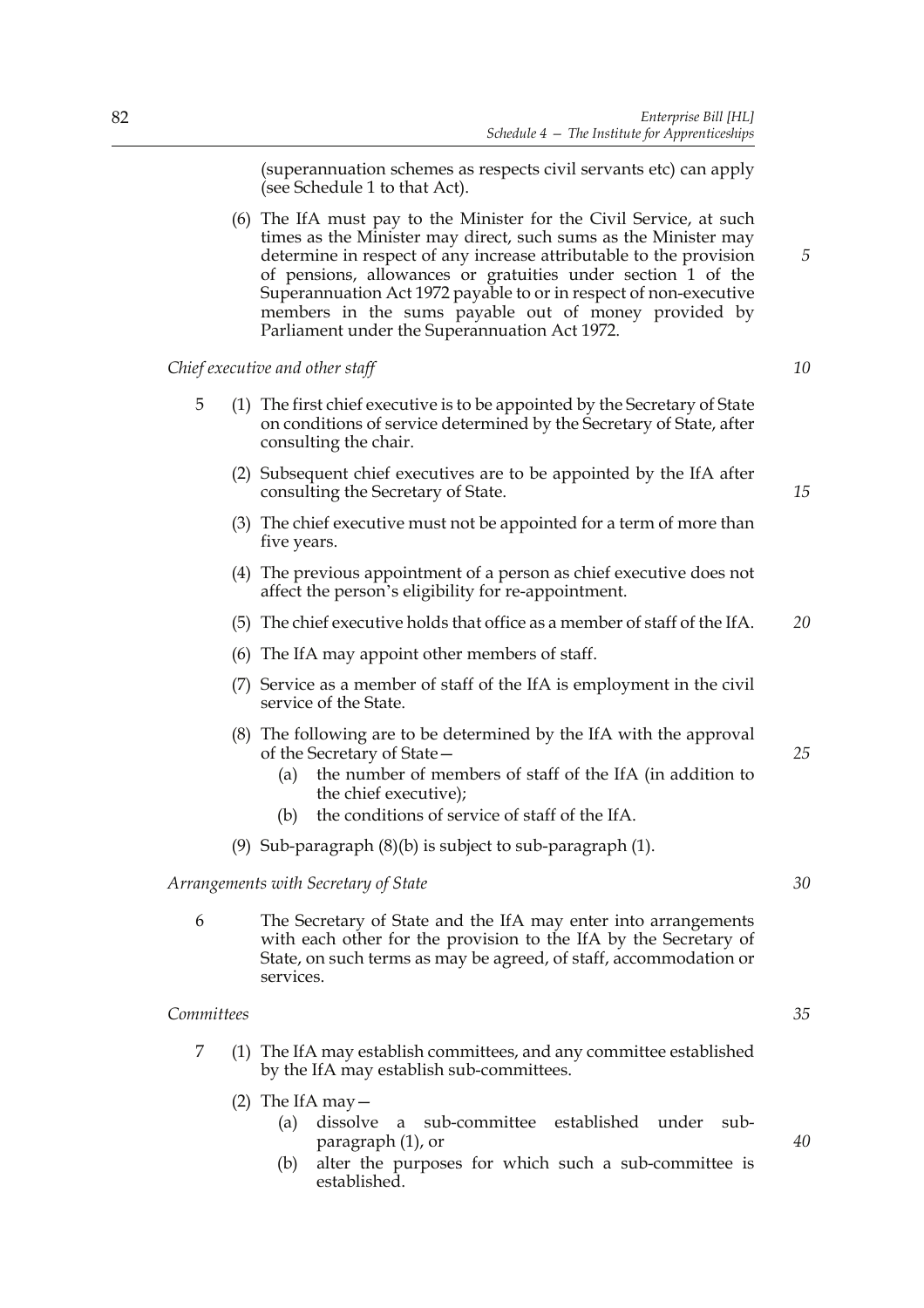- (4) An IfA committee must include at least two persons who are members of the IfA or its staff.
- (5) The IfA may, with the approval of the Secretary of State, arrange for the payment of remuneration, allowances and expenses to any person who— *5*
	- (a) is a member of an IfA committee, but
	- (b) is not a member of the IfA or its staff.
- (6) The IfA must, if directed to do so by the Secretary of State, review— *10*
	- (a) the structure of IfA committees, and
	- (b) the scope of the activities of each IfA committee.

# *Procedure*

- 8 (1) The IfA may regulate—
	- (a) its own proceedings (including quorum), and
	- (b) the procedure (including quorum) of IfA committees.
	- (2) The validity of proceedings of the IfA, or of an IfA committee, is not affected by—
		- (a) a vacancy; (b) a defective appointment.
	-

# *Exercise of functions*

|  | (1) Subject to sub-paragraphs (2) and (3), the If A may authorise any of |
|--|--------------------------------------------------------------------------|
|  | the following to exercise functions on its behalf –                      |

- (a) a member of the IfA;
- (b) a member of the IfA's staff;
- (c) an IfA committee;
- (d) any other person.
- (2) The IfA may not authorise any of the functions under sections A2, A2A and A2E to A2I to be exercised on its behalf—
	- (a) under sub-paragraph  $(1)(c)$ , by a committee a majority of the members of which are not members of the IfA's staff, or
	- (b) under sub-paragraph (1)(d).
- (3) The IfA may authorise the exercise on its behalf of functions that have been—
	- (a) delegated to the IfA by directions under section ZA4, or
	- (b) conferred on the IfA by regulations under section ZA5,

only if and to the extent that the directions or regulations so provide.

## *Supplementary powers*

10 (1) The IfA may  $-$ 

*15*

*20*

*25*

*30*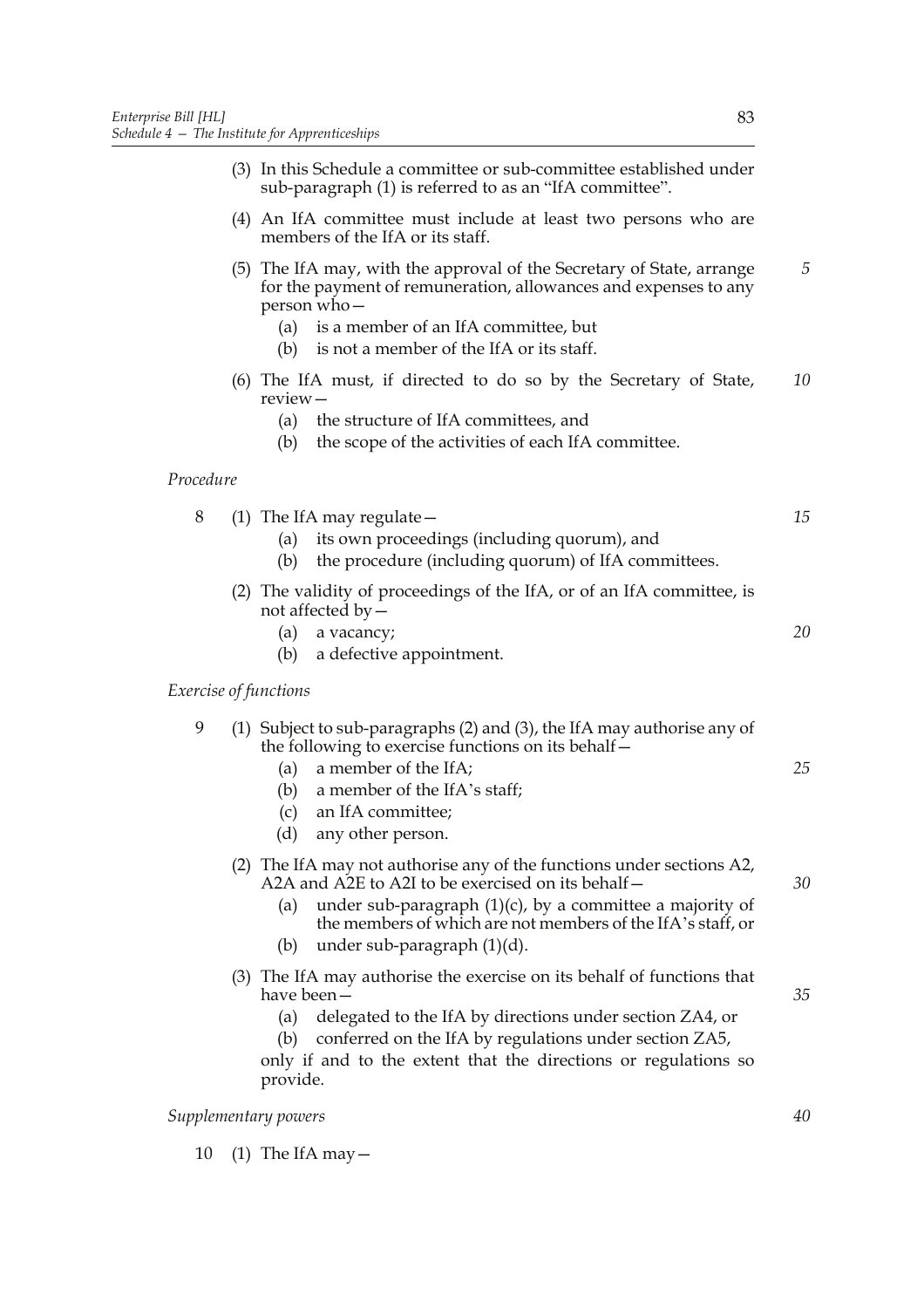- (a) provide information or advice to any person in connection with any of the IfA's functions;
- (b) co-operate or work jointly with any person where it is appropriate to do so for the efficient and effective performance of any of the IfA's functions;
- (c) carry out research for the purposes of, or in connection with, the IfA's functions;
- (d) do anything else that the IfA considers necessary or appropriate for the purposes of, or in connection with, its functions.
- (2) The power in sub-paragraph  $(1)(d)$  is subject to any restrictions imposed by or under any provision of any Act.
- (3) The IfA may not borrow money.
- (4) The IfA may not, without the consent of the Secretary of State—
	- (a) lend money,
	- (b) form, participate in forming or invest in a company, or
	- (c) form, participate in forming or otherwise become a member of a charitable incorporated organisation (within the meaning of section 69A of the Charities Act 1993).
- (5) In sub-paragraph (4) the reference to investing in a company includes a reference to becoming a member of the company and to investing in it by the acquisition of any assets, securities or rights or otherwise. *20*

*Accounts and reports*

- 11 (1) The IfA must—
	- (a) keep proper accounts and proper records in relation to its accounts, and
	- (b) prepare in respect of each financial year a statement of accounts.
	- (2) Each statement of accounts must comply with any directions given by the Secretary of State as to— *30*
		- (a) the information to be contained in it,
		- (b) the manner in which such information is to be presented, or
		- (c) the methods and principles according to which the statement is to be prepared. *35*
	- (3) The IfA must send a copy of each statement of accounts to—
		- (a) the Secretary of State, and
		- (b) the Comptroller and Auditor General,

before the end of the month of August following the financial year to which the statement relates. *40*

- (4) The Comptroller and Auditor General must—
	- (a) examine, certify and report on each statement of accounts, and
	- (b) send a copy of each report and certified statement to the Secretary of State. *45*

*15*

*5*

*10*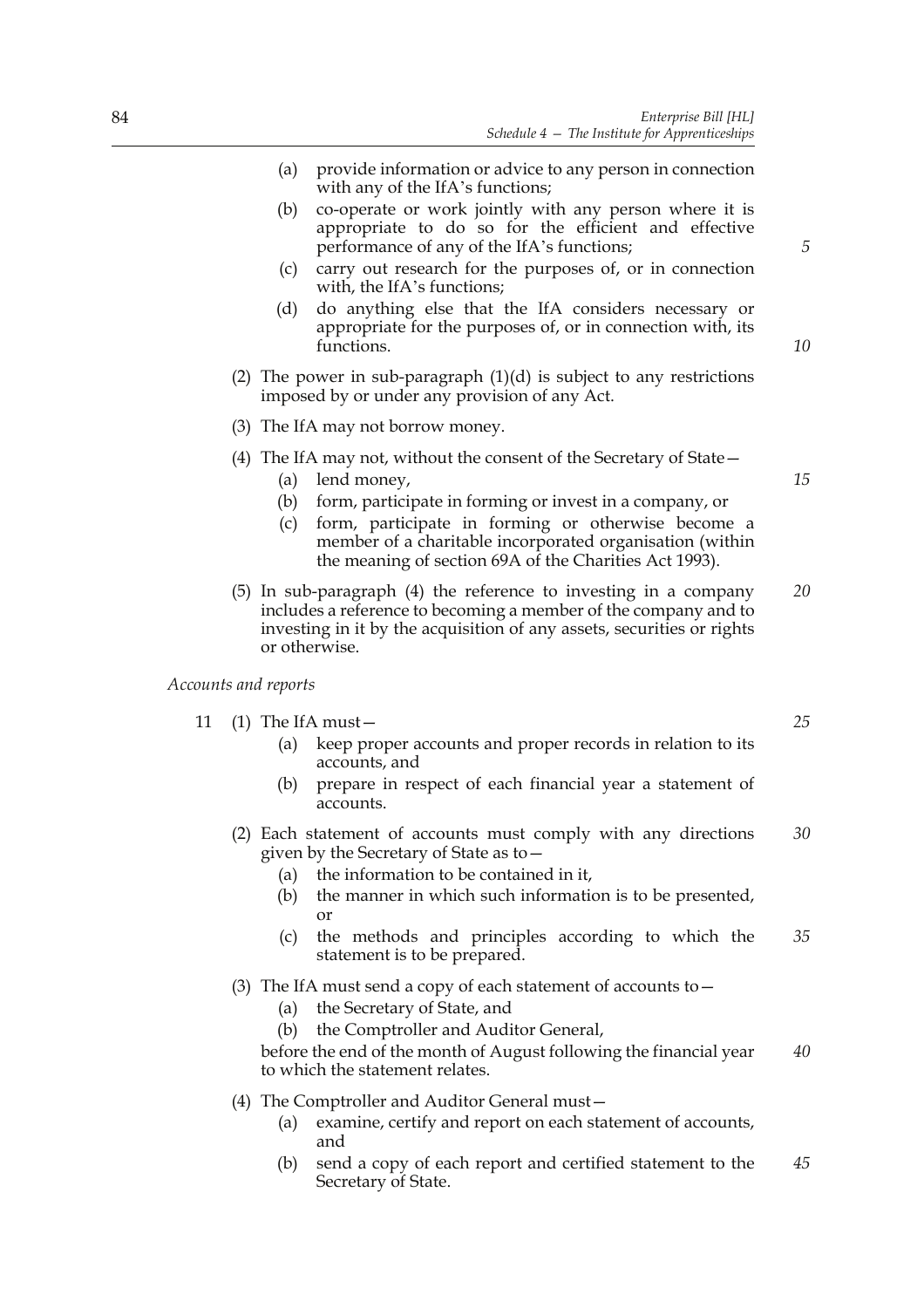- (5) The Secretary of State must lay before Parliament—
	- (a) a copy of each statement sent to the Secretary of State under sub-paragraph (3), and
	- (b) a copy of each report and certified statement sent to the Secretary of State under sub-paragraph (4).
- (6) "Financial year" has the meaning given by section ZA6(6) (annual and other reports).

*Application of seal and proof of documents*

- 12 (1) The application of the IfA's seal must be authenticated by the signature of—
	- (a) the chief executive, or
	- (b) a member of the IfA who has been authorised by the IfA for that purpose (whether generally or specifically).
	- (2) A document purporting to be duly executed under the IfA's seal, or signed on its behalf—
		- (a) is to be received in evidence, and
		- (b) is to be treated as executed or signed in that way, unless the contrary is proved.

# *Funding*

- 13 (1) The Secretary of State may make grants to the IfA, or provide the IfA with any other kind of financial assistance, subject to any conditions that the Secretary of State considers appropriate. *20*
	- (2) The conditions may, in particular—
		- (a) enable the Secretary of State to require full or partial repayment of sums paid by the Secretary of State if any of the conditions are not complied with; *25*
		- (b) require the payment of interest in respect of any period during which a sum due to the Secretary of State in accordance with any of the conditions remains unpaid."
- 10 In Schedule 1 to the Superannuation Act 1972, in the list of "Offices", at the appropriate place insert— *30*

"Non-executive member of the Institute for Apprenticeships."

11 In Part 6 of Schedule 1 to the Freedom of Information Act 2000 (public authorities) at the appropriate place insert—

"The Institute for Apprenticeships."

# SCHEDULE 5 Section 33

*35*

#### SUNDAY OPENING HOURS: RIGHTS OF SHOP WORKERS

*Employment Rights Act 1996*

1 The Employment Rights Act 1996 is amended as follows.

*5*

*10*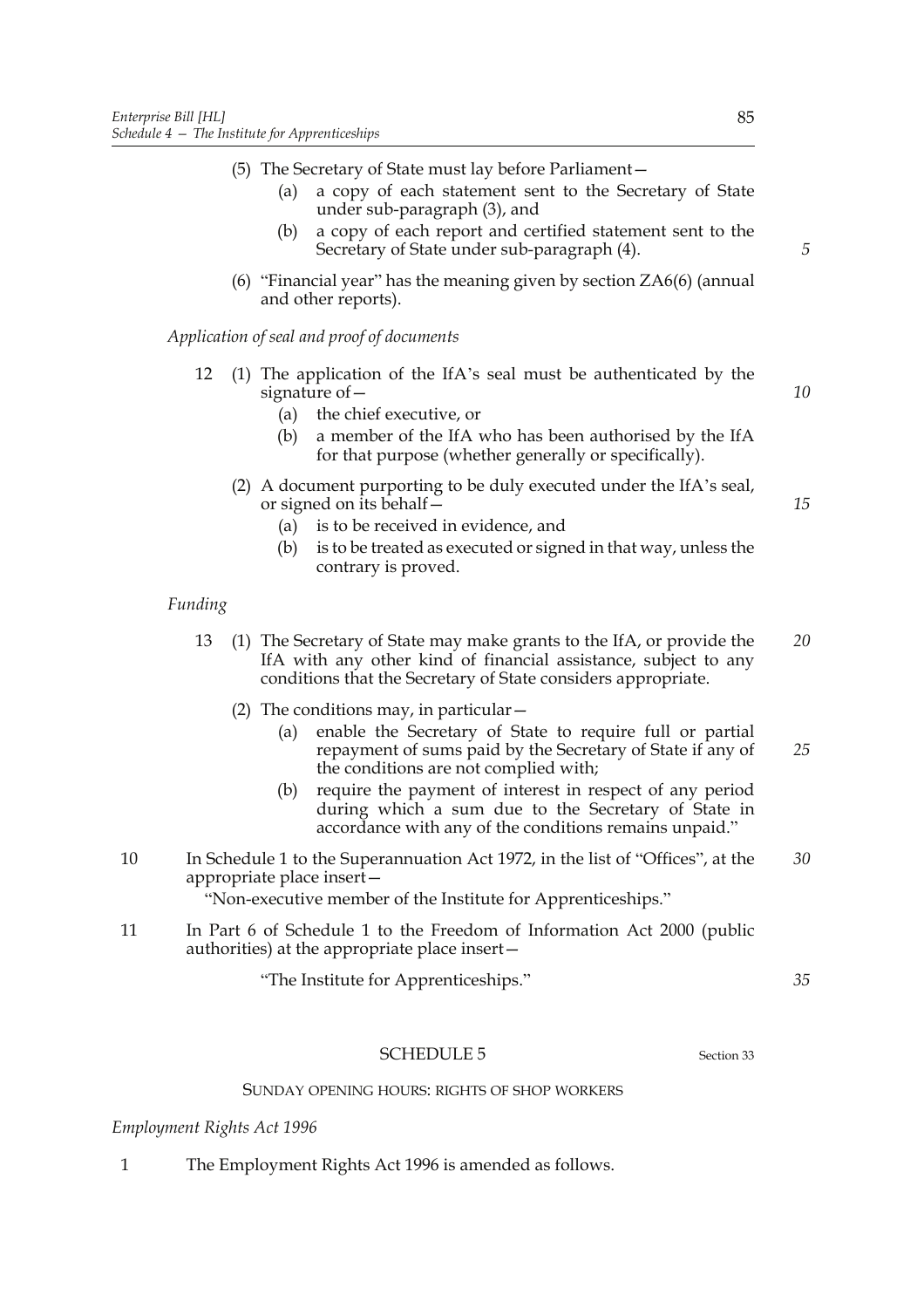- 2 In section 41 (opted-out shop workers and betting workers), for subsection (3) substitute—
	- "(3) In this Act "notice period", in relation to an opted-out shop worker or an opted-out betting worker, means—
		- (a) in the case of an opted-out shop worker who does shop work in or about a large shop, the period of one month beginning with the day on which the opting-out notice concerned was given; *5*
		- (b) in any other case, the period of three months beginning with that day.
		- This subsection is subject to sections 41D(2) and 42(2)."

3 After section 41 insert—

# **"41A Notice of objection by shop workers to working additional hours on Sunday**

- (1) A shop worker may at any time give to his or her employer a written notice, signed and dated by the shop worker, to the effect that he or she objects to doing shop work for additional hours on Sunday. *15*
- (2) In this Part—
	- "additional hours" means any number of hours of shop work that a shop worker is (or could be) required to work under a contract of employment on Sunday that are (or would be) in excess of the shop worker's normal Sunday working hours;

"objection notice" means a notice given under subsection (1).

- (3) The "normal Sunday working hours" of a shop worker are to be calculated in accordance with regulations.
- (4) Regulations under this section may provide—
	- (a) for the calculation to be determined (for example) by reference to the average number of hours that the shop worker has worked on Sundays during a period specified or described in the regulations;
	- (b) for a calculation of the kind mentioned in paragraph (a) to be varied in special cases;
	- (c) for the right to give an objection notice not to be exercisable in special cases (and subsection (1) is subject to provision made by virtue of this paragraph).
- (5) Provision under subsection (4)(b) or (c) may, in particular, include provision—
	- (a) about how the calculation of normal Sunday working hours is to be made in the case of a shop worker who has not been employed for a sufficient period of time to enable a calculation to be made as otherwise provided for in the regulations;
	- (b) for the right to give an objection notice not to be exercisable by such a shop worker until he or she has completed a period of employment specified or described in the regulations.
- (6) But regulations under this section may not include provision preventing a shop worker who has been continuously employed

86

*35*

*30*

*10*

*20*

*25*

*40*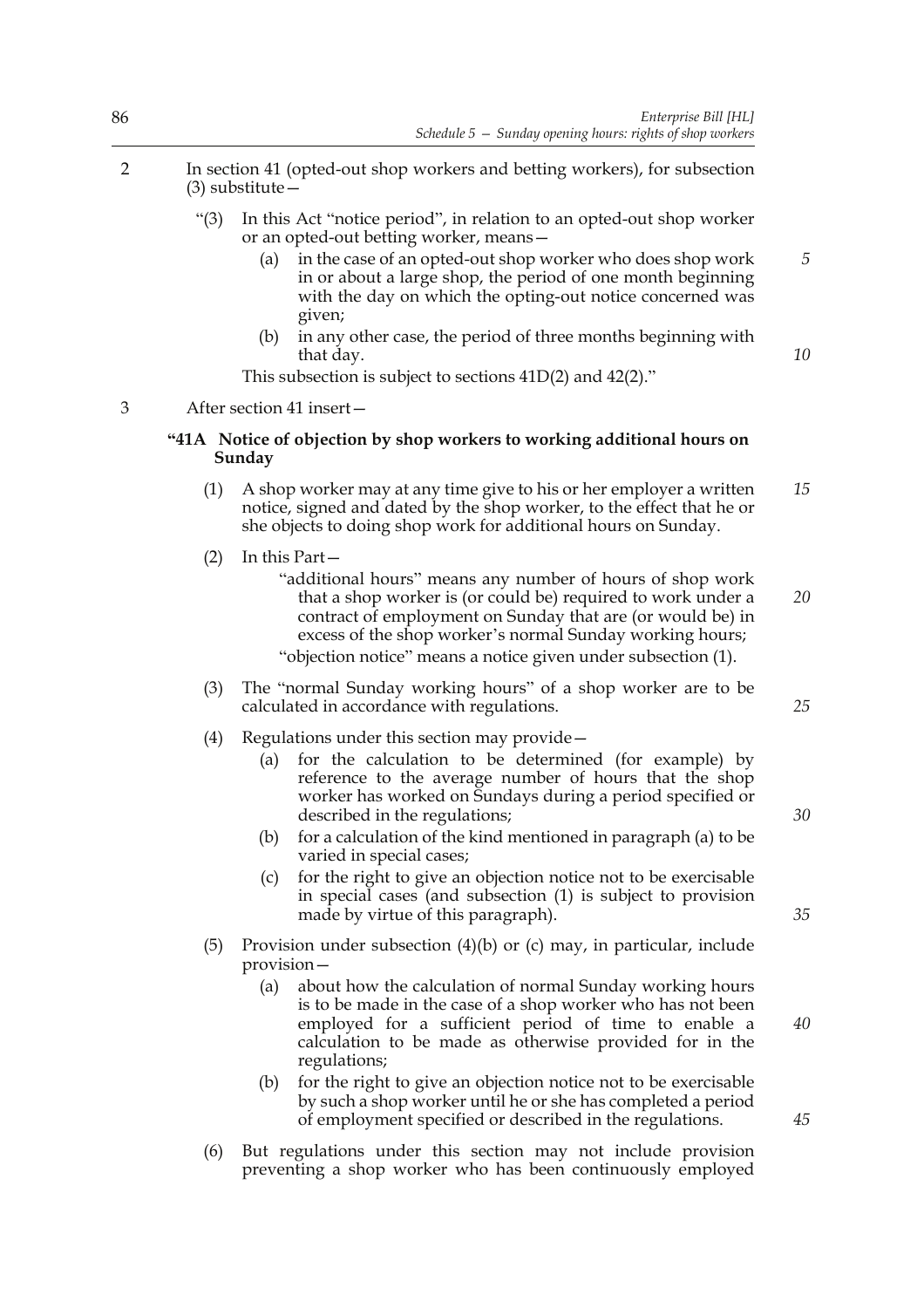under a contract of employment for a period of one year or more from giving to the employer an objection notice.

(7) Regulations under this section may make different provision for different purposes.

# **41B Explanatory statement: persons who become shop workers**

- (1) This section applies where a person becomes a shop worker who, under a contract of employment, is or may be required to do shop work on Sundays.
- (2) The employer must give to the shop worker a written statement informing the shop worker of the following rights—
	- (a) the right to object to working on Sundays by giving the employer an opting-out notice (if section 40 applies to the shop worker);
	- (b) the right to object to doing shop work for additional hours on Sundays by giving the employer an objection notice.
- (3) The statement must be given before the end of the period of two months beginning with the day on which the person becomes a shop worker as mentioned in subsection (1).
- (4) An employer does not fail to comply with subsections (2) and (3) in a case where, before the end of the period referred to in subsection (3), the shop worker has given to the employer an opting-out notice (and that notice has not been withdrawn). *20*
- (5) A statement under this section must comply with such requirements as to form and content as regulations may provide.
- (6) Regulations under this section may make different provision for different purposes. *25*

# **41C Explanatory statement: shop workers at commencement date**

- (1) This section applies where—
	- (a) under a contract of employment a shop worker is or may be required to do shop work on Sundays, and
	- (b) the shop worker was employed under that contract on the day before the commencement date.
- (2) The shop worker's employer must give to the shop worker a written statement informing the shop worker of the rights mentioned in section 41B(2).
- (3) The statement must be given before the end of the period of two months beginning with the commencement date.
- (4) An employer does not fail to comply with subsections (2) and (3) in a case where, before the end of the period referred to in subsection (3), the shop worker has given to the employer an opting-out notice (and that notice has not been withdrawn).
- (5) A statement under this section must comply with such requirements as to form and content as regulations may provide.

*5*

*10*

*15*

*40*

*35*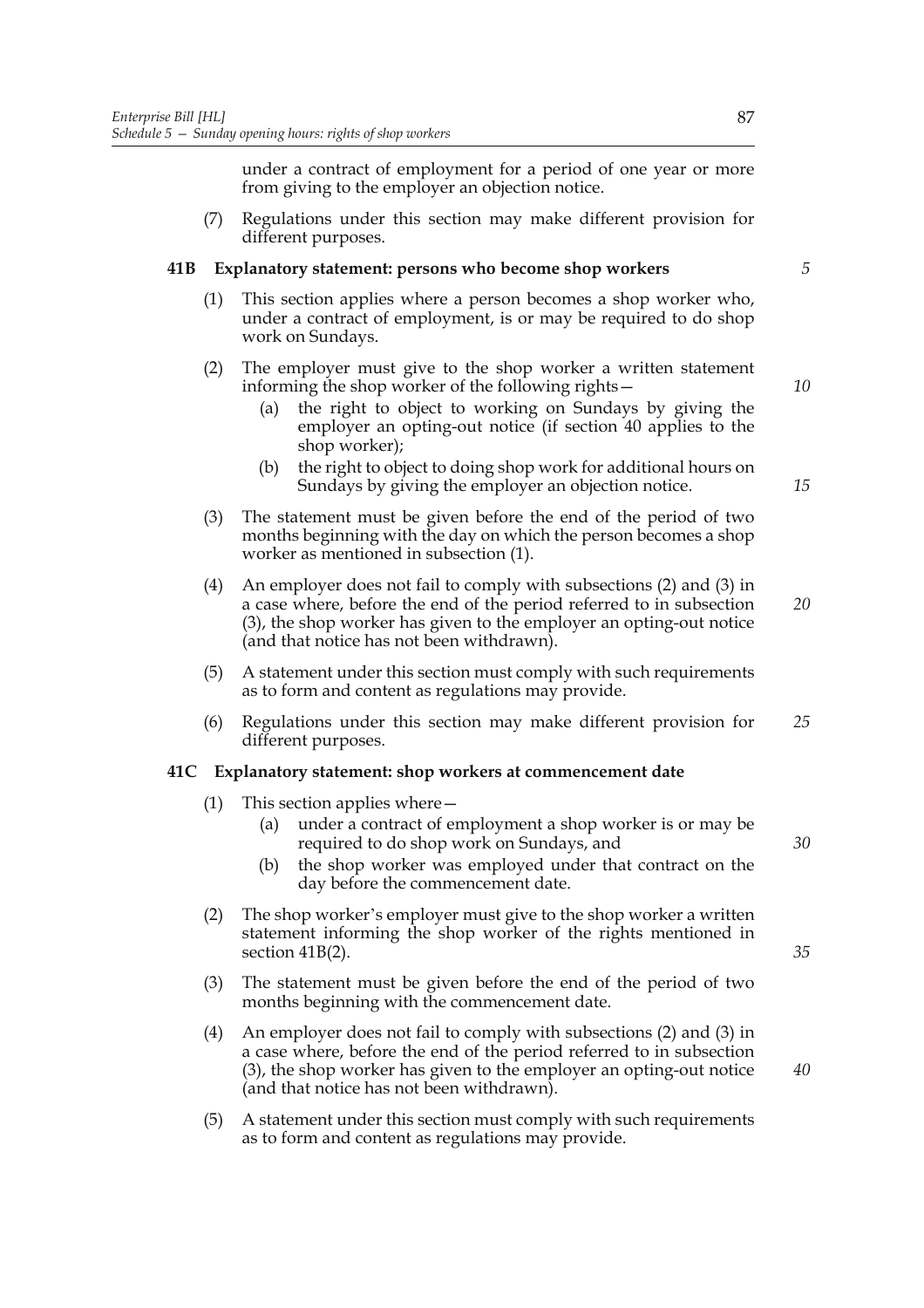- (6) Regulations under this section may make different provision for different purposes.
- (7) In this section "commencement date" means the date appointed by regulations under section 44 of the Enterprise Act 2016 for the coming into force of section 33(5) of, and Schedule 5 to, that Act.

## **41D Failure to give explanatory statement under section 41B or 41C**

- (1) This section applies if an employer fails to give to a shop worker a written statement in accordance with—
	- (a) section  $41B(2)$  and  $(3)$ , or
	- (b) section  $41C(2)$  and (3).
- (2) If the shop worker gives to the employer an opting-out notice, the notice period under section 41(3) that applies in relation to the shop worker is varied as follows—
	- (a) if the notice period under that provision would have been one month, it becomes 7 days instead;
	- (b) if the notice period under that provision would have been three months, it becomes one month instead.
- (3) If the shop worker gives to the employer an objection notice, the relevant period under section 43ZA(2) that applies in relation to the shop worker is varied as follows—
	- (a) if the relevant period under that provision would have been one month, it becomes 7 days instead;
	- (b) if the relevant period under that provision would have been three months, it becomes one month instead."
- 4 (1) Section 42 (explanatory statement) is amended as follows.
	- (2) In the heading, after "statement" insert ": betting workers".
	- (3) In subsection (1) omit "shop worker or".
	- (4) In subsection  $(2)$ 
		- (a) in paragraph (a) omit "shop worker or";
		- (b) in paragraph  $(b)$  -
			- (i) after "the" omit "shop worker or";
			- (ii) omit "an opted-out shop worker or".
		- (c) in the words after paragraph (b), omit "shop worker or"
	- (5) In subsection (3) omit "shop worker or".
	- (6) Omit subsection (4).
	- (7) In subsection  $(6)$  -
		- (a) for "forms" substitute "form";
		- (b) for "subsections (4) and (5)" substitute "subsection (5)".
- 5 In the heading of section 43, after "work" insert ": opting-out notices".

*35*

*30*

*5*

*10*

*15*

*20*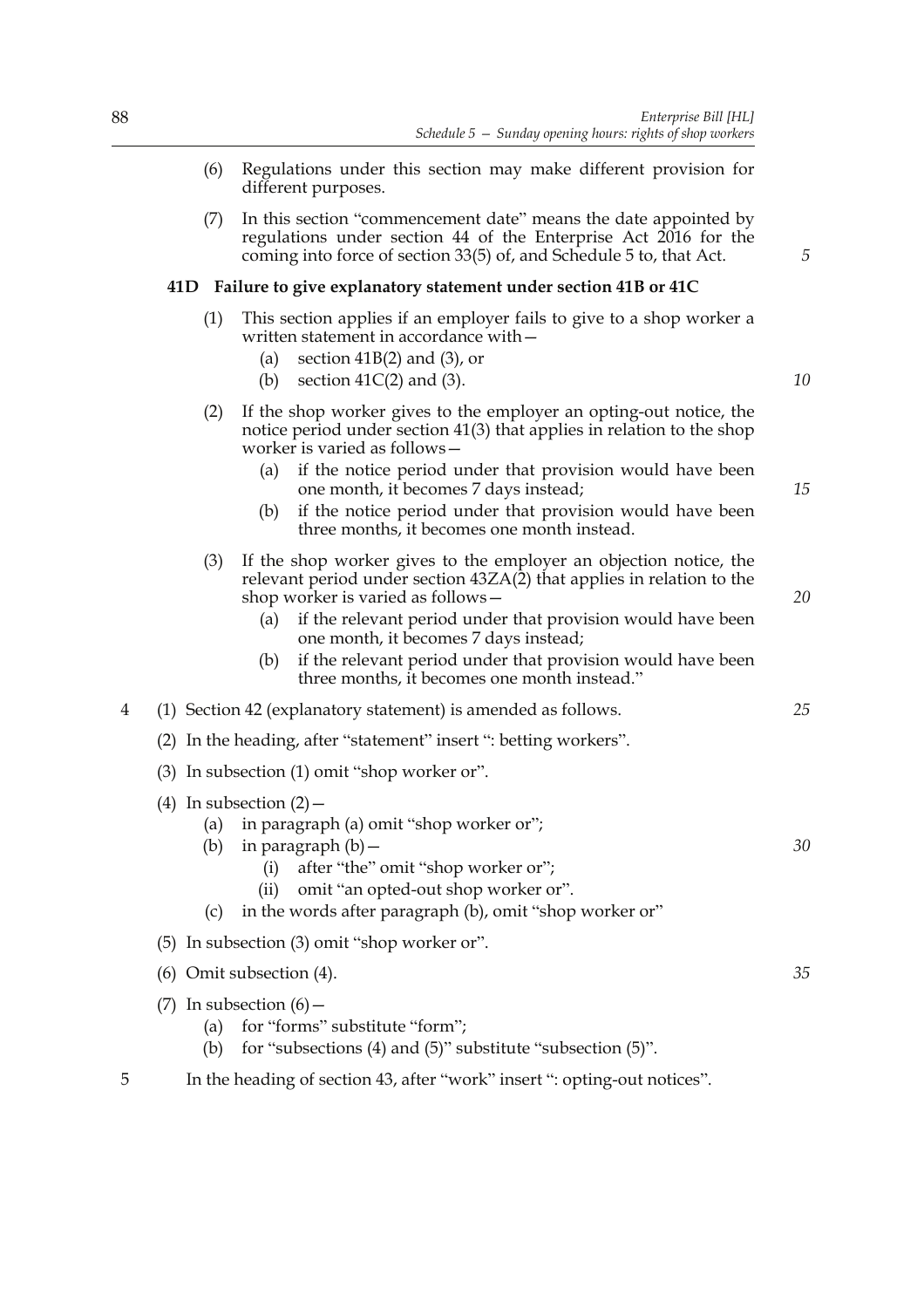# 6 After section 43 (in Part 4) insert—

# **"43ZA Contractual requirements relating to working additional hours on Sundays: objection notices**

- (1) Where a shop worker gives to his or her employer an objection notice, any agreement entered into between the shop worker and the employer becomes unenforceable to the extent that—
	- (a) it requires the shop worker to do shop work for additional hours on Sunday after the end of the relevant period, or
	- (b) it requires the employer to provide the shop worker with shop work for additional hours on Sunday after the end of that period. *10*
- (2) The "relevant period" is  $-$ 
	- (a) in the case of a shop worker who is or may be required to do shop work in or about a large shop, the period of one month beginning with the day on which the objection notice is given; *15*
	- (b) in any other case, the period of three months beginning with that day.

This subsection is subject to section 41D(3).

- (3) A shop worker who has given an objection notice may revoke the notice by giving a further written notice to the employer. *20*
- (4) Where—
	- (a) a shop worker gives to the employer a notice under subsection (3), and
	- (b) after giving the notice the shop worker expressly agrees with the employer to do shop work for additional hours on Sunday (whether on Sundays generally or on a particular Sunday), *25*

the contract of employment between the shop worker and the employer is to be taken to be varied to the extent necessary to give effect to the terms of the agreement. *30*

- (5) The reference in subsection  $(1)$  to any agreement  $-$ 
	- (a) includes the contract of employment under which the shop worker is employed immediately before giving the objection notice;
	- (b) includes an agreement of a kind mentioned in subsection (4), or a contract of employment as taken to be varied under that subsection, only if an objection notice is given in relation to the working of additional hours under that agreement or contract as varied.

#### **43ZB Interpretation**

- (1) In this Part—
	- "additional hours" has the meaning given in section 41A(2);
	- "large shop" means a shop which has a relevant floor area exceeding 280 square metres;
	- "objection notice" has the meaning given in section 41A(2);

"regulations" means regulations made by the Secretary of State.

*5*

*40*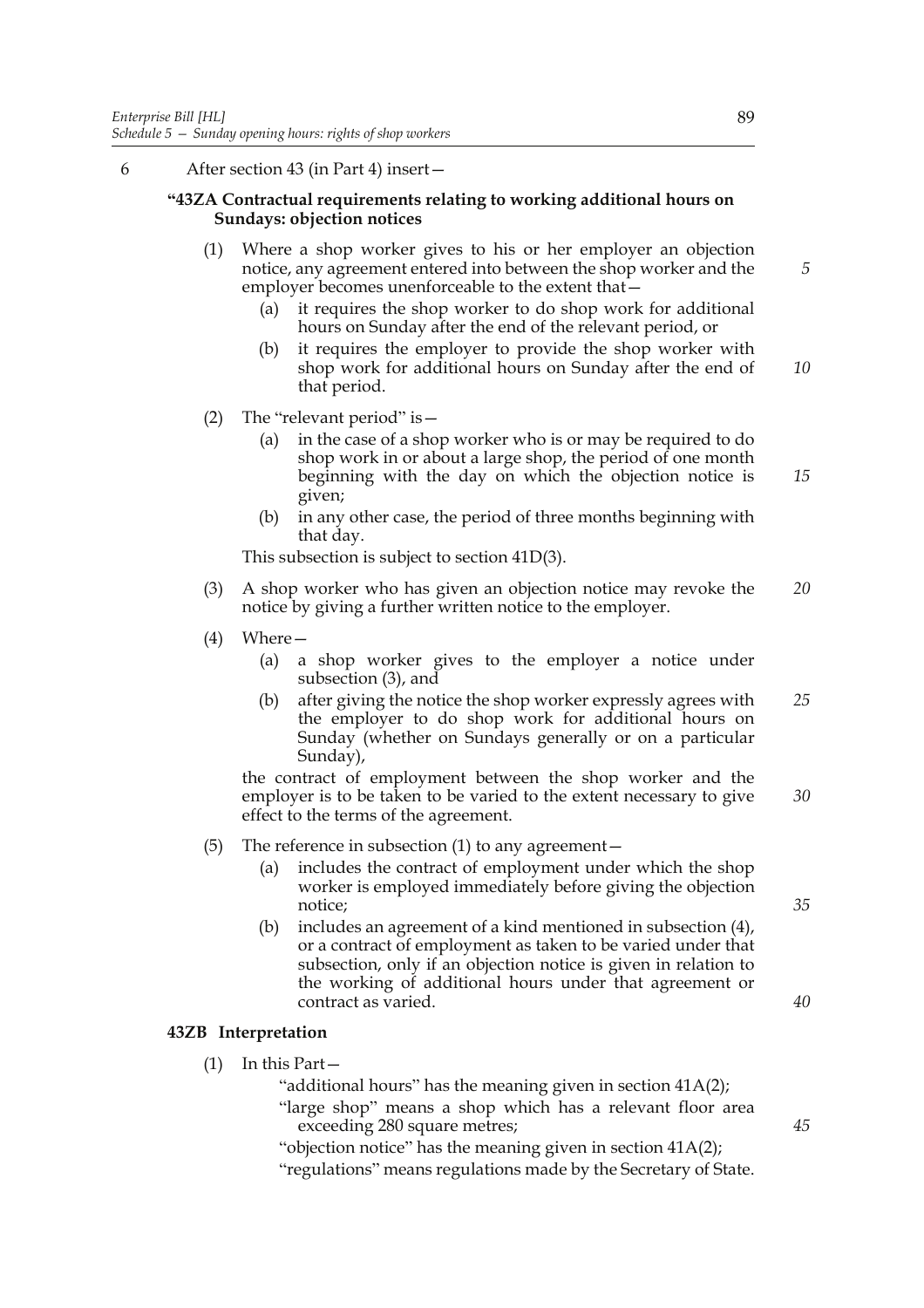- (2) In the definition of "large shop" in subsection  $(1)$  -
	- (a) "shop" means any premises where there is carried on a trade or business consisting wholly or mainly of the sale of goods;
	- (b) "relevant floor area" means the internal floor area of so much of the large shop in question as consists of or is comprised in a building.
- (3) For the purposes of subsection (2), any part of the shop which is not used for the serving of customers in connection with the sale or display of goods is to be disregarded.
- (4) The references in subsections (2) and (3) to the sale of goods does not include— *10*
	- (a) the sale of meals, refreshments or alcohol (within the meaning of the Licensing Act 2003 or, in relation to Scotland, the Licensing (Scotland) Act 2005 (asp 16)) for consumption on the premises on which they are sold, or
	- (b) the sale of meals or refreshments prepared to order for immediate consumption off those premises."

7 After section 45 insert—

#### **"45ZA Sunday working for shop workers: additional hours**

- (1) Subsection (2) applies where a shop worker has given an objection notice to his or her employer and the notice has not been withdrawn. *20*
- (2) The shop worker has the right not to be subjected to any detriment by any act, or any deliberate failure to act, by the employer done on the ground that the shop worker refused (or proposed to refuse) to do shop work for additional hours on Sunday or on a particular Sunday.
- (3) Subsection (2) does not apply to anything done on the ground that the shop worker refused (or proposed to refuse) to do shop work for additional hours on any Sunday or Sundays falling before the end of the relevant period.
- (4) A shop worker has the right not to be subjected to any detriment by any act, or any deliberate failure to act, by his or her employer on the ground that the shop worker gave (or proposed to give) an objection notice to the employer.
- (5) Subsections (2) and (4) do not apply where the detriment in question amounts to dismissal (within the meaning of Part 10). *35*
- (6) For the purposes of this section, a shop worker who does not do shop work for additional hours on Sunday or on a particular Sunday is not to be regarded as having been subjected to any detriment by  $\stackrel{\sim}{-}$ 
	- (a) a failure to pay remuneration in respect of doing shop work for additional hours on Sunday which the shop worker has not done, or
	- (b) a failure to provide any other benefit where the failure results from the application (in relation to a Sunday on which the shop worker has not done shop work for additional hours) of a contractual term under which the extent of the benefit

*15*

*5*

*30*

*40*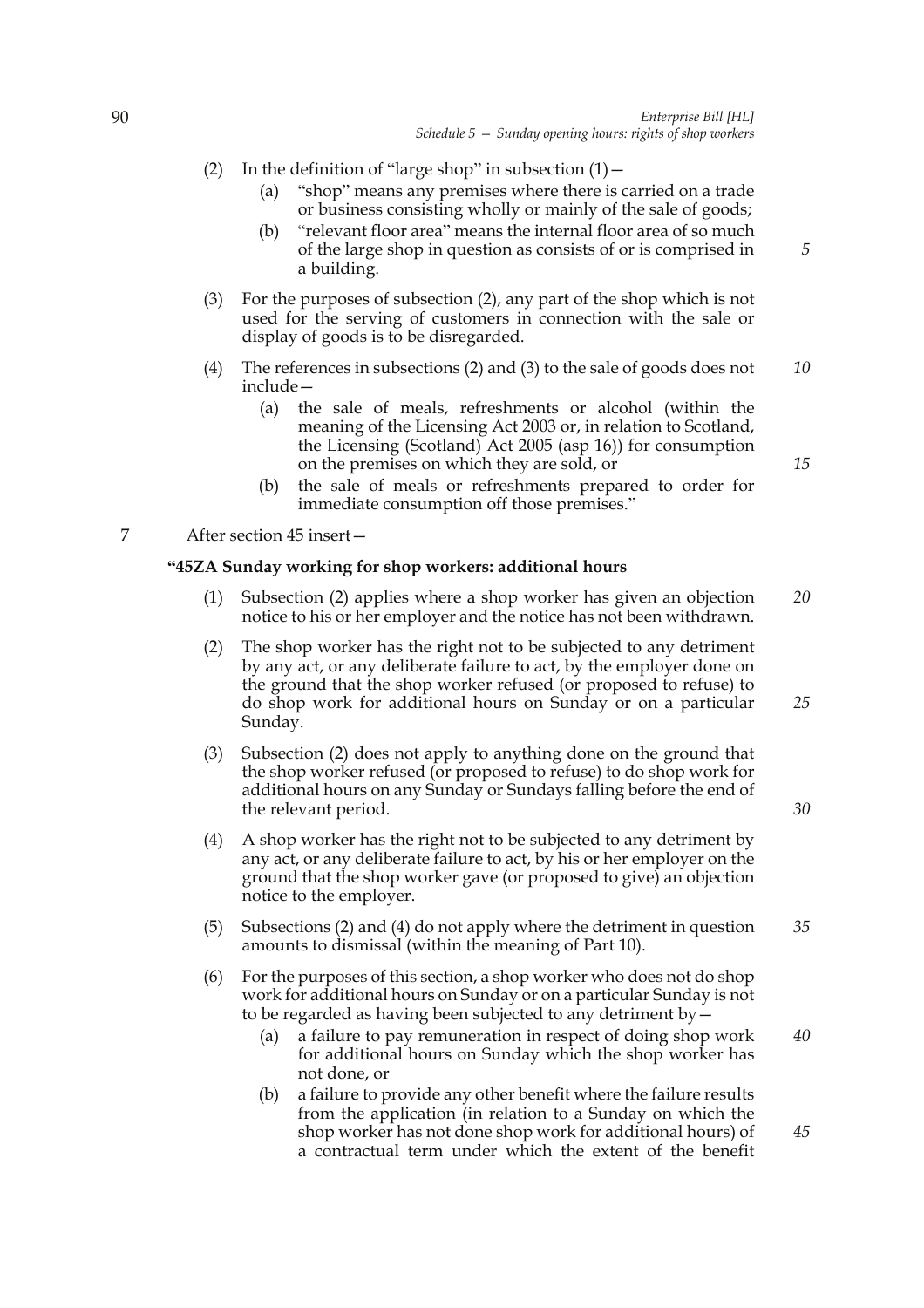varies according to the number of hours worked by, or the remuneration paid to, the shop worker.

- (7) Subsections (8) and (9) apply where—
	- (a) an employer offers to pay a sum specified in the offer to a shop worker if he or she agrees to do shop work for additional hours on Sunday or on a particular Sunday, and
	- (b) the shop worker—
		- (i) has given an objection notice to the employer that has not been withdrawn, or
		- (ii) is not obliged under a contract of employment to do shop work for additional hours on Sunday. *10*
- (8) A shop worker to whom the offer is not made is not to be regarded for the purposes of this section as having been subjected to any detriment by any failure—
	- (a) to make the offer to the shop worker, or
	- (b) to pay the shop worker the sum specified in the offer.
- (9) A shop worker who does not accept the offer is not to be regarded for the purposes of this section as having been subjected to any detriment by any failure to pay the shop worker the sum specified in the offer.

(10) In this section—

"additional hours" and "objection notice" have the meanings given by section 41A(2);

"relevant period" means the period determined by section  $43ZA(2)$  (but subject to section  $41D(3)$ )."

8 After section 101 insert—

#### **"101ZA Shop workers who refuse to work additional hours on Sunday**

- (1) Subsection (2) applies where a shop worker has given an objection notice that has not been withdrawn and he or she is dismissed.
- (2) The shop worker is to be regarded for the purposes of this Part as unfairly dismissed if the reason (or the principal reason) for the dismissal is that he or she refused, or proposed to refuse, to do shop work for additional hours on Sunday or on a particular Sunday. *30*
- (3) Subsection (2) does not apply where the reason (or principal reason) for the dismissal is that the shop worker refused (or proposed to refuse) to do shop work for additional hours on any Sunday or Sundays falling before the end of the relevant period. *35*
- (4) A shop worker who is dismissed is to be regarded for the purposes of this Part as unfairly dismissed if the reason (or principal reason) for the dismissal is that the worker gave (or proposed to give) an objection notice to the employer.
- (5) In this section—
	- "additional hours" and "objection notice" have the meanings given by section 41A(2);
	- "relevant period" means the period determined by section 43ZA(2) (but subject to section 41D(3))." *45*

*5*

*15*

*20*

*25*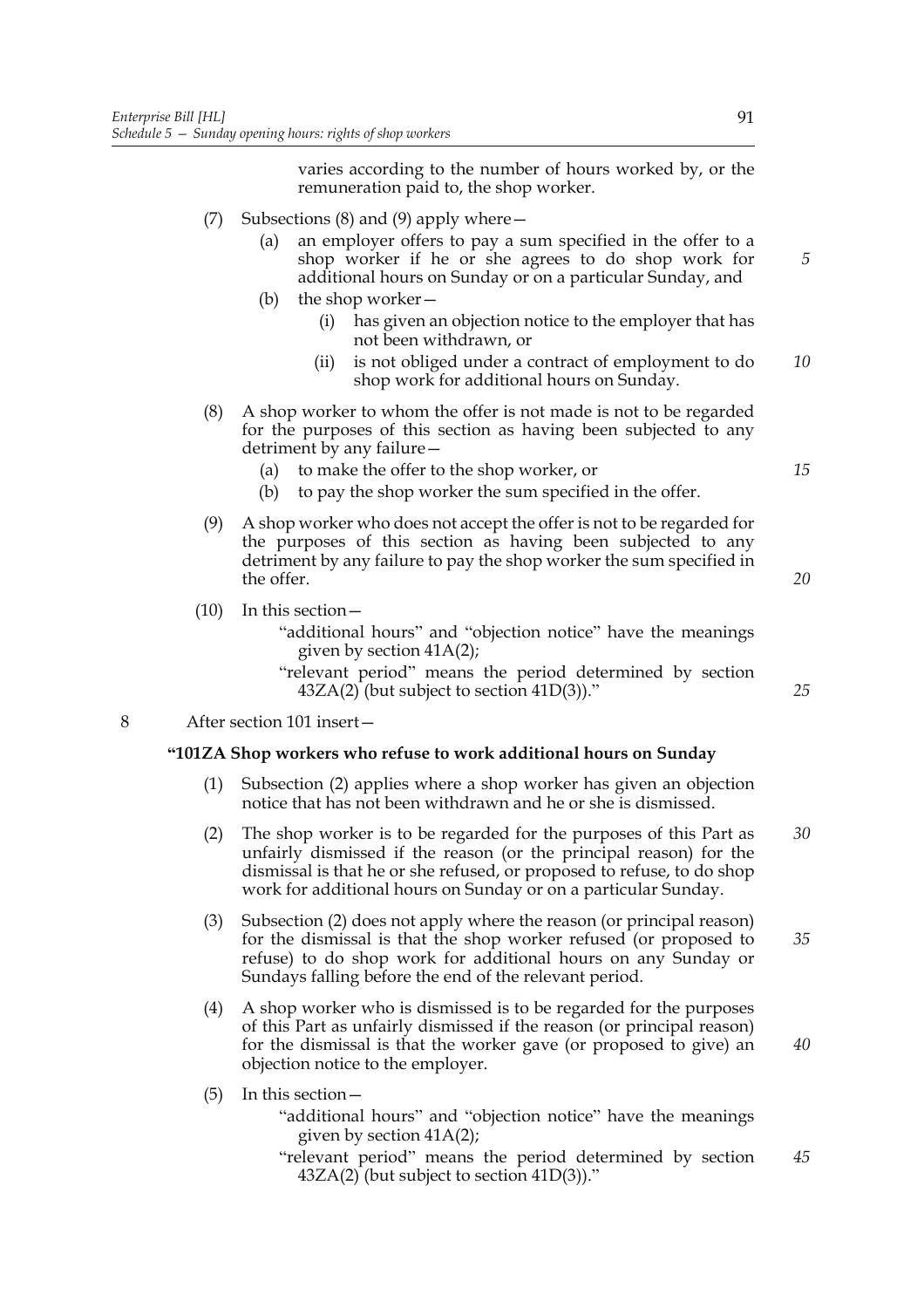9 In section 236 (orders and regulations), in subsection (3) after "27B," insert "41A that include provision under subsection (4)(c) of that section,".

# *Employment Act 2002*

- 10 In section 38 of the Employment Act 2002 (failure to give statement of employment particulars etc) -
	- (a) in subsection (2)(b), after "change)" insert "or under section 41B or 41C of that Act (duty to give a written statement in relation to rights not to work on Sunday)";
	- (b) in subsection (3)(b), after "1996" insert "or under section 41B or 41C of that Act".

# SCHEDULE 6 Section 41

## RESTRICTION ON PUBLIC SECTOR EXIT PAYMENTS: CONSEQUENTIAL AND RELATED PROVISION

## *Small Business, Enterprise and Employment Act 2015*

- 1 In section 154 of the Small Business, Enterprise and Employment Act 2015 (regulations in connection with repayment of public sector exit payments)— *15*
	- (a) in subsection  $(4)(c)$ , after "retirement" insert "or in respect of the cost to a pension scheme of such a reduction not being made",
	- (b) after subsection (6), insert—
		- "(7) In this section a reference to a payment made to a person includes a reference to a payment made in respect of that person to another person.", and *20*
	- (c) in the heading, after "with" insert "repayment of".
- 2 In section 156 of that Act (power to make regulations exercisable by the Treasury or Scottish Ministers)—
	- (a) for subsection  $(4)$  substitute  $-$ 
		- "(4) The first regulations made by the Treasury under section 154(1) are subject to the affirmative resolution procedure.
		- (4A) The first regulations made by the Scottish Ministers under section 154(1) are subject to the affirmative procedure.", and
	- (b) in the heading, after "regulations" insert "under section 154(1)".
- 3 In section 161 of that Act (supplementary provision about regulations), in subsection (1), after "section 1" insert ", 153A".

## *Power to amend public sector schemes*

- 4 (1) Regulations may amend any relevant public sector scheme to ensure that if any exit payment restriction would have effect to prevent retirement benefits becoming immediately payable under the scheme without reduction— *35*
	- (a) the retirement benefits may become immediately payable under the scheme subject to the appropriate early payment deduction, and

*5*

*10*

*25*

*30*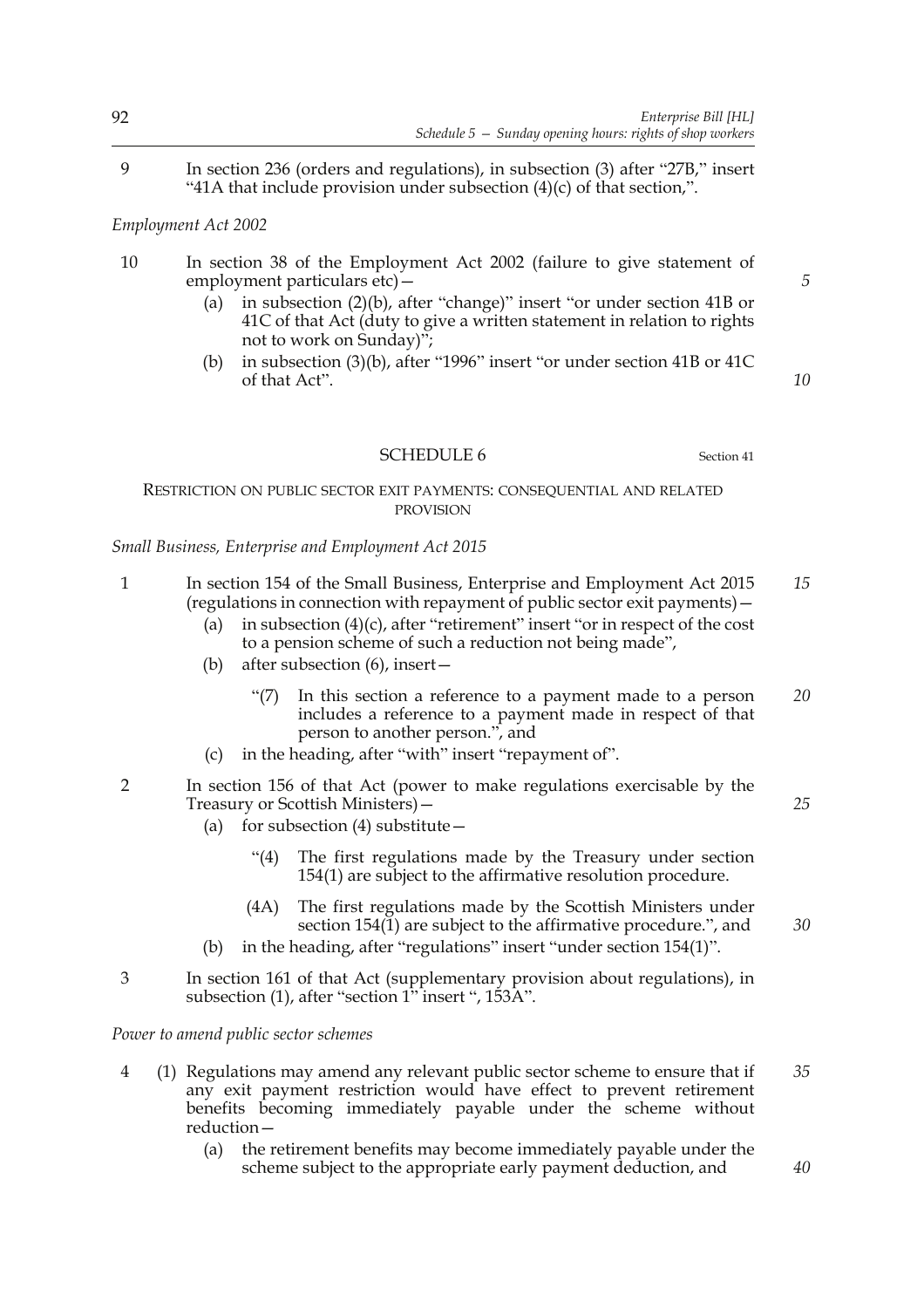- (b) the member may opt to buy out all or part of that deduction.
- (2) Regulations may also amend any relevant public sector scheme to ensure that if any exit payment restriction has effect to prevent a payment being made by the employer under the scheme in respect of the whole or any part of an extra charge arising to the scheme as a result of retirement benefits becoming immediately payable to a member without reduction—
	- (a) the retirement benefits become payable immediately subject to the appropriate early payment deduction except to the extent that the extra charge arising to the scheme as a result of not making that deduction has been met by a payment made by the employer under the scheme, but
	- (b) the member may opt to buy out all or part of that early payment deduction.
- (3) Regulations under this paragraph may be made—
	- (a) in relation to exit payments made by a relevant Scottish authority (other than exit payments to which section 153B(2) of the Small Business, Enterprise and Employment Act 2015 applies), by the Scottish Ministers, and *15*
	- (b) in any other case, by  $-$ 
		- (i) the Treasury, or
		- (ii) another Minister of the Crown with the consent of the Treasury.
- (4) Regulations under this paragraph may make—
	- (a) consequential, incidental or supplemental provision;
	- (b) transitional or transitory provision, or savings;
	- (c) different provision for different purposes.
- (5) Regulations under this paragraph (other than regulations made by the Scottish Ministers) are to be made by statutory instrument.
- (6) A statutory instrument containing regulations under this paragraph is subject to annulment in pursuance of a resolution of either House of Parliament. *30*
- (7) Regulations under this paragraph made by the Scottish Ministers are subject to the negative procedure.
- (8) In this paragraph—
	- "the appropriate early payment deduction" means such adjustment as is shown as appropriate in actuarial guidance issued by the Secretary of State; *35*
	- "exit payment restriction" means a restriction imposed by regulations under section 153A of the Small Business, Enterprise and Employment Act 2015;
	- "Minister of the Crown" has the same meaning as in the Ministers of the Crown Act 1975;
	- "relevant public sector scheme" has the same meaning as in section 153A of the Small Business, Enterprise and Employment Act 2015;
	- "relevant Scottish authority" has the meaning given by section 153B of that Act. *45*

*5*

*10*

*20*

*25*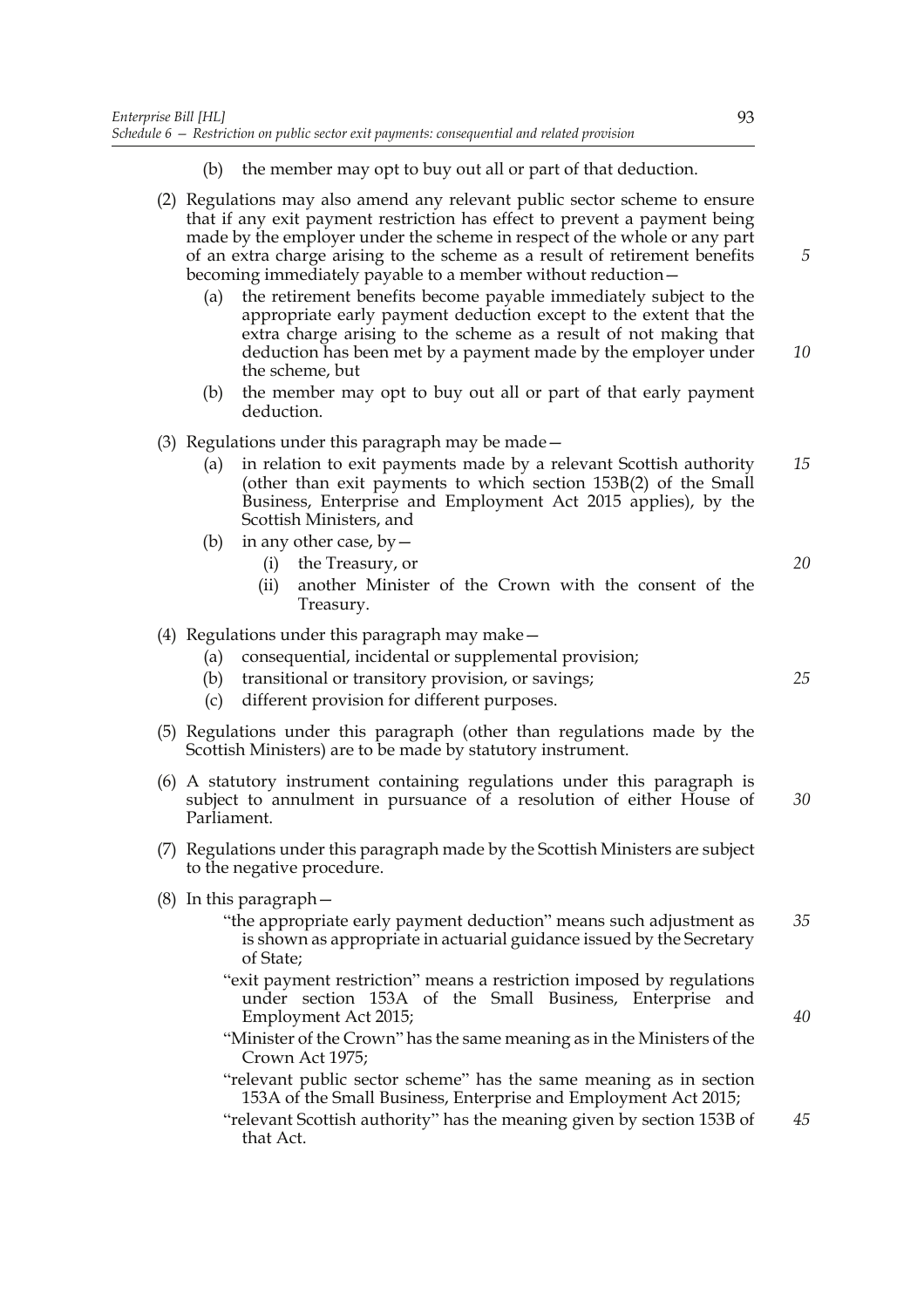*Local Government Pension Scheme Regulations 2013 (S.I. 2013/2356)*

- 5 (1) In the Local Government Pension Scheme Regulations 2013 (S.I. 2013/  $2356$ ) —
	- (a) in regulation 30 (which provides for active members aged 55 or over, on redundancy, to take immediate payment of certain pension amounts without an actuarial reduction), at the end insert—
		- "(13) This regulation is subject to regulation 68A (effect of restrictions on public sector exit payments).", and
	- (b) after regulation 68 insert—

#### **"68A Effect of restrictions on public sector exit payments**

- (1) This regulation applies where the effect of the Exit Payment Regulations is to prevent all or part of a payment being required to be made under regulation 68(2) in respect of any extra charge on the fund resulting from retirement benefits which, in the absence of this regulation, would become immediately payable, without reduction, under regulation 30(7)(b) or as a result of a waiver under regulation 30(8).
- (2) The member may elect to pay to the appropriate fund an amount in respect of all or part of that extra charge.
- (3) Regulation 30(7) (which provides for active members aged 55 or over, on redundancy, to take immediate payment of certain pension amounts) has effect as if for paragraph (b) there were substituted— *20*
	- "(b) any other retirement pension relating to that employment payable under these Regulations, adjusted by so much of the amount shown as appropriate in actuarial guidance issued by the Secretary of State as does not represent an adjustment relating to an extra charge on the appropriate fund— *25*
		- (i) in respect of which the Scheme employer may be required to make an additional payment under regulation 68(2), or *30*
		- (ii) in respect of which the member has made a payment under regulation 68A(2)."
- (4) Regulation 30(8) does not authorise the waiver of any reduction except to the extent that an additional payment may be required under regulation 68(2), or a payment has been made to the appropriate fund by the member under paragraph (2), in respect of any extra charge on the fund resulting from not making the reduction. *35*
- (5) In determining the effect of the Exit Payment Regulations for the purposes of paragraph (1) account is to be taken of any provision made under section 153C of the Small Business, Enterprise and Employment Act 2015 (power to relax exit payment restrictions in certain cases).
- (6) The restriction specified in paragraph (4) applies to Scheme employers which have power under section 1 of the Localism Act 2011 (local authority's general power of competence) or

*5*

*10*

*15*

*40*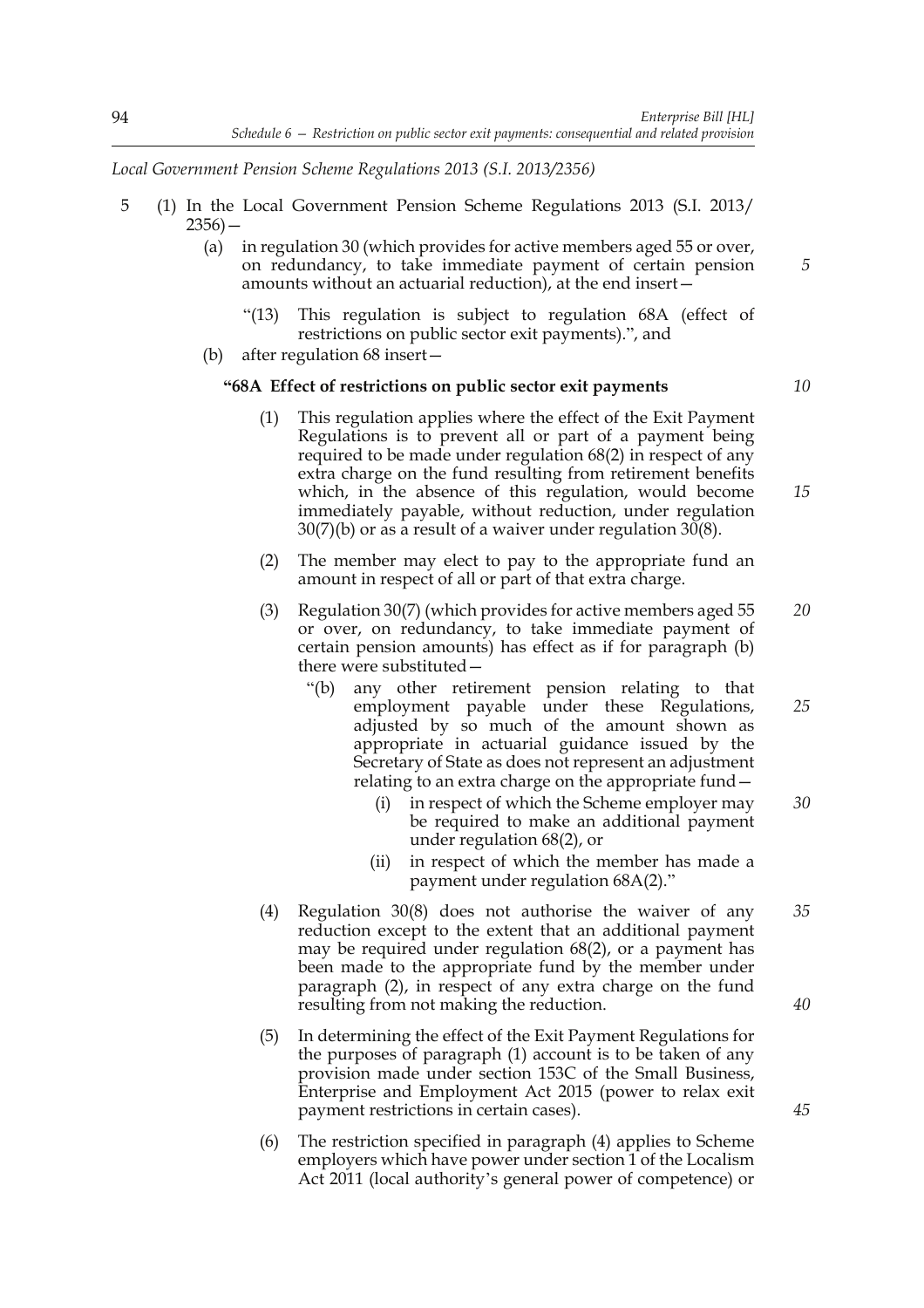section 5A(1) of the Fire and Rescue Services Act 2004 (powers of fire and rescue authorities) in the exercise of those powers.

- (7) In this regulation "Exit Payment Regulations" means regulations under section 153A(1) of the Small Business, Enterprise and Employment Act 2015 (regulations to restrict public sector exit payments)."
- (2) The provision made by sub-paragraph (1) may be amended or revoked as if it had been made under section 1 of the Public Service Pensions Act 2013.
- (3) The provision made by this paragraph is without prejudice to the generality of the powers conferred by paragraph 4. *10*